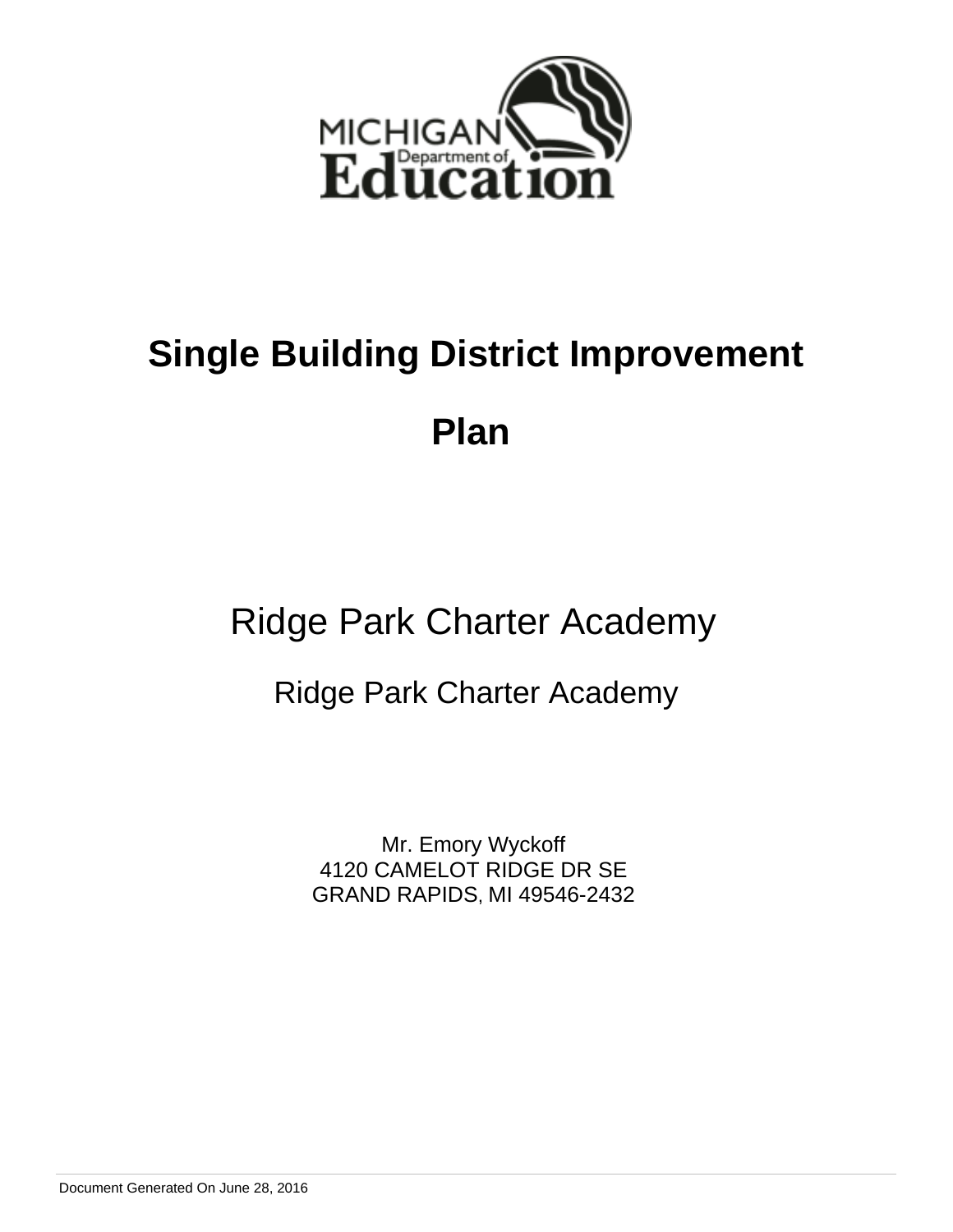## **TABLE OF CONTENTS**

## **Executive Summary**

## **Improvement Plan Stakeholder Involvement**

## **School Data Analysis**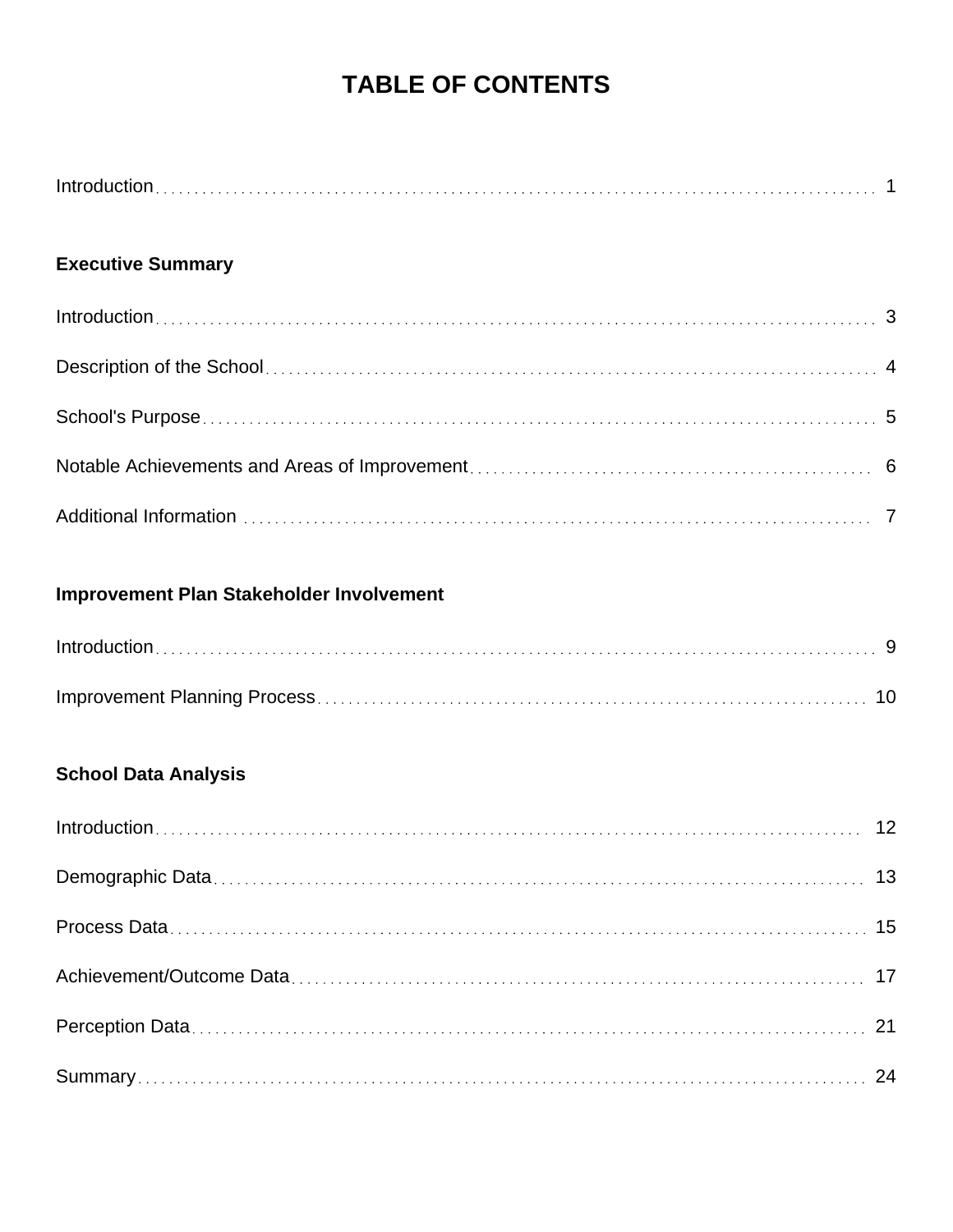## **Single Building District Additional Requirements Diagnostic**

## **Title I Schoolwide Diagnostic**

| $Introduction \dots 33$                                                                             |    |
|-----------------------------------------------------------------------------------------------------|----|
|                                                                                                     |    |
|                                                                                                     |    |
|                                                                                                     |    |
|                                                                                                     |    |
|                                                                                                     | 43 |
|                                                                                                     | 44 |
|                                                                                                     |    |
|                                                                                                     |    |
| Component 9: Timely and Additional Assistance to Students Having Difficulty Mastering the           |    |
| Component 10: Coordination and Integration of Federal, State and Local Programs and Resources<br>54 |    |
|                                                                                                     | 56 |

## **2016-17 Goal Plan**

| Goal 1: All students at Ridge Park Charter Academy will increase academic achievement in Mathematics 60        |  |
|----------------------------------------------------------------------------------------------------------------|--|
| Goal 2: All students at Ridge Park Charter Academy will increase academic achievement in Science and in Social |  |
|                                                                                                                |  |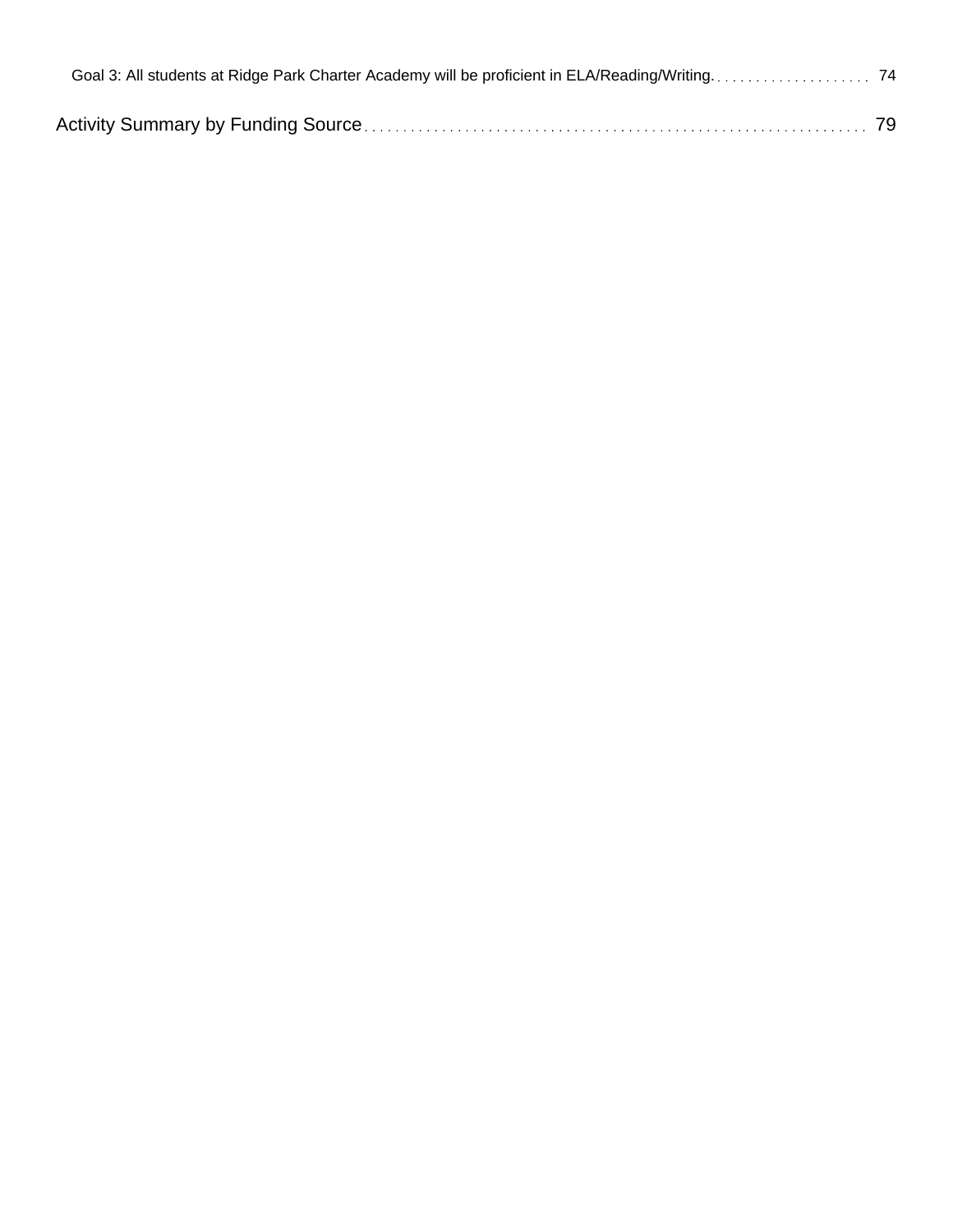## **Introduction**

The Single Building District Improvement Plan is a planning tool designed to address student achievement and system needs identified through the school's comprehensive needs assessment (CNA). Additionally, the Single Building District Improvement Plan provides a method for schools to address the school improvement planning requirements of Public Act 25 of the Revised School Code and the Elementary and Secondary Education Act (ESEA) as applicable.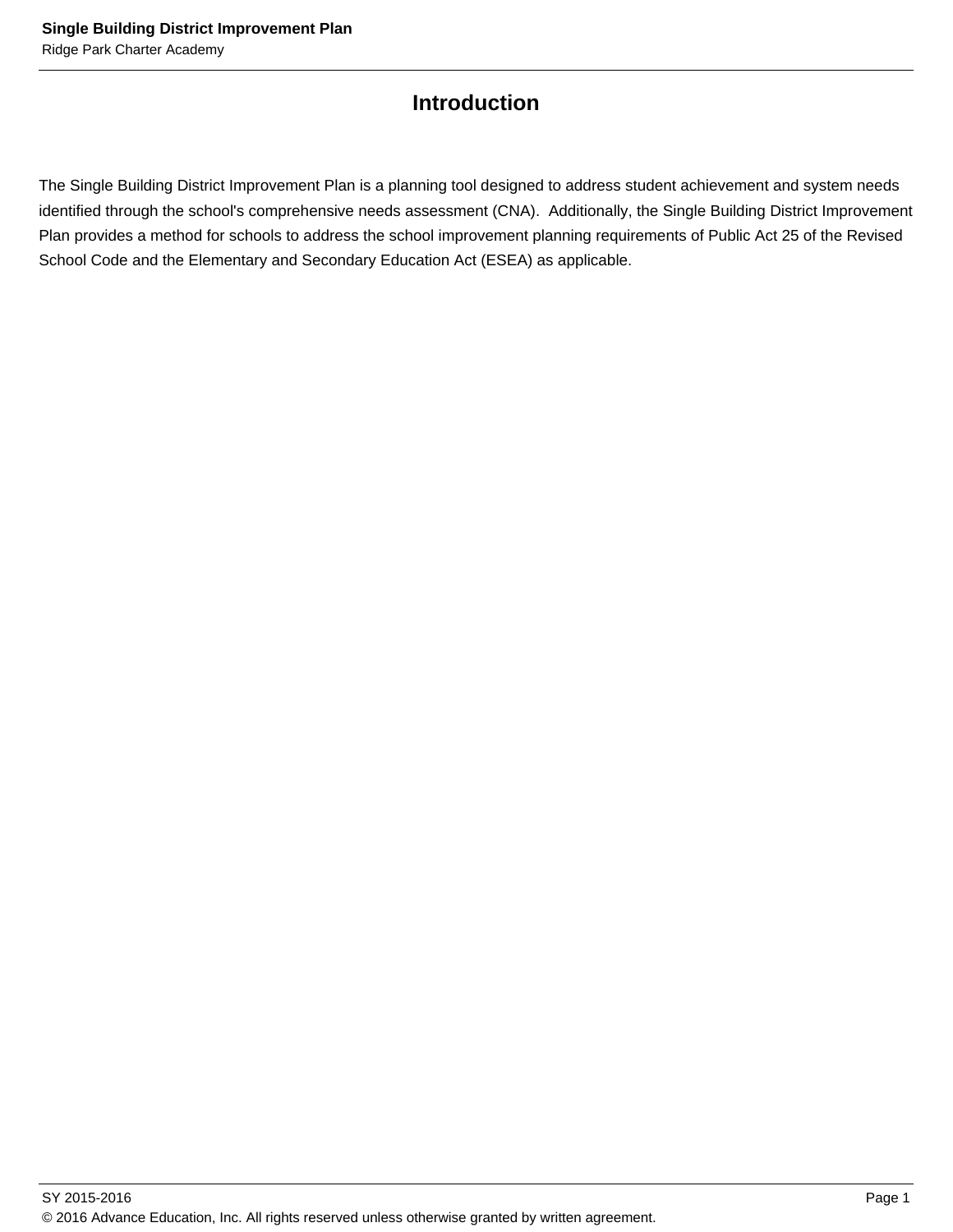# **Executive Summary**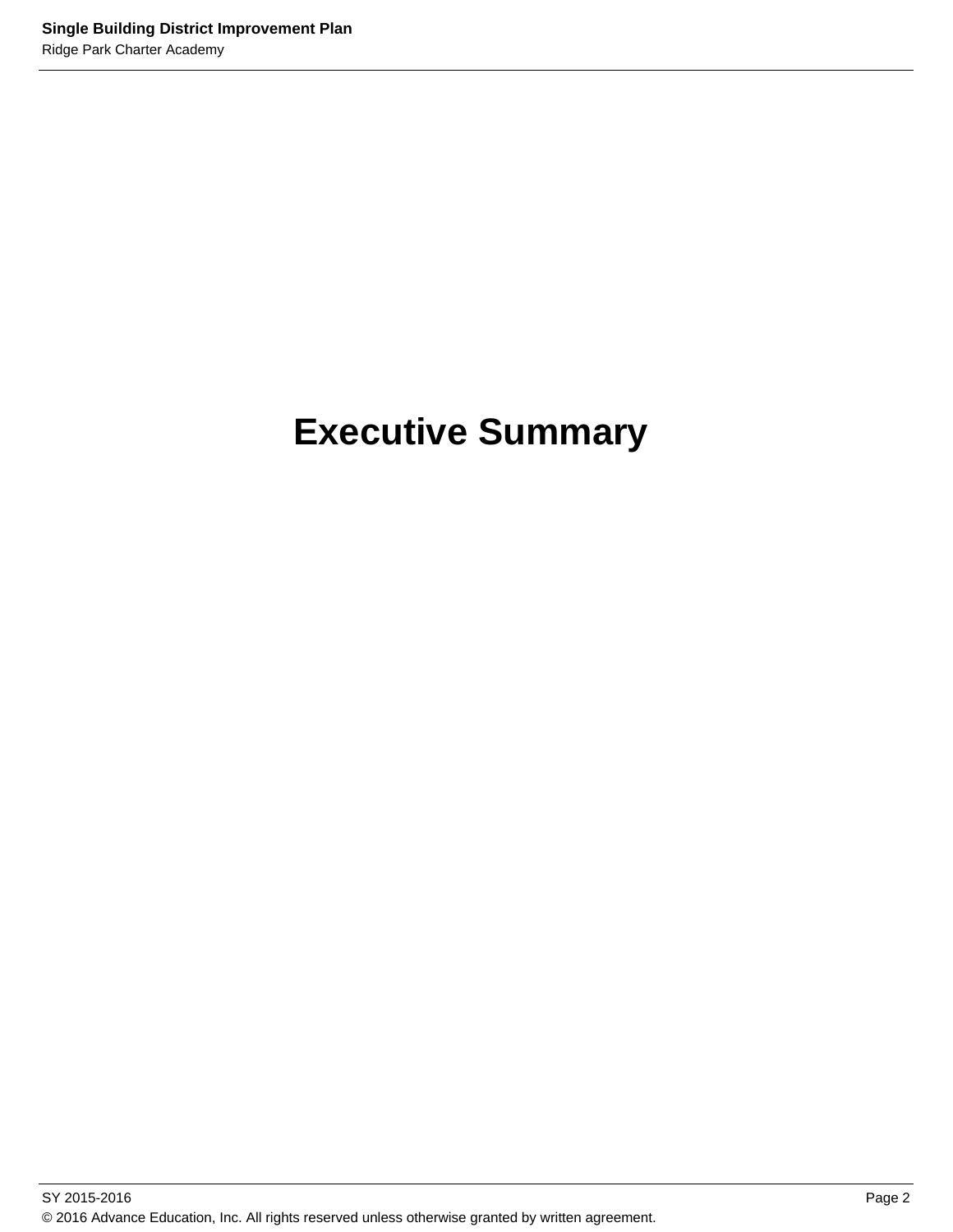## **Introduction**

Every school has its own story to tell. The context in which teaching and learning takes place influences the processes and procedures by which the school makes decisions around curriculum, instruction, and assessment. The context also impacts the way a school stays faithful to its vision. Many factors contribute to the overall narrative such as an identification of stakeholders, a description of stakeholder engagement, the trends and issues affecting the school, and the kinds of programs and services that a school implements to support student learning.

The purpose of the Executive Summary (ES) is to provide a school with an opportunity to describe in narrative form the strengths and challenges it encounters. By doing so, the public and members of the school community will have a more complete picture of how the school perceives itself and the process of self-reflection for continuous improvement. This summary is structured for the school to reflect on how it provides teaching and learning on a day to day basis.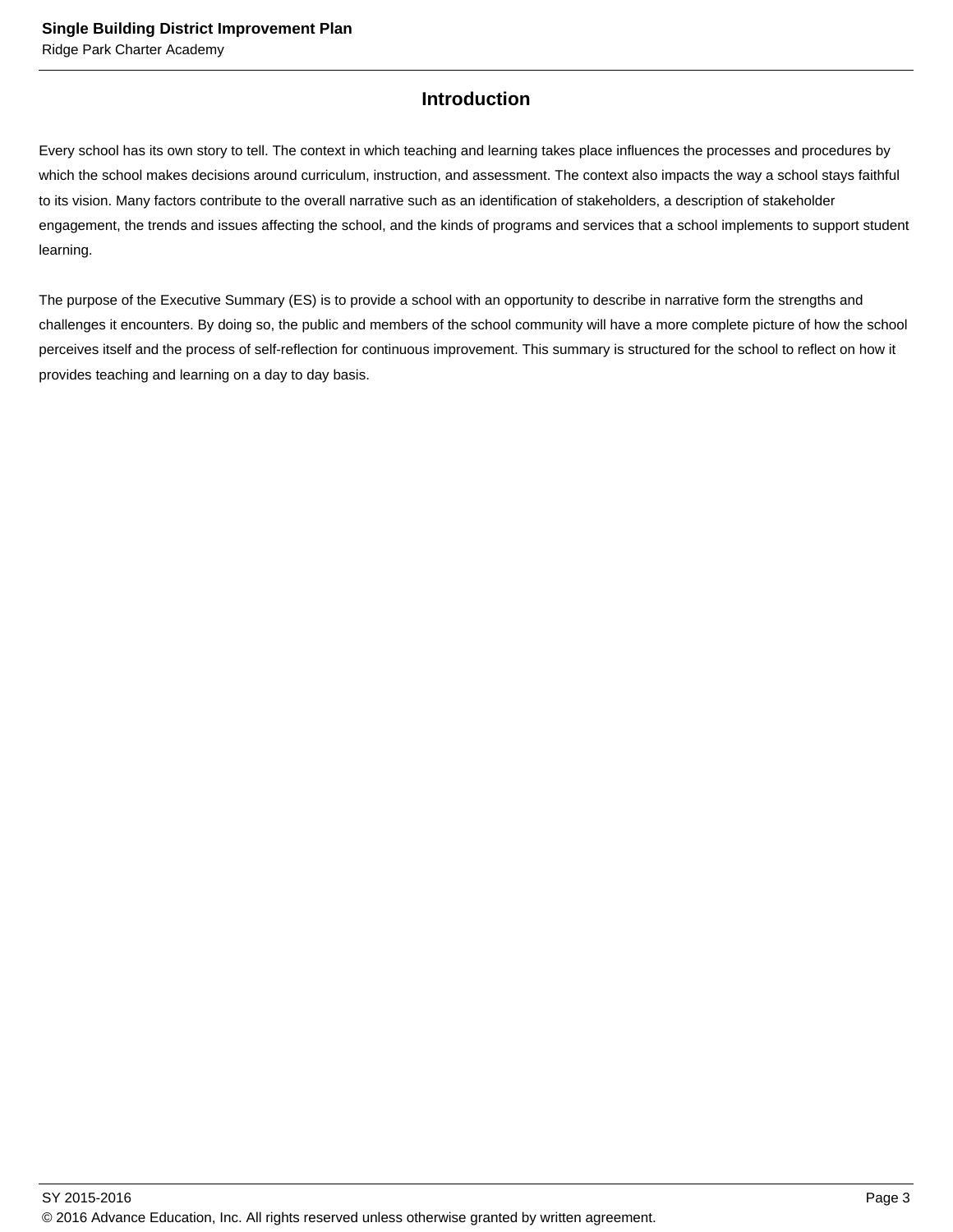## **Description of the School**

**Describe the school's size, community/communities, location, and changes it has experienced in the last three years. Include demographic information about the students, staff, and community at large. What unique features and challenges are associated with the community/communities the school serves?**

Ridge Park's total enrollment has stayed consistent the past three years. Though Ridge Park's numbers have decreased in the middle school, an addition of a Young 5's program has kept the total enrollment numbers consistent. There have been no significant changes in the gender, ethnic, socio-economic, or ELL subgroups. Ridge Park's consistency has created a stable environment for academic performance. We will continue to help every child succeed by maintaining the Young 5's program for the 2015-2016 school year. Additionally, Ridge Park will implement an Honors 5th/6th Grade and 7thand 8th class to ensure this community's academic performance is competitive with other school districts in the area.

Student Mobility Rates may influence student academic performance. Students who leave or join the classroom may change the dynamics of the learning environment in the classroom. Michigan's job market has impacted the Ridge Park mobility rates. Families transfer out of Ridge Park when they move to seek employment opportunities. Ridge Park is trying to retain the students who do live in the area by requesting that parents inform Ridge Park of the status of their students' reenrollment for the 2015-2016 school year. This provides time for Deans to make contact with parents who checked 'maybe returning' on the reenrollment forms. Students' attendance does affect their academic performance. Students must be consistently present to receive cohesive instruction. Since Ridge Park's attendance rates have been steady at around 95%, Ridge Park will continue to encourage students to attend school daily and contact parents when students are absent more than three consecutive days.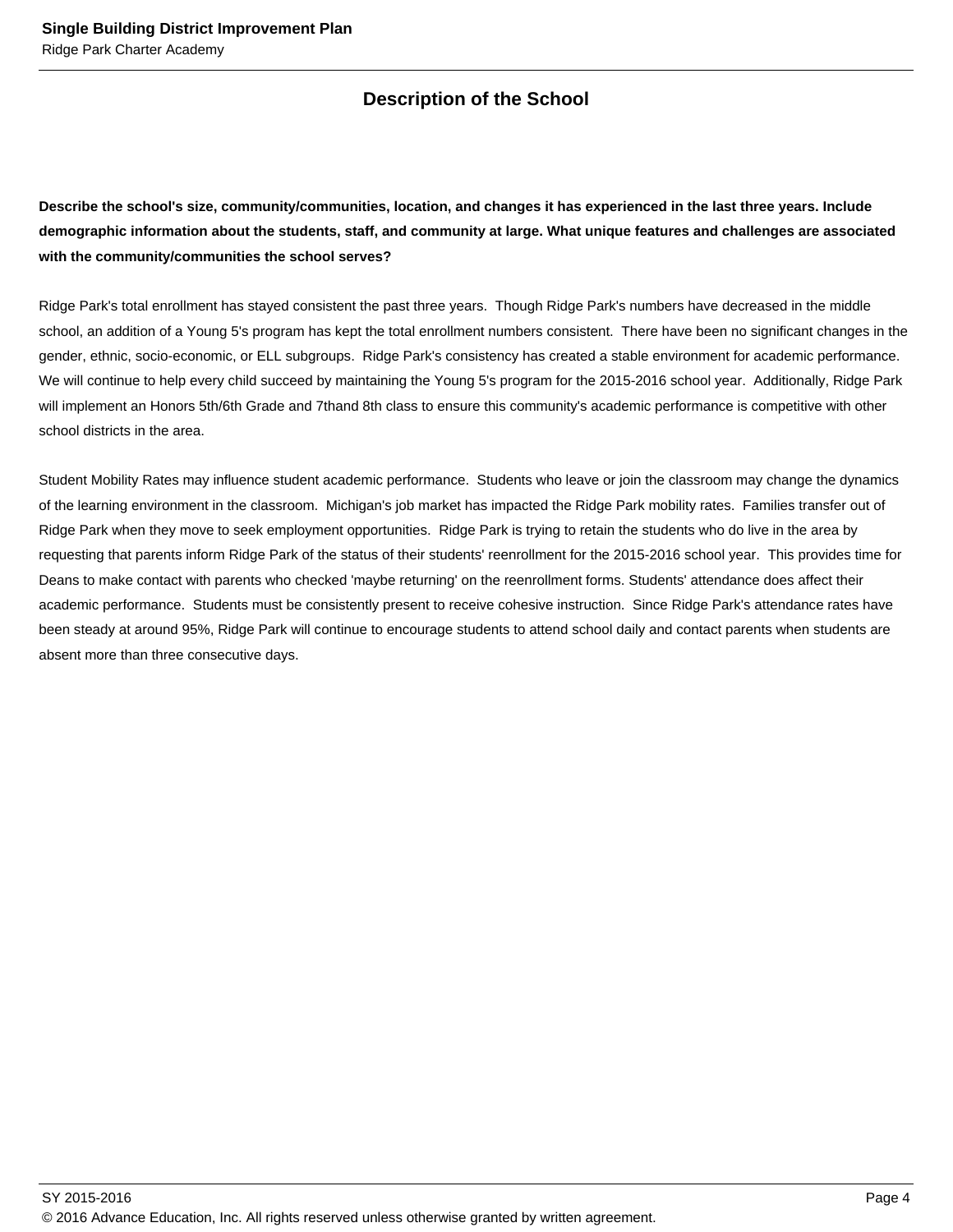## **School's Purpose**

**Provide the school's purpose statement and ancillary content such as mission, vision, values, and/or beliefs. Describe how the school embodies its purpose through its program offerings and expectations for students.**

Vision Statement: To better educate more children

Mission Statement: To create a learning environment which enables students to realize their full potential and become contributing members of our community.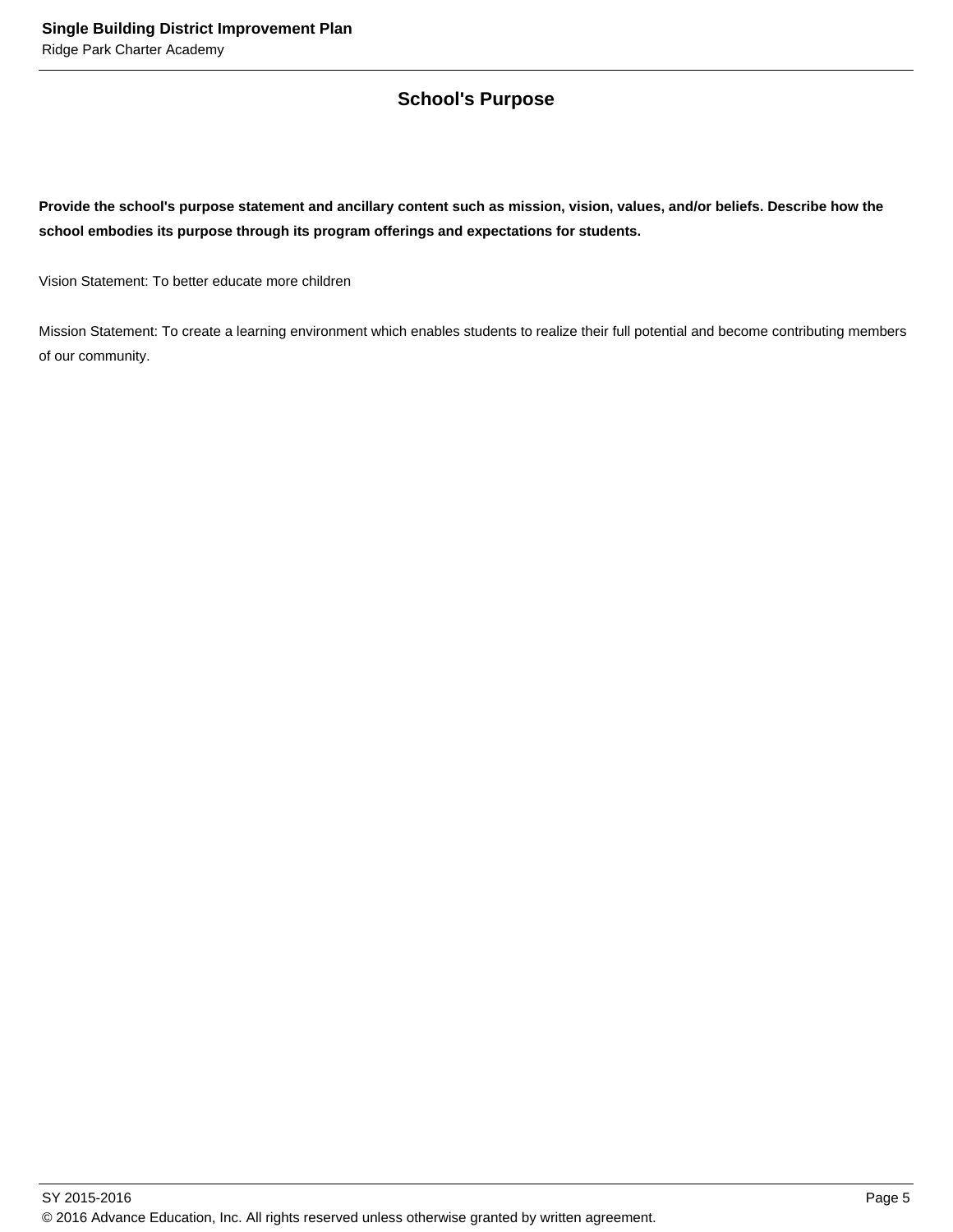## **Notable Achievements and Areas of Improvement**

## **Describe the school's notable achievements and areas of improvement in the last three years. Additionally, describe areas for improvement that the school is striving to achieve in the next three years.**

Ridge Park has had an increase in staff satisfaction in many areas measured by the Staff Perceptions survey, especially areas that relate to perception of managers and principals, and has also had an increase in parent satisfaction in all of the areas measured. Parent satisfaction is an important component in the success of students. Parents who are highly satisfied with the school are more willing to take an active role in the school and their children's education; set higher academic standards/goals; emphasize regular attendance; and encourage a positive academic attitude. There will be a continuing effort to promote parent participation.

Ridge Park has also seen an increase in the percentage of students on Path for College Readiness who have attended Ridge Park for three or more years. The percentage of 3+ Year Students on Path for College Readiness has increased by 10% in Math and by 7% in Reading from 2012-13 to 2014-15. Additionally, the percentage of K-1 Students At or Above Grade Level has increased significantly in both Math (a 22% increase) and Reading (a 19% increase) from 2012-13 to 2014-15. The percentage of K-1 Students Making Typical Growth has also increased significantly in both Math (a 19% increase) and Reading (a 19% increase) from 2012-13 to 2014-15. The percentage of 2-8 Students on Path for College Readiness has also increased. The percentage of 2-8 students has increased by 9% in Math and by 6% in Reading from 2012-13 to 2014-15. The percentage of 2-8 Students Making Necessary Growth has increased by 18% in Math and by 4% in Reading from 2012-13 to 2014-15.

Although Ridge Park has seen an improvement in the percentage of students who are on Path for College Readiness and who are at or above grade level, Math proficiency as measured by state testing data has decreased over the last three years. Ridge Park will work to better implement intervention tools in order to supplement and strengthen students' understanding of curriculum and will focus on gaps in the curriculum tools.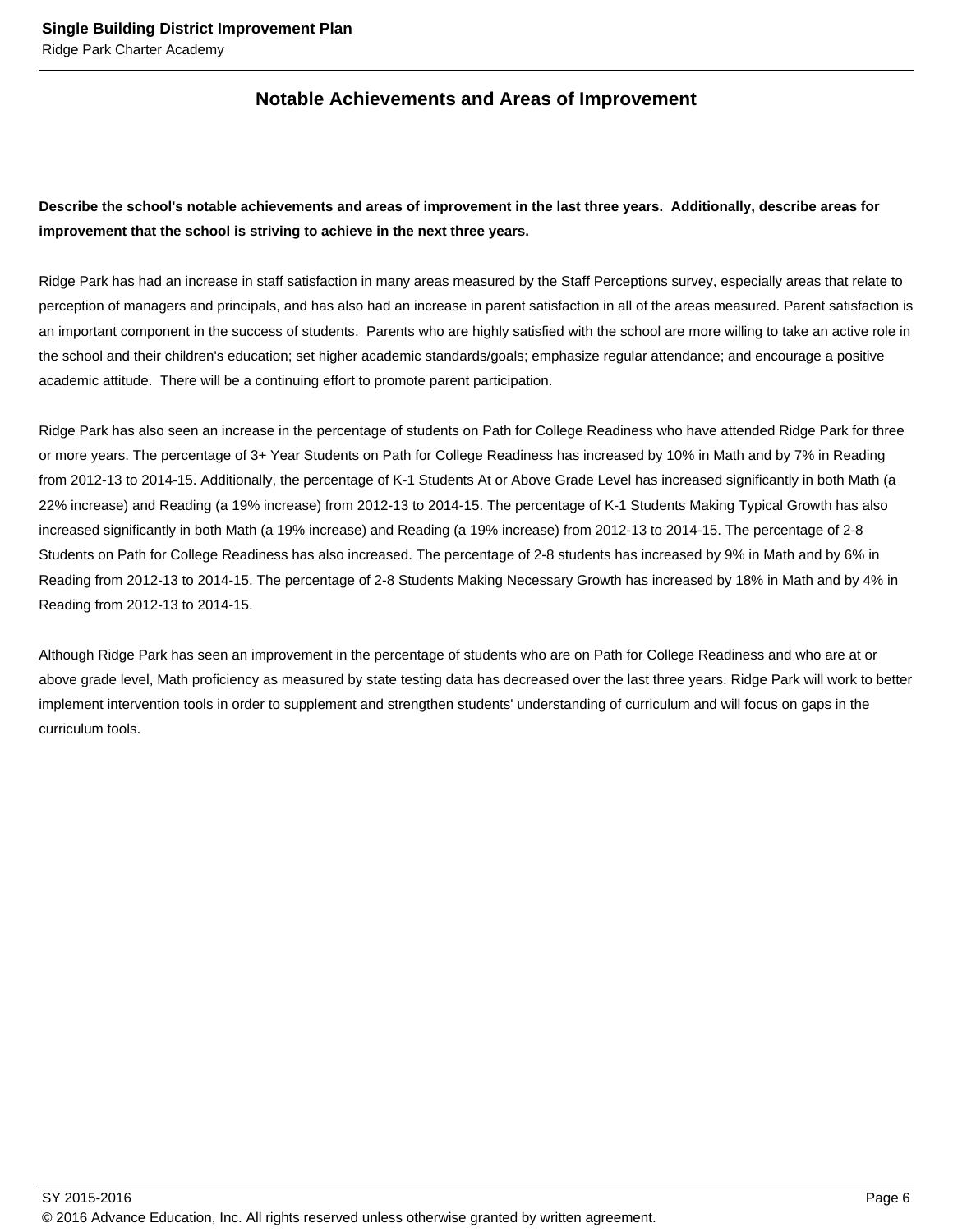## **Additional Information**

**Provide any additional information you would like to share with the public and community that were not prompted in the previous sections.**

N/A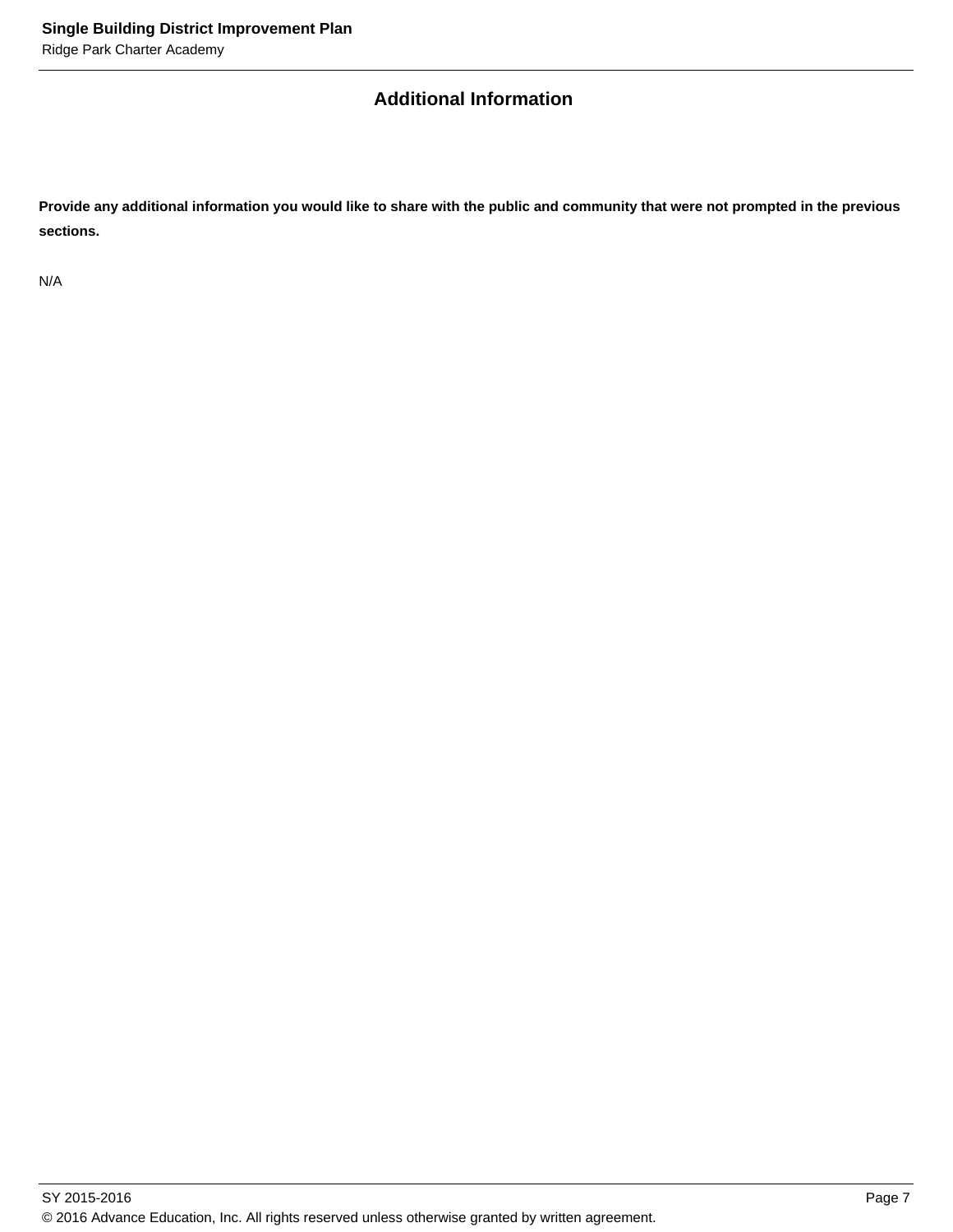## **Improvement Plan Stakeholder Involvement**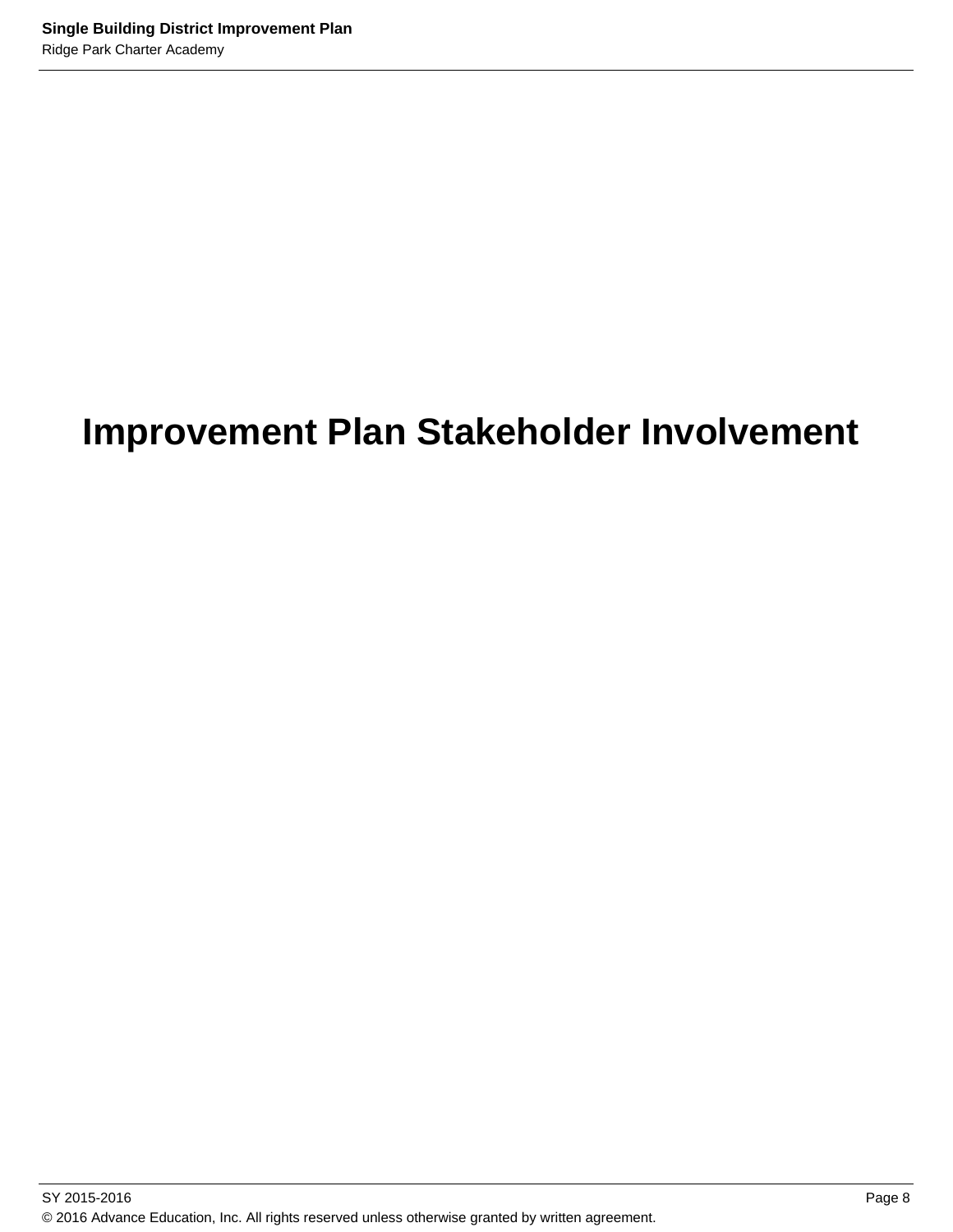## **Introduction**

The responses should be brief, descriptive, and appropriate for the specific section. It is recommended that the responses are written offline and then transferred into the sections below.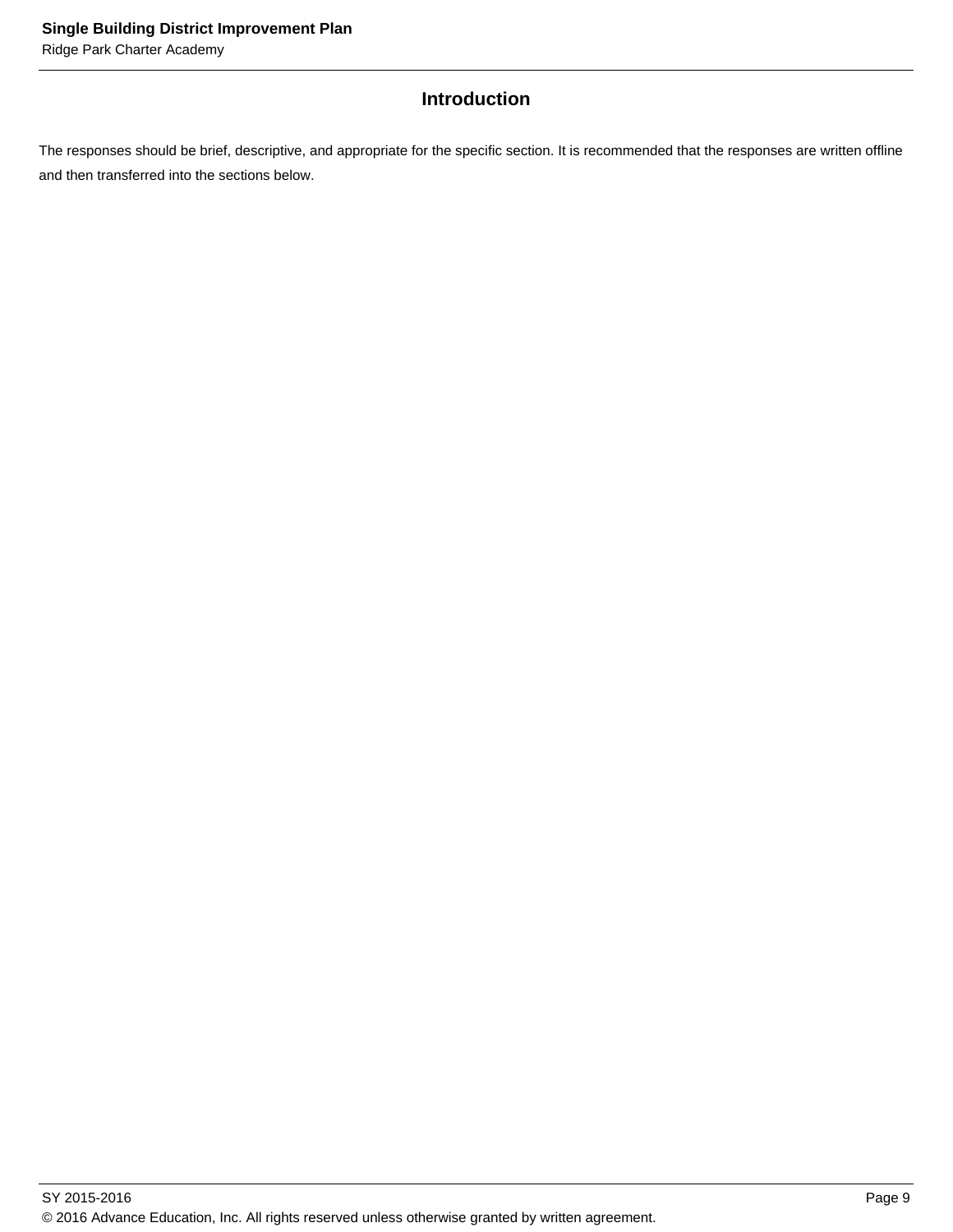## **Improvement Planning Process**

Improvement Planning Process

**Describe the process used to engage a variety of stakeholders in the development of the institution's improvement plan. Include information on how stakeholders were selected and informed of their roles, and how meetings were scheduled to accommodate them.** 

The school ensures that a variety of stakeholders are part of the development of the SIP. All stakeholders are encouraged to participate in the school improvement process by attending SIP meetings both during the regular school day and in the evenings, as well as providing feedback through written surveys. Roles of each stakeholder and the process are discussed in detail at the initial SIP meetings.

## **Describe the representations from stakeholder groups that participated in the development of the improvement plan and their responsibilities in this process.**

- Staff - A school improvement-focused staff meeting is held in Feb/March. Staff discuss the comprehensive needs assessment data and analyze/evaluate improvement efforts to determine the focus for the following school year. Staff are formally surveyed during this time, which ensures that they provide feedback on programs and professional development.

- Parents - A school improvement-focused parent meeting is held in Feb/March. Parents are presented with comprehensive needs assessment data for their analysis, and they provide feedback/evaluation on school programs via a formal survey.

- Board members - School improvement components are reviewed during board meeting(s), to ensure that the Board members have an opportunity to evaluate programs and provide input for the following school year.

- Students do not participate on the planning team as the school serves students in grades K-8.

## **Explain how the final improvement plan was communicated to all stakeholders, and the method and frequency in which stakeholders receive information on its progress.**

The final improvement plan is shared with staff, parents, and the Board each year in the spring during stakeholder meetings. Additionally, the plan is reviewed at the beginning of each school year during stakeholder meetings with parents and staff. Then, the Committee meets regularly throughout the school year to monitor and evaluate the plan and updates are shared on a regular basis.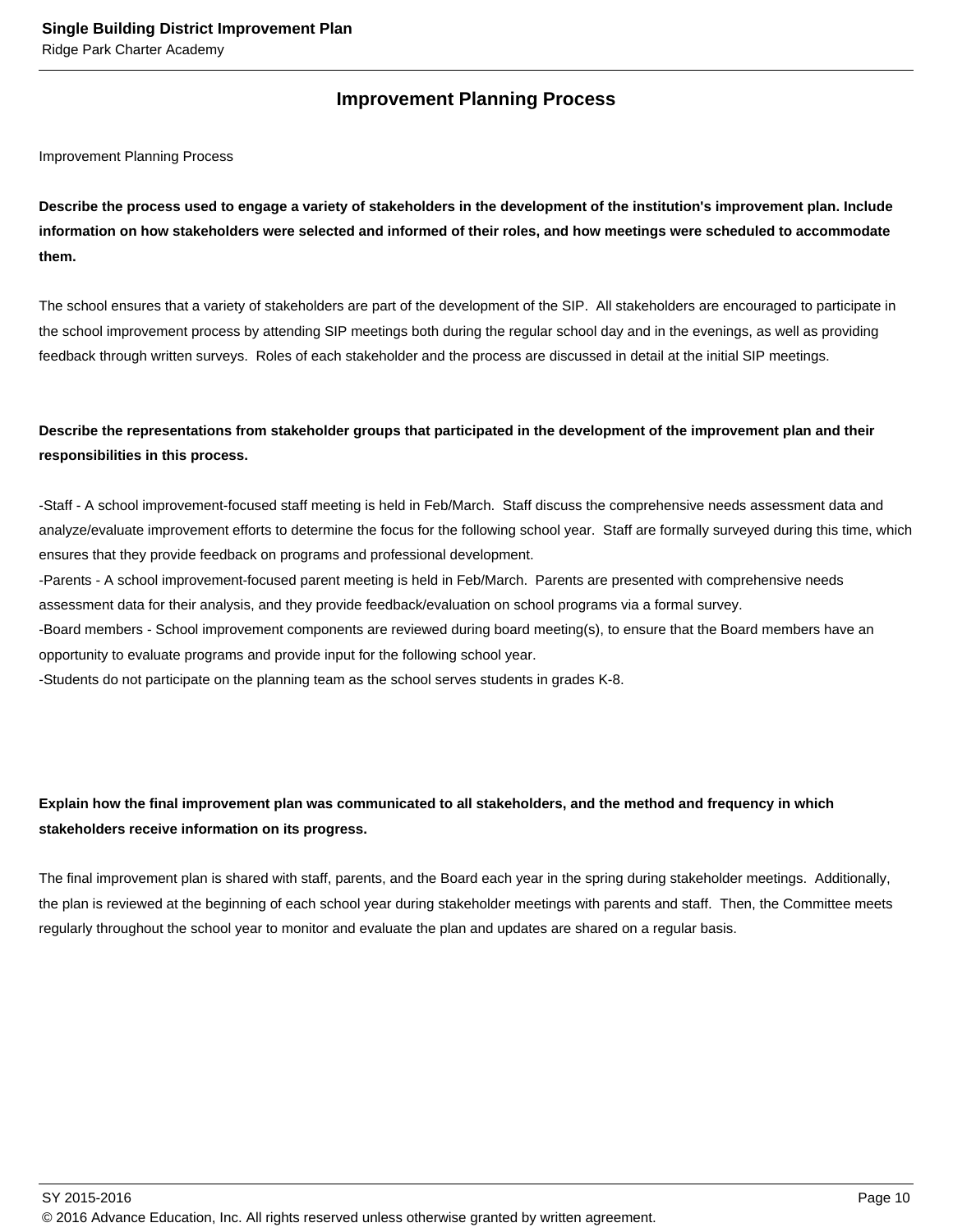# **School Data Analysis**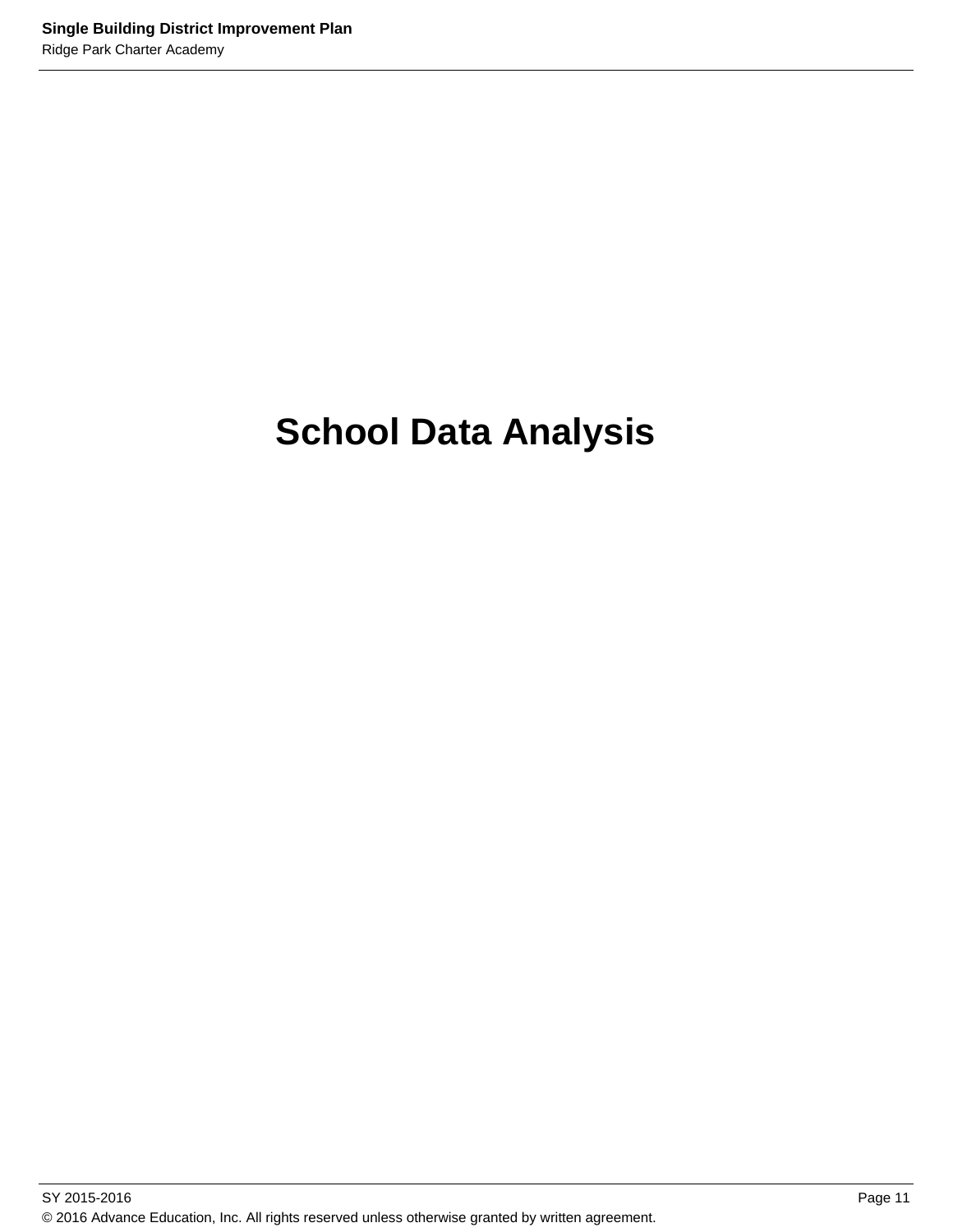## **Introduction**

The School Data Analysis (SDA) is a diagnostic tool intended to facilitate rich and deep collaborative discussions among staff members about school data. The SDA can serve as a guide to determine a school's strengths and challenges as well as directions for improvement based on an analysis of data and responses to a series of data - related questions in content areas. This data collection and analysis process should include the identification of achievement gaps as well as reflections on possible causes for these gaps. This diagnostic represents the various types of data that should be continuously collected, reviewed, analyzed and evaluated. Completion of the SDA is one piece of a school's comprehensive needs assessment process.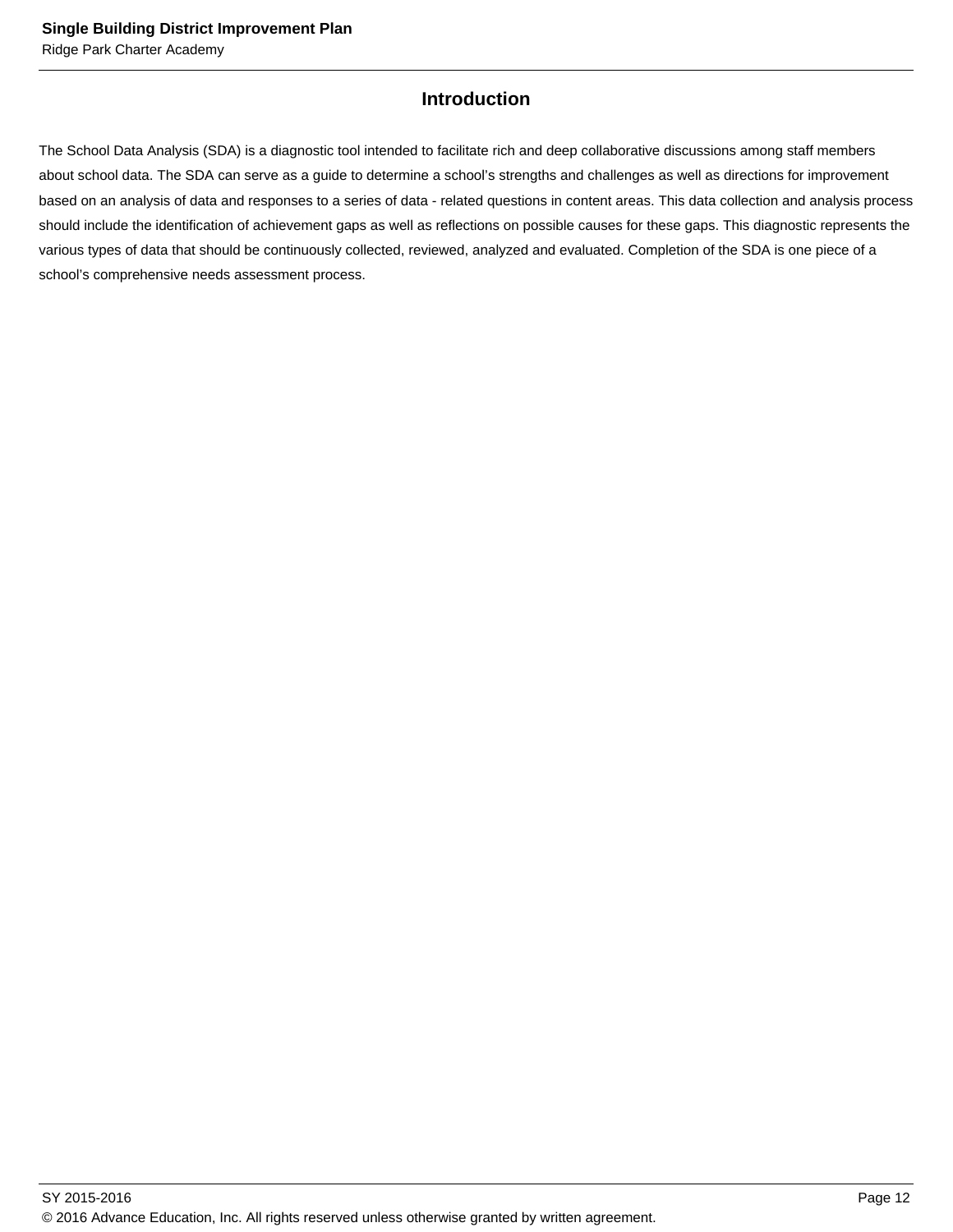## **Demographic Data**

Demographic data is data that provides descriptive information about the school community. Examples may include enrollment, attendance, grade levels, race/ethnicity, gender, students with disabilities, English learners, socio-economic status, graduation rate, suspensions/expulsions, etc.

#### **Student Demographic Data**

#### **1. In looking at the three year trend in student enrollment data, what challenges have been identified?**

The total number of students enrolled has decreased from 660 in 2013-14 to 635 in 2015-16. The percentage of students who receive Free or Reduced Lunch has increased by approximately 2% each year since 2013-14. The percentage of EL students has increased from 17% in 2013-14 to 24% in 2015-16.

#### **Student Demographic Data**

#### **2. In looking at the three year trend in student attendance data, what challenges have been identified?**

There are no challenges based on the data. The Average Daily Attendance has been 94% since 2012-13, which indicates we are heading in the correct direction.

#### **Student Demographic Data**

## **3. In looking at the three year trend in student behavior data (discipline referrals, suspensions and expulsions), what challenges have been identified?**

The number of In School and Out of School Suspensions has increased significantly in 2014-15, with 138 and 186 In School and Out of School Suspensions respectively. Additionally, male students are involved in 74% of the disciplinary incidents.

#### **Student Demographic Data**

#### **4. What action(s) could be taken to address any identified challenges with student demographic data?**

To increase enrollment, we will continue to market and expand Accelerated Learning Programs to compete and attract students from neighboring school district. To help with student behavior challenges, Staff will review the NHA Behave With Care Handbook and encourage staff members to use the intervention provided in the handbook and will review skills in interacting with inappropriate student behavior. Additional staff training will be provided in the area of Classroom Management, Capturing Kids Hearts, understanding Students of Poverty. Community partners will also be utilized to work with male middle school students as mentors in order to encourage positive behavior for male students.

#### **Teacher/School Leader(s) Demographic Data**

**5. As you review the number of years of teaching and administrative experience of the school leader(s) in your building, what impact might this have on student achievement?**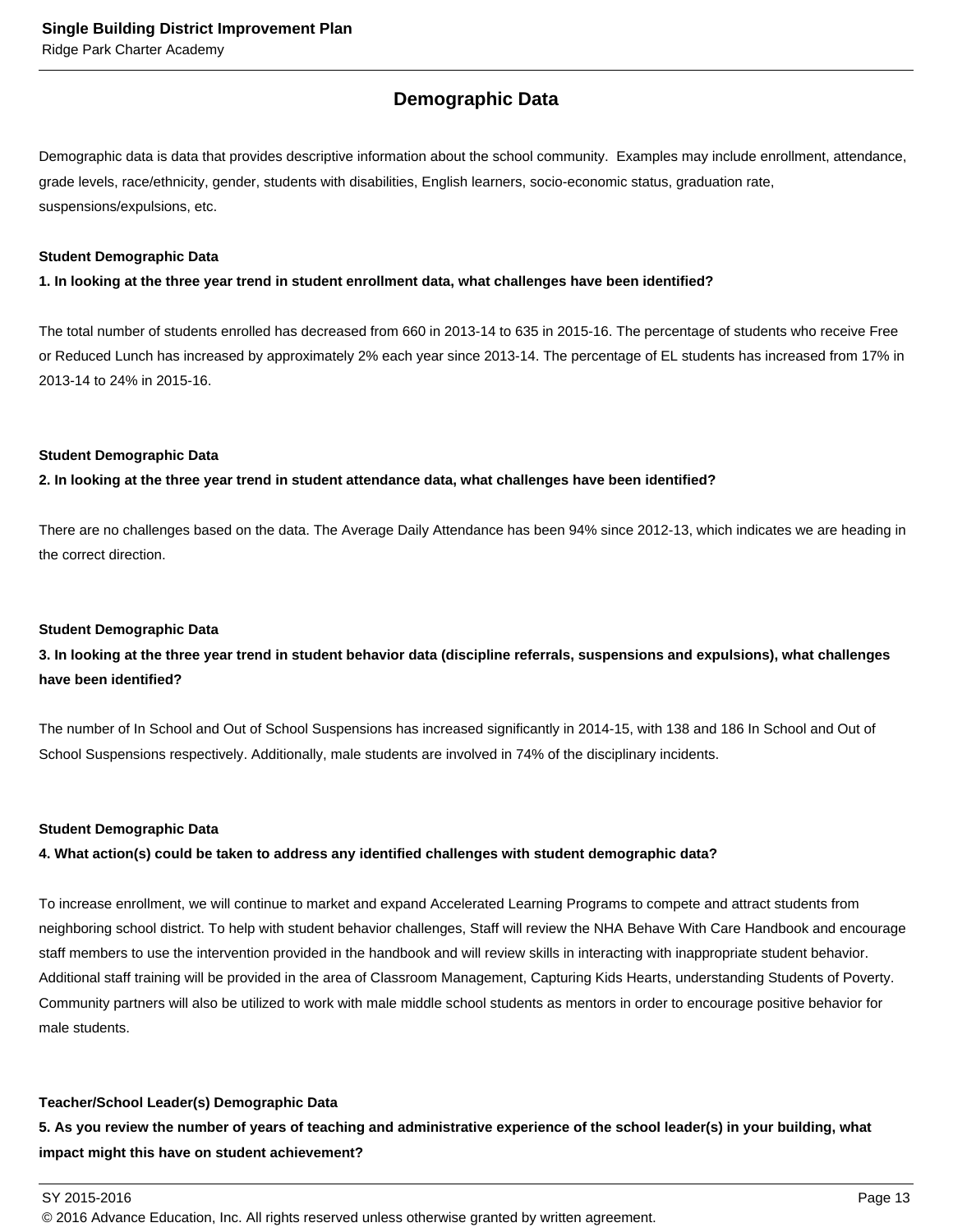Ridge Park Charter Academy

The years of teaching and administrative experience do impact student achievement. New leaders often struggle with providing their staff with effective development and coaching. The leadership's PD plan is based on the administrators' needs as well as anticipated needs based on experience.

#### **Teacher/School Leader(s) Demographic Data**

### **6. As you review the number of years of teaching experience of teachers in your building, what impact might this have on student achievement?**

The years of teaching experience do impact student achievement. New teachers often struggle with classroom management. The school plans PD events around teachers' needs as well as anticipated needs based on experience.

#### **Teacher/School Leader(s) Demographic Data**

**7. As you review the total number of days for school leader absences and note how many were due to professional learning and /or due to illness, what impact might this have on student achievement?**

Professional development is an important part of education and illness are unforeseen events. Absenteeism for either reason has a direct impact on student achievement. It is critical for the school leader to have a constant presence in the building to support the staff, students, and parents. Without this direct support, behavior issue arise and the effectiveness of instruction is impacted.

#### **Teacher/School Leader(s) Demographic Data**

### **8. As you review the total number of days for teacher absences due to professional learning and/or illness, what impact might this have on student achievement?**

Professional development is an important part of education and illness are unforeseen events. Absenteeism for either reason has a direct impact on student achievement. Having a teacher absent from their classroom disrupts the learning environment, pacing, and rigor. Typically substitute teachers are used when a teacher is absent. The quality of these substitute teachers varies greatly and as a result, effective instruction does not always occur when a teacher is absent, and that has a negative impact on student achievement.

#### **Teacher/School Leader(s) Demographic Data**

#### **9. What actions might be taken to address any identified challenges regarding teacher/school leader demographics?**

There are 13 teachers with three or fewer years of experience, and the number of total days absent due to illness and professional development has increased in 2014-15 compared to 2013-14. Inexperienced staff will receive instruction and mentoring from more experienced teachers. School leadership will also communicate with parents and staff about when students should stay home while ill and when they should come to school in order to prevent the spreading of illness and future absences.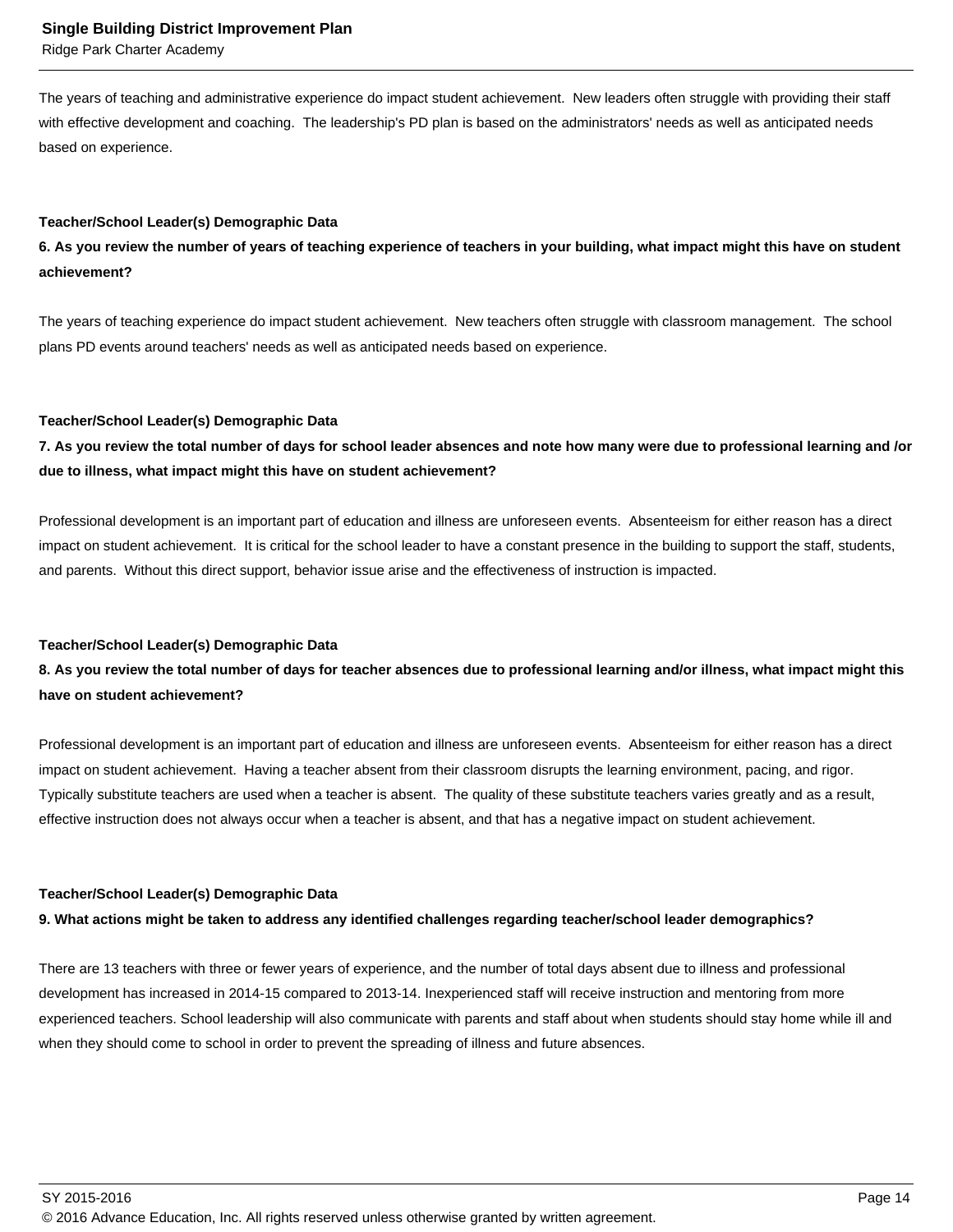## **Process Data**

Process data is information about the practices and procedures schools use to plan, deliver and monitor curriculum, instruction and assessment.

### **10. In reviewing the results of the School Systems Review or the Interim Self Assessment/Self Assessment, what strands/standards/indicators stand out as strengths?**

All standards and indicators are considered fully implemented. Ridge Park will work so that all standards have sustained implementation.

## **11. In reviewing the results of the School Systems Review or the Interim Self Assessment/Self Assessment, what strands/standards/indicators stand out as challenges?**

All standards and indicators are considered fully implemented. Ridge Park will work so that all standards have sustained implementation.

#### **12. How might these challenges impact student achievement?**

All standards and indicators are considered fully implemented. Ridge Park will work so that all standards have sustained implementation to improve student achievement.

## **13. What actions could be taken and incorporated into the School Improvement Plan to address these challenges from the School Systems Review or the Interim Self Assessment/Self Assessment.**

All standards and indicators are considered fully implemented. Ridge Park will work so that all standards have sustained implementation to improve student achievement.

## 14. How do you ensure that students with disabilities have access to the full array of intervention programs available i.e. Title I, Title **III, Section 31a, IDEA, credit recovery, extended learning opportunities?**

All qualified students, including students with disabilities, are provided access to supplemental intervention programs and supplemental support from supplemental staff to increase academic achievement for all at-risk students.

#### **15. Describe the Extended Learning Opportunities that are available for students and in what grades they are available?**

Tutoring will be offered to all students for two weeks during the school year.

#### **16. What is the process for identifying students for Extended Learning Opportunities and how are parents notified of these**

**opportunities?**

 $\,$  SY 2015-2016  $\,$  Page 15  $\,$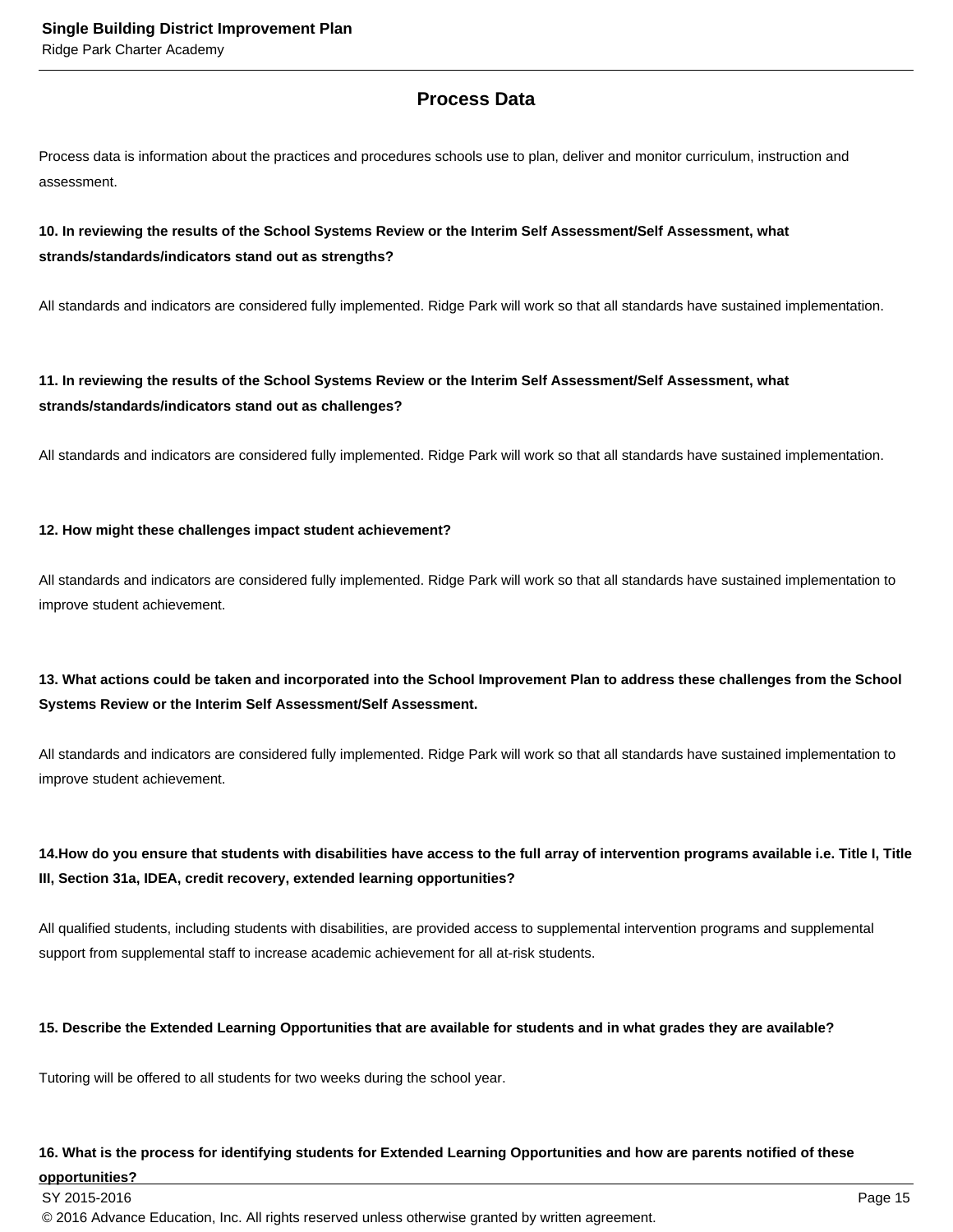Students are identified to participate in extended learning opportunities through student data reviews. The most academically at-risk students are prioritized for program participation. Extended learning opportunities are shared with students and parents through school newsletters, parent letters, student invitations to participate in extended learning opportunities, parent meetings, and teacher- parent conferences.

## **17. What evidence do you have to indicate the extent to which the state content standards are being implemented with fidelity i.e. horizontal and vertical alignment, in all content courses and grade levels?**

Evidence of implementation of Common Core State Standards will be loaded in every teacher's gradebook. These standards will be reported out to parents and students in progress reports and report cards. Professional Development for teachers in the summer and fall will entail a deep dive into the Common Core standards. Furthermore, assessment evidence will also be aligned to the Common Core Standards from classroom assessments and NWEA assessment reports.

**18. How does your school use health survey/screener results (i.e. MIPHY) to improve student learning? Answer only if you completed a health survey/ screener.**

N/A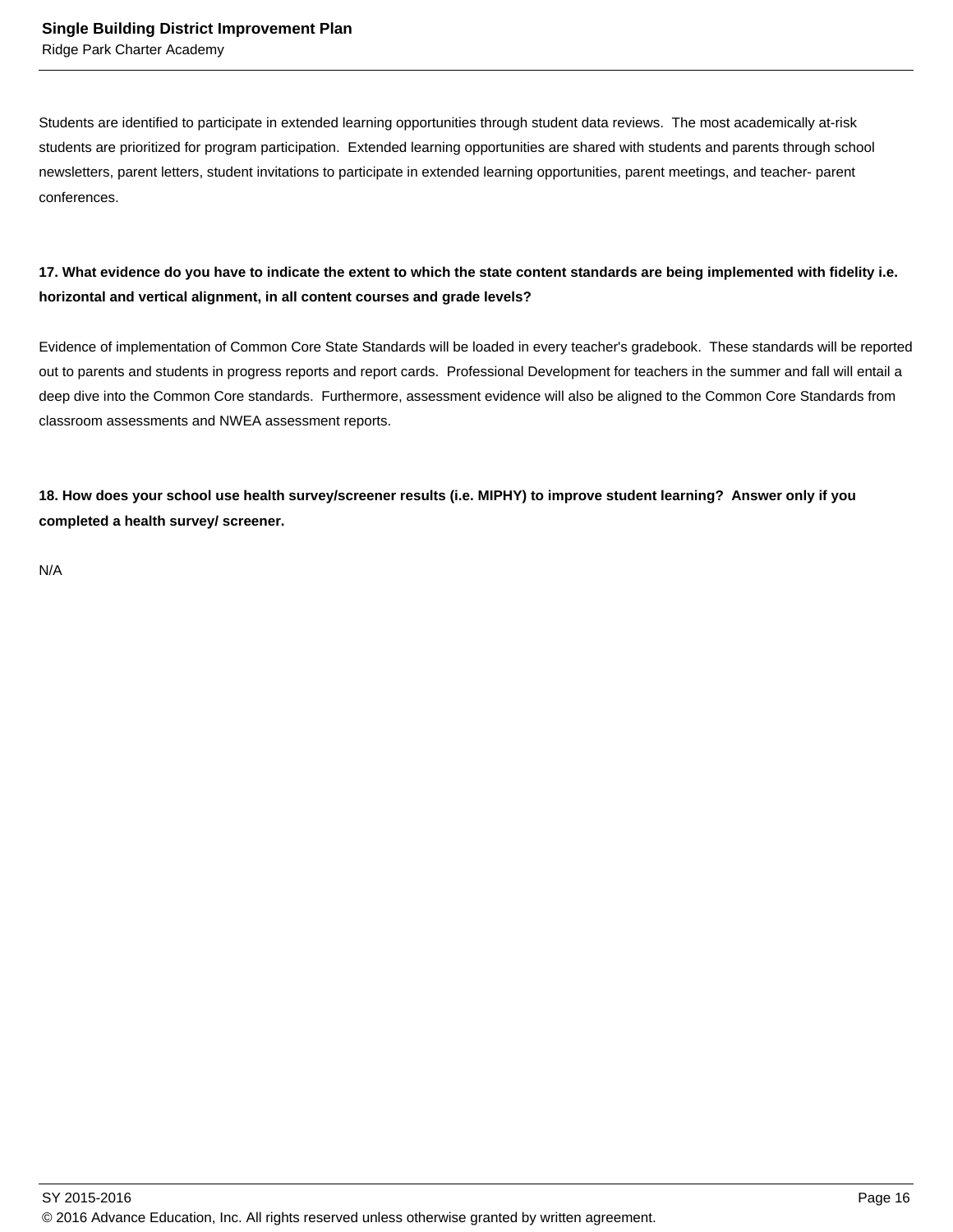## **Achievement/Outcome Data**

Achievement/outcome data tell us what students have learned. These include classroom-level, benchmark, interim and formative assessment data as well as summative data such as standardized test scores from annual district and state assessments. If the school completed the Student Performance Diagnostic for the AdvancED External Review, please insert 'See Student Performance Diagnostic' in each text box.

#### **19a. Reading- Strengths**

Fourth, Seventh, and Eighth grade students had improved in Reading proficiency in 2013-14, however in 2014-15 the state test changed so the current data is not comparable to previous years.

#### **19b. Reading- Challenges**

Third, Fifth, and Sixth grade students had decline in Reading proficiency in 2013-14, however in 2014-15 the state test changed so the current data is not comparable to previous years.

**19c. Reading- Trends**

The current state test proficiency data is not comparable to previous years.

#### **19d. Reading- Summary**

**Summarize how these challenges will be addressed in your School Improvement Plan. Indicate Not Applicable (NA) if there is no challenge or this challenge will not be addressed at this time in the School Improvement Plan. Indicate the relevance or impact on tiered instruction if appropriate.**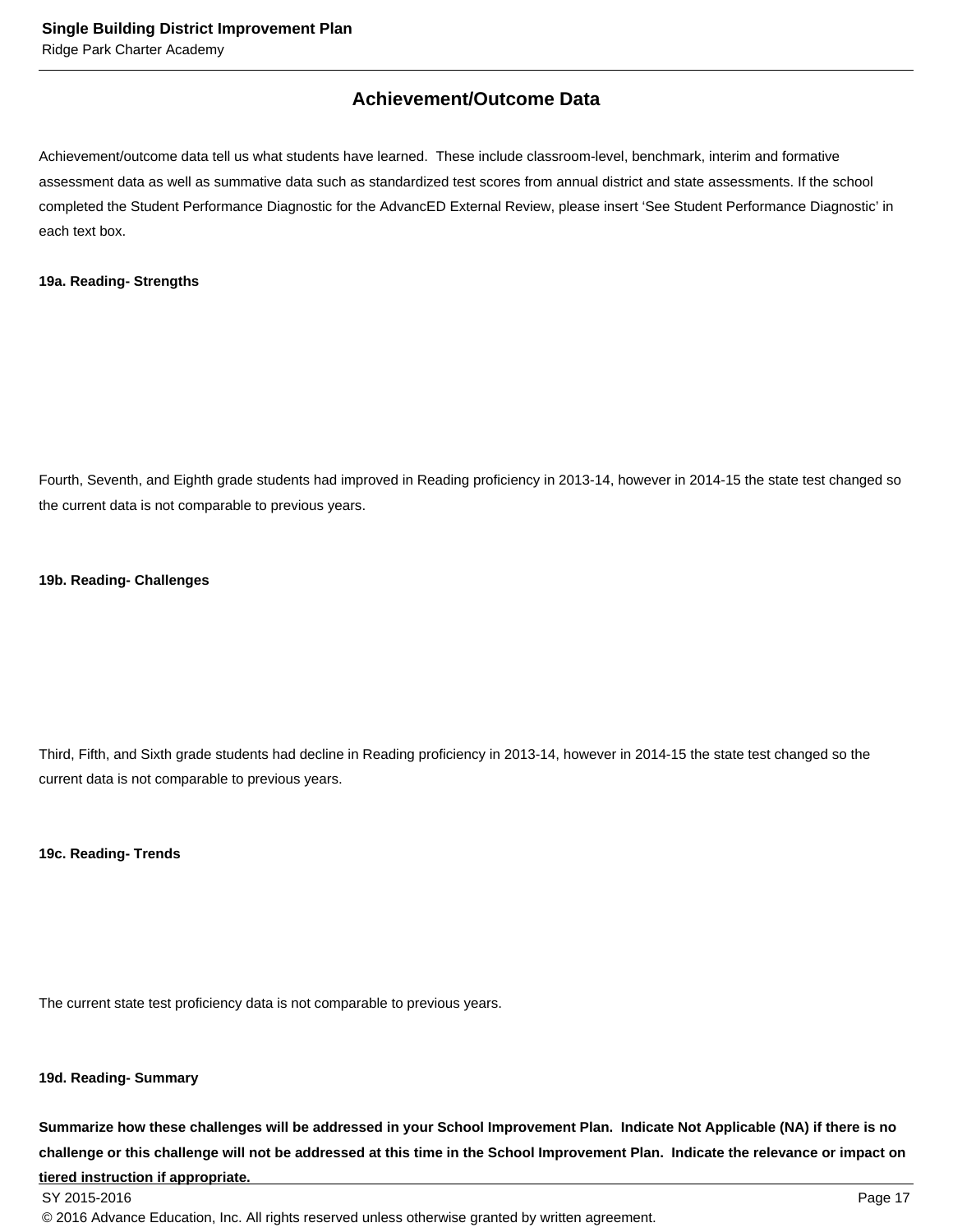The current state test proficiency data is not comparable to previous years.

#### **20a. Writing- Strengths**

The overall writing state proficiency had increased from 2012-13 to 2013-14, however in 2014-15 the state test changed so the current data is not comparable to previous years.

#### **20b. Writing- Challenges**

The current state test proficiency data is not comparable to previous years

**20c. Writing- Trends**

The current state test proficiency data is not comparable to previous years

#### **20d. Writing- Summary**

**Summarize how these challenges will be addressed in your School Improvement Plan. Indicate Not Applicable (NA) if there is no challenge or this challenge will not be addressed at this time in the School Improvement Plan. Indicate the relevance or impact on tiered instruction if appropriate.**

Ridge Park will work to better implement intervention tools in order to supplement and strengthen students' understanding of curriculum.

#### **21a. Math- Strengths**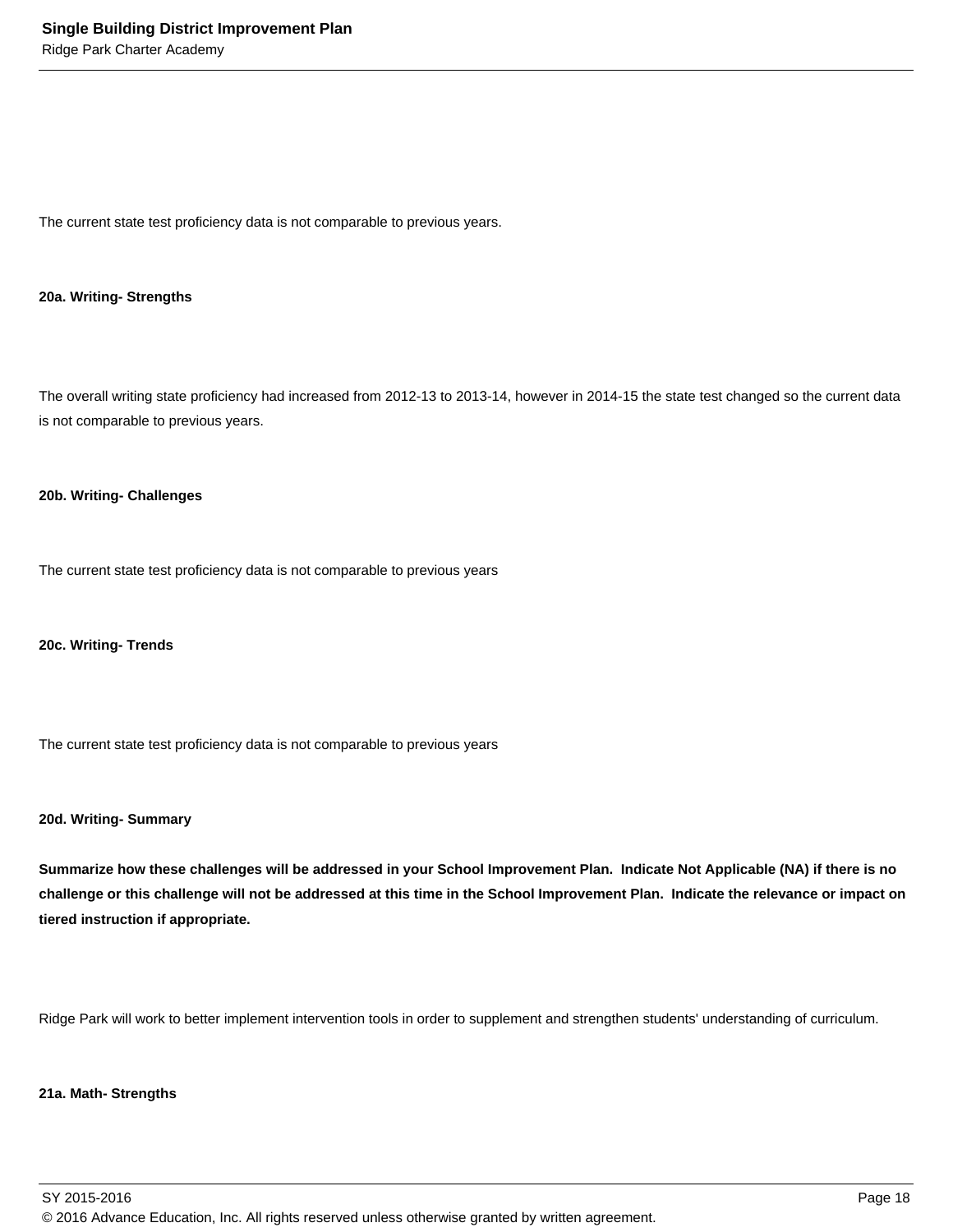Ridge Park Charter Academy

Fourth grade students have experienced a significant improvement in Math proficiency from 25% proficient in 2013-14 to 57% in 2014-15.

#### **21b. Math- Challenges**

The overall student Math proficiency has decreased from 38% in 2012-13 to 33% in 2014-15. Sixth grade students experienced the most significant decline, declining from 48% in 2013-14 to 17% proficient in 2014-15.

**21c. Math- Trends**

Overall Math proficiency has declined in the past three years.

#### **21d. Math- Summary**

**Summarize how these challenges will be addressed in your School Improvement Plan. Indicate Not Applicable (NA) if there is no challenge or this challenge will not be addressed at this time in the School Improvement Plan. Indicate the relevance or impact on tiered instruction if appropriate.**

Ridge Park will work to better implement intervention tools in order to supplement and strengthen students' understanding of curriculum.

**22a. Science- Strengths**

Overall Science proficiency has improved slightly from 4% proficient in 2013-14 to 7% proficient in 2014-15.

#### **22b. Science- Challenges**

Although Science proficiency has improved, the student proficiency still does not meet state minimum standards.

SY 2015-2016 Page 19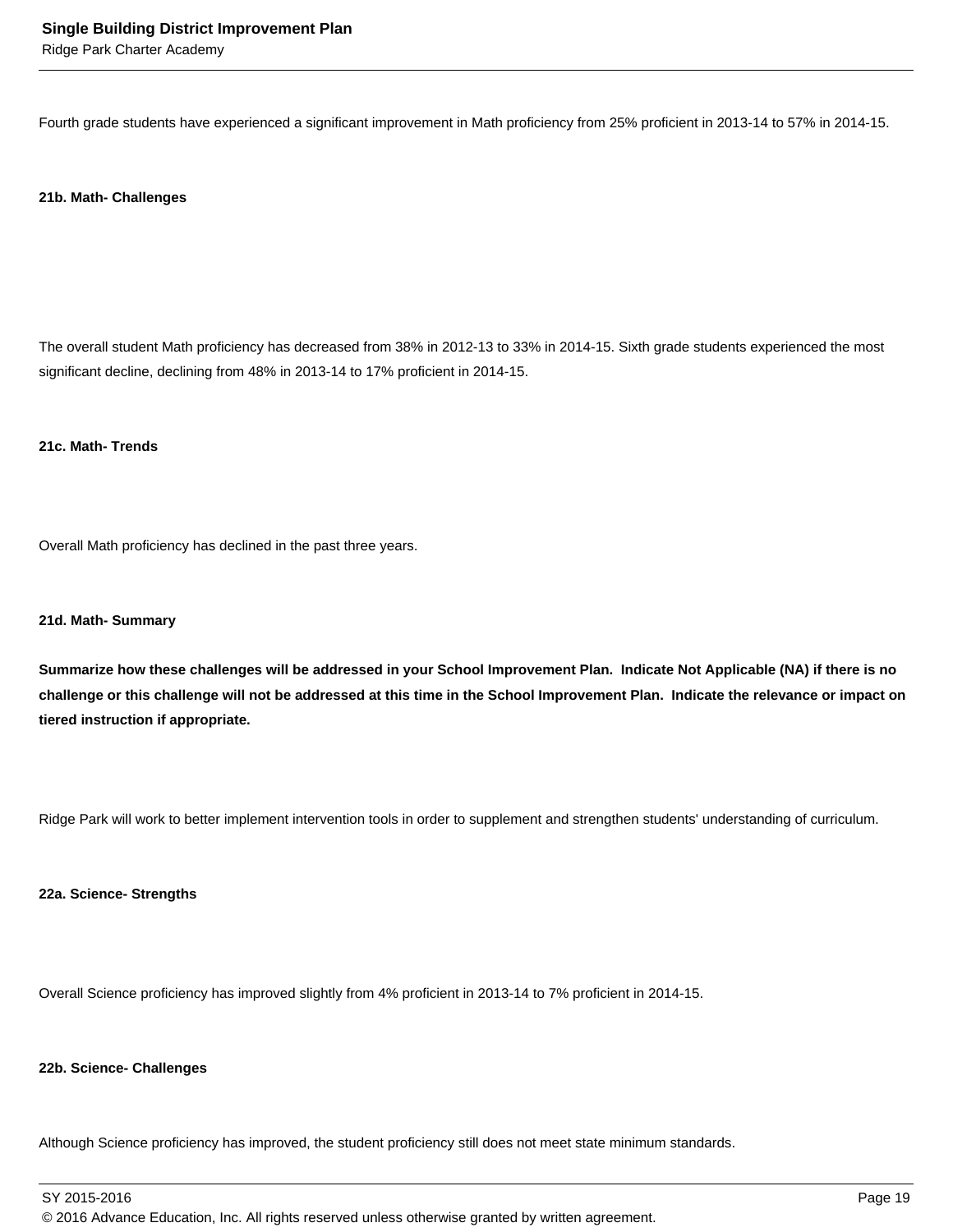Ridge Park Charter Academy

#### **22c. Science- Trends**

Student Science proficiency has improved slightly since 2013-14.

#### **22d. Science- Summary**

**Summarize how these challenges will be addressed in your School Improvement Plan. Indicate Not Applicable (NA) if there is no challenge or this challenge will not be addressed at this time in the School Improvement Plan. Indicate the relevance or impact on tiered instruction if appropriate.**

Ridge Park will work to better implement intervention tools in order to supplement and strengthen students' understanding of curriculum.

#### **23a. Social Studies- Strengths**

Overall Social Studies proficiency has improved slightly from 17% in 2012-13 to 21% in 2014-15.

#### **23b. Social Studies- Challenges**

Although Social Studies proficiency has improved, the student proficiency still does not meet state minimum standards.

#### **23c. Social Studies- Trends**

Social Studies proficiency has improved since 2012-13.

#### **23d. Social Studies- Summary**

**Summarize how these challenges will be addressed in your School Improvement Plan. Indicate Not Applicable (NA) if there is no challenge or this challenge will not be addressed at this time in the School Improvement Plan. Indicate the relevance or impact on tiered instruction if appropriate.**

Ridge Park will work to better implement intervention tools in order to supplement and strengthen students' understanding of curriculum.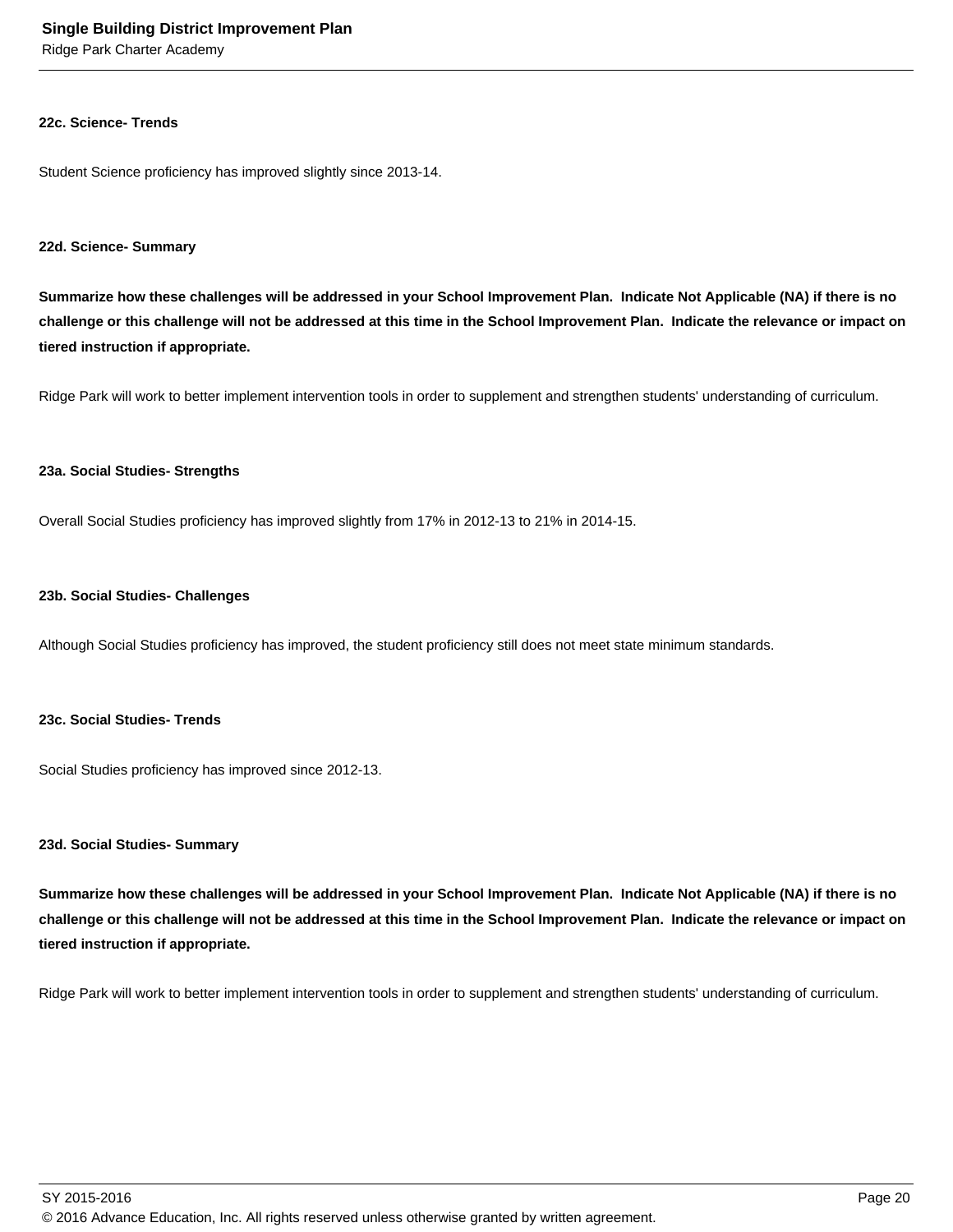## **Perception Data**

Perception data is information collected that reflects the opinions and views of stakeholders. If the school completed the Stakeholder Feedback Diagnostic for the AdvancED External Review, please insert 'See Stakeholder Feedback Diagnostic' in each text box for survey feedback already collected from students, parents and staff.

#### **24a. Student Perception Data**

**Which area(s) indicate the overall highest level of satisfaction among students?**

N/A

#### **24b. Student Perception Data**

**Which area(s) indicate the overall lowest level of satisfaction among students?**

N/A

#### **24c. Student Perception Data**

#### **What actions will be taken to improve student satisfaction in the lowest area(s)?**

N/A

#### **25a. Parent/Guardian Perception Data**

#### **What area(s) indicate the overall highest level of satisfaction among parents/guardians?**

The area with the highest overall level of satisfaction is "Likelihood to Enroll Next Year" with a 65% parent satisfaction rate.

#### **25b. Parent/Guardian Perception Data**

#### **What area(s) indicate the overall lowest level of satisfaction among parents/guardians?**

The area with the lowest overall level of satisfaction is "Discipline is Effective" with a 43% parent satisfaction rate.

#### **25c. Parent/Guardian Perception Data**

SY 2015-2016 Page 21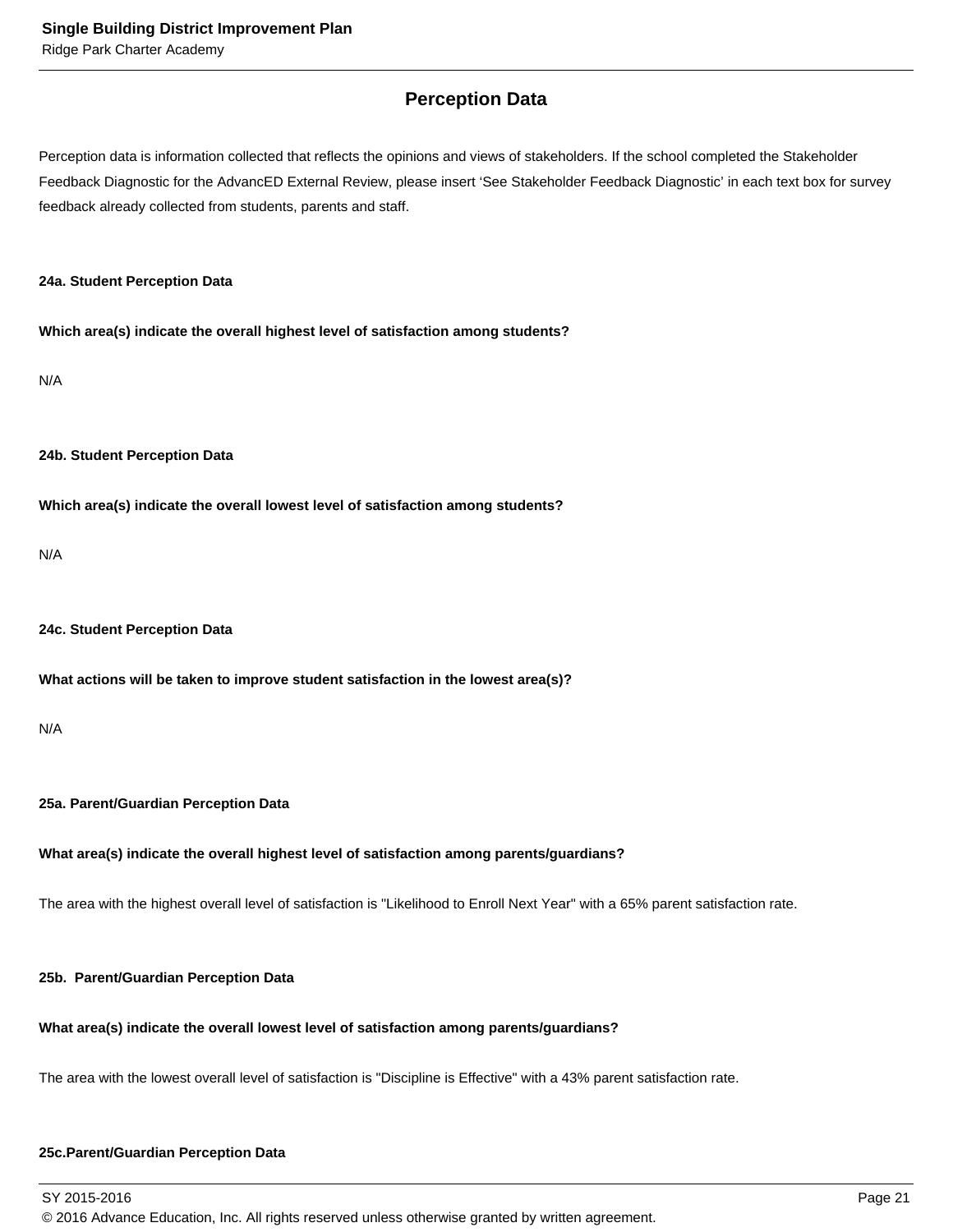Ridge Park Charter Academy

#### **What actions will be taken to improve parent/guardian satisfaction in the lowest area(s)?**

Ridge Park will research academic programs in the area and look into adopting academic programs that would be beneficial to Ridge Park students. School leaders will also schedule a Parent Curriculum Night to explain curriculum resources, ideas and concepts. Professional development will also be provided to teachers so that they can learn strategies to interact with negative student behavior and disciplinary incidents.

#### **26a. Teacher/Staff Perception Data**

#### **What area(s) indicate the overall highest level of satisfaction among teachers/staff?**

The area with the overall highest level of satisfaction is Manager "Have Notified of Progress" with a 54% staff satisfaction rate.

#### **26b. Teacher/Staff Perception Data**

#### **What area(s) indicate the overall lowest level of satisfaction among teachers/staff?**

The area with the overall lowest level of satisfaction is "Morale in School is High" with a 4% staff satisfaction rate.

#### **26c. Teacher/Staff Perception Data**

#### **What actions will be taken to improve teacher/staff satisfaction in the lowest area(s)?**

Due to such a large percentage of relatively inexperienced teachers and their frustration with behavioral and school administration issues, there is such a low satisfaction level in "Morale in School is High" in particular. School leaders will be more specific with expectations and better communicate with teachers in the future in order to provide for the needs of teachers and alleviate unnecessary stress. Strategies have also been put into place in order to prevent future student discipline.

#### **27a. Stakeholder/Community Perception Data**

#### **What area(s) indicate the overall highest level of satisfaction among stakholders/community?**

The stakeholder survey process is in process. The results will be reviewed and analyzed when available.

#### **27b. Stakeholder/Community Perception Data**

#### **What area(s) indicate the overall lowest level of satisfaction among stakeholders/community?**

The stakeholder survey process is in process. The results will be reviewed and analyzed when available.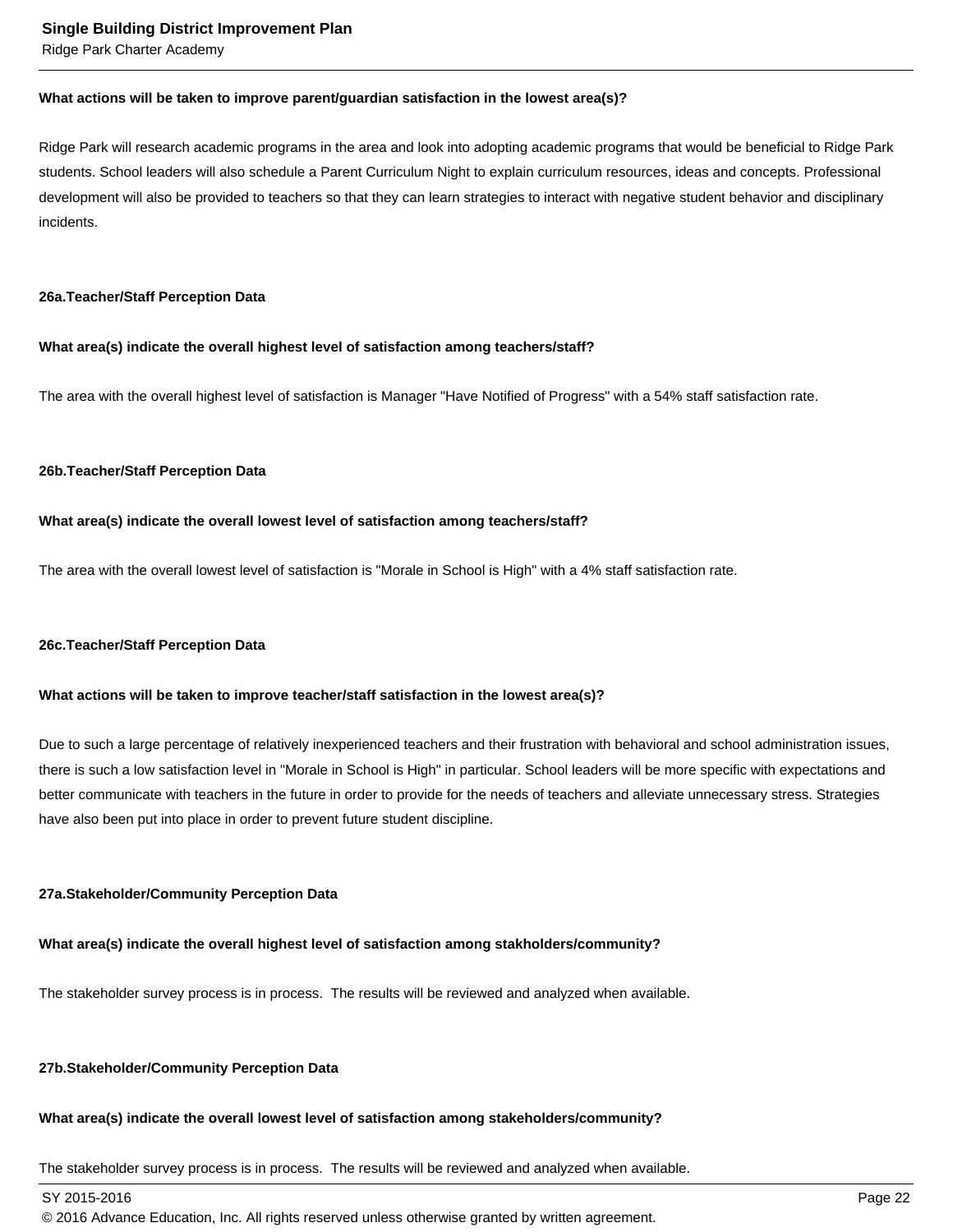Ridge Park Charter Academy

#### **27c. Stakeholder/Community Perception Data**

#### **What actions will be taken to improve the level of stakeholder/community satisfaction in the lowest area(s)?**

The stakeholder survey process is in process. The results will be reviewed and analyzed when available.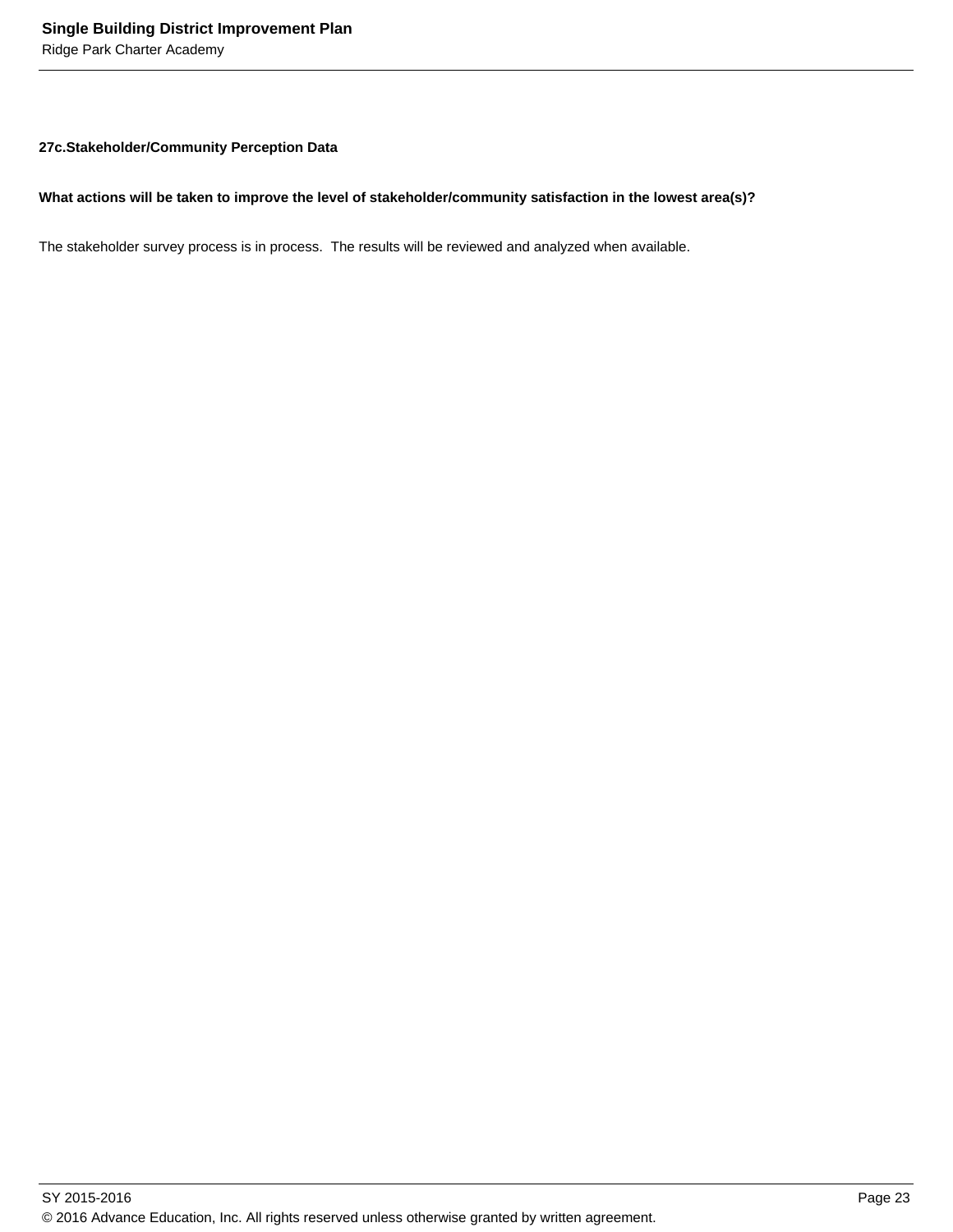#### **Summary**

#### **28a. Summary**

**Briefly summarize the strengths and challenges identified in the four kinds of data-demographic, process, achievement/outcomes and perception.**

The Average Daily Attendance rate has been at 94% for the past three years, however the number of In School and Out of School Suspensions has increased significantly in 2014-15. There have been 138 and 186 In School and Out of School Suspensions respectively in 204-15. Additionally, male students are involved in 74% of the disciplinary incidents.

Overall student proficiency in the areas of Science and Social Studies has improved in 2014-15 according to state testing data. Although Science and Social Studies student proficiency has improved, the student proficiency in Math has declined slightly.

All standards and indicators are considered fully implemented according to Ed Yes! data. Ridge Park will work so that all standards have sustained implementation to improve student achievement.

The area with the highest overall level of satisfaction is "Likelihood to Enroll Next Year" with a 65% parent satisfaction rate. The area with the lowest overall level of satisfaction is "Discipline is Effective" with a 43% parent satisfaction rate. The area with the overall highest level of satisfaction is Manager "Have Notified of Progress" with a 54% staff satisfaction rate. The area with the overall lowest level of satisfaction is "Morale in School is High" with a 4% staff satisfaction rate.

#### **28b. Summary**

#### **How might the challenges identified in the demographic, process and perception data impact student achievement?**

Based on our review of student demographic data, we note that behavioral issues and effective discipline are a problem across the building with the majority of disciplinary incidents with male students, which takes time away from instruction and impacts all students' achievement. Even though students are coming to school, the students who are involved in disciplinary incidents are missing valuable instructional time.

Student achievement is being impacted when state test scores show that Math scores in particular are declining. Ridge Park will work to better implement intervention tools in order to supplement and strengthen students' understanding of curriculum.

All standards and indicators are considered fully implemented according to Ed Yes! data. Ridge Park will work so that all standards have sustained implementation to improve student achievement.

If parents and staff are not highlight satisfied with the school, they are less likely to go above and beyond to provide additional support and encouragement necessary to have a positive impact student achievement.

SY 2015-2016 Page 24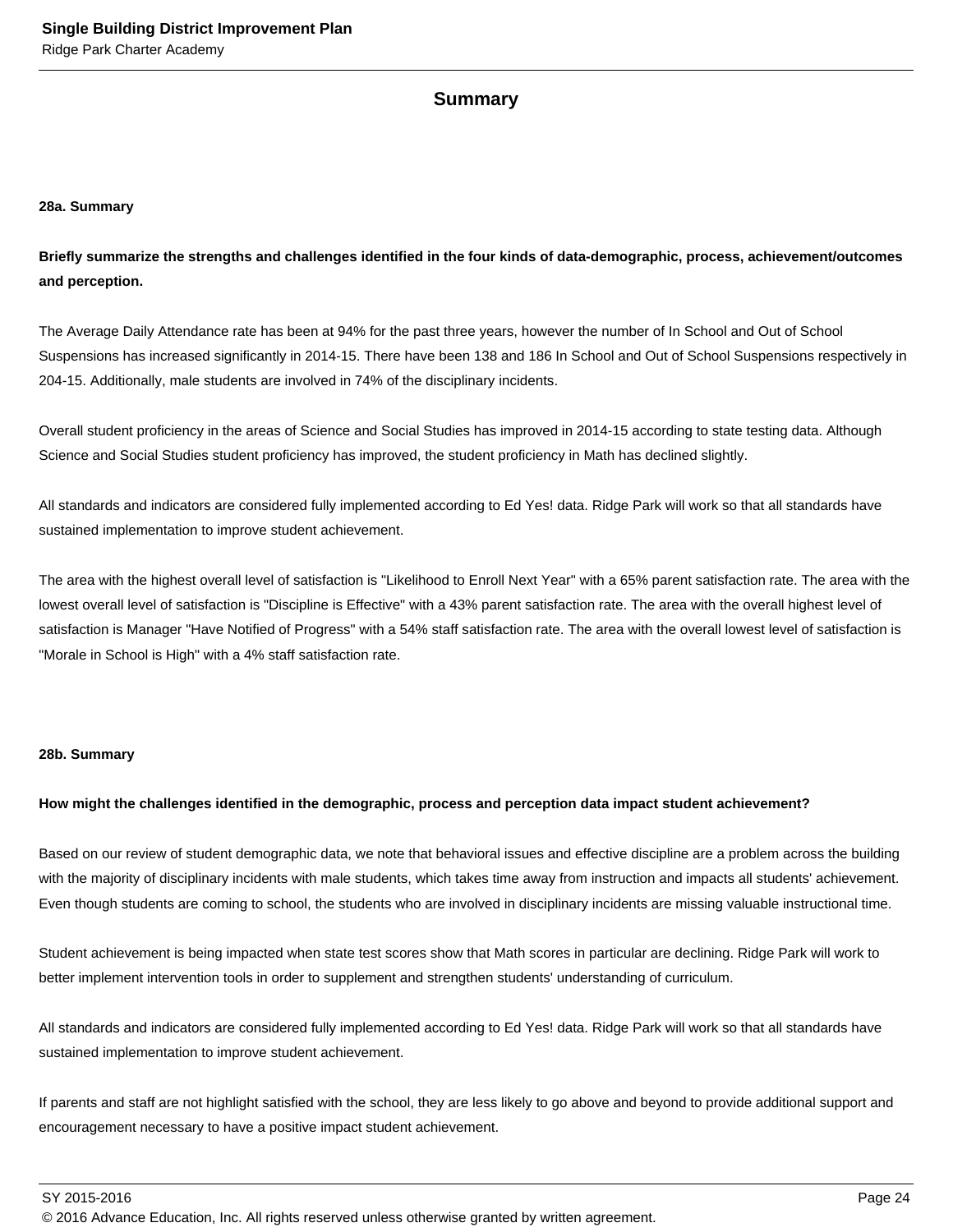Ridge Park Charter Academy

#### **28c. Summary**

**How will these challenges be addressed in the School Improvement Plan's Goals, Measurable Objectives, Strategies and Activities for the upcoming year? For Priority Schools, which of these high need areas will inform the Big Ideas and the Reform/Redesign Plan?**

The School will prioritize its schoolwide goals to address these identified challenges.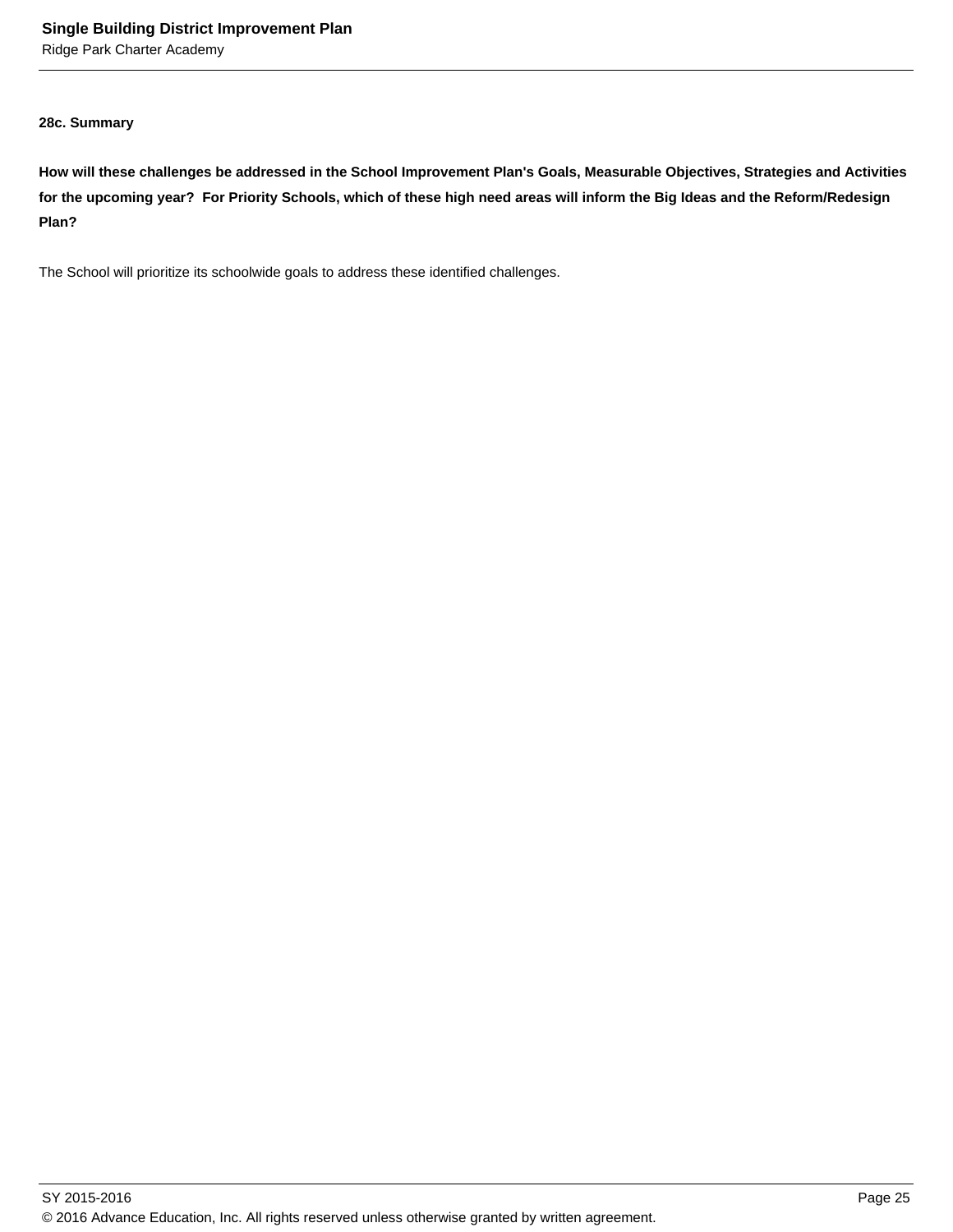# **Single Building District Additional Requirements Diagnostic**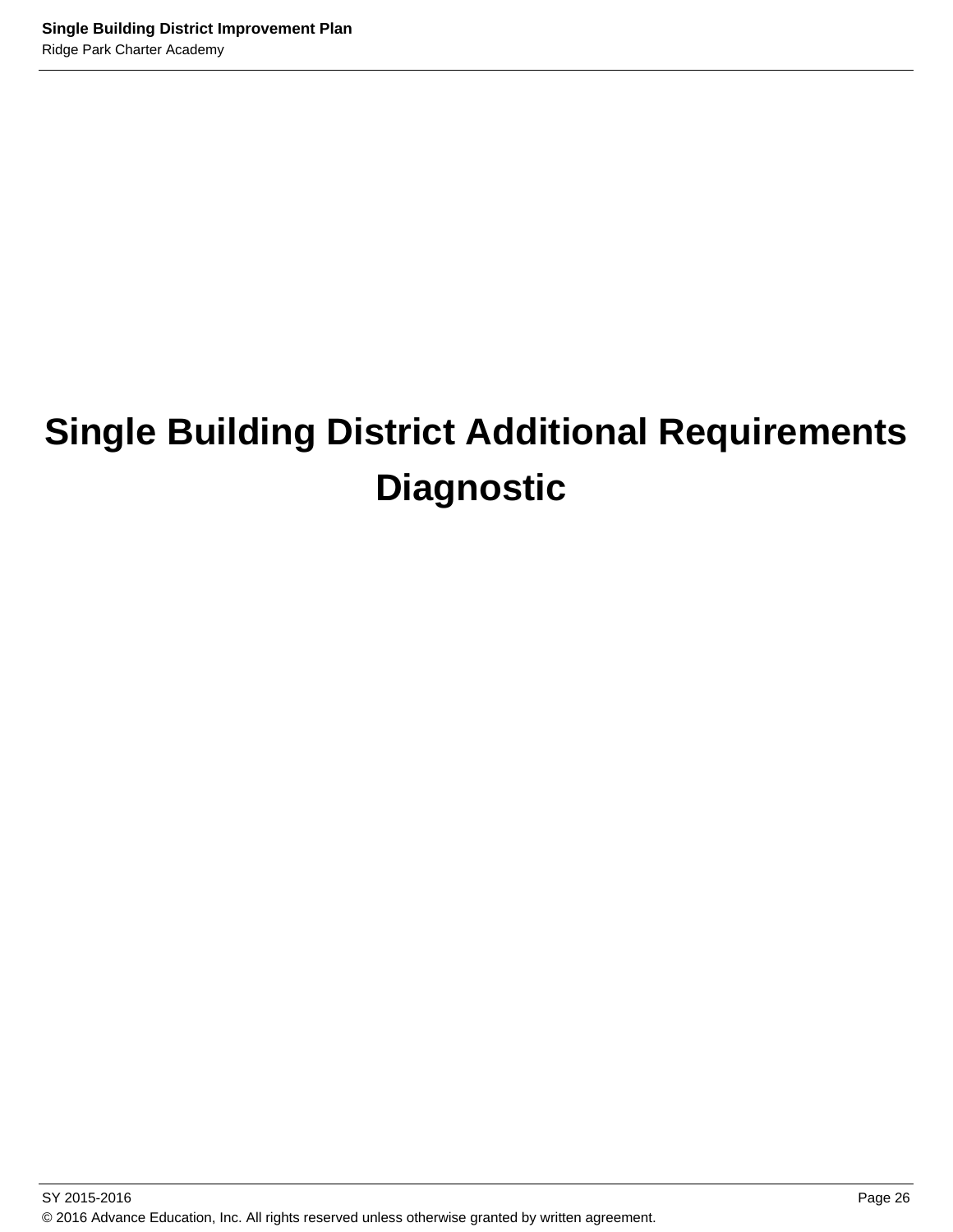## **Introduction**

This diagnostic tool contains certification requirements for single building districts. All single building districts must complete this diagnostic.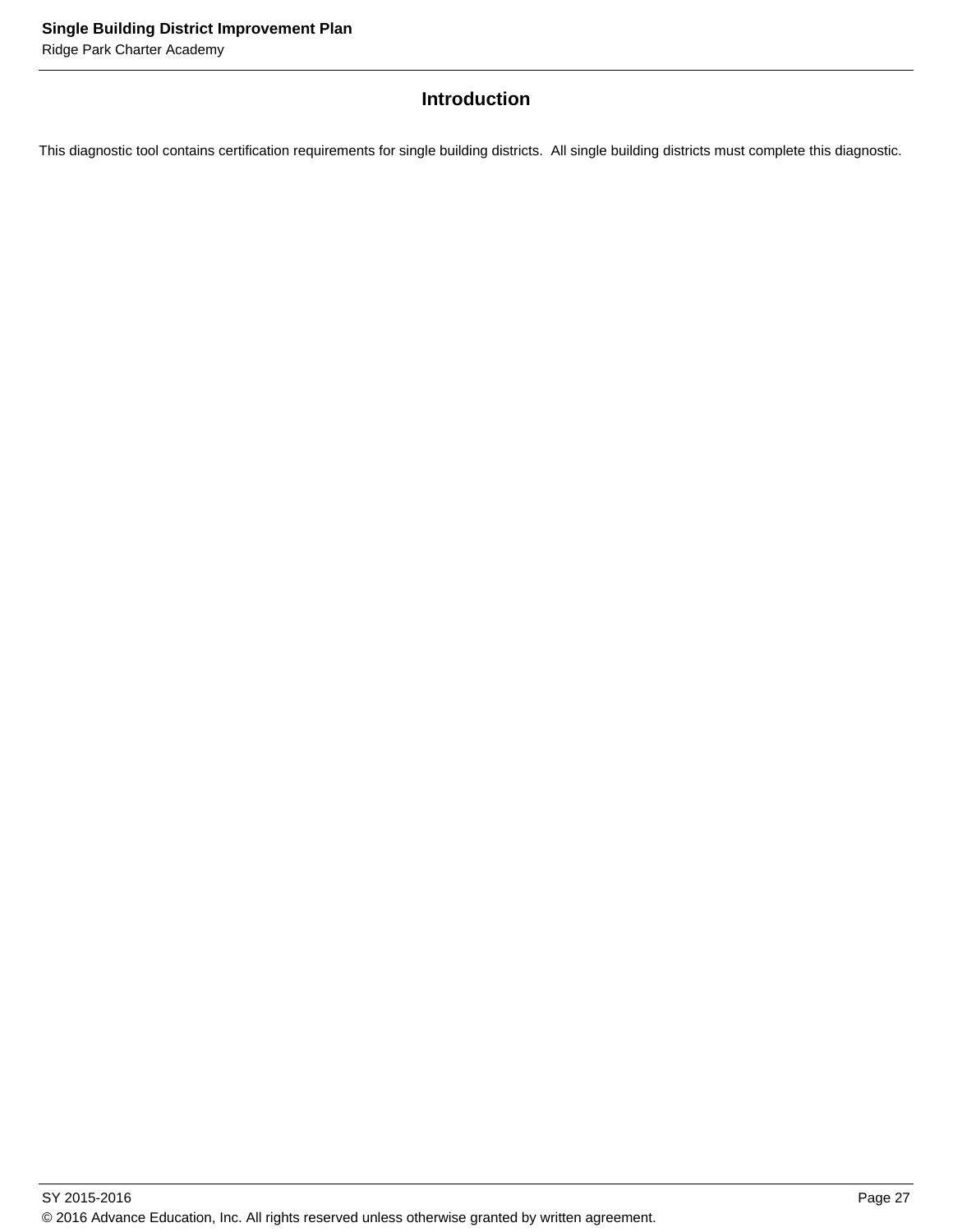## **Single Building District Additional Requirements Diagnostic**

| ∣Label | <b>Assurance</b>                                            | <b>Response</b> | Comment | Attachment |
|--------|-------------------------------------------------------------|-----------------|---------|------------|
|        | Literacy and math are tested annually in grades  Yes<br>ט-י |                 |         |            |

| Label | Assurance                                                                                                                                                                        | <b>Response</b> | ∣Comment∶                                                                                                                                                                     | Attachment |
|-------|----------------------------------------------------------------------------------------------------------------------------------------------------------------------------------|-----------------|-------------------------------------------------------------------------------------------------------------------------------------------------------------------------------|------------|
| 12.   | Our school published a fully compliant annual<br>report. (The Annual Education Report (AER)<br>satisfies this.) If yes, please provide a link to the<br>report in the box below. | 'Yes            | https://www.nhaschools.com/sch<br>lools/ridgepark/Lists/School%20O<br> perations%20Documents/Ridge%  <br>l20Park%20Annual%20Education<br>l%20Report%202015-<br>16%20FINAL.pdf |            |

| ∣Label | Assurance                                                                                     | <b>Response</b> | <b>Comment</b> | ∣Attachment |
|--------|-----------------------------------------------------------------------------------------------|-----------------|----------------|-------------|
| ιυ.    | Our school has the 8th grade parent approved<br>Educational Development Plans (EDPs) on file. | <b>IYes</b>     |                |             |

| ∣Label | Assurance                                                                                         | <b>Response</b> | <b>Comment</b> | <b>Attachment</b> |
|--------|---------------------------------------------------------------------------------------------------|-----------------|----------------|-------------------|
| ١4.    | Our school reviews and annually updates the<br>EDPs to ensure academic course work<br>lalignment. | 'Yes            |                |                   |

| Label | <b>Assurance</b>                                                                                                                                                                                                                                                                                                                                                                                                                                                                                                                                                                                                                                                                                                                                                                                                                                                     | <b>Response</b> | ∣Comment | <b>Attachment</b> |
|-------|----------------------------------------------------------------------------------------------------------------------------------------------------------------------------------------------------------------------------------------------------------------------------------------------------------------------------------------------------------------------------------------------------------------------------------------------------------------------------------------------------------------------------------------------------------------------------------------------------------------------------------------------------------------------------------------------------------------------------------------------------------------------------------------------------------------------------------------------------------------------|-----------------|----------|-------------------|
| 55.   | The institution complies with all federal laws<br>and regulations prohibiting discrimination and<br>with all requirements and regulations of the<br>U.S. Department of Education. It is the policy of<br>this institution that no person on the basis of<br>race, color, religion, national origin or ancestry,<br>age, gender, height, weight, marital status or<br>disability shall be subjected to discrimination in<br>any program, service or activity for which the<br>institution is responsible, or for which it receives<br>financial assistance from the U.S. Department<br>lof Education.<br>References: Title VI of the Civil Rights Act of<br>1964, Section 504 of the Rehabilitation Act of<br>1973, The Age Discrimination Act of 1975, The<br>Americans with Disabilities Act of 1990, Elliott-<br>Larsen prohibits discrimination against religion. | Yes             |          |                   |

| Label | <b>Assurance</b>                                                                                                                                                                                                                                     | <b>Response</b> | <b>Comment</b>                                                                                                                               | <b>Attachment</b> |
|-------|------------------------------------------------------------------------------------------------------------------------------------------------------------------------------------------------------------------------------------------------------|-----------------|----------------------------------------------------------------------------------------------------------------------------------------------|-------------------|
| 6.    | The institution has designated an employee to<br>coordinate efforts to comply with and carry out<br>Inon-discrimination responsibilities. If yes, list<br>the name, position, address and telephone<br>Inumber of the employee in the comment field. | Yes             | Member of Employee Relations,<br>Attn: Employee Relations, 3850<br>Broadmoor Avenue, Suite 201,<br>Grand Rapids, MI 49512, 616-<br>1222-1700 |                   |

### SY 2015-2016 Page 28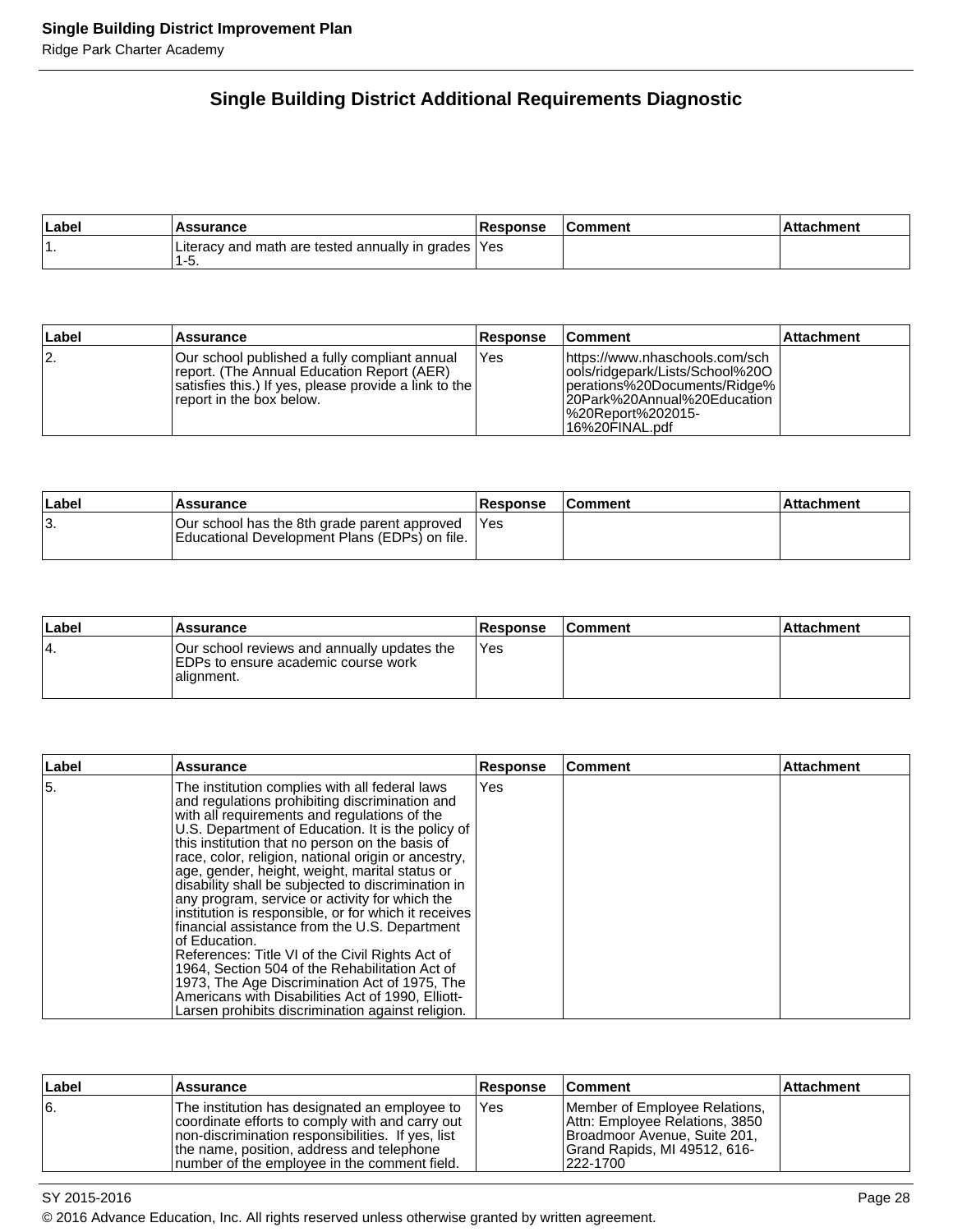## **Single Building District Improvement Plan**

Ridge Park Charter Academy

| Label | Assurance                                                                                                                                                                                                                       | <b>Response</b> | <b>Comment</b>                                                 | <b>Attachment</b>                                            |
|-------|---------------------------------------------------------------------------------------------------------------------------------------------------------------------------------------------------------------------------------|-----------------|----------------------------------------------------------------|--------------------------------------------------------------|
| 7.    | The institution has a School-Parent Involvement lYes<br>Plan (that addresses Section 1118 activities)<br>that is aligned to the District's Board Policy. If<br>Ives, please attach the School-Parent<br>Involvement Plan below. |                 | Attached Ridge Park 2016-17<br><b>Parent Invovivement Plan</b> | Ridge Park - 2016-<br>117 Parent<br><b>Ilnvolvement Plan</b> |

| <b>∣Label</b> | 'Assurance                                                                                                      | <b>Response</b> | <b>Comment</b>     | ∣Attachment |
|---------------|-----------------------------------------------------------------------------------------------------------------|-----------------|--------------------|-------------|
| 18.           | The institution has a School-Parent Compact. If  Yes<br>ves, please attach the School-Parent Compact<br>'below. |                 | l Compact Attached | IRP Compact |

| ∣Labe | Assurance                                                                             | Response   | ⊺Comment | ttachment |
|-------|---------------------------------------------------------------------------------------|------------|----------|-----------|
| 19.   | The School has additional information<br>Inecessary to support your improvement plan. | <b>Yes</b> |          |           |

| Labe | <b>Assurance</b>                                      | Response | ∣Comment | <b>Attachment</b> |
|------|-------------------------------------------------------|----------|----------|-------------------|
| '10. | The School Improvement Team reviews the<br>CIMS data. | Yes      |          |                   |

| Label               | Assurance                                               | <b>Response</b> | <b>Comment</b> | chment<br>∴∆tta |
|---------------------|---------------------------------------------------------|-----------------|----------------|-----------------|
| $\overline{A}$<br>. | CIMS data is used to prepare our Improvement 1<br>Plan. | 'Yes            |                |                 |

| ∣Label | Assurance                                                                                                                                                                                                               | <b>Response</b> | <b>Comment</b> | <b>Attachment</b> |
|--------|-------------------------------------------------------------------------------------------------------------------------------------------------------------------------------------------------------------------------|-----------------|----------------|-------------------|
| ່ 12.  | The District Technology Protection Measure<br>Iblocks or filters adult and student internet<br>access to inappropriate materials (visual<br>depictions that are obscene, child pornography,  <br>or harmful to minors). | Yes             |                |                   |

| Labe | <b>Assurance</b>                                                                | <b>Response</b> | <b>Comment</b> | <b>Attachment</b> |
|------|---------------------------------------------------------------------------------|-----------------|----------------|-------------------|
| ็13. | The district has a process to monitor adult and<br>student use of the internet. | 'Yes            |                |                   |

| ∣Label | <b>Assurance</b>                                        | <b>Response</b> | l Comment | <b>Attachment</b> |
|--------|---------------------------------------------------------|-----------------|-----------|-------------------|
| '14.   | The district has an Internet Safety Policy in<br>place. | Yes             |           |                   |

| <b>Label</b> | <b>Assurance</b>                                                                                                             | <b>Response</b> | ∣Comment | l Attachment |
|--------------|------------------------------------------------------------------------------------------------------------------------------|-----------------|----------|--------------|
| '15.         | 'The Internet Safety Policy meets the<br>requirements as outlined in the state<br>Technology Planning and CIPA requirements. | Yes             |          |              |

SY 2015-2016 Page 29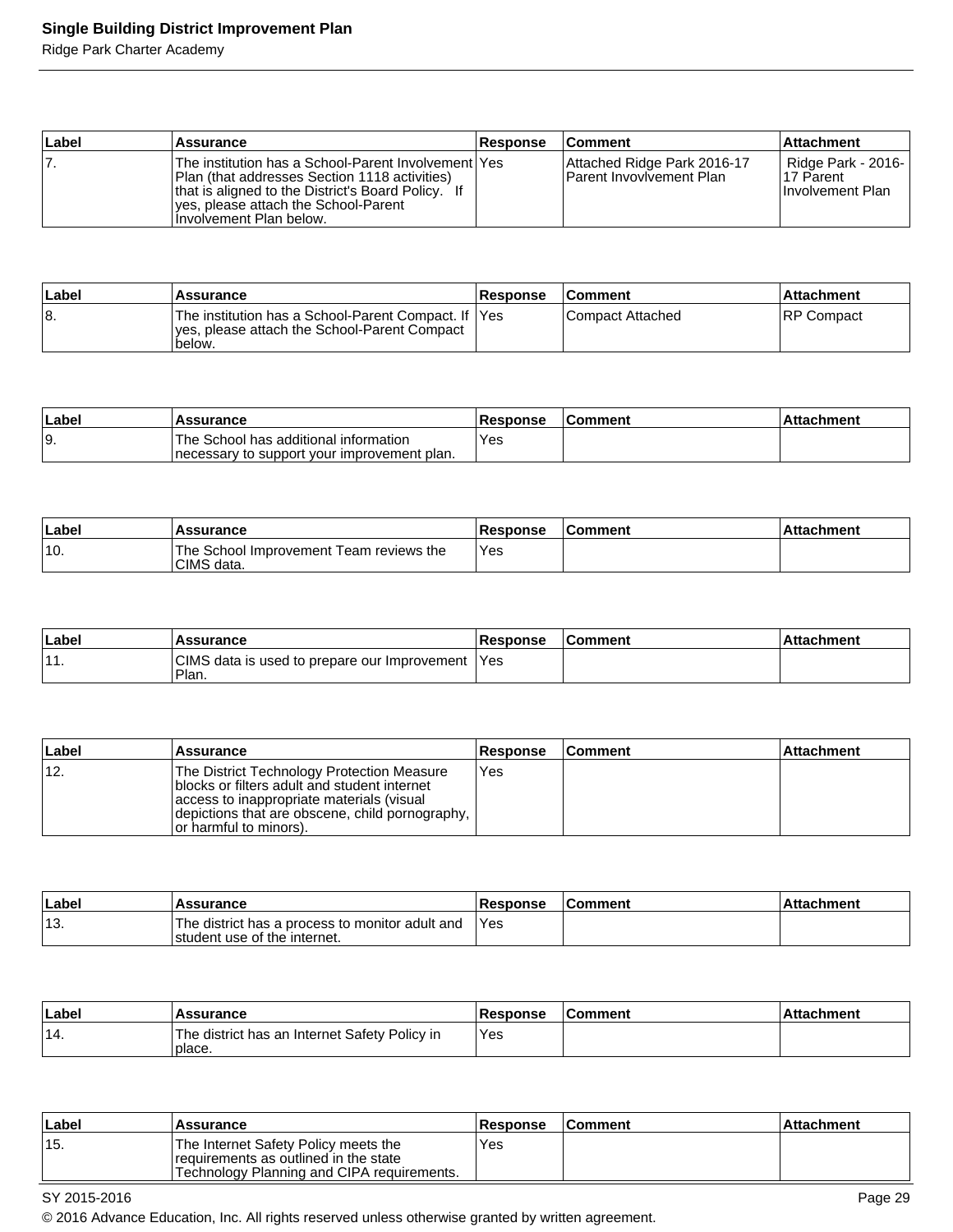## **Single Building District Improvement Plan**

Ridge Park Charter Academy

| Label | <b>Assurance</b>                                                                                         | Response | <b>Comment</b> | l Attachment |
|-------|----------------------------------------------------------------------------------------------------------|----------|----------------|--------------|
| 16.   | The district has a process to provide public<br>notice and hearings about the Internet Safety<br>Policy. | Yes      |                |              |

| <b>Label</b> | Assurance                                                                                                                                                                             | <b>Response</b> | <b>Comment</b> | ∣Attachment |
|--------------|---------------------------------------------------------------------------------------------------------------------------------------------------------------------------------------|-----------------|----------------|-------------|
| '17.         | The district uses school-wide assessments to<br>Idetermine the telecommunication services and<br>hardware support that are needed to support<br>teaching and learning in all schools. | Yes             |                |             |

| Label          | <b>Assurance</b>                                                                                                                                                                                                                                                                                                                                                                                                              | <b>Response</b> | <b>Comment</b>                                  | <b>Attachment</b> |
|----------------|-------------------------------------------------------------------------------------------------------------------------------------------------------------------------------------------------------------------------------------------------------------------------------------------------------------------------------------------------------------------------------------------------------------------------------|-----------------|-------------------------------------------------|-------------------|
| <sup>18.</sup> | The district uses the school-wide assessment<br>data to identify the needs of the schools in the<br>following areas: infrastructure (wiring, internet<br>connections T1, etc.) in all classrooms, in all<br>Ilabs, in all media centers, in the main office, in<br>counseling offices, in support staff offices;<br>Ihardware; software; professional development.<br>If "yes", specify the needs in the comments<br>section. | Yes             | See state-approved technology<br>Iplan on file. |                   |

| ∣Label | Assurance                                                                                                                                                                                           | Response | <b>Comment</b>                                   | <b>Attachment</b> |
|--------|-----------------------------------------------------------------------------------------------------------------------------------------------------------------------------------------------------|----------|--------------------------------------------------|-------------------|
| ±19.   | The district has identified specific actions that<br>promote curriculum and teaching strategies to<br>effectively integrate technology. If "yes", specify I<br>the actions in the comments section. | Yes      | See state-approved technology<br>I plan on file. |                   |

| ∣Label | Assurance                                                                               | Response | <b>Comment</b> | Attachment |
|--------|-----------------------------------------------------------------------------------------|----------|----------------|------------|
| 20.    | The district adjusts its curriculum to include<br>technology literacy for all students. | Yes      |                |            |

| ∣Label | <b>Assurance</b>                                                                                                                                | <b>Response</b> | <b>Comment</b>                                  | ∣Attachment |
|--------|-------------------------------------------------------------------------------------------------------------------------------------------------|-----------------|-------------------------------------------------|-------------|
| 121.   | The district adjusts its instructional program to<br>promote technology literacy. If "yes", specify the<br>adiustments in the comments section. | <b>IYes</b>     | See state-approved technology<br>Iplan on file. |             |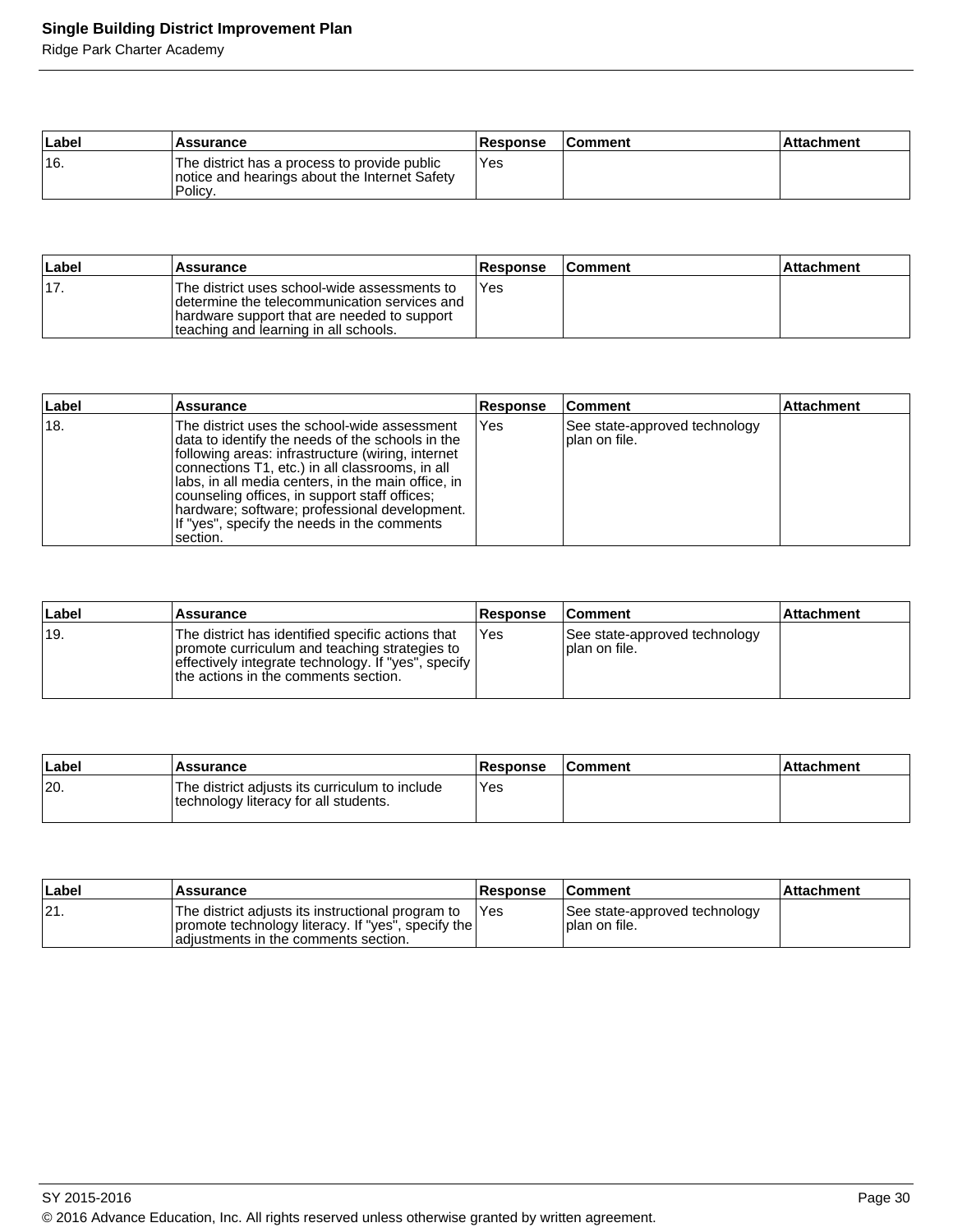## **Single Building District Improvement Plan**

Ridge Park Charter Academy

| Label | <b>Assurance</b>                                                                                                                                                                                                                                                                                                                                                                                                                                                                                                                                                                                    | <b>Response</b> | Comment | <b>Attachment</b> |
|-------|-----------------------------------------------------------------------------------------------------------------------------------------------------------------------------------------------------------------------------------------------------------------------------------------------------------------------------------------------------------------------------------------------------------------------------------------------------------------------------------------------------------------------------------------------------------------------------------------------------|-----------------|---------|-------------------|
| 22.   | The institution complies with all federal laws<br>and regulations prohibiting discrimination and<br>with all requirements and regulations of the<br>U.S. Department of Education. It is the policy of<br>this institution that no person on the basis of<br>race, color, religion, national origin or ancestry,<br>age, gender, height, weight, marital status or<br>disability shall be subjected to discrimination in<br>any program, service or activity for which the<br>institution is responsible, or for which it receives<br>financial assistance from the U.S. Department<br>of Education. | Yes             |         |                   |

| ∣Label | <b>Assurance</b>                                                                                                                                                                                                                                     | <b>Response</b> | <b>Comment</b>                                                                                                                              | ∣Attachment |
|--------|------------------------------------------------------------------------------------------------------------------------------------------------------------------------------------------------------------------------------------------------------|-----------------|---------------------------------------------------------------------------------------------------------------------------------------------|-------------|
| 23.    | The institution has designated an employee to<br>coordinate efforts to comply with and carry out<br>Inon-discrimination responsibilities. If yes, list<br>the name, position, address and telephone<br>Inumber of the employee in the comment field. | <b>IYes</b>     | Member of Employee Relations,<br>Attn: Employee Relations, 3850<br>Broadmoor Avenue, Suite 201,<br>Grand Rapids, MI 49512, 616-<br>222-1700 |             |

| Label | <b>Assurance</b>                                                                           | Response | <b>Comment</b> | ⊺Attachment |
|-------|--------------------------------------------------------------------------------------------|----------|----------------|-------------|
| 24    | The District has a District Board Policy that is<br><b>Irelated to Parent Involvement.</b> | 'Yes     |                |             |

| ∣Label | <b>Assurance</b>                                                                         | <b>Response</b> | <b>IComment</b> | <b>Attachment</b> |
|--------|------------------------------------------------------------------------------------------|-----------------|-----------------|-------------------|
| 25.    | 'The District has additional information<br>Inecessary to support your improvement plan. | `Yes            |                 |                   |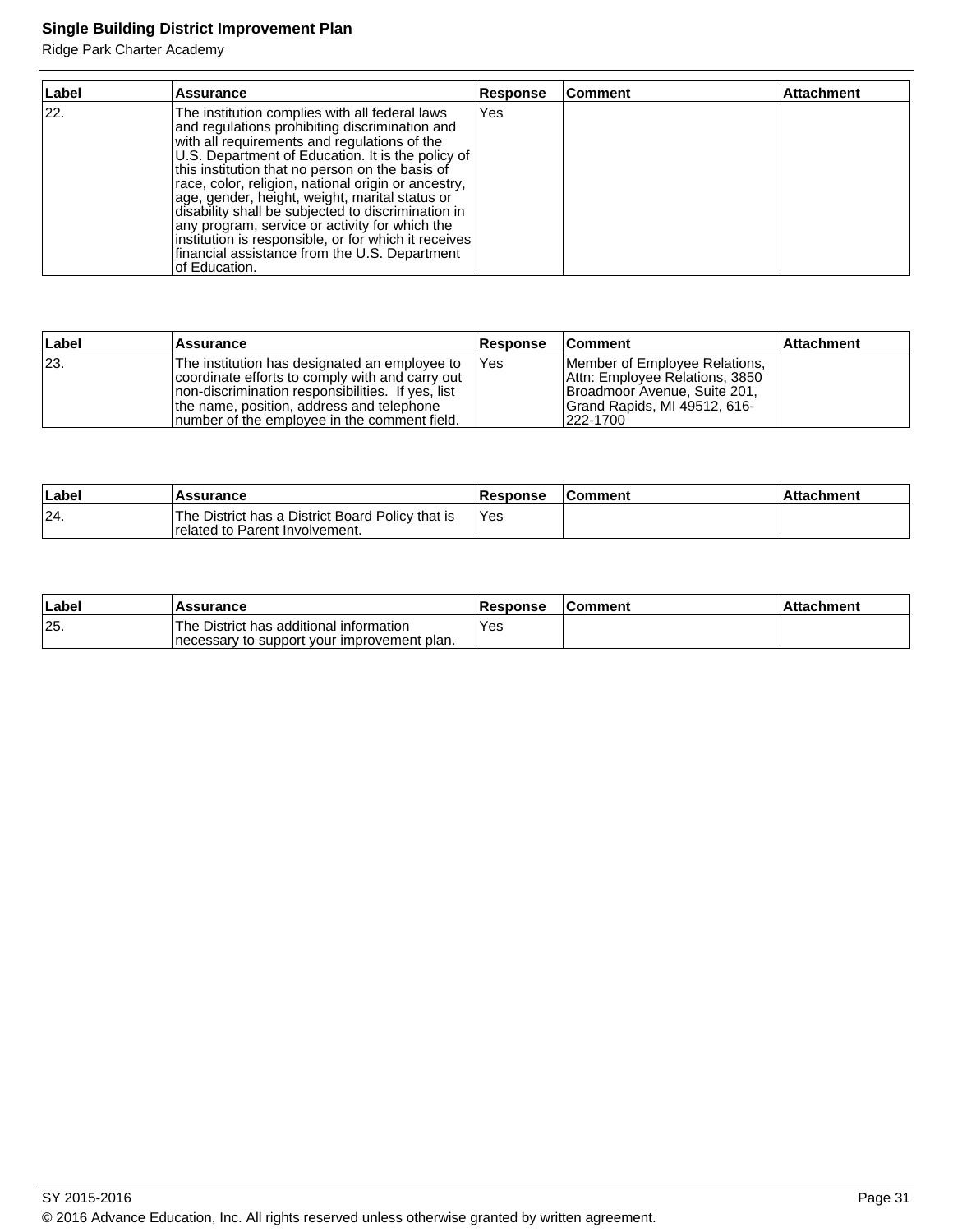# **Title I Schoolwide Diagnostic**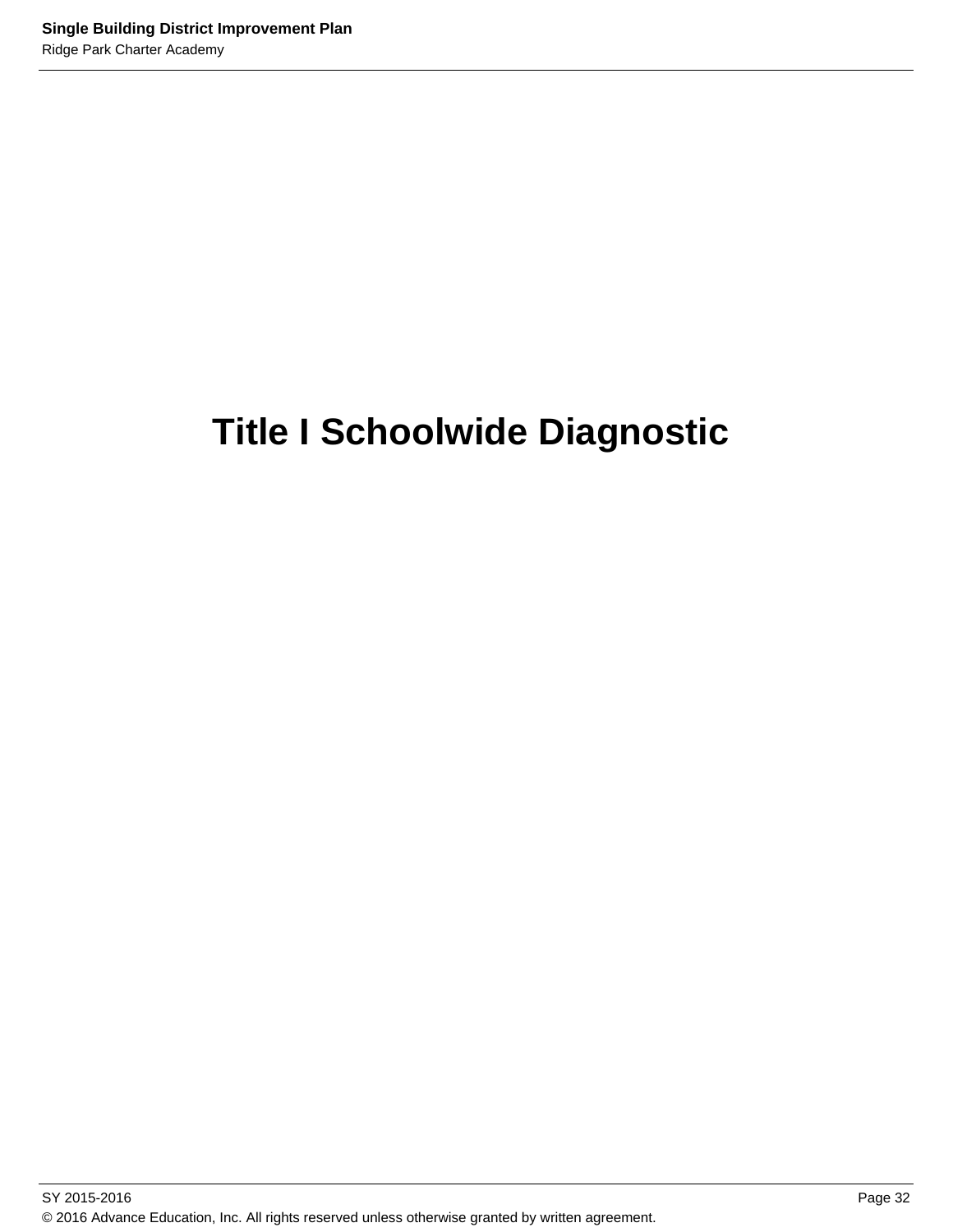## **Introduction**

This diagnostic tool is aligned to requirements for Title I Schoolwide schools. As described in sections 1111(b)(1), 1114 (b)(1)(A) and 1309(2) of the Elementary and Secondary Education Act (ESEA), the Comprehensive Needs Assessment (CNA) requirement is met by completing a School Data Analysis (SDA) and School Process Profile (SPP). The Comprehensive Needs Assessment must be completed prior to creating a new plan or annually updating an existing school improvement plan. Use the results of the Comprehensive Needs Assessment to develop Goals/Objectives/Strategies and Activities. Ensure that the Comprehensive Needs Assessment addresses all four types of data: student achievement data, school programs/process data, perceptions data (must include teachers and parents; student data is encouraged), and demographic data. The Comprehensive Needs Assessment must also take into account the needs of migratory children as defined in Title I, Part C, Section 1309(2).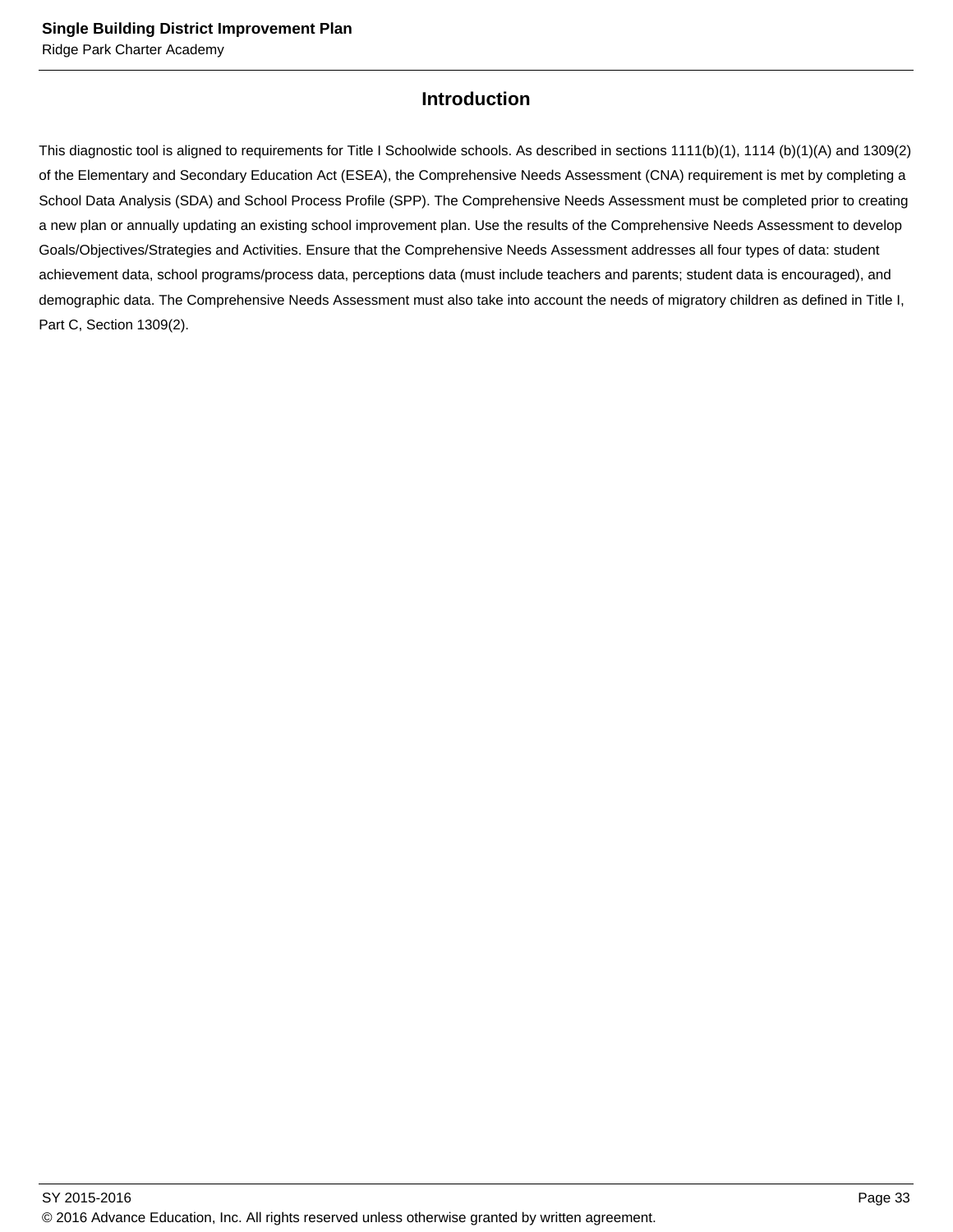## **Component 1: Comprehensive Needs Assessment**

#### **1. How was the comprehensive needs assessment process conducted?**

- A formal comprehensive needs assessment is completed by the School Improvement Committee at least annually. It includes a review of a variety of data from the following categories:

1. Student achievement data, including State test data, NWEA data, and local and formative assessment data (including subgroup analysis) 2. Demographic data, including student demographics by subgroup, student enrollment information, teacher demographics (including years of experience), Highly Qualified teacher and paraprofessional information, student attendance and discipline information, etc.

3. Programs and process data, including curriculum alignment assessments, School Quality Review findings (if appropriate), MI-SAAS, etc. 4. Perceptions data, including staff survey results, parent survey results, perception information from community members, etc. This data is analyzed and discussed by the School Improvement Team. Results of the analysis determine the school's focus areas, and the following stakeholders are given an opportunity to provide feedback:

i. Staff - A school improvement-focused staff meeting is held in Feb/March. Staff discuss the comprehensive needs assessment data and analyze/evaluate improvement efforts to determine the focus for the following school year. Staff are formally surveyed during this time, which ensures that they provide feedback on programs and professional development.

ii. Parents - A school improvement-focused parent meeting is held in Feb/March. Parents are presented with comprehensive needs assessment data for their analysis, and they provide feedback/evaluation on school programs via a formal survey.

iii. Board members - School improvement components are reviewed during board meeting(s), to ensure that the Board members have an opportunity to evaluate programs and provide input for the following school year.

- The comprehensive needs assessment data was used to develop Title I, Title II, and Section 31a programs and services. The program and services are outlined in detail in the goals sections as well as in the schoolwide reform strategies.

## **2. What were the results of the comprehensive needs assessment process? What information was concluded as a result of analyzing perception, student achievement, school programs/process, and demographic data?**

- DEMOGRAPHIC DATA REVIEWED: Enrollment, Mobility, Attendance, Discipline, Teacher Experience, Teacher and Leadership Absences,

Teacher Turnover

i. Results -

The data shows that the percentage of English Learning students has increased from 17% in 2013-14 to 24% in 2015-16.

ii. Conclusions -

Based on our review of student demographic data, there is a moderate increase in the numbers of EL students at Ridge Park. To help support our growing number of English Learners classroom teachers will be provided multiple professional development opportunities focused on strategies to best meet the needs of EL students. In addition, greater support for lower performing EL students will be provided through push-in services.

- PERCEPTION DATA REVIEWED: Voice of the Parent - an annual parent survey, and Employee Loyalty Survey - an annual staff survey i. Results-

The area with the highest overall level of satisfaction is "Likelihood to Enroll Next Year" with a 65% parent satisfaction rate. The area with the lowest overall level of satisfaction is "Discipline is Effective" with a 43% parent satisfaction rate.

ii. Conclusions -

SY 2015-2016 Page 34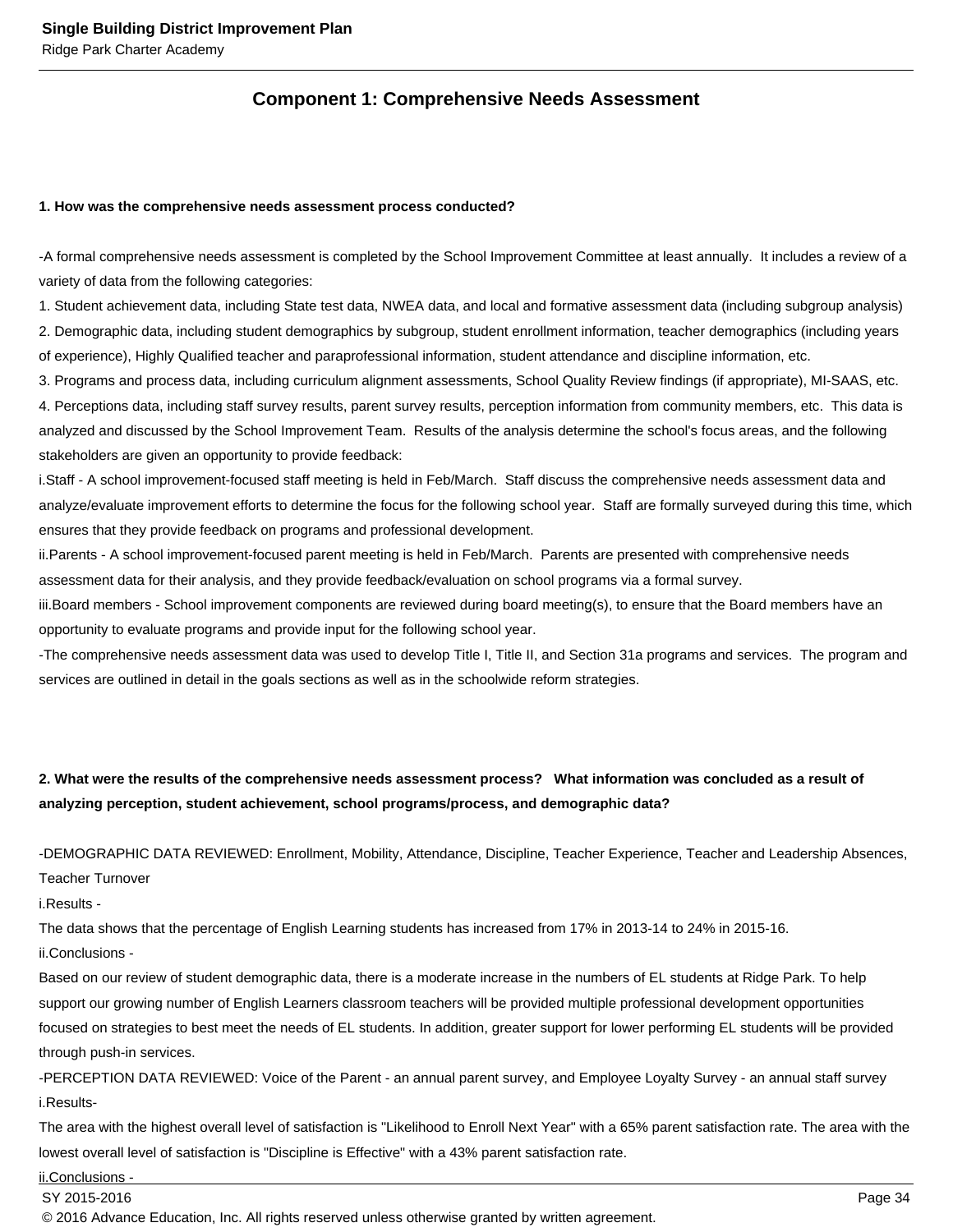Ridge Park Charter Academy

Ridge Park will research academic programs in the area and look into adopting academic programs that would be beneficial to Ridge Park students. School leaders will also schedule a Parent Curriculum Night to explain curriculum resources, ideas and concepts. Professional development will also be provided to teachers so that they can learn strategies to interact with negative student behavior and disciplinary incidents.

- STUDENT ACHIEVEMENT DATA REVIEWED: M-STEP and NWEA PGA/MAP assessment data

i. Results-

A review of the M-STEP data shows that the overall Math proficiency has declined in the past three years. The Science and Social Studies proficiency, however, has improved in the past three years. The Science student proficiency rate has improved from 4% in 2013-14 to 7% in 2014-15, while the Social Studies student proficiency rate has improved from 17% in 2013-14 to 21% in 2014-15. Unfortunately, students still did not meet any of the state's target of performance in these subject areas.

ii. Conclusions -

Our M-STEP data shows that we have to focus on all core subject areas since the state's targets of performance were not met in these areas, but especially Math with experienced a declining student proficiency in the past three years. Fifth and Sixth grade students in particular have had the most significant decline in the past three years in Math proficiency.

- PROGRAM AND PROCESS DATA REVIEWED: EdYES! (School Systems Review)

i. Results-

All standards and indicators are considered fully implemented. Ridge Park will work so that all standards have sustained implementation to improve student achievement.

ii. Conclusions -

All standards and indicators are considered fully implemented. Ridge Park will work so that all standards have sustained implementation to improve student achievement.

## **3. How are the school goals connected to priority needs and the needs assessment process? It is clear that a detailed analysis of multiple types of data was conducted to select the goals.**

Goals were developed using the Comprehensive Needs Assessment, which includes extensive demographic, student, teacher, parent perception, staff perception, M-STEP, NWEA, programs and process, and formative assessment data.

- Math Goal: All students will be proficient in Math.

Math Objective:

The Free and Reduced Lunch subgroup will increase 10 in Math as measured by NWEA by June 30, 2017.

- ELA/Reading/Writing Goal: All students will be proficient in ELA/Reading/Writing.

English Language Arts/Reading/Writing Objective:

The Free and Reduced Lunch subgroup will increase 8% in ELA as measured by NWEA by June 30, 2017.

- Science Goal: All students will be proficient in Science.

Science Objective:

The Black or African American and Multi-racial subgroup will increase 8% in Science as measured by M-STEP by June 30, 2017.

- Social Studies Goal: All students will be proficient in Social Studies.

Social Studies Objective:

The Asian, Multi-racial and Hispanic subgroups will increase 10% in Social Studies as measured by M-STEP by June 30, 2017.

SY 2015-2016 Page 35

<sup>© 2016</sup> Advance Education, Inc. All rights reserved unless otherwise granted by written agreement.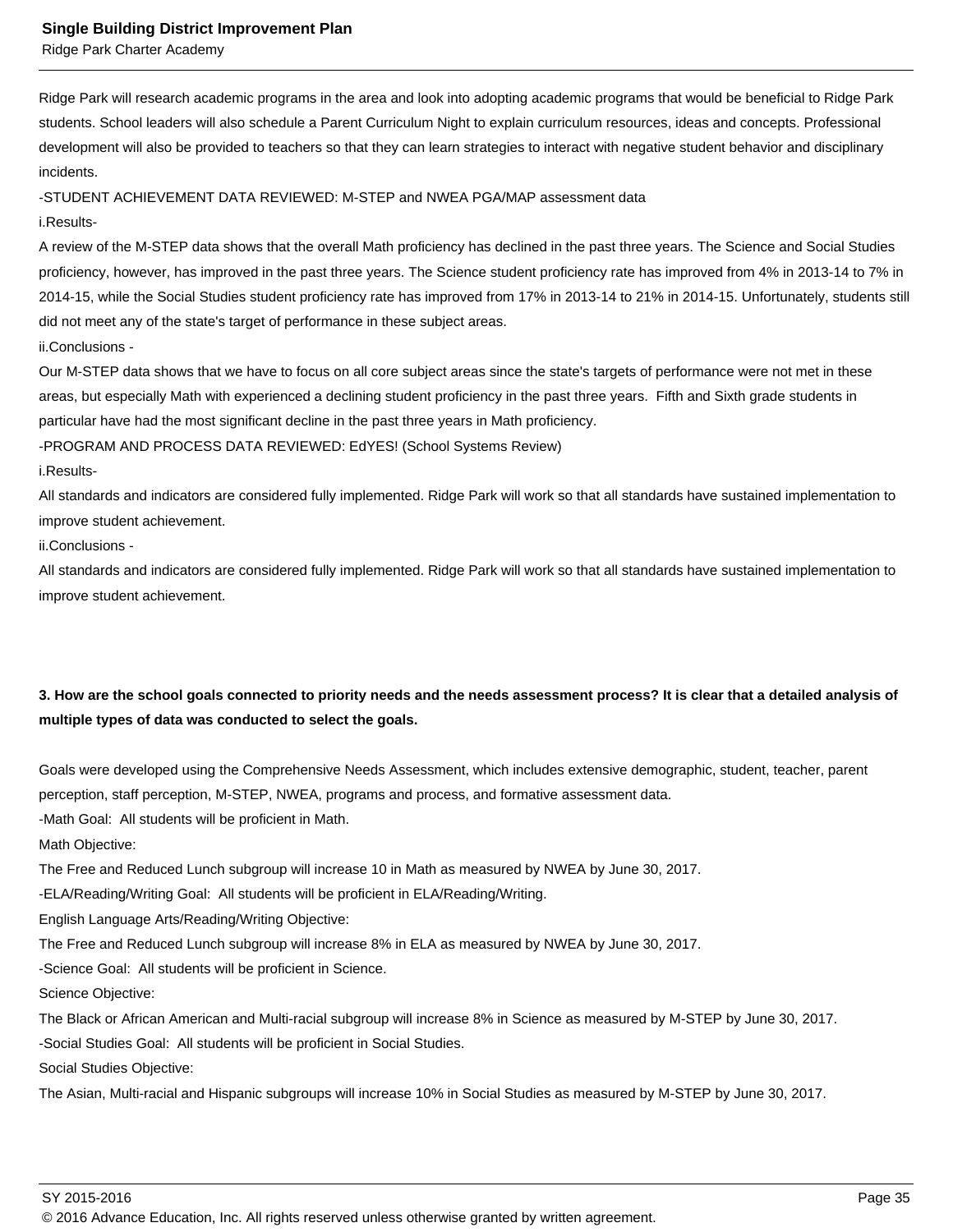## **4. How do the goals address the needs of the whole school population? How is special recognition paid to meeting the needs of children who are disadvantaged?**

The school population experiences academic and organizational improvements as at-risk student achievement increases. All of the school's goals address the needs of the whole school population by setting high proficiency expectations for all student. Strategies for supporting all students are outlined in the Comprehensive Needs Assessment, goals section, and Schoolwide Reform component. The school has implemented activities to ensure that students who experience difficulty mastering standards are provided with effective and timely additional assistance.

Additionally, the school has developed measures to ensure that students' difficulties are identified on a timely basis in order to provide teacher and school leadership with sufficient information on which to base effective assistance. Teachers utilize the formative assessment process to meet the varied learning needs of students. The school uses differentiated instruction by implementing regularly scheduled workshop sessions and flexible groupings in order to meet each student's individual learning needs.

Supplemental intervention services are provided to students that are having difficulty mastering State academic achievement standards through differentiation in the classroom. If the school has students that are identified as neglected or delinquent, they will use the Comprehensive Needs Assessment data to develop neglected programs and services.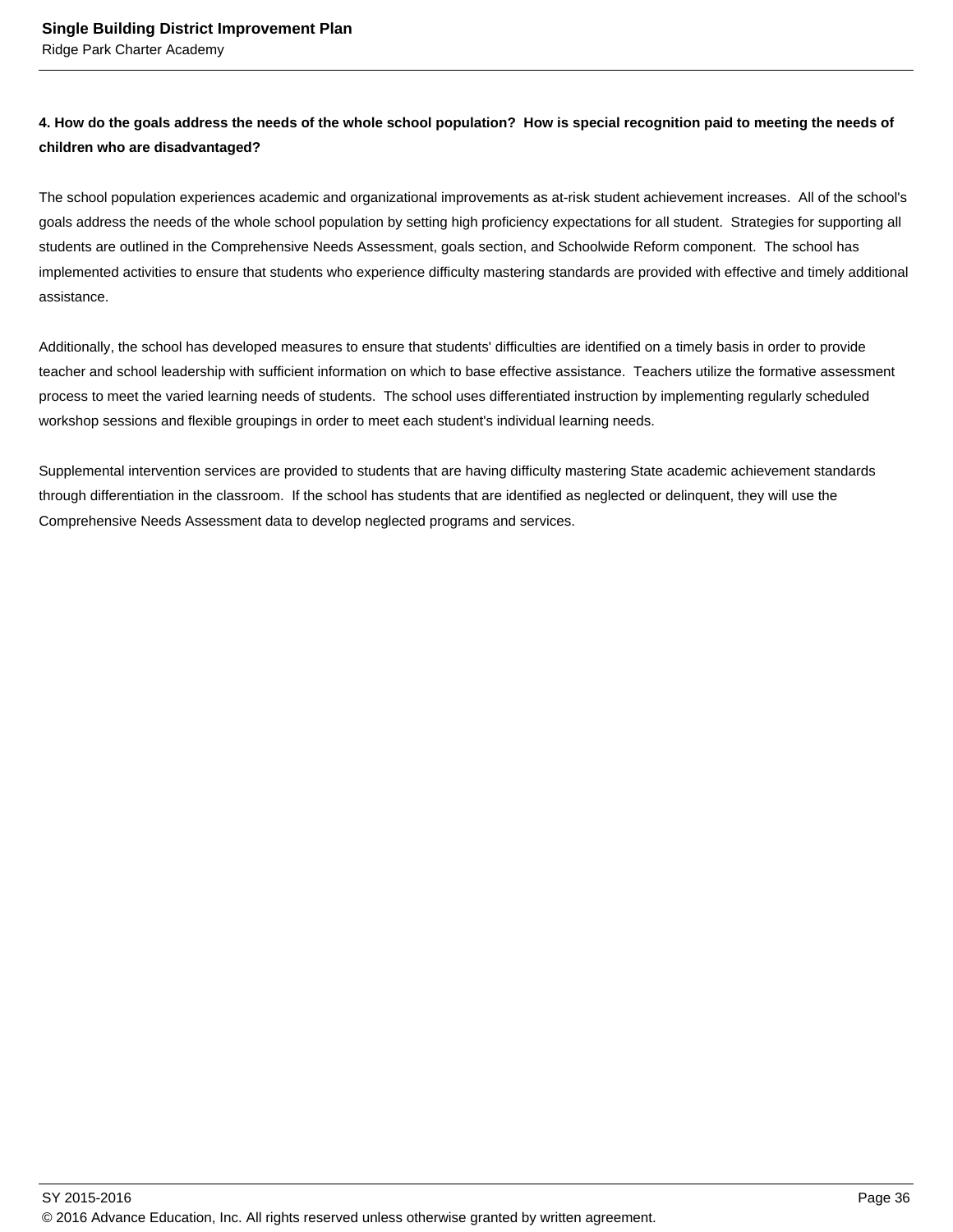## **Component 2: Schoolwide Reform Strategies**

#### **1. Describe the strategies in the schoolwide plan which focus on helping ALL students reach the State's standards.**

The school's educational program is grounded in the principles of Effective Schools Research, which was originally developed by Ronald R. Edmonds, who served on the faculties of Harvard University and Michigan State University. Effective Schools Research recommends research-based school attributes that are associated with quantifiably improved student learning. By definition, an "Effective School" is one in which all children obtain at least the essential knowledge, concepts, and skills needed to be successful at the next higher level. Within the Effective School, there are seven unique characteristics that correlate with school effectiveness. This school has adopted these characteristics as part of its promise to deliver a high-quality educational option for parents of the community. These seven characteristics are as follows: clear school mission, high expectations for success, instructional leadership, frequent monitoring of student progress, opportunities to learn, safe and orderly environment, and strong home-school relations.

In addition to adopting these characteristics of Effective Schools Research, the educational program includes a "Back to Basics" approach, a longer school day, structured discipline, and a moral focus component of the curriculum based on the Greek cardinal virtues. The educational program utilizes a curriculum that is scientifically research-based, aligned with State standards, and designed to ensure college opportunity for each child that the academy serves.

While Effective Schools Research serves as the foundation of the educational program, it has adopted a number of school wide reform strategies to ensure that it provides opportunities for all children to meet the State's proficient and advanced levels of student academic achievement, uses effective methods and instructional strategies that are based on scientifically-based research, and addresses the needs of all children in the school, but particularly the needs of low-achieving children and those at risk of not meeting the State student academic achievement standards.

One research-based schoolwide reform strategy that has been adopted is the utilization of a master schedule that provides teachers with opportunities to differentiate instruction in order to meet the varied learning needs of students. The school uses differentiated instruction through implementing regularly-scheduled workshop sessions and flexible grouping in order to meet each student's individual learning needs. As such, the school differentiates instruction in order to address the needs of all children in the school--particularly those at risk of not meeting challenging State standards.

By implementing differentiated instruction as a schoolwide strategy, it allows teachers to use a variety of teaching strategies to connect with each student's unique learning style. By incorporating multiple methods and supplemental support, teachers are able to provide access for all students to the general education curriculum. This also allows for enrichment activities for students who have mastered the content standards and are performing at a higher level. Teachers differentiate instruction by incorporating a variety of teaching strategies including direct instruction (traditional whole group instruction), inquiry-based learning (independent student investigation), cooperative learning (small teams of students working together), and information processing (memorization, reciprocal teaching, webbing, graphic organizing, etc.) Additionally, teachers differentiate instruction by providing students with supplemental curricula materials, utilizing computer programs, having supplemental grant-funded staff reviewing learning objectives that were previously introduced and taught by the regular classroom teacher. By using these multiple strategies, teachers are able to meet the needs of students' various learning styles.

Grade level and department meetings focus on differentiation strategies which teachers plan, implement, evaluate and share with the instructional team to ensure students are receiving the most effective instruction. School leadership supports differentiated instruction by SY 2015-2016 Page 37 © 2016 Advance Education, Inc. All rights reserved unless otherwise granted by written agreement.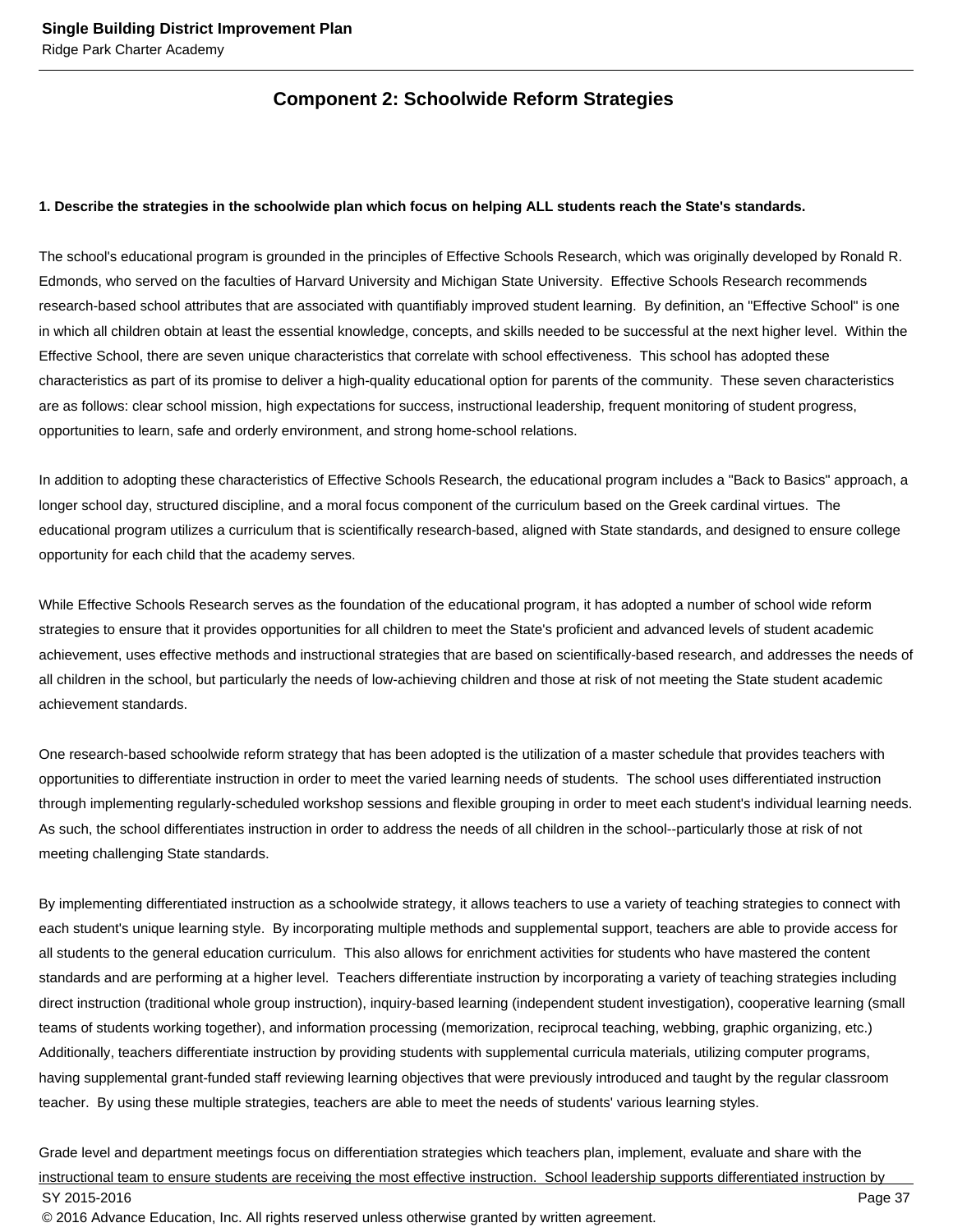including additional professional development opportunities for teachers through conferences, workshops, and team meetings.

Another research-based schoolwide reform strategy that has been adopted is the development of what Richard DuFour calls a Professional Learning Community. The school has adjusted its class and teacher schedules to ensure that grade-level teachers share a common planning time in which each member of the instructional team participates in dialogue about student learning and develops strategies to improve both teaching and learning.

The focus on student learning drives discussions in which teachers examine how students learn and where learning gaps are for each of their students. Through these discussions teachers are better able to understand the whole student and not just their achievement in a certain content area.

In addition to utilizing differentiated instruction and implementing professional learning communities, the school has also adopted a system that ensures that teachers and students can establish and communicate student learning goals and track student progress through the formative assessment process. The school believes it is imperative to identify student learning goals, or educational objectives, so that teachers and students can gauge learning with respect to those goals and celebrate student success as they make progress toward mastery. Importantly, because the school is utilizing specific student learning goals--which align with the State's Grade Level Content Expectations- teachers can effectively provide feedback on student learning through the use of formative assessment. Since teachers have wellestablished student learning goals, they are able to utilize the formative assessment process to track student learning, gauge progress toward mastery, adjust instruction accordingly, and celebrate student success as it relates to learning. Indeed, the employment of these research-based strategies ensures that all students are given the opportunity to learn and succeed.

Finally, the school has adopted as a schoolwide reform strategy the delivery of additional opportunities to learn for students who need to increase their background knowledge. Where students do not have background knowledge sufficient to ensure academic success, the school works to provide increased opportunities for students to enhance their background knowledge so that their learning can be accelerated; such opportunities may include tutoring, mentoring, vocabulary instruction, and other interventions that ensure students have increased time to learn the knowledge and skills they need to be academically successful.

The needs assessment reveals that students as a whole are struggling in the content areas of English Language Arts (including Reading and Writing), Math, Science, and Social Studies. It is a priority to bring all students up to grade level and surpass all state targets of performance. The school will use the strategies outlined above to address the needs of all students and will utilize staff and supplemental programs to provide additional support to the students who need it most. Please see the schoolwide goals which are aligned to the Comprehensive Needs Assessments and specifically target struggling students and specific content standards.

The school's foundation of Effective Schools Research, coupled with these comprehensive schoolwide reform strategies, is the means by which it ensures that all children are academically successful. Indeed, these strategies enable the school to provide opportunities for all students to progress toward and demonstrate proficiency, and to also ensure college opportunity for each student.

## **2. Describe how the research-based methods and strategies in the schoolwide plan increase the quality and quantity of instruction (which accelerates and enriches the curriculum).**

 The research-based methods and strategies in the schoolwide plan that increase the quality and quantity of instruction include supplemental instructional support through push-in and pull-out paraprofessionals. These staff members increase the quantity of instruction for the most

<sup>© 2016</sup> Advance Education, Inc. All rights reserved unless otherwise granted by written agreement.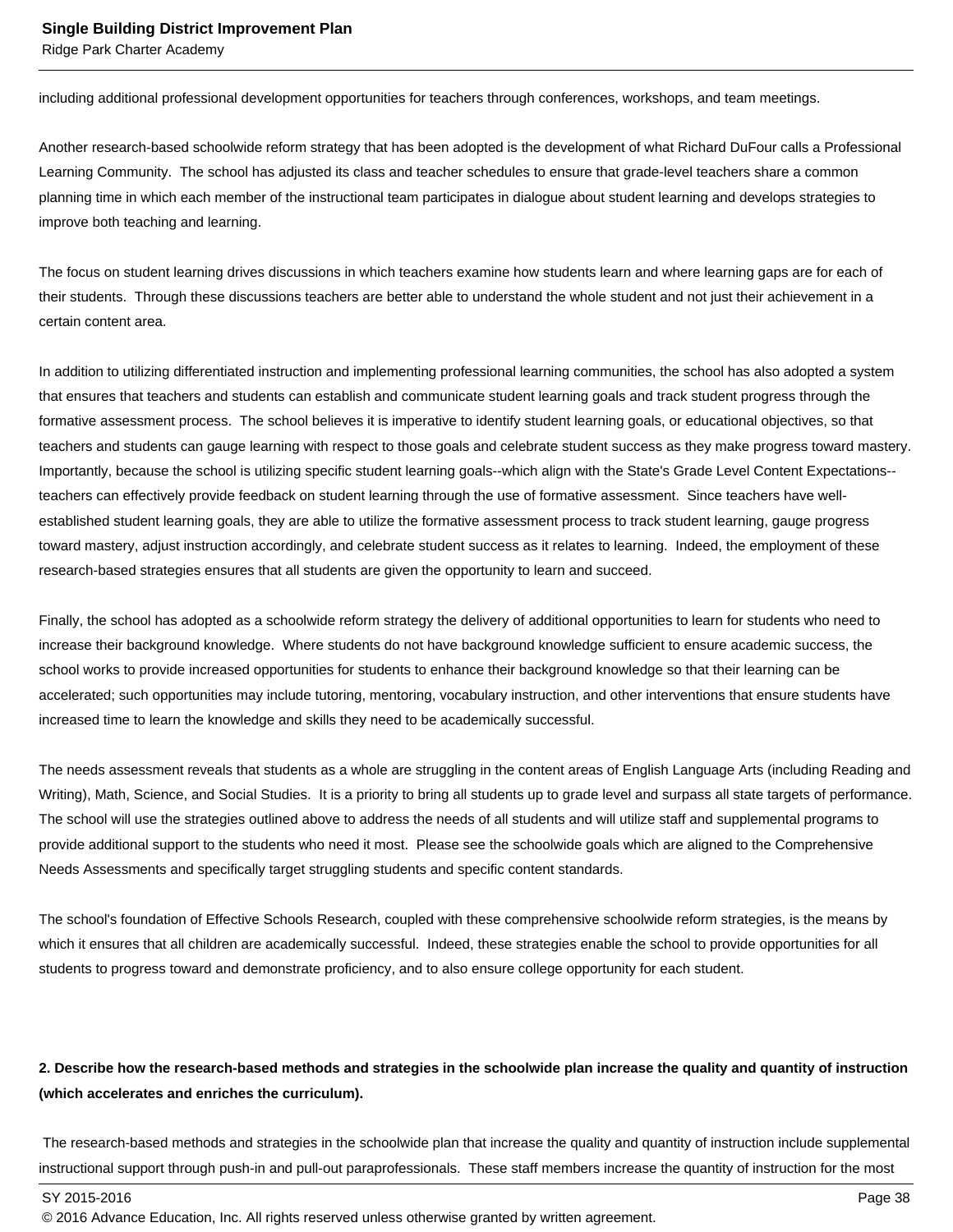below grade level students by providing supplemental support through small group and/or one-on-one support. Additionally, the school will build student background knowledge and increase academic vocabulary by providing after-school-tutoring, and enriching supplemental print and online materials. These strategies can be found in the goals section.

Classroom teachers are a key part of the school's research-based Response to Intervention program as well, and they provide differentiated instruction for all students during workshop time which is regularly scheduled each day. Teachers increase the quality of instruction by ensuing that they are reaching students at their level rather than only providing whole group instruction.

Research-based professional development is also offered to improve instruction quality and the overall educational programing. Professional development strategies can be found under each goal.

## **3. Describe how the research-based reform strategies in the schoolwide plan align with the findings of the comprehensive needs assessment.**

All research-based methods and strategies in the schoolwide plan align with the findings of the Comprehensive Needs Assessment. This includes supplemental grant-funded staff and classroom teachers since all instructional staff are focused on ensuring that the identified gaps in the needs assessment are addressed.

In addition to the staff and a research-based core curriculum, the school utilizes supplemental intervention materials with academically struggling students during in school time to assist instructional staff with differentiating instruction in all content areas to support each goal.

A research-based strategy that aligns with the findings of the needs assessment is the series of research-based professional development opportunities geared toward ensuring staff learn how to improve teaching effectiveness.

Lastly, out of school time programs ensure that students receive additional academic support to increase instructional time and to a dress the areas of concerns outlined in the needs assessment.

Supplemental instructional and non-instructional positions, out of school time, professional development, supplemental supplies and materials, subscriptions and technology all align with the needs assessment.

## **4. Describe the strategies in the schoolwide plan which provide a level of INTERVENTIONS for students who need the most instructional support in all major subgroups participating in the schoolwide program.**

The school provides differentiated support for all students. Within the classroom, teachers provide the first level of interventions, ensuring that all students revive instruction based on their varying needs. In additional to this support, supplemental grant-funded staff serve academically struggling students in all grades as part of the school's research-based intervention program as outlined above. Supplemental staff increased the quantity of instruction for students and major subgroups who need the most instructional support. Supplemental staff support be found under each goal.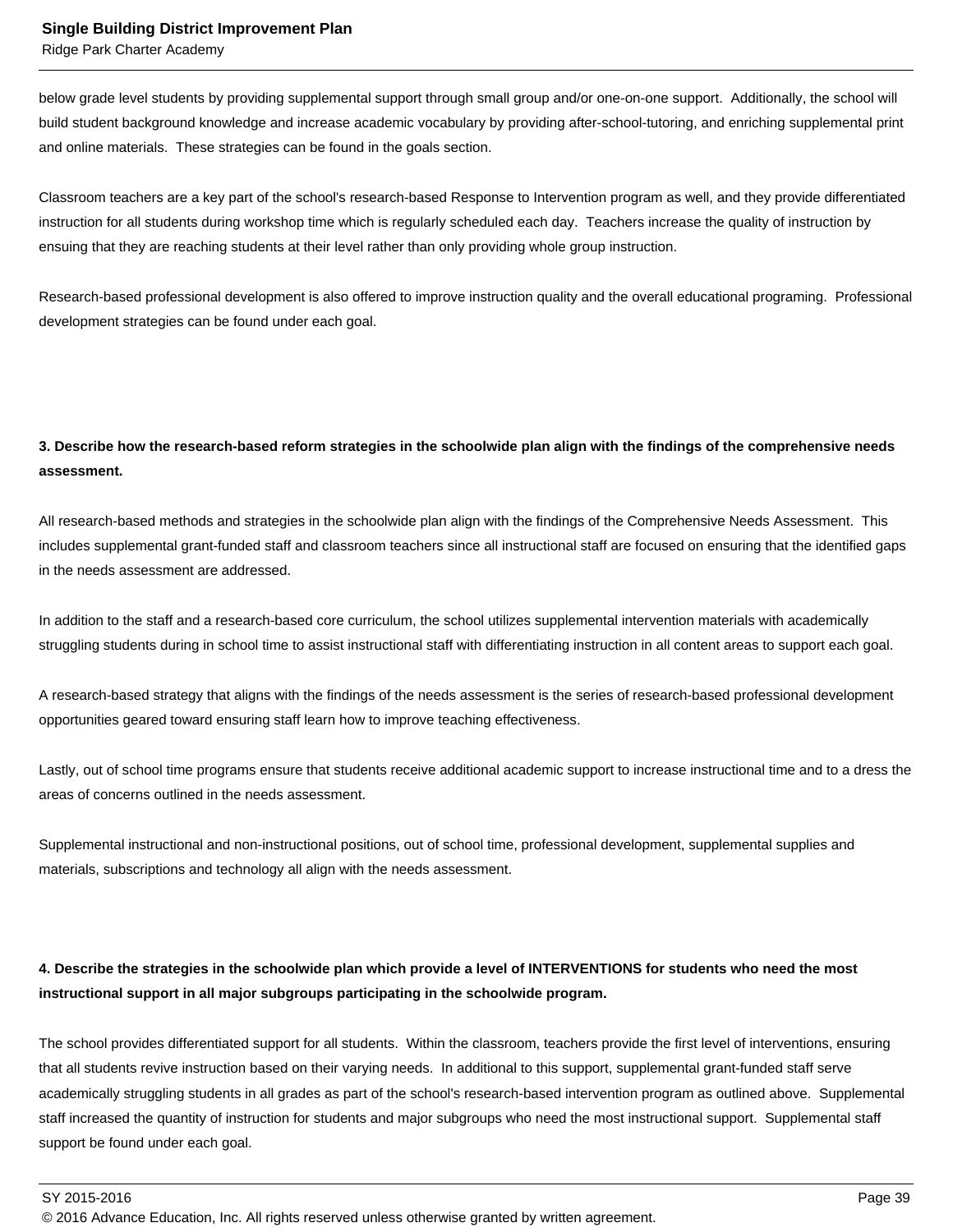#### **5. Describe how the school determines if these needs of students are being met.**

Teachers have significant input into school-based academic assessments. Each grade level has shared planning time and is expected to spend time each week reviewing student needs, developing instructional strategies to address those needs, and assessment to ensure needs are met. Additionally, teachers choose to implement, as appropriate, tests and assessment that measure student performance with respect to the school's curriculum. The school uses state test data (M-STEP) and NWEA proficiency scores to determining which students to refer to the intervention program. Through the formative assessment process and progress monitoring teachers work collaboratively to identify student's learning progress. When students have mastered content (as measured by progress monitoring tools, M-STEP, and NWEA) they are moved out of the intervention program and are continued to be monitored through regular meetings between intervention and general education staff. Students who continue to show learning gaps (as measured by progress monitoring tools, M-STEP, and NWEA) remain in the program and are offered additional support time.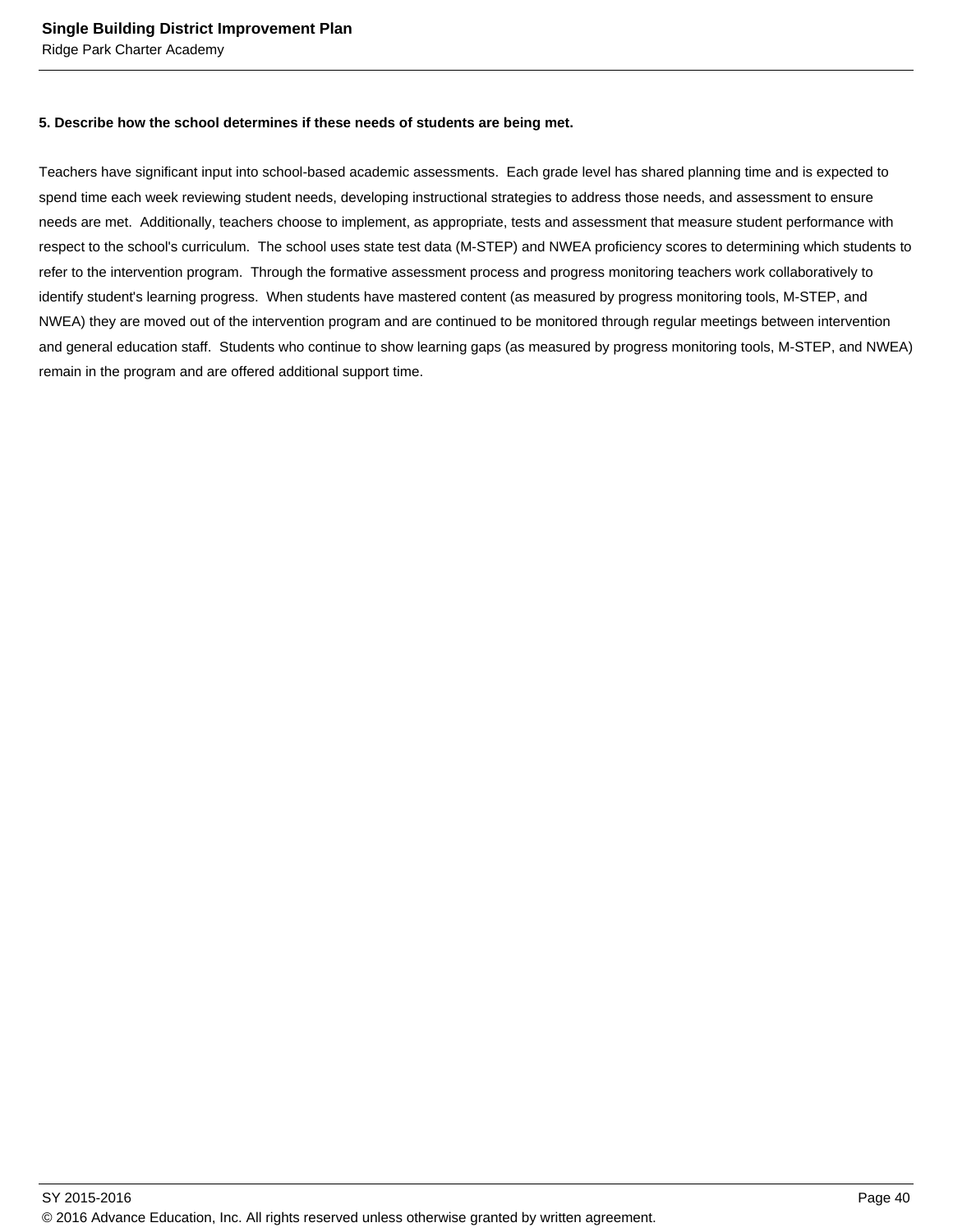## **Component 3: Instruction by Highly Qualified Staff**

| ∣Label | <b>Assurance</b>                                                                                                                                                                                                                                                                                                                     | Response | <b>Comment</b>                                                                                                                                                        | <b>Attachment</b> |
|--------|--------------------------------------------------------------------------------------------------------------------------------------------------------------------------------------------------------------------------------------------------------------------------------------------------------------------------------------|----------|-----------------------------------------------------------------------------------------------------------------------------------------------------------------------|-------------------|
|        | 1. Do all of the instructional paraprofessionals<br>meet the NCLB requirements for highly<br>qualified? Provide an assurance statement. If<br>no, what is the number that is not highly<br>qualified and what is being done to address<br>this?<br>NOTE: A schoolwide program must have all<br>highly qualified instructional staff. | Yes      | The school is compliant with the<br>100% paraprofessional<br>requirement and assures<br>compliance with Section 1119 of<br>lthe No Child Left Behind Act of<br>l2001. |                   |

| Label | Assurance                                                                                                                                                                                                                                                                                                    | Response | <b>Comment</b>                                                                                                                                             | ∣Attachment |
|-------|--------------------------------------------------------------------------------------------------------------------------------------------------------------------------------------------------------------------------------------------------------------------------------------------------------------|----------|------------------------------------------------------------------------------------------------------------------------------------------------------------|-------------|
|       | 12. Do all of the teachers meet the NCLB<br>requirements for highly qualified? Provide an<br>assurance statement. If no, what is the number<br>that is not highly qualified and what is being<br>Idone to address this?<br>NOTE: A schoolwide program must have all<br>highly qualified instructional staff. | Yes      | The school is compliant with the<br>100% teacher requirement and<br>assures compliance with Section<br>l1119 of the No Child Left Behind_<br>IAct of 2001. |             |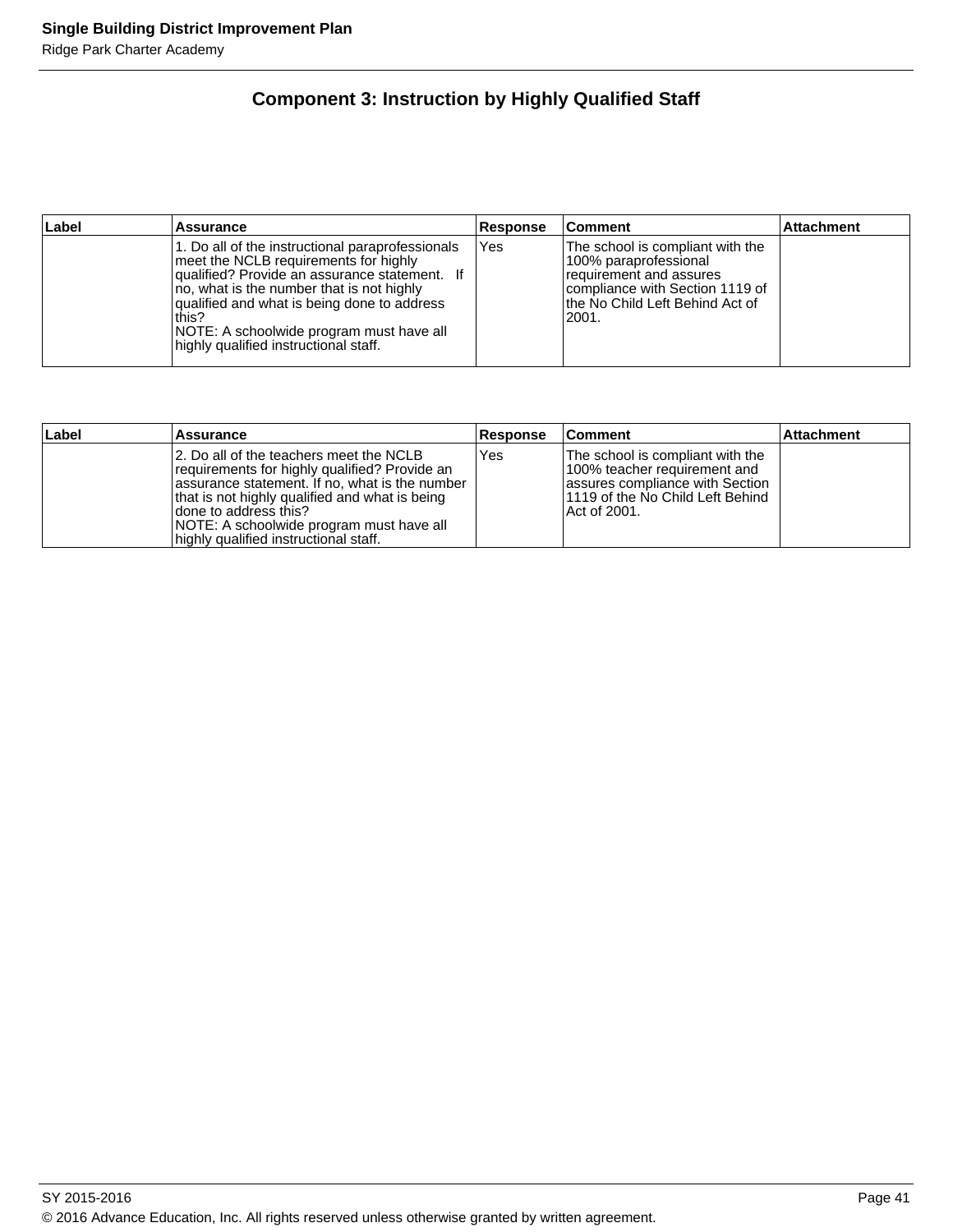## **Component 4: Strategies to Attract Highly Qualified Teachers**

#### **1. What is the school's teacher turnover rate for this school year?**

The teacher turnover rate declined in 2014-15 to 11% when compared to previous years. In 2013-14, there were seven teachers who left Ridge Park, however the teacher turnover in 2014-15 was only four teachers.

#### **2. What is the experience level of key teaching and learning personnel?**

There are thirteen teachers with three or fewer years of experience at Ridge Park. There are also ten teachers with four to eight years of experience, ten teachers with nine to fourteen years of experience, and also four teachers with fifteen years of experience or more.

## **3. Describe the specific initiatives the SCHOOL has implemented to attract and retain high quality teachers regardless of the turnover rate.**

The school holds as a top priority the recruiting, hiring, and retaining of high quality, highly qualified, and fully licensed teachers to serve its students. Efforts made by the school and its management partner, National Heritage Academies include the following:

- Establishing close relationships with local universities and colleges with teacher education programs.

- Advertising positions through online college postings, the National Heritage Academies website, and a weekly internal job newsletter that is sent out to all school and NHA employees.

- Offering a competitive salary and benefits package, including fifty percent (50%) reimbursement benefit for continuing education.

- Providing a comprehensive orientation, mentoring and induction that facilitates a successful transition into teaching.

- Providing opportunities for teachers to improve their instructional skills through a comprehensive professional development program.

- Including teachers in the continuous improvement planning process, and other school initiatives and activities.

## **4. Describe the specific initiatives the DISTRICT has implemented to attract and retain highly qualified teachers regardless of the turnover rate.**

Please see responses from question #3 (the previous question) since the district is a single building LEA.

## **5. If there is a high turnover rate, what initiatives has the school implemented to attempt to lower the turnover rate of highly qualified teachers?**

N/A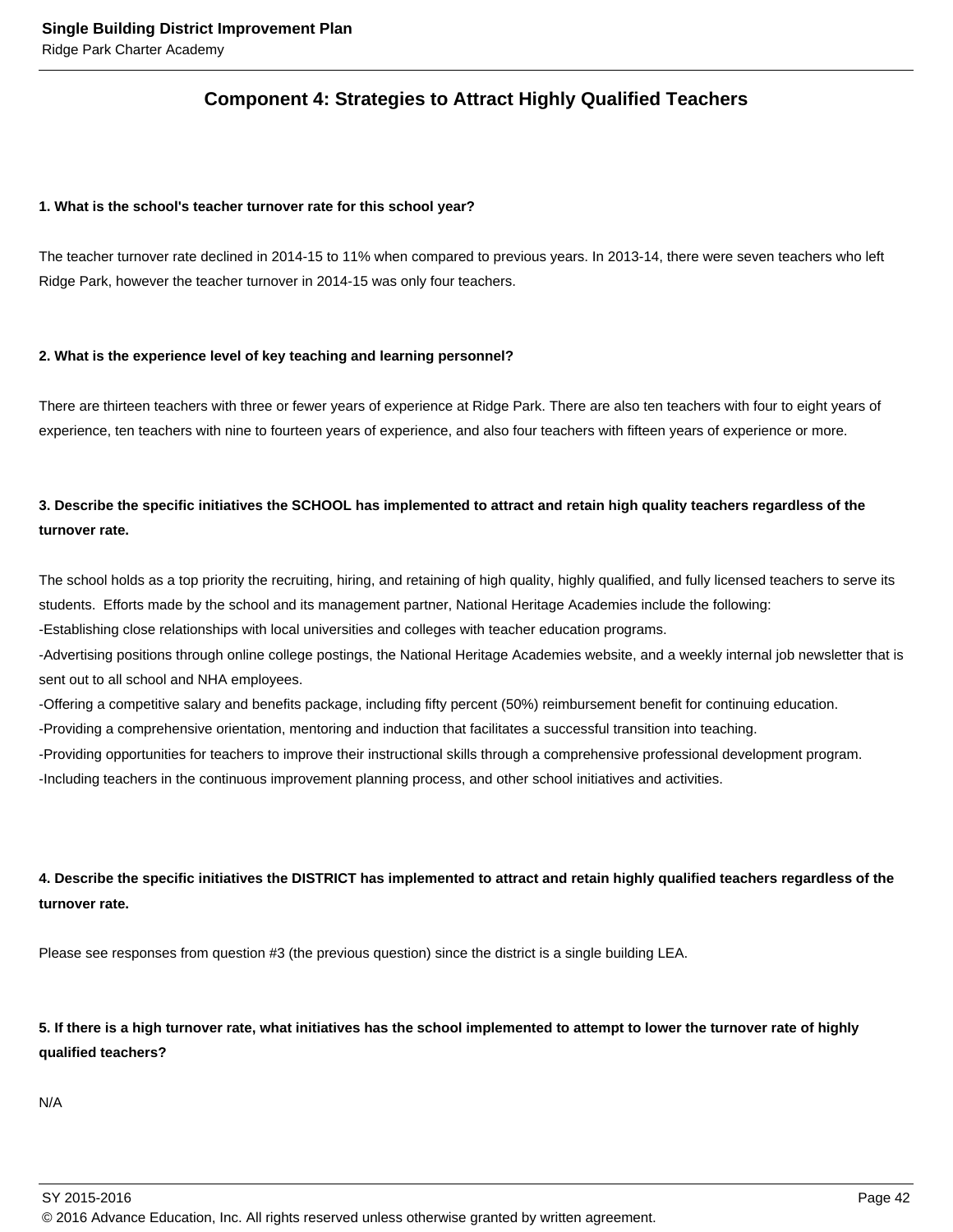## **Component 5: High Quality and Ongoing Professional Development**

## **1. Describe the professional learning that the staff will receive that is aligned with the comprehensive needs assessment process and the goals of the school improvement plan.**

All professional development is aligned to the comprehensive needs assessment and the school improvement goals. A needs assessment was conducted to determine the focus of the professional development efforts. The school staff will work toward improving the academic achievement of their students through continuous professional development aimed at increasing staff knowledge and skills in order to improve the rigor of the instructional practices in the school. The written district professional development plan is based on the Comprehensive Needs Assessment data and includes strategies for meeting the educational needs of students with different learning styles. The school provides opportunities for the principal, teachers, other school staff, and parents, if appropriate, to participate in sustained, indepth professional development. These professional development activities are ongoing and based on scientifically-based research. The school plans on facilitating the professional development included in the goals section which is aligned with the Comprehensive Needs Assessment and the 2016-17 school improvement plan goals.

#### **2. Describe how this professional learning is "sustained and ongoing."**

PD is sustained and ongoing through the use of grade level Deans who provide job embedded professional development, grade level meetings, and schoolwide professional development events. Staff complete surveys after each professional development to assess the content of each training. The grade level Deans continue to monitor and observe implementation throughout the year through observations, coaching, modeling, and continuous feedback.

| ∣Label | Assurance                                                   | <b>Response</b> | <b>Comment</b>                                               | l Attachment |  |
|--------|-------------------------------------------------------------|-----------------|--------------------------------------------------------------|--------------|--|
|        | 3. The school's Professional Learning Plan is<br>'complete. | Yes             | Attached Ridge Park 2016-17 PD   Ridge Park - 2016-<br>'Plar | 17 PD Plan   |  |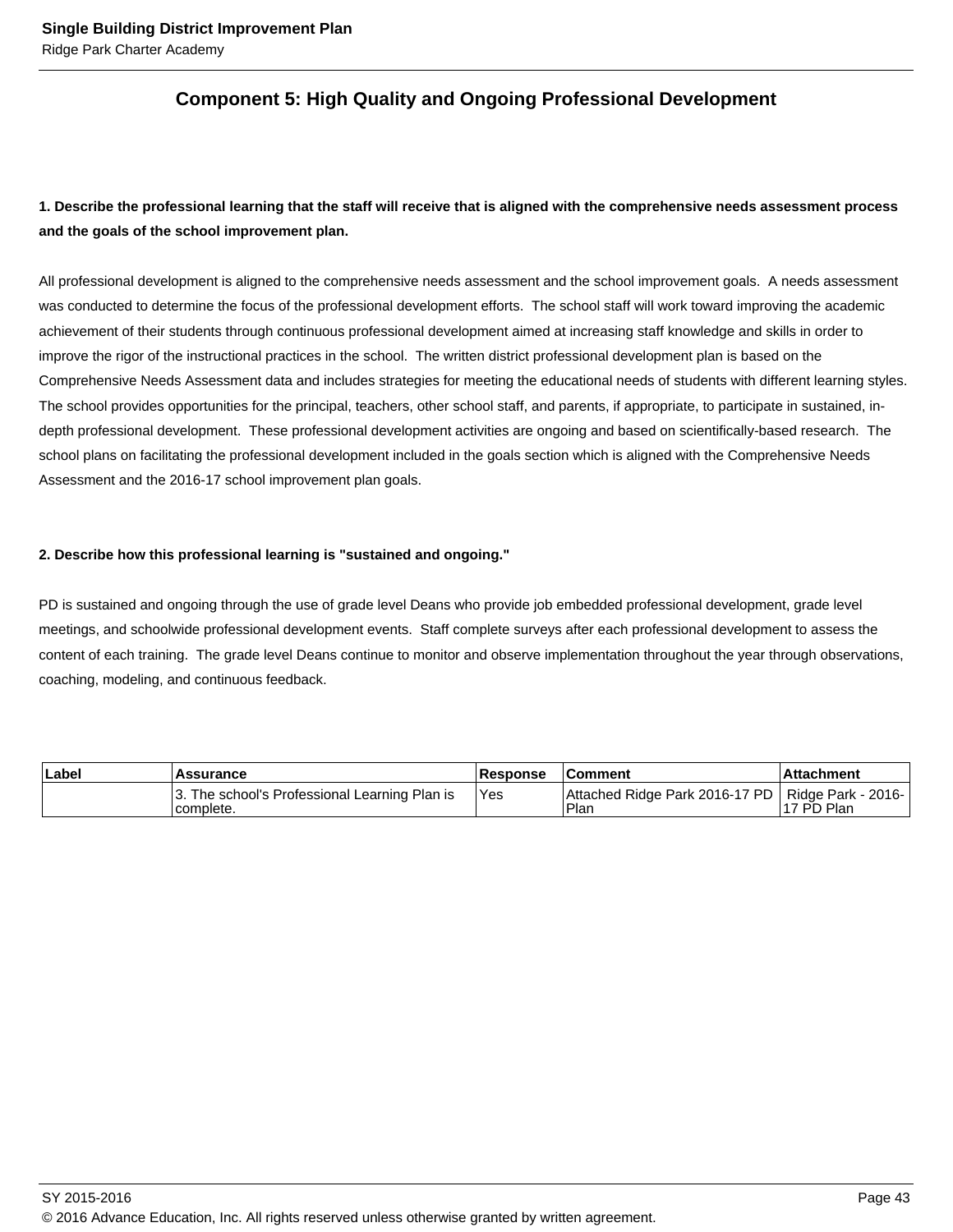## **Component 6: Strategies to Increase Parental Involvement**

#### **1. Describe how parents are (will be) involved in the design of the schoolwide plan.**

Design of Schoolwide Plan: Parent involvement programs are designed by stakeholders, including representative parents, who serve on the School Improvement Committee. The Committee analyzes academic, perception, and process data in order to determine needs related to parent involvement. In addition, parents provide input into the program design through several surveys and parent meetings.

#### **2. Describe how parents are (will be) involved in the implementation of the schoolwide plan.**

Parents will be involved in the implementation of the schoolwide plan by their continued participation on the school improvement team and also by attending the annual parent meetings in the spring and fall. They also participate in the parent involvement activities implemented to support the schoolwide goals. Parents that volunteer in the classrooms will assist teachers in helping students meet their yearly goals as well as the overall schoolwide goals. They will work in small groups assisting in workshop and during reading circles. Parents will be invited to participate in the implementation of the schoolwide plan through other events and volunteer opportunities during the school year.

#### **3. Describe how parents are (will be) involved in the evaluation of the schoolwide plan.**

Feedback from parents on the annual evaluation of the schoolwide plan will be solicited formally through annual surveys and meetings surveys as well as informally from principal meetings and parent teacher conferences, as well as their participation on the schoolwide team. The parent feedback will be incorporated into the review process and the schoolwide plan and programs will be adjusted accordingly.

| Label | Assurance                                                                                                                                                                      | <b>Response</b> | ∣Comment∶       | <b>Attachment</b> |
|-------|--------------------------------------------------------------------------------------------------------------------------------------------------------------------------------|-----------------|-----------------|-------------------|
|       | 14. Does the school have a Title I Parent<br>Involvement policy that addresses how the<br>school carries out the required activities of<br>IESEA Section 1118 (c) through (f)? | Yes             | Policy Attached | <b>RP Policy</b>  |

#### **5. Describe how the school is carrying out the activities outlined in ESEA Section 1118 (e) 1-5, 14 and (f).**

Outlined below are several parent involvement activities and strategies that will be implemented throughout the school year, as required in ESEA Section 1118(e)1-5,14 and (f): Section 1118 (e) - Building Capacity for Involvement.

1118 (e) (1) - The school provides assistance to parents of children served by the school in understanding such topics as the state's academic content standards and student achievement standards, state and local academic assessments, the requirements of this part, and how to monitor a child's progress and work with educators to improve achievement for their children. The school complies with Section 1118 (e)(1) as follows: Parents will have the opportunity to learn about the following during Parent Learning Events, Coffee with the Principal, and other Parent Meetings: the state's academic content standards and student achievement standards, state and local academic assessments, the requirements of this part, how to monitor a child's progress and work with educators to improve achievement for their children. The

SY 2015-2016 Page 44

<sup>© 2016</sup> Advance Education, Inc. All rights reserved unless otherwise granted by written agreement.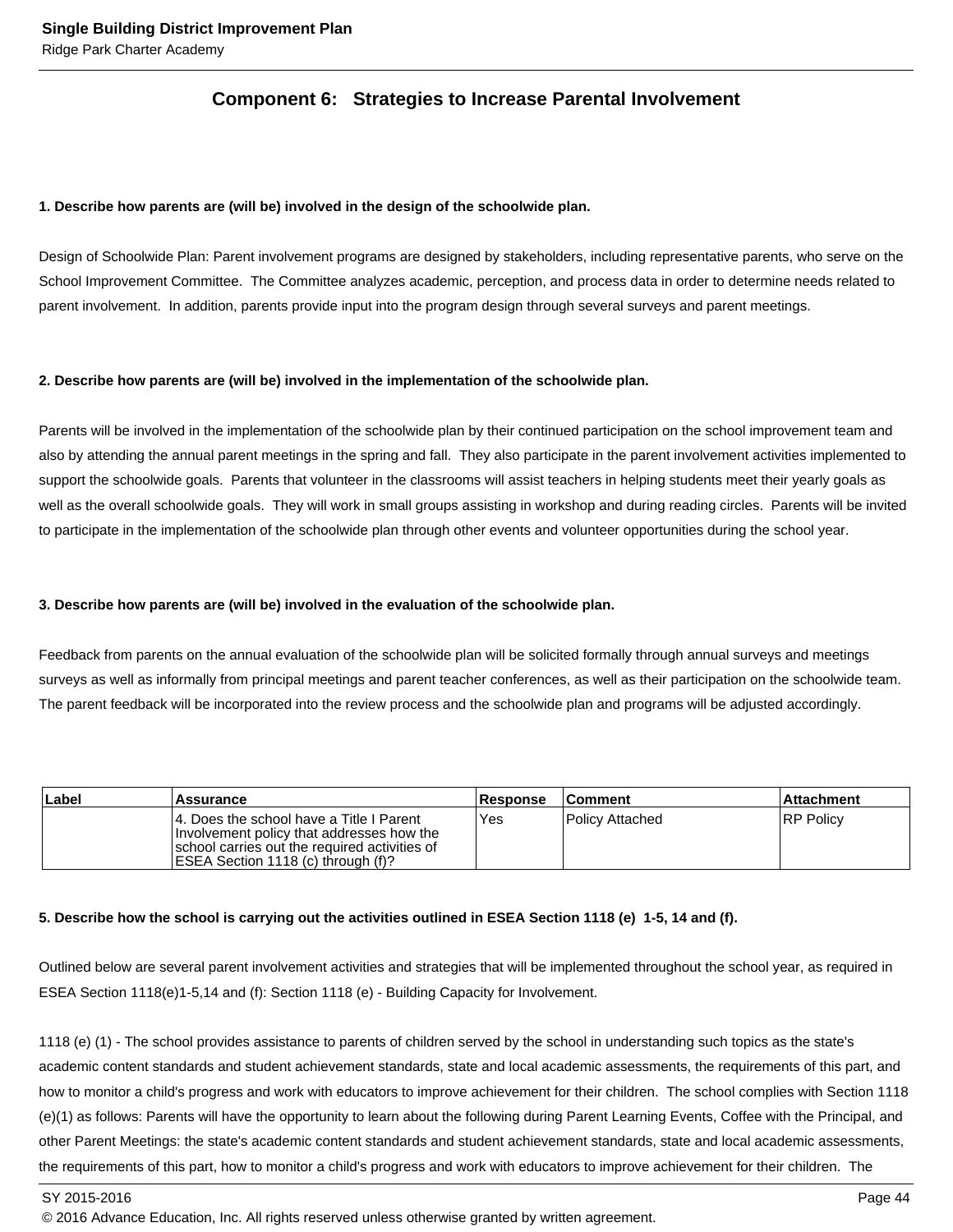Ridge Park Charter Academy

school will also hold Parent Teacher Conferences twice per year, and teachers will communicate opportunities to volunteer in the classroom as well as specific meeting times and dates for them to participate and learn about their child(s) education via school email, teacher and principal newsletters, and SchoolMessenger (automated communication system).

1118 (e) (2) - The school fosters parental involvement by providing materials and training to help parents work with their children to improve their children's achievement. The school complies with Section 1118 (e)(2) as follows: This is done in myriad of ways, one of which is the Back to School event held in August each year, in which families will receive a school calendar and information regarding additional services offered by the school; they will also have access to their child(ren)'s teacher(s), and will receive print materials to help them understand the opportunities for parent involvement during the school year. Another way that the school reaches parents is through monthly newsletters in which information regarding current happenings in the school, strategies to increase student achievement, and community resources for parents and students are articulated. These newsletters are distributed via email, the school's website, and in print form available in the school's front office. Additionally, the principal hosts informal "Coffee with the Principal" meetings. Further, the school holds two annual parent-teacher conferences, which are very well-attended, but parents are always welcome to schedule additional time with school staff to discuss these and any other topics as needed. Another way in which parents are provided with materials and training to enable and empower them to help their children increase their achievement is through parent learning events. All parents are invited to these events to help them better understand their key role in their child(ren)'s education. Finally, all parents are invited to attend the Title I Parent Meetings held at least twice per school year. The meetings will always include the following agenda items, but will be expanded based on student needs:

- What is Title I?
- Why might my child need help?
- How can I get involved?
- School Improvement Overview
- Title I Parent Involvement Policy Review
- Teacher-Parent-Student Compact Review
- Homeless Dispute Resolution Process

1118 (e) (3) - The school takes seriously its commitment to educating teachers, pupil services personnel, principals, and other staff in the value and the utility of parents' contributions. The school complies with Section 1118 (e) (3) as follows: Educators receive guidance in ways to reach out to parents; to communicate with them; to work with them as equal partners; to implement and coordinate parent programs; and to build ties between parents and the school. The school solicits the assistance of parents through its parent nights and surveys so that they are part of the conversation around educating all school staff on the value and utility of the contributions of the parent population. Further, the school's Director of School Quality provides the school leadership team with ongoing support related to these key areas of parent/school development, and in turn, the leadership team provides weekly observations and one-on-one coaching for teachers which includes coaching around meaningful parent involvement and family engagement to increase academic achievement. Teachers are encouraged to keep open lines of communication with parents, to work with them as partners in every student's education, to participate and volunteer for parent events and programs, and to build and maintain positive relationships between families and the school.

1118 (e) (4) - The school coordinates and integrates parental involvement programs and activities with Head Start, Reading First, Early Reading First, Even Start, the Home Instruction Programs for Preschool Youngsters, the Parents as Teachers Program, and/or public preschool and other programs, and conduct other activities, such as parent resource centers, that encourage and support parents in more fully participating in the education of their children.

The school complies with Section 1118 (e)(4) as follows: One of the duties of the school's social worker is to coordinate and integrate the

SY 2015-2016 Page 45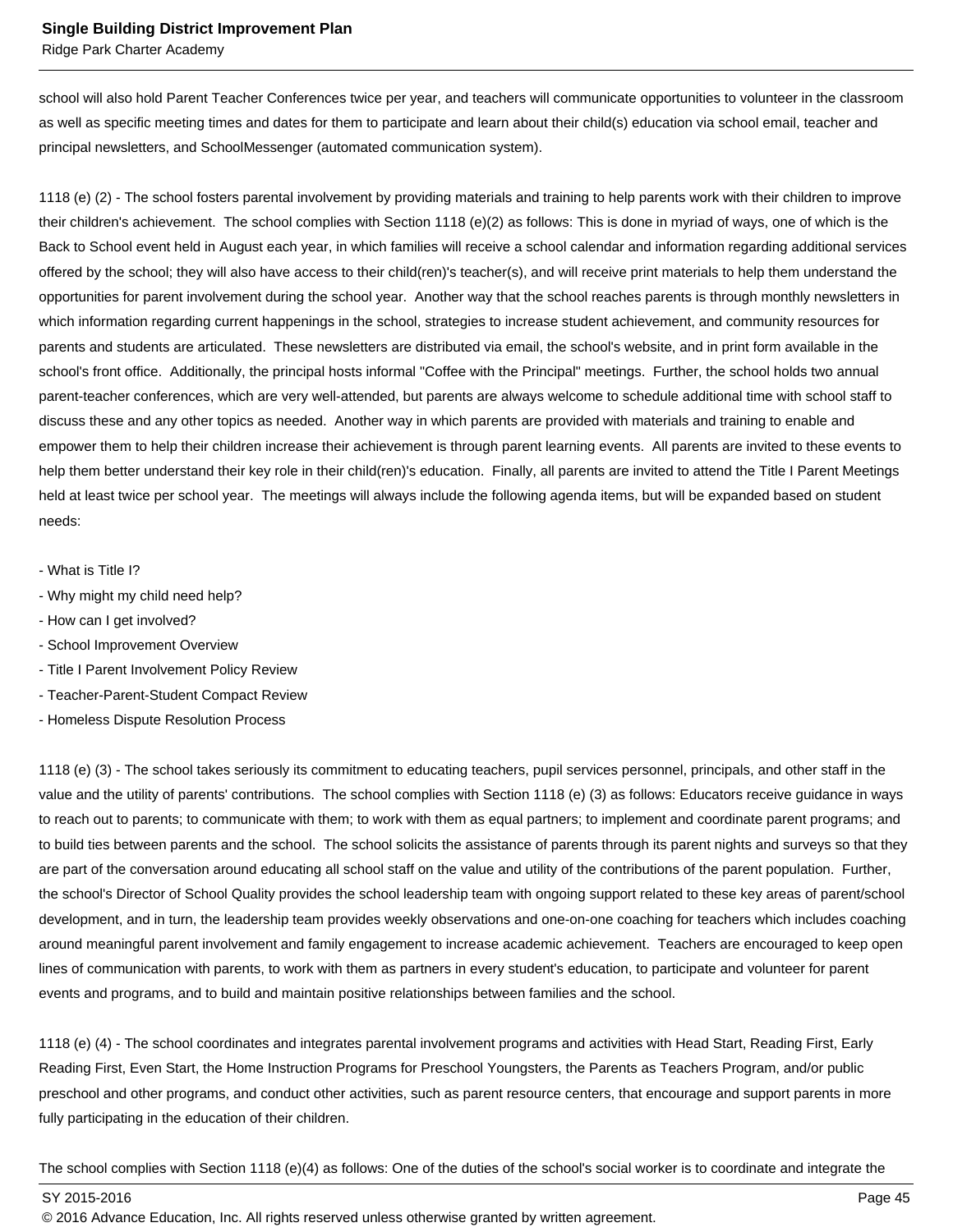parental involvement program at the school with activities and resources in the community by attending meetings with local agencies monthly, maintaining regular contact with community services resources and not for- profit counseling and young person's groups such as The Boys and Girls Club and the YMCA. Additionally all staff are expected to educate the whole child by encouraging and supporting parents to fully participate in their child's education. Staff does this by being available via phone, email and for in-person meetings, and also more formally through parent and family events. The plan for connecting with preschool age children also includes numerous summer gettogethers in which the children can meet the teachers and staff of the school and other students making a similar transition. For example:

- Popsicles on the Playground (school wide summer fun at the school playground for new students to meet staff members and other students making a similar transition)

- A welcome party for new families including all incoming kindergarteners

- An Open House will occur prior to the school year in which students will meet their classroom teachers.

1118 (e) (5) - The school ensures that information related to school and parent programs, meetings, and other activities is sent to the parents of participating children in a format, to the extent practicable, in a language the parents can understand. The school complies with Section 1118 (e)(5) as follows: The school communicates information via SchoolMessenger (emails and texts), direct emails from teachers, and via principal and teacher newsletters. These modes of communication are helpful for literate and seeing parents, and if there is a literacy or sight barrier the school communicates verbally with parents as well. Additionally, all documentation and communication is translated for parents whose primary language is not English. Accommodations including relay services are used for any parents with disabilities.

1118 (e) (14) - The school provides such other reasonable support for parental involvement activities under this section as parents may request. The school complies with Section 1118 (e)(14) as follows: The school solicits feedback from parents about support they may need via surveys, meetings, and informal communication. If requested by parents, the school will provide parents of identified Title I students additional opportunities for regular meetings to offer suggestions and to participate in decisions that impact their child's education such as during the already regularly scheduled monthly parent/principal meetings.

Section 1118 (f) - The school provides full opportunities for the participation of parents with limited English proficiency, parents with disabilities, parents of migratory children, including providing information and school reports required under Section 1111 in a format and, to the extent practicable, in a language such parents understand, in carrying out parental involvement policy in the school. The school complies with Section 1118 (f) as follows: the school provides individual student academic assessment results (M-STEP, NWEA, and other formal and informal assessments) to all parents in a format that they can understand, including an interpretation of the results. This information will not only be translated in a language that parents can understand, but the educational language and acronyms will be communicated during parent learning events, parent trainings, parent-teacher conferences, principal meetings, and other informal and formal parent events. The school will accomplish this by providing assistance to parents, providing materials and training to help parents, training teachers and other staff in how to partner with parents, and providing information in several languages as appropriate. The school wants parents to fully understand their child's test results so they can be an active participant in their academic success. The school communicates information via SchoolMessenger (emails and texts), direct emails from teachers, and via principal and teacher newsletters. These modes of communication are helpful for literate and seeing parents, and if there is a literacy or sight barrier the school communicates verbally with parents as well. Additionally, all documentation and communication is translated for parents whose primary language is not English. Accommodations including relay services are used for any parents with disabilities. Outlined below and within the Parent Involvement Plan are several parent involvement activities and strategies that will be implemented throughout the school year. Parent involvement activities and strategies that will be implemented throughout the school year include:

Popsicles on the Playground, Parent Information Meeting with Principal, Summer Learning Activity Newsletters, Back to School Open House, Parent Orientations, Title I Parent Meeting, Parent Teacher Conferences, Parent SIP Meeting, and Principal Newsletters, Dean Newsletters, and Teacher Newsletters, Additional activities will be added as needed. Through these activities and parental involvement components, the

<sup>© 2016</sup> Advance Education, Inc. All rights reserved unless otherwise granted by written agreement.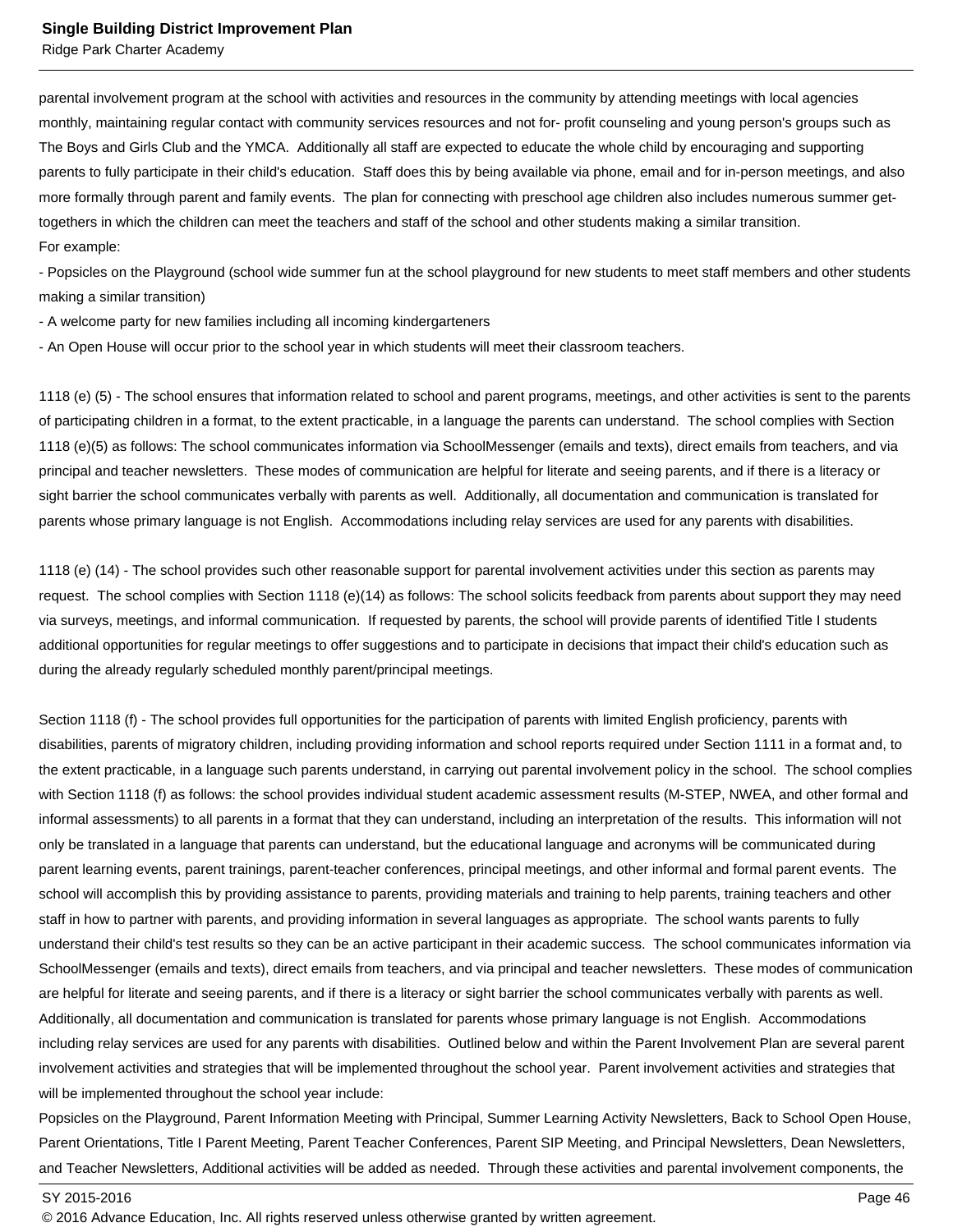Ridge Park Charter Academy

school assures that it appropriately: 1) provides assistance to parents through parent teacher conferences, access to teachers and administrators via phone, email and in person, parent trainings, and other individualized ways according to parent needs; 2) provides materials and training to help parents work with children to improve their achievement during family engagement and parent involvement events, meetings with school leadership and teachers, parent teacher conferences and other individualized ways according to parent needs; 3) trains teachers and other required staff in the importance of and how to partner with parents during staff professional development days, through coaching with new teacher mentors and school leadership, and via online courses provided by the management company; 4) coordinates and integrates to the appropriate degree its parent involvement activities with other programming; 5) communicates information related to school and parent programs and activities are communicated in an understandable format and language via text, SchoolMessenger, phone call, email, letters home and face-to-face meetings with school staff; and 6) provides full opportunities for parents with limited English proficiency, parents with disabilities, and parents of migratory children to be involved in the activities of the school and to receive appropriate information and school reports; and 7) provides other reasonable support for parental involvement activities as parents may request. The school uses all necessary means to ensure that all parents receive opportunities to be involved at the school and that they are provided information in a format that is useful to them. As such, the school complies with NCLB Sections 1118(e) 1-5 and (14) and Section 1118 (f).

6. Describe how the parent involvement component of the schoolwide

#### **6. Describe how the parent involvement component of the schoolwide plan is (will be) evaluated.**

Parental involvement activities, and the parent involvement component of this schoolwide plan, will be involved in the annual evaluation of the schoolwide plan. Feedback from parents provided through communication and their participation in the evaluation process will be incorporated into the review process and the schoolwide plan and programs will be adjusted accordingly. Also, annual parent survey results will be analyzed as part of the program evaluation.

#### **7. Describe how the results of the evaluation are (will be) used to improve the schoolwide program.**

The school examines which trainings will be necessary and appropriate in order to better serve the parents and families. The school administration works to improve the relationships with parents in regard to student concerns through gathering feedback from parent surveys and other evaluations, both formal and informal.

Feedback from parents provided through communication and their participation in the evaluation process will be incorporated into the review process and the schoolwide plan and programs will be adjusted accordingly each spring as part of the school's continuous improvement process.

#### **8. Describe how the school-parent compact is developed.**

The School-Parent Compact was developed and created by all stakeholders and includes input from Board members, school employees,

SY 2015-2016 Page 47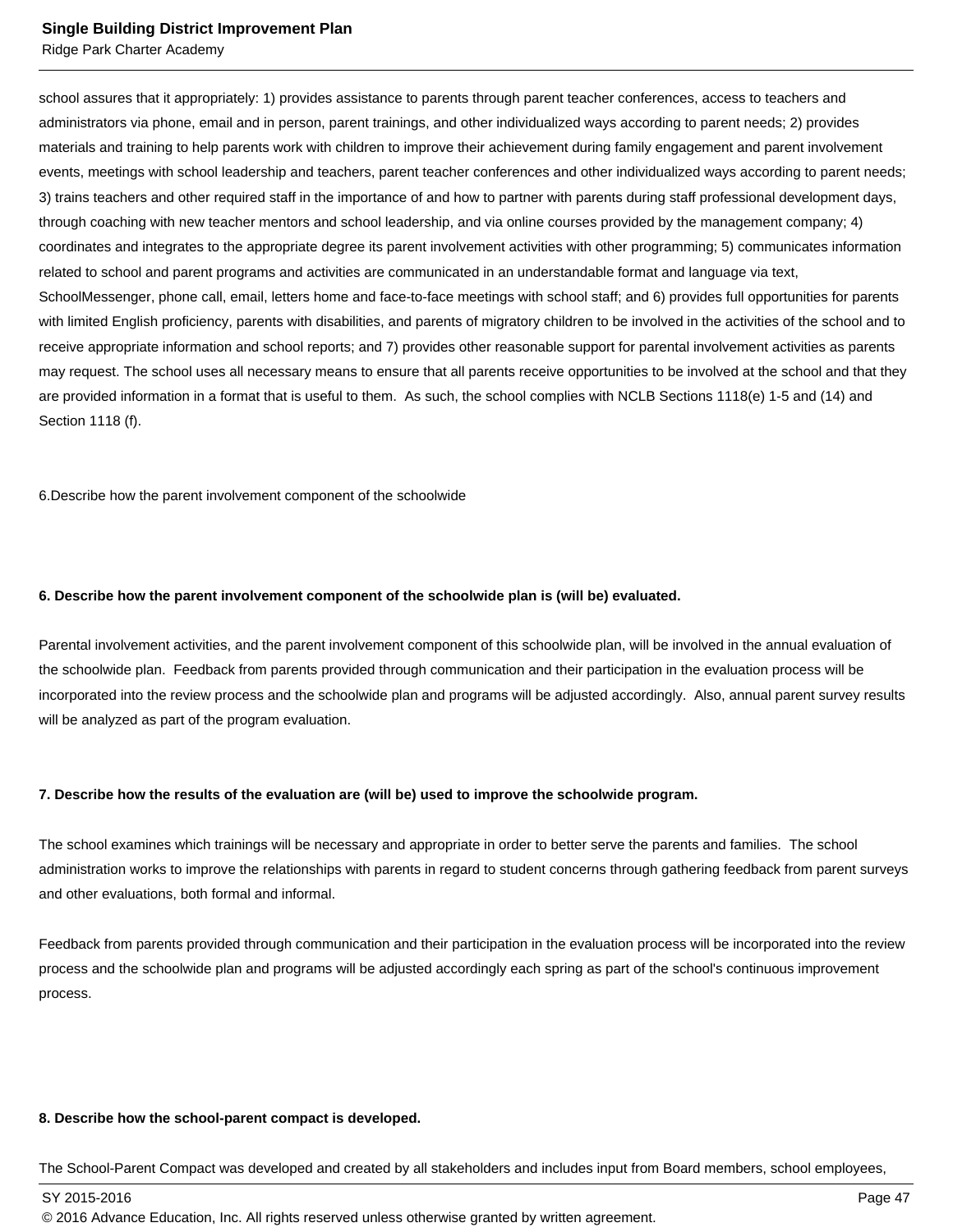Ridge Park Charter Academy

and parents. During the developmental process, the proposed School-Parent Compact was shared with parent groups, including the parents serving on the School Improvement Team. All parents were asked to provide feedback and propose changes or additional language to the School-Parent Compact. The changes in content and additional language requested by parents were incorporated into the final version of the document.

#### **9. Describe how the School-Parent Compact is used at elementary-level parent teacher conferences.**

In accordance with NCLB Section 1118(d)(1)(a), the school discusses the Parent-Student Compact at least annually during parent-teacher conferences. The compact is discussed as it relates to individual student performance and the participation and commitment of the parent, teacher, and child in the child's education, and parents sign in to demonstrate that they have reviewed the Compact. Also during parentteacher conferences, individual student assessment results and interpretation are provided to parents. Teachers are responsible for communicating student performance information to parents during these meetings. Additionally, the school collects parent feedback on the Compact via surveys collected during Title I Meetings, and adjustments to the Compact are made accordingly. Parent feedback on the Compact is also gathered through informal meetings with the principal, school leadership team, and teachers.

## **10. How is the School-Parent Compact shared with middle school or high school parents (depending on the grade span of the school)?**

The school serves grades K-8. The Compact is used in the same manner for parents of students of all grade levels served. The school in accordance with NCLB Section 1118(d)(1)(a), the school discusses the Parent-Student Compact at least annually during parent-teacher conferences. The compact is discussed as it relates to individual student performance and the participation and commitment of the parent, teacher, and student in the child's education. During conferences parents sign-in to demonstrate that they have reviewed the Compact. Also during parent-teacher conferences individual student assessment results and interpretation are provided to parents. Teachers are responsibility for communicating student performance information to parents during these meetings. Additionally, the school collects parent feedback on the Compact via surveys collected during Title I Meetings, and adjustments to the Compact are made accordingly. Parent feedback on the Compact is also gathered through informal meetings with the principal, school leadership team, and teachers.

| Label | <b>Assurance</b>                                    | <b>Response</b> | ∣Comment                   | <b>Attachment</b> |
|-------|-----------------------------------------------------|-----------------|----------------------------|-------------------|
|       | The School's School-Parent Compact is<br>lattached. | <b>Yes</b>      | <b>INEED FROM HANDBOOK</b> |                   |

#### **11. Describe how the school provides individual student academic assessment results in a language the parents can understand.**

The school provides individual student academic assessment results (M-STEP, NWEA, and other formal and informal assessments) to all parents in a format that they can understand, including an interpretation of the results. This information will not only be translated in a language that parents can understand, but the educational language and acronyms will be communicated during parent learning events, parent trainings, parent-teacher conferences, principal meetings, and other informal and formal parent events. The school will accomplish this by providing assistance to parents, providing materials and training to help parents, training teachers and other staff in how to partner with parents, and providing information in several languages as appropriate. As such, the school complies with NCLB Section 1118. The school wants parents to fully understand their child's test results so they can be an active participant in their academic success.

<sup>© 2016</sup> Advance Education, Inc. All rights reserved unless otherwise granted by written agreement.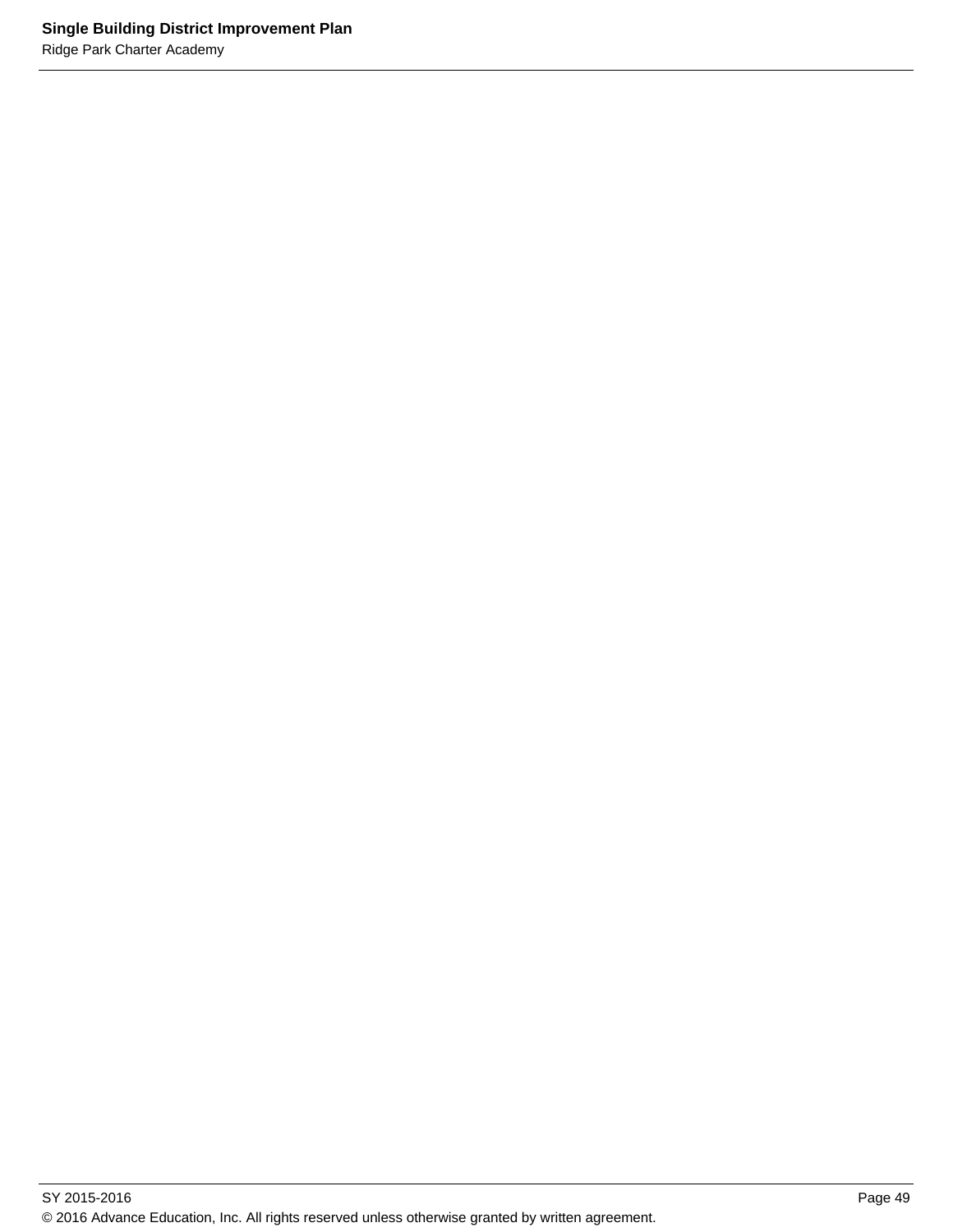## **Component 7: Preschool Transition Strategies**

## **1. In what ways does the school connect with preschool age children more than a once a year visitation to the kindergarten classroom?**

The school is committed to connecting with preschool age children in order to prepare them for school and has developed preschool transition strategies to ensure that incoming students are well-prepared for kindergarten. The plan for connecting with preschool age children also includes numerous summer get-togethers in which the children can meet the teachers and staff of the school and other students making a similar transition. For example:

- Popsicles in the Park (school wide summer fun at the park for new students to meet staff members and other students making a similar transition)

- A welcome party for new families including all incoming kindergarteners

- An Open House will occur prior to the school year in which students will meet their classroom teachers.

## **2. What types of training does the school provide preschool parents and/or preschool teachers on the skills preschool age children will need when they enter kindergarten?**

The school has a dedicated representative who works with area preschools, daycares, Head Start programs, etc., in ensuring kindergarten readiness. The school's Admissions Representative and Leadership meet with community members and preschools to discuss Preschool Transition. Meetings consist of informing parents about the school, inviting parents and students to visit the school and kindergarten classrooms, inviting preschool/daycare staff to visit the school and the kindergarten classrooms, and a presentation regarding the skills and knowledge students will need to know when they enter the kindergarten classroom. Training/informational packets, which are delivered to parents and area preschools/daycares, contain information about kindergarten readiness, activities to prepare children for kindergarten, and commonly asked questions regarding the transition from preschool to kindergarten.

The school's plan for transitioning students from preschool to kindergarten included a kindergarten focused parent meetings and Open Houses. At these events, discussions will focus on:

- Basic skills children should know coming in to kindergarten
- The difference between young fives and kindergarten
- The kindergarten curriculum
- Kindergarten behavior management plan
- A tour of the school
- Meeting the teachers and visiting the classrooms.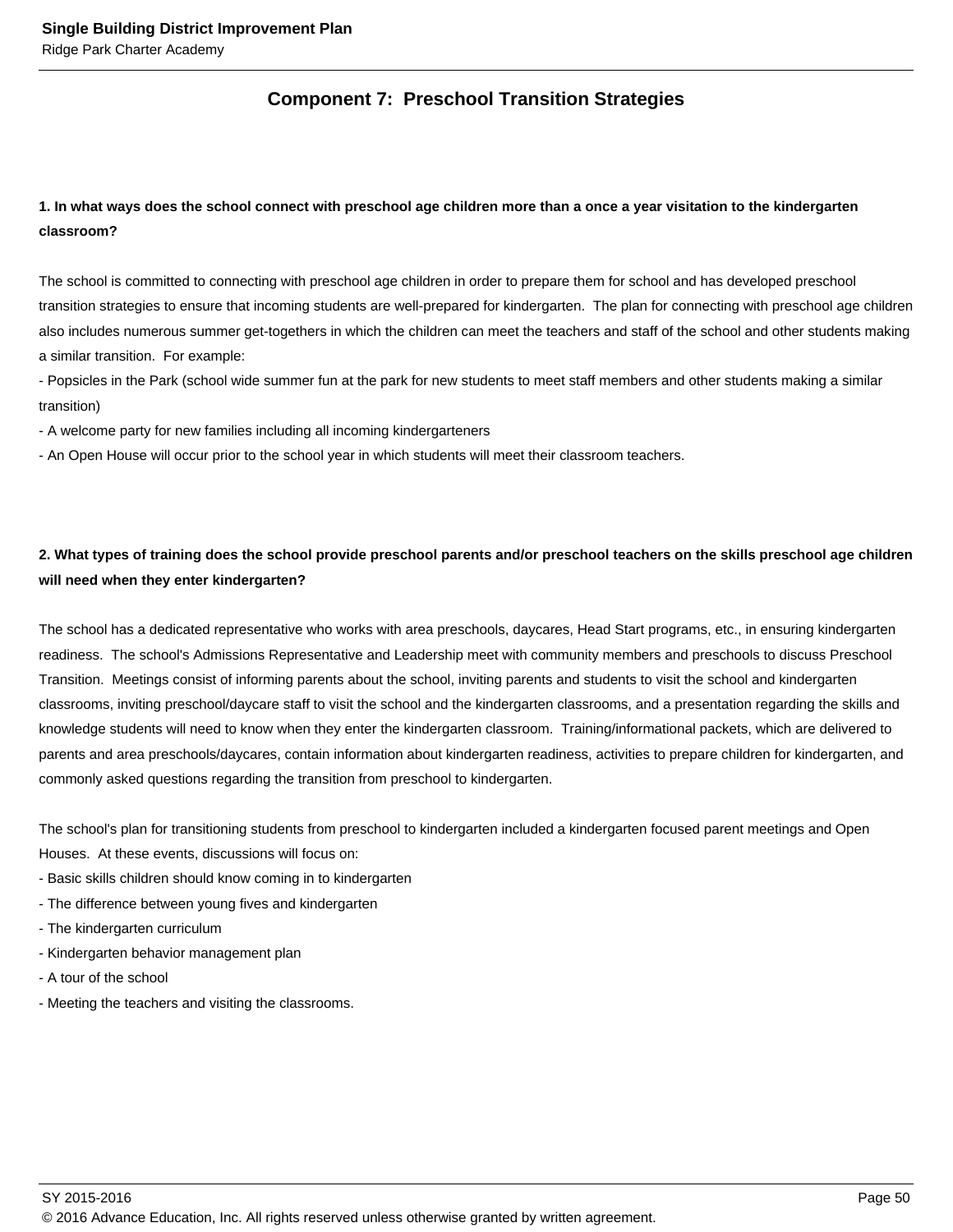## **Component 8: Teacher Participation in Making Assessment Decisions**

#### **1. How do teachers provide their input into the decisions regarding the use of school-based academic assessments?**

Teachers have significant input into school-based academic assessments. Each grade level has shared planning time and is expected to spend a minimum of one day each week reviewing student needs, developing instructional strategies to address those needs, and assessments to ensure needs are met. Additionally, teachers choose to implement, as appropriate, tests and assessments that measure student performance with respect to the school's curriculum. Through the formative assessment planning process, teachers work collaboratively to identify what specific knowledge or skills students need to know and how they will determine when such learning has taken place. Additionally, the school's administration surveys teachers on an annual basis to solicit feedback, including feedback on the school's academic assessments.

## **2. How are teachers involved in student achievement data analysis for the purpose of improving the academic achievement of all students?**

Teachers are active participants in the analysis of data to improve the academic achievement for all students. The Northwest Evaluation Association test is administered three times per year: fall, winter, and spring. Following each NWEA administration, all teachers analyze the data they receive and create action plans for student intervention. Teachers also analyze M-STEP results and school-based assessments. Based on this analysis, they adjust their instruction and differentiate to best meet student needs. Teachers gather more data with each assessment and adjust their instruction as needed. In addition, teachers regularly participate in training to better analyze data, differentiate instruction accordingly, and determine appropriate classroom-based interventions.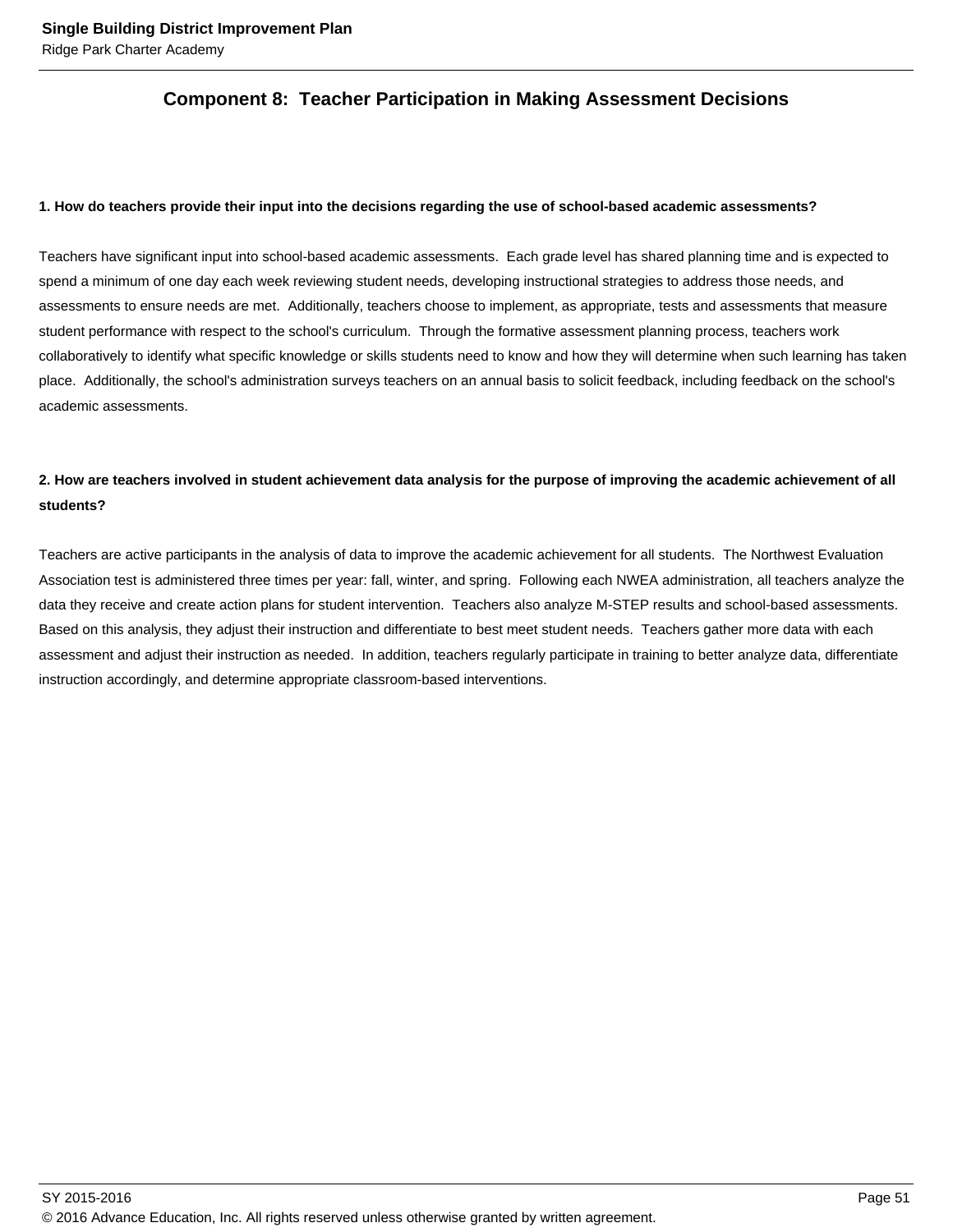## **Component 9: Timely and Additional Assistance to Students Having Difficulty Mastering the Standards**

## **1. Describe the process to identify students who experience difficulty mastering the State's academic achievement assessment standards at an advanced or proficient level.**

The school provides assistance in accelerating students in all content areas while focusing on the identified needs in the comprehensive needs assessment. The school staff have many opportunities to learn how to identify academically struggling students and they are aware of the assistance that is available to struggling students. The school utilizes many data points to identify students who are experiencing difficulty mastering the State's academic achievement standards at an advanced or proficient level, including the analysis of:

1) Failing the M-STEP

2) Scoring below the 50th percentile on the Northwest Evaluation Association Measures of Academic Progress or Primary Grades Assessment,

3) Teacher recommendation

4) Behavior results - Atypical behavior is observed

5) NWEA/M-STEP results - Flat or declining test scores

6) Student classwork - There is a decline or the student it not making typical growth

7) In-class formative assessments - Student does not demonstrate mastery of concepts

8) Student classroom engagement - When the student becomes withdrawn and stops engaging in classroom discussion

Academic progress is monitored through these methods as well as the formative assessment process.

## **2. How is timely, effective, additional assistance provided to students who are experiencing difficulty mastering the State's academic achievement assessment standards at an advanced or proficient level?**

The school has implemented programs to serve students at-risk of academic failure, as well as students with special needs. The interventions provided to students in need of timely and additional assistance are evaluated for their effectiveness in helping students master the State's academic achievement standards. These interventions include activities that are inside and outside the regular classroom. Students that are having difficulty mastering State academic achievement standards receive the following timely additional supports:

- Differentiated instruction in the regular classroom in each core content area by teachers and supplemental staff.

- Customized intervention during Workshop Time.

-Sixteen paraprofessionals provide instructional lessons in reading and math to identified students having difficulty mastering standards on a daily basis.

One Social Worker working with Title I eligible students who experience difficulty mastering academic concepts in the school and community setting as a result of social-emotional or family issues that result in educational time loss or other challenges to academic achievement.

- A before/after-school tutoring program will be offered for 2 weeks during the school year.

SY 2015-2016 Page 52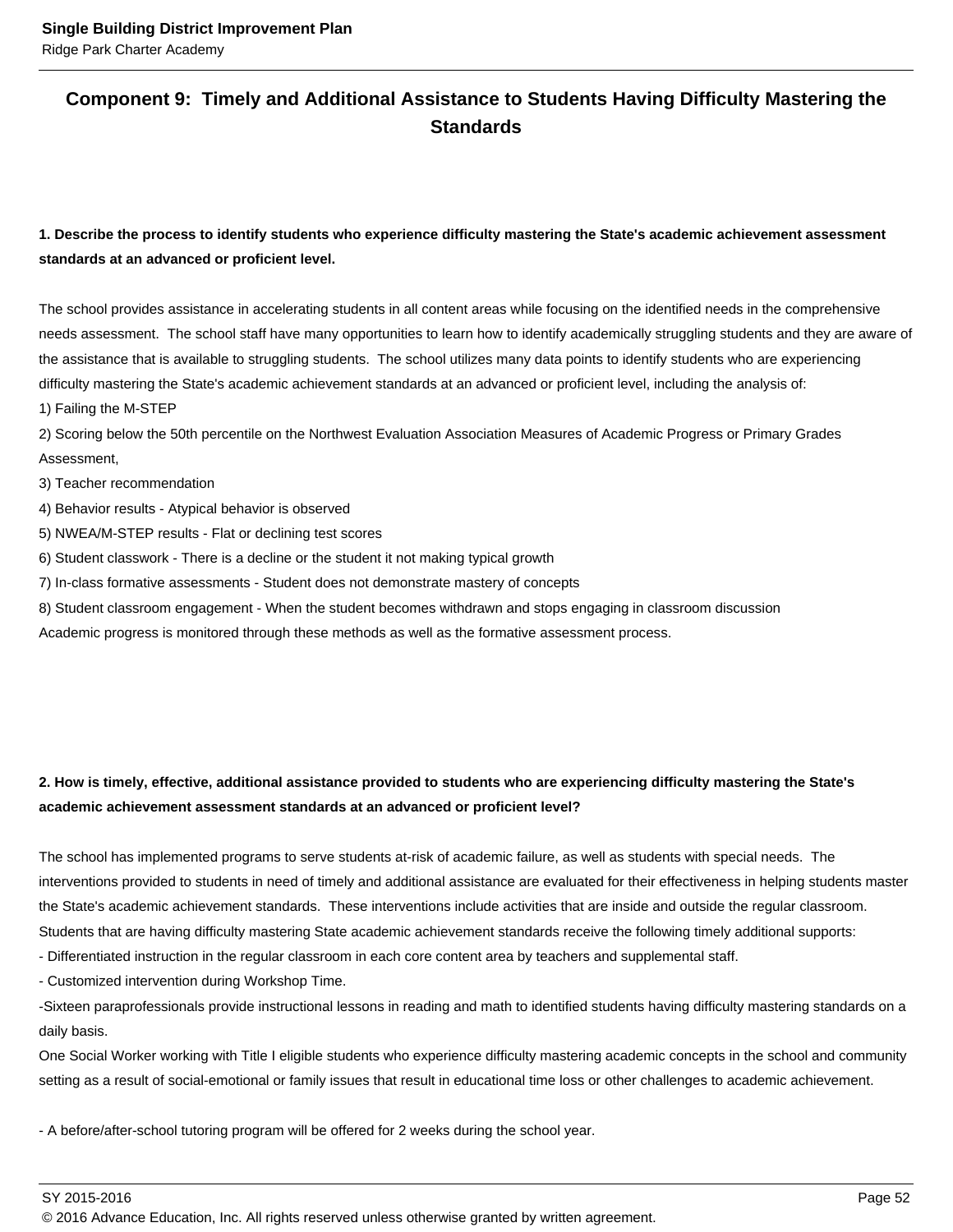Ridge Park Charter Academy

Additional student services are monitored regularly to ensure students are receiving support appropriate to their identified needs and to track their continued progress. Staff discuss student progress regularly during team data meetings to address any necessary changes to duration and strategies for each individual student. As students reach their goals they are moved into less intensive services. If it is determined that students require continued additional support, the goal plan, workshop time and instructional strategies used are adjusted.

#### **3. How are students' individual needs being addressed through differentiated instruction in the classroom?**

Differentiated instructional strategies for students include but are not limited to the following:

- Additional repetition of content expectations
- Small group and individual strategies
- Making a match between what the student knows, how the instruction is being given, and the task that is being assigned.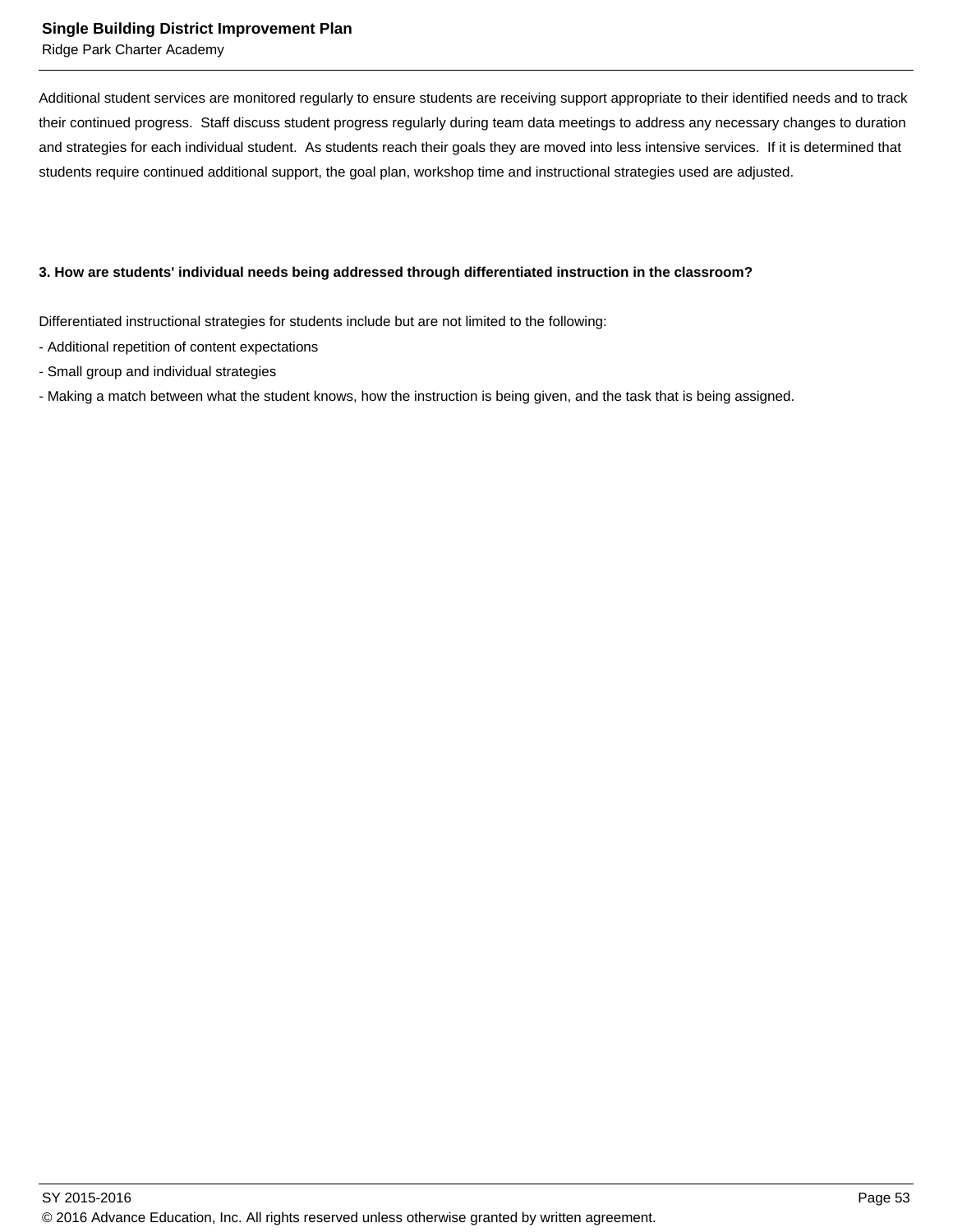## **Component 10: Coordination and Integration of Federal, State and Local Programs and Resources**

## **1. In what ways are the programs coordinated and integrated toward the achievement of the schoolwide goals? Include a LIST of the State, local and Federal programs/resources that will be supporting the schoolwide program.**

The school ensures that the use of all federal, state, and local funds is coordinated to ensure focus on the goals, strategies, and action activities identified in this Schoolwide Plan in order to upgrade the school's entire educational program. Furthermore, coordination and integration of all federal, state, and local services and programs are ensured through collaboration among administration, staff, parents, and other stakeholders as part of the school's improvement planning process. Specifically, the school utilizes funds from State and local sources to support the goals identified in the Schoolwide Plan. The school is a public school academy; it does not currently apply for or receive violence prevention funds, housing program funds, Head Start funds, adult education funds, vocational and technical education funds, or job training funds. If the school receives these funds at any point in the future, their use will be coordinated along with all other available funds through the school's Schoolwide Plan. While the school receives funds through the National School Lunch Act/Child Nutrition Act, their use is not coordinated under this plan as they do not contribute directly toward upgrading the school's educational program.

General/Local (Board) funds are used to support the schoolwide plan by providing: Staff wages and benefits (administrators, teachers, office staff, custodial, coaches, etc.) textbooks and curricular tools, computers and office equipment, supplies and materials, building costs, maintenance, utilities, professional development, and parent engagement.

IDEA/Special Education funds are used to support the schoolwide plan by providing: Special Education teachers' wages and benefits.

Title I funds are used to support the schoolwide plan by providing supplemental: staff wages and benefits, out of school time, and supplies and materials including subscriptions and technology.

Title IIA funds are used to support the schoolwide plan by providing supplemental: professional development, and supplies and materials including subscriptions and technology via transferability to Title I.

Title III LEP funds are used to support the schoolwide plan by providing supplemental support through the consortium initiatives as well as by providing English classes for EL parents, EL focused professional development, fees associated with a Title audit, and ESL certification reimbursements.

Section 31a funds are used to support the schoolwide plan by providing supplemental staff wages and benefits.

Community organizations, clubs, and businesses - the school partners with local organizations to provide support services to impact student learning.

## **2. Describe how the school will use the resources from Title I and other State, local and Federal sources to implement the ten required schoolwide components.**

The school uses several resources to implement the required Schoolwide plan components. Title I and Section 31a provide supplemental SY 2015-2016 Page 54 © 2016 Advance Education, Inc. All rights reserved unless otherwise granted by written agreement.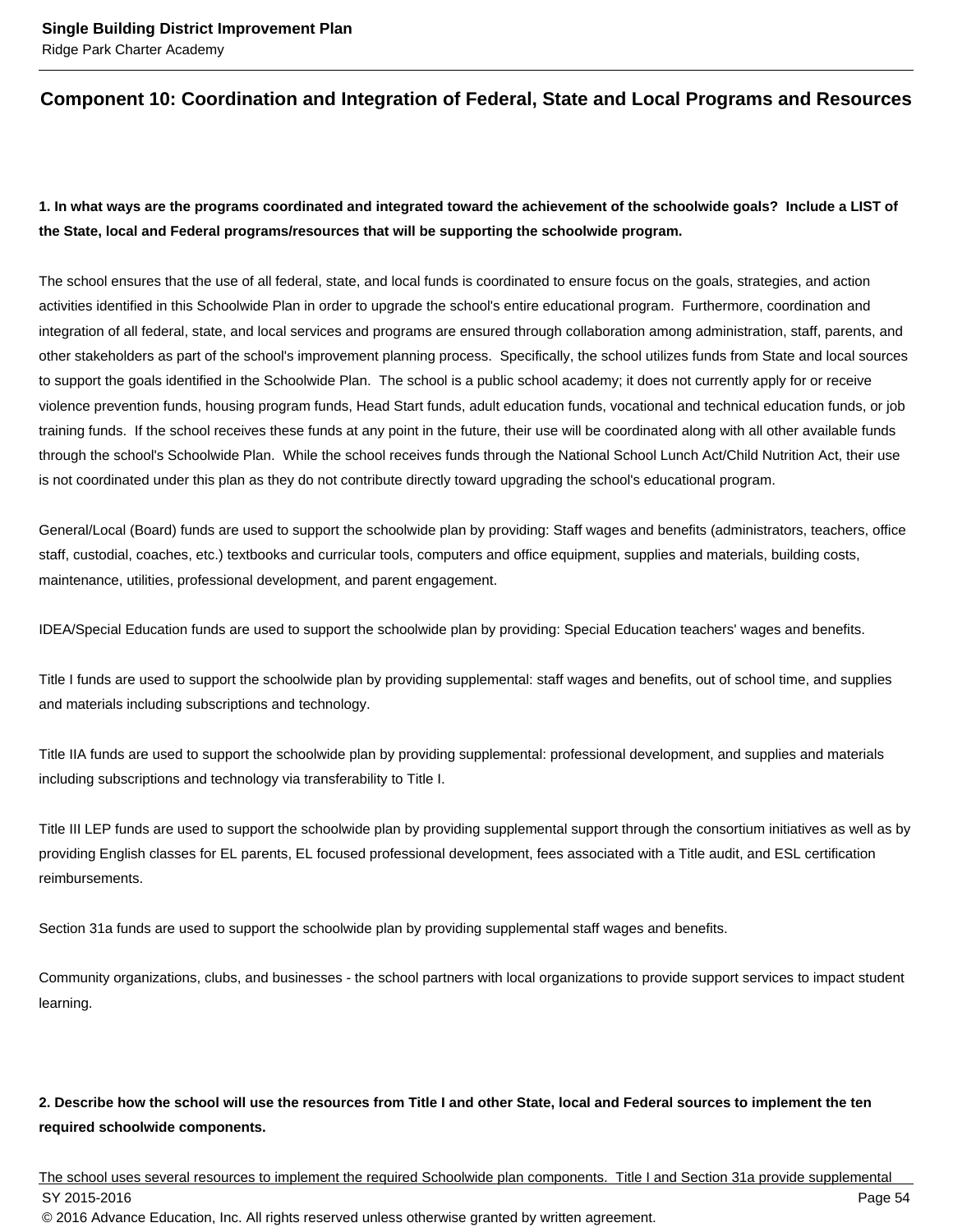services to students. Professional development programs, supplemented with funding available through Titles IIA, are also supported by the school's Schoolwide Plan. A complete list of support can be found in below.

Components 2, 3, 4, 5, 6, 7, 8, and 9 - Resources: IDEA, state/general and local funds

Support provided: Admissions representative (general), teachers (general and IDEA), and the school leadership team (general) will work in collaboration to support student achievement. Staff will be provided job-embedded professional development to increase teaching effectiveness. Parent involvement activities will provide parents with opportunities to learn how to better support their children's academic experience.

Components 1, 2, 3, 6, and 9 - Resources: Title I Funds Supplemental support provided: Paraprofessionals, Social Worker, out of school time activities, and supplies and materials including subscriptions and technology.

Components 1, 2, 4, 5, and 9 - Resources: Title IIA Funds Supplemental support provided: Supplemental professional development, and supplies and materials including subscriptions and technology via Title IIA transferability to Title I.

Component 1, 2, 3, 4, 5, 6, and 9 - Resources: Title III Funds Supplemental Support Provided: Professional development on English Learner strategies, Software and progress monitoring tools, Instructional coaching support, ESL certification reimbursement, fees associated with a Title audit, and English instruction for EL parents including supplies and child care.

Components 1, 2, 3, and 9 - Resources: Section 31a Funds Supplemental support provided is Paraprofessionals.

**3. How does the school coordinate and integrate the following Federal, State and local programs and services in a manner applicable to the grade level to support achievement of the schoolwide goals: violence prevention programs, nutrition programs, housing programs, Head Start, adult education, vocational and technical education, and job training.** 

While funding will not be consolidated, the school's entire educational program is supported by the Schoolwide Plan; this includes supplemental programs. Since the school is a single-school, K-8 public school academy, it does not currently apply for or receive violence prevention funds, housing program funds, Head Start funds, adult education funds, vocational and technical education funds, or job training funds. If the school receives these funds at any point in the future, their use will be coordinated along with all other available funds through the school's Schoolwide Plan. While the school receives funds through the National School Lunch Act / Child Nutrition Act, their use is not coordinated under this plan as they do not contribute directly toward upgrading the school's educational program.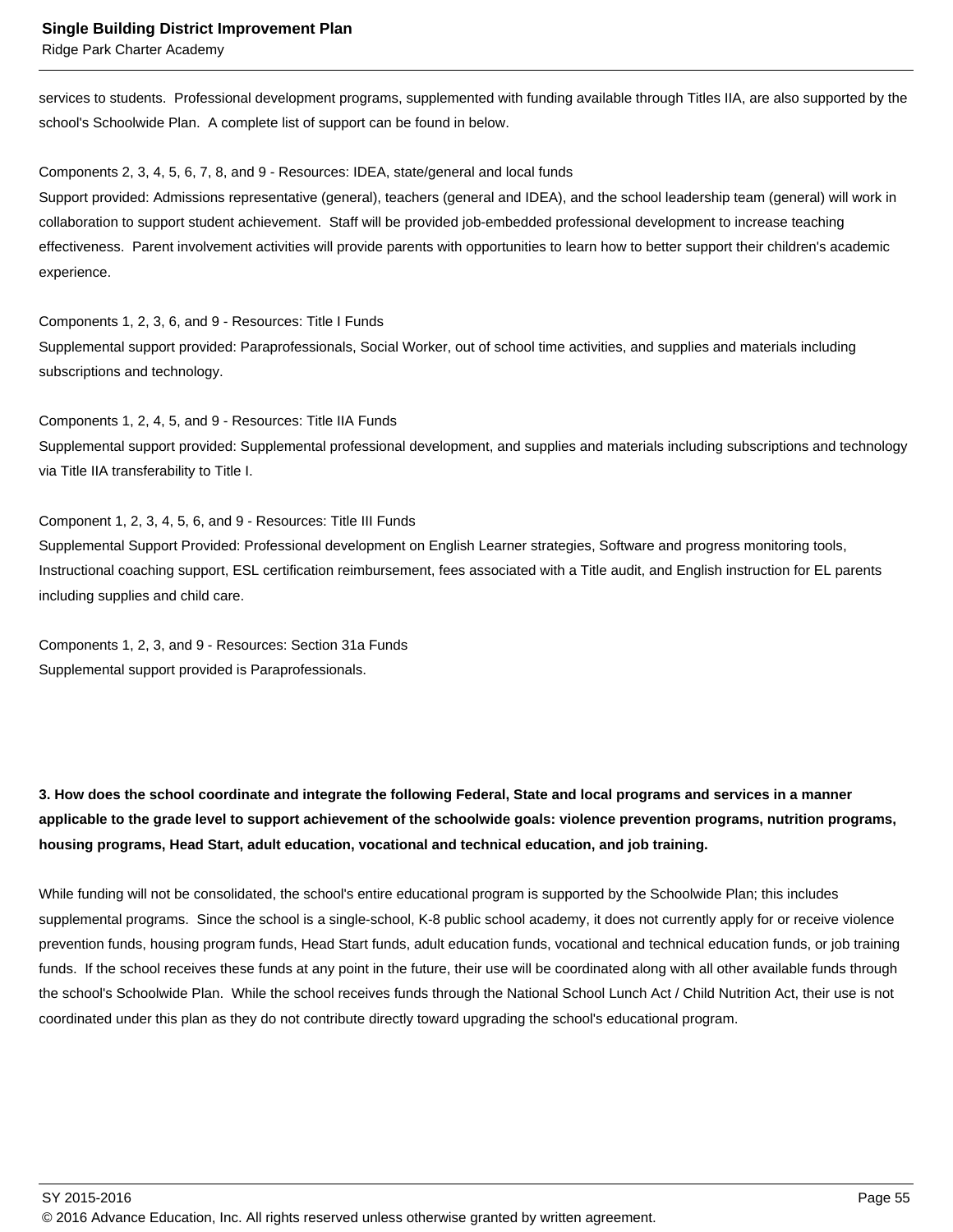## **Evaluation:**

#### **1. Describe how the school evaluates, at least annually, the implementation of the schoolwide program.**

The school annually evaluates the implementation of its school improvement efforts through its school improvement process. While the school regularly assesses its needs, when engaged in the school improvement process it specifically considers student academic performance data, demographic data, programs and processes data, and perceptions data, to gauge the impact of its school improvement plan on meeting identified needs.

## **2. Describe how the school evaluates the results achieved by the schoolwide program using data from the State's annual assessments and other indicators of academic achievement.**

The school improvement team and the staff will analyze M-STEP, MI-SAAS, and NWEA MAP data to determine if goals were met. Appropriate supports will be put into place to support students not making appropriate gains.

## **3. Describe how the school determines whether the schoolwide program has been effective in increasing the achievement of students who are furthest from achieving the standards.**

The school improvement process at the school will be ongoing and components will be reviewed and revised to assure continuous student improvement. Team meetings, staff meetings, and in-service days will be used to provide opportunities for the staff to be involved in the evaluation process.

## **4. What process is followed by the school to revise the plan, as necessary, based on the evaluation, to ensure continuous improvement of students in the schoolwide program?**

The school improvement process at the school will be ongoing and components will be reviewed and revised to assure continuous student improvement. Team meetings, staff meetings, and in-service days will be used to provide opportunities for the staff to be involved in the evaluation process.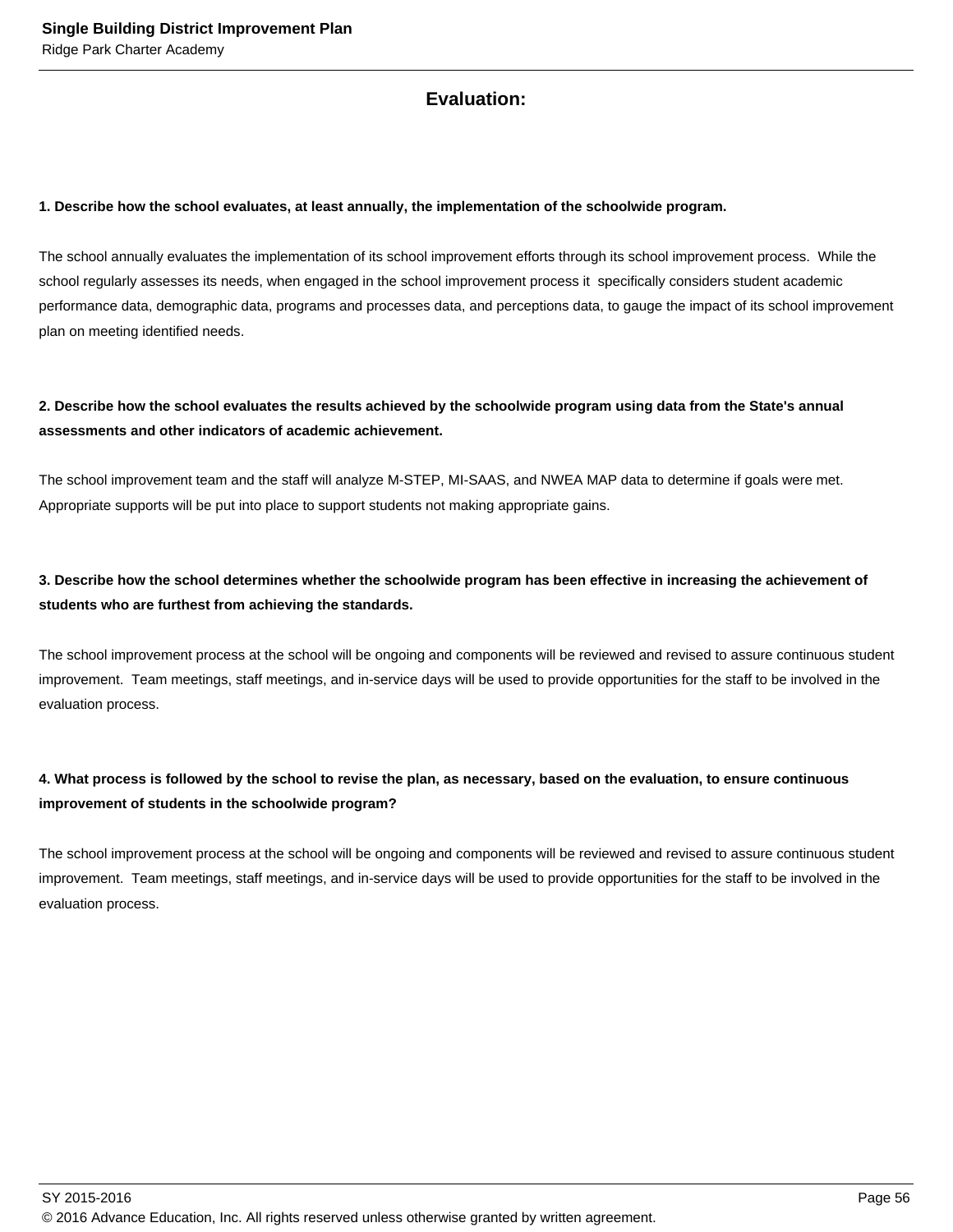# **2016-17 Goal Plan**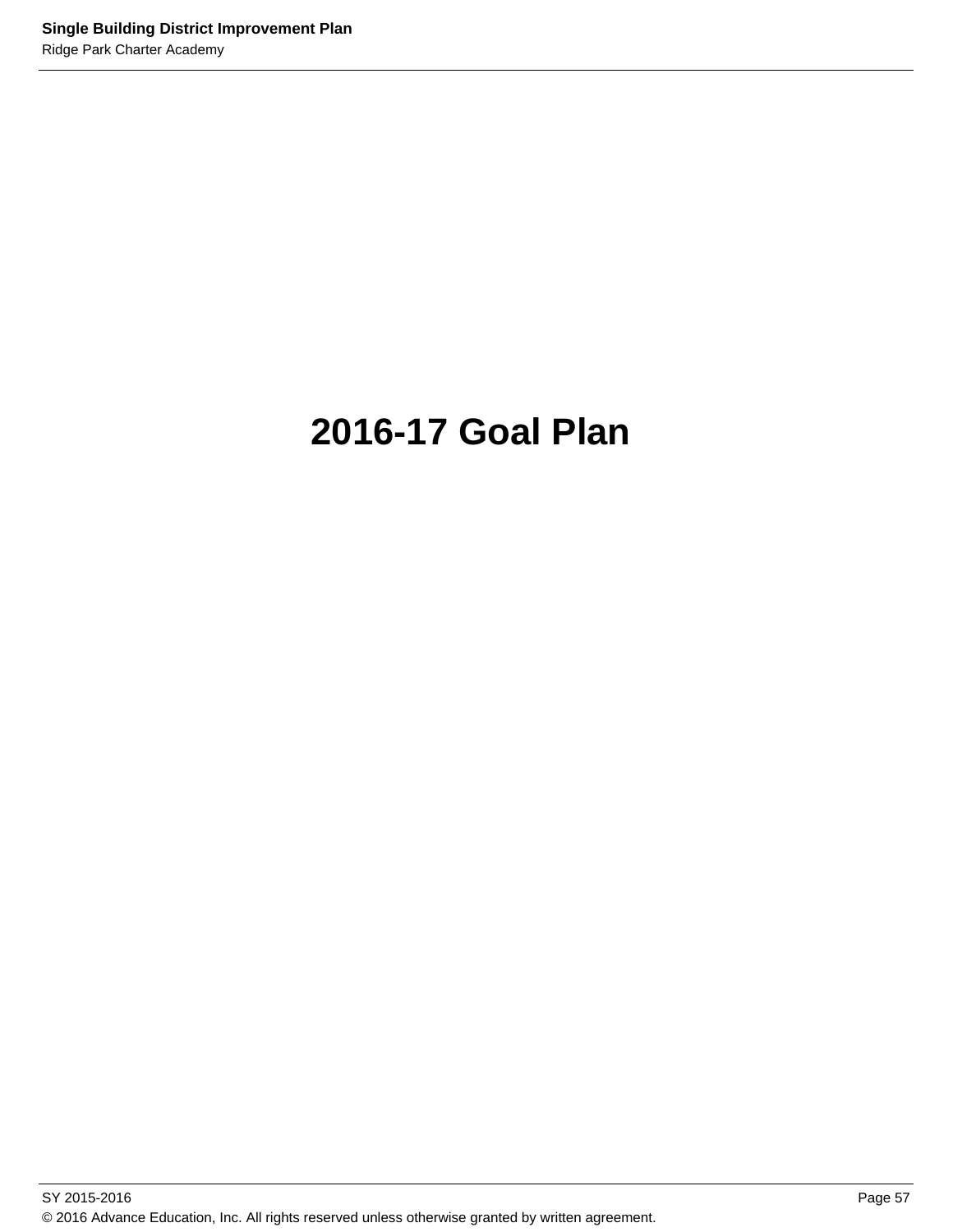**Overview**

## **Plan Name**

2016-17 Goal Plan

## **Plan Description**

2016- 2017 Ridge Park Goal Plan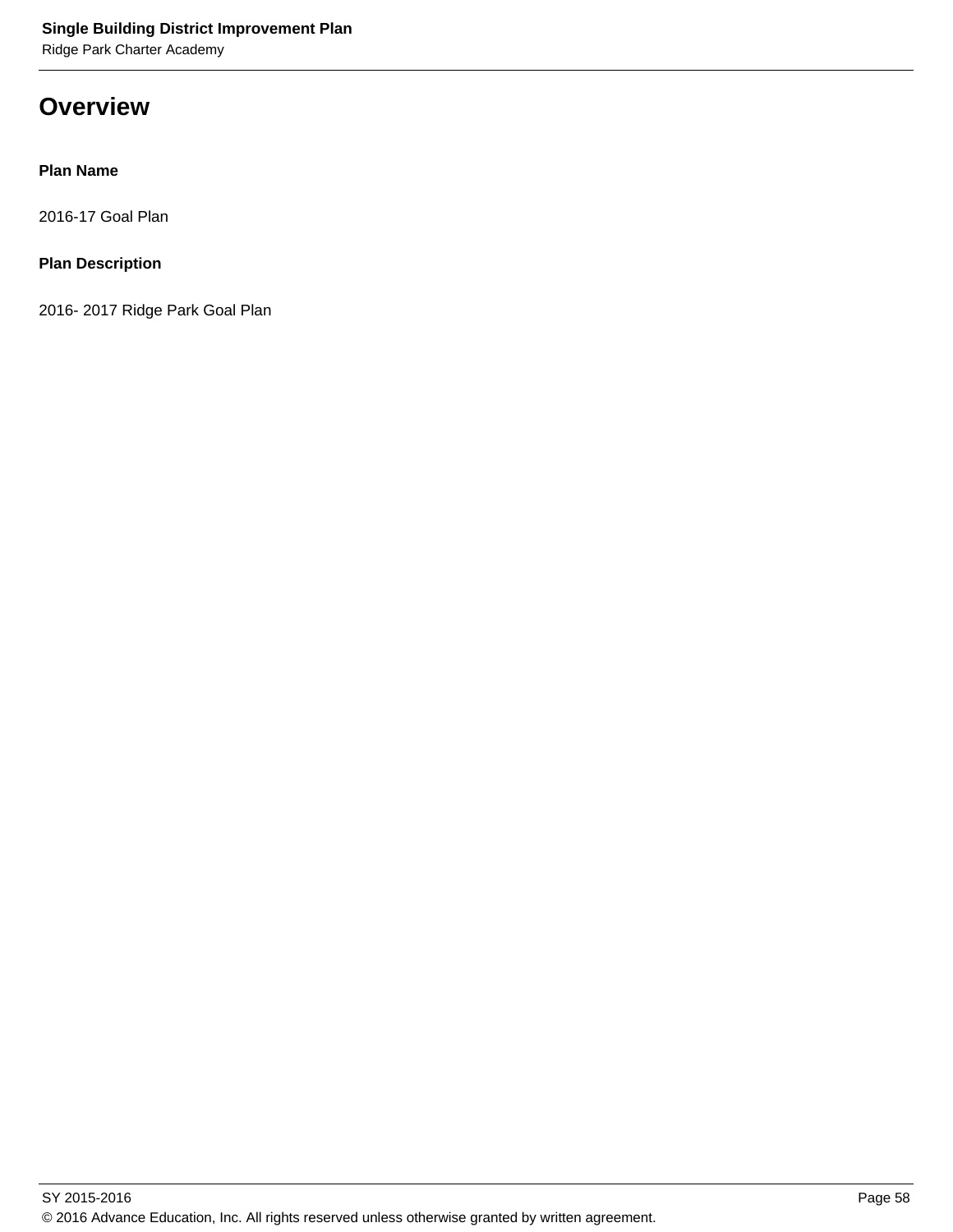## **Goals Summary**

**The following is a summary of the goals encompassed in this plan. The details for each goal are available in the next section.**

| $\vert \#$     | Goal Name                                                                                                             | Goal Details                                    | Goal Type | Total Funding |
|----------------|-----------------------------------------------------------------------------------------------------------------------|-------------------------------------------------|-----------|---------------|
|                | All students at Ridge Park Charter Academy will<br>increase academic achievement in Mathematics.                      | Objectives: 1<br>Strategies: 6<br>Activities: 6 | Academic  | 50ء           |
| $\overline{2}$ | All students at Ridge Park Charter Academy will<br>increase academic achievement in Science and in<br>Social Studies. | Objectives: 2<br>Strategies: 6<br>Activities: 6 | Academic  | \$0           |
| 3              | All students at Ridge Park Charter Academy will be   Objectives: 1<br>proficient in ELA/Reading/Writing.              | Strategies: 6<br>Activities: 6                  | Academic  | \$0           |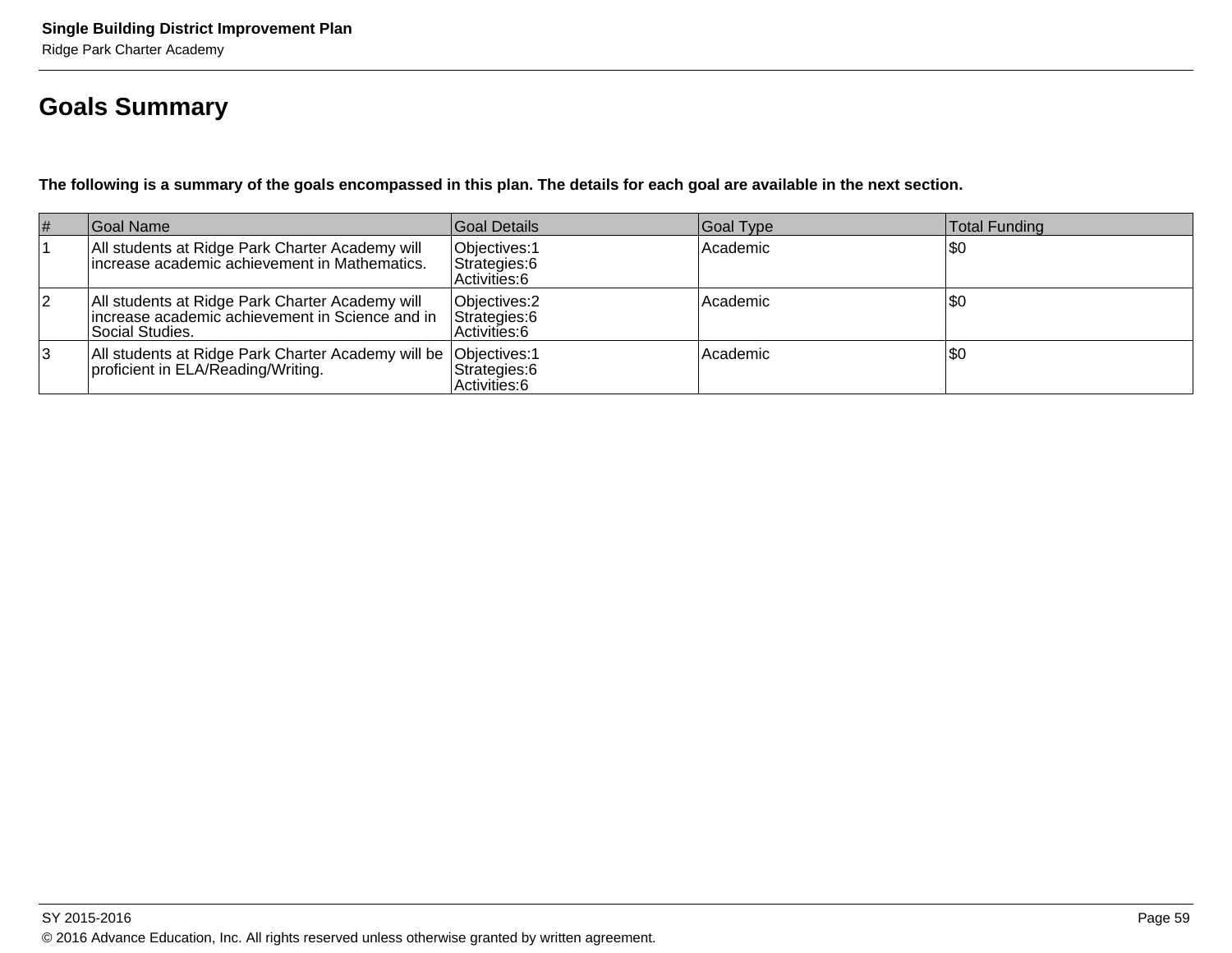## **Goal 1: All students at Ridge Park Charter Academy will increase academic achievement inMathematics.**

## **Measurable Objective 1:**

A 10% increase of Economically Disadvantaged students will demonstrate a proficiency , in Mathematics by 06/30/2017 as measured by NWEA.

#### **Strategy 1:**

Supplemental Instructional Support Positions - Supplemental instructional staff will provide small group, one on one, push-in and pull-out services to students in order totarget academically struggling students.

Category: Mathematics

Research Cited: Supplemental academic support in the form of small ratio tutoring has been shown to increase the reading abilities of all students. The following isresearch that supports instructional support positions as a strategy: Tomlinson, C.A. (2003). Fulfilling the Promise of the Differentiated Classroom: Strategies and Tools for Responsive Teaching. Alexandria, VA: ASCD.

Tier:

| Activity - Supplemental Instructional Support Positions                                                                                                                                                                                                                                                                         | <b>Activity</b><br>Type     | lTier | <b>IPhase</b> | Begin Date End Date         | <b>Resource</b><br><b>Assigned</b> | <b>Source Of</b><br><b>IFunding</b>     | ∣Staff<br><b>Responsibl</b>                                                        |
|---------------------------------------------------------------------------------------------------------------------------------------------------------------------------------------------------------------------------------------------------------------------------------------------------------------------------------|-----------------------------|-------|---------------|-----------------------------|------------------------------------|-----------------------------------------|------------------------------------------------------------------------------------|
| Paraprofessionals will work with students in grades K-8, M-F<br> during normal school-day hours under the direct supervision of  Support<br>a teacher and will provide instructional assistance one-on-one<br>or small group for eligible students within the regular classroom  <br>lin order to increase student achievement. | Academic<br><b>IProgram</b> |       |               | 07/01/2016 06/30/2017   \$0 |                                    | Section<br>$ 31a,$ Title $ $<br>IPart A | Principal,<br><b>Content</b><br>Area<br>Teachers.<br><b>Paraprofes</b><br>Isionals |

## **Strategy 2:**

Supplemental Non-Instructional Support Positions - Supplemental Non-Instructional Staff will work with students by eliminating barriers to instruction.

#### Category: Mathematics

Research Cited: Two studies find that elementary guidance activities have a positive influence on elementary students' academic achievement. School counselingprograms have significant influence on discipline problems. Baker and Gerler reported that students who participated in a school counseling program had significantlyless inappropriate behaviors and more positive attitudes toward school than those students who did not participate in the program. Another study reported that groupcounseling provided by school counselors significantly decreased participants' aggressive and hostile behaviors. Hadley, H.R. (1988). Improving Reading ScoresThrough a Self-Esteem Prevention Program. Elementary School Guidance & Counseling, 22, 248-252. Baker, S. B., & Gerler, E. R. (2001). Counseling in schools. In D.C. Locke, J. E. Myers, and E. L. Herr (Eds.), The Handbook of Counseling, Thousand Oaks, CA: Sage.Tier: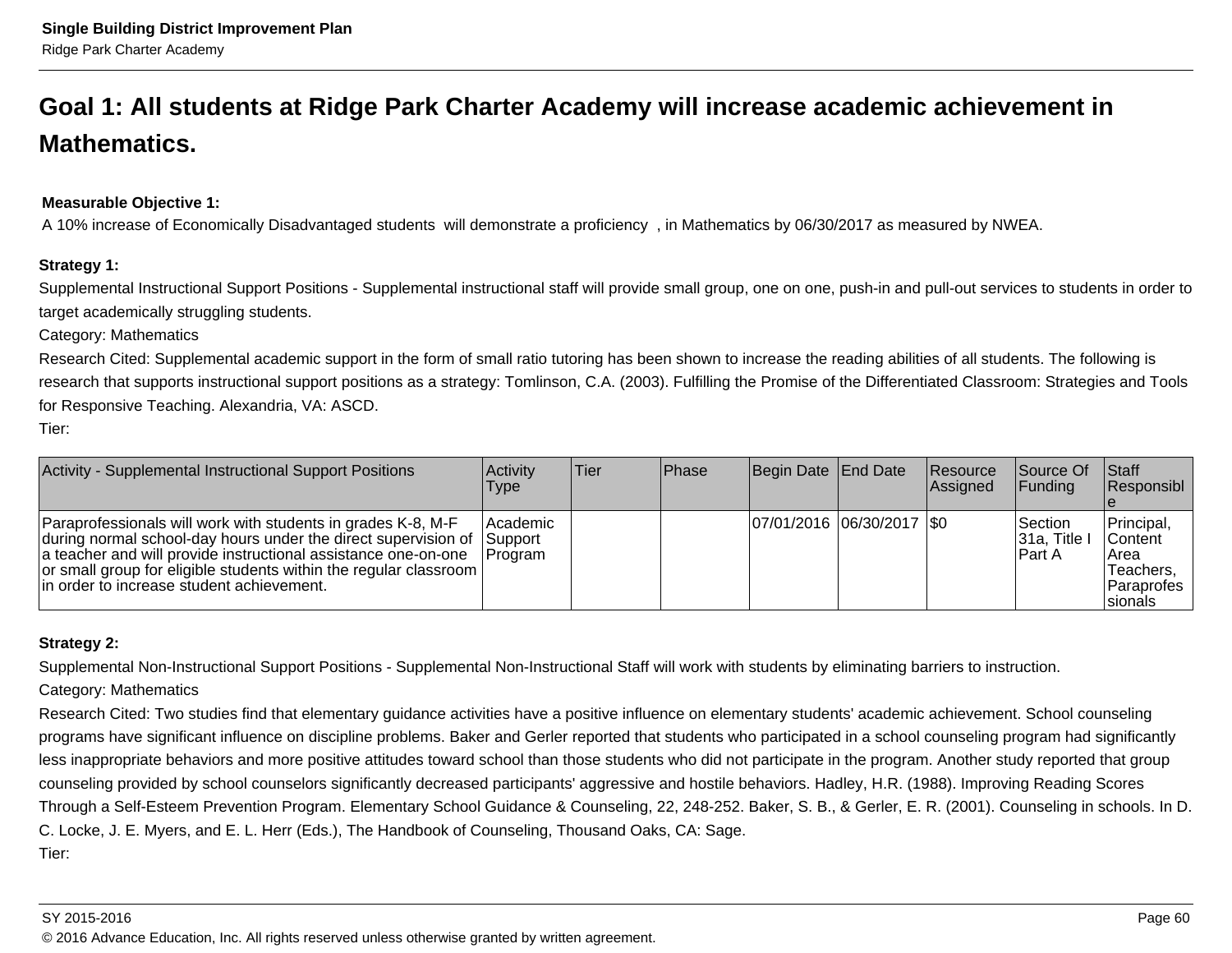Ridge Park Charter Academy

| Activity - Supplemental Non-Instructional Support Positions                                                                                                                                                                                       | Activity<br><b>Type</b>                 | lTier. | <b>IPhase</b> | Begin Date End Date        | Resource<br>Assigned | <b>Source Of</b><br> Funding | <b>Staff</b><br><b>Responsibl</b>                                  |
|---------------------------------------------------------------------------------------------------------------------------------------------------------------------------------------------------------------------------------------------------|-----------------------------------------|--------|---------------|----------------------------|----------------------|------------------------------|--------------------------------------------------------------------|
| A Social Worker will work with students who experience<br>difficulty in the school and community setting as a result of<br>social-emotional or family issues that result in educational time<br>loss or other challenges to academic achievement. | Behavioral<br>Support<br><b>Program</b> |        |               | 07/01/2016 06/30/2017 \\$0 |                      | lTitle I Part                | Principal,<br>lContent<br>IArea<br>Teachers.<br>l Social<br>Worker |

### **Strategy 3:**

Out of School Time - Students will have the opportunity to participate in supplemental academic out of school time activities. Activities will be targeted to individualstudent needs.

#### Category: Mathematics

Research Cited: In Marzano's seminal meta-analysis of research on school-, teacher-, and student-level factors that impact student achievement, the author argues thatthere is a strong correlation between background knowledge and student achievement. Where students do not have background knowledge sufficient to ensure academic success, the school works to provide increased opportunities for students to enhance their background knowledge so that their learning can be accelerated;such opportunities may include tutoring and summer learning programming which ensures students have increased time to learn the knowledge and skills they need tobe academically successful. Marzano, R. (2004). Building Background Knowledge for Academic Achievement. Alexandria, VA: ASCD. Tier:

| Activity - Out of School Time                                                                                                                                                                                                                                                                                                                                                                                                                                                                                                                                                                                                                                                                                                                                                                                                                       | Activity<br>Type               | <b>Tier</b> | Phase | Begin Date End Date         | Resource<br>Assigned | Source Of<br>Funding          | Staff<br>Responsibl                                                                                                                                        |
|-----------------------------------------------------------------------------------------------------------------------------------------------------------------------------------------------------------------------------------------------------------------------------------------------------------------------------------------------------------------------------------------------------------------------------------------------------------------------------------------------------------------------------------------------------------------------------------------------------------------------------------------------------------------------------------------------------------------------------------------------------------------------------------------------------------------------------------------------------|--------------------------------|-------------|-------|-----------------------------|----------------------|-------------------------------|------------------------------------------------------------------------------------------------------------------------------------------------------------|
| Coordinated before/after-school tutoring is available for K-8<br>grade at-risk students of Ridge Park Charter Academy. This<br>tutoring is not homework help, but rather an intentional service<br>from high quality tutors delivered in a one-on-one or small<br>group setting. Further, K-8 EL students may participate in an<br>extended day learning program that complements the<br>before/after-school tutoring program, including Parent<br>Involvement activities for K-8 EL that encourages<br>understanding and involvement in students academic<br>achievement. Supplemental supplies will be purchased to<br>support the EL extended learning program.<br>Supplemental supplies/materials, light refreshments, and<br>educational incentives may be given to participants for their<br>effort in these extended learning opportunities. | Academic<br>Support<br>Program |             |       | 07/01/2016 06/30/2017   \$0 |                      | lTitle I Part<br>A, Title III | Principal,<br>Before/Afte<br>r-School<br>Tutors.<br>Extended<br>Day EL<br>Staff,<br>Supplemen<br>tal Week<br>Staff,<br><b>Content</b><br>lArea<br>Teachers |

#### **Strategy 4:**

Supplemental Supplies, Materials, and Technology - Staff will utilize supplemental materials to support academically at-risk students in order to differentiate instruction. Category: Mathematics

Research Cited: According to Tomlinson and Eidson, differentiated instruction "refers to a systematic approach to planning curriculum and instruction for academically

#### SY 2015-2016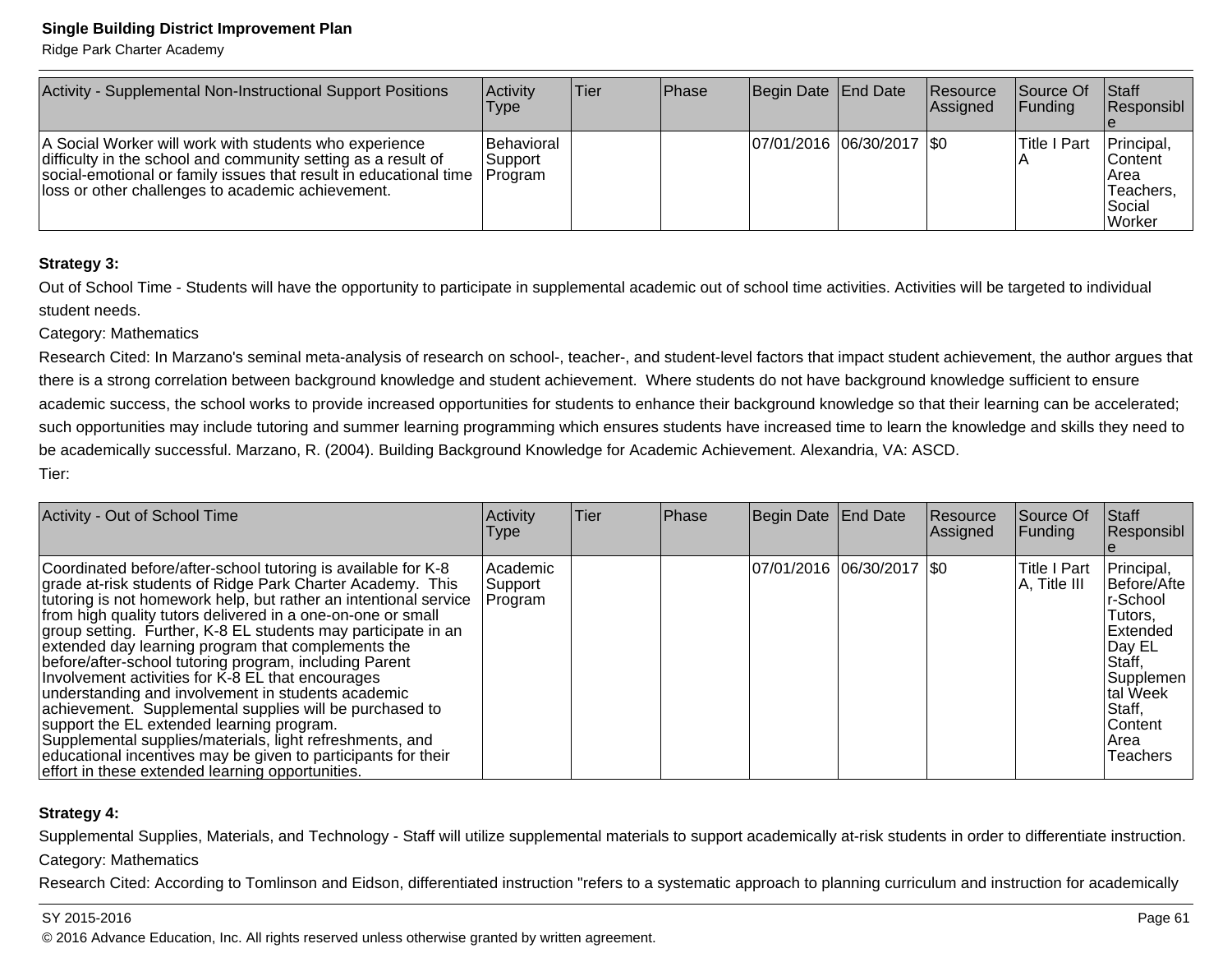diverse learners" and is "a way of thinking about the classroom with the dual goals of honoring each student's learning needs and maximizing each student's learningcapacity". Tomlinson, C.A. (2003). Fulfilling the Promise of the Differentiated Classroom: Strategies and Tools for Responsive Teaching. Alexandria, VA: ASCD.In a 2000 study commissioned by the Software and Information Industry Association, they reviewed 311 research studies on the effectiveness of technology on student achievement. Their findings revealed positive and consistent patterns when students were engaged in technology-rich environments, including significant gains and achievement in all subject areas, increased achievement in preschool through high school for both regular and special needs students, and improved attitudes toward learning and increased self-esteem. Sivin-Kachala, J. and Bialo, E.R. (2000). 2000 Research Report on the Effectiveness of Technology in Schools. Washington, DC.SIIA.

Tier:

| Activity - Supplemental Supplies, Materials, and Technology                                                                                                                                                                                                                                                                                                                                                                                                                                                                                                                                                                                                                                                                                                                                                                                                                                                                                                                                                                                                                                                                                                                                                                                                                                                                                                                                                                                                                                                                                                                                                                                                                                                                                                                                                                                                                                                                                                                                                                                | Activity<br>Type                              | Tier | Phase | Begin Date                  | End Date | <b>Resource</b><br>Assigned | Source Of<br>Funding                   | Staff<br>Responsibl<br>e                                                                                       |
|--------------------------------------------------------------------------------------------------------------------------------------------------------------------------------------------------------------------------------------------------------------------------------------------------------------------------------------------------------------------------------------------------------------------------------------------------------------------------------------------------------------------------------------------------------------------------------------------------------------------------------------------------------------------------------------------------------------------------------------------------------------------------------------------------------------------------------------------------------------------------------------------------------------------------------------------------------------------------------------------------------------------------------------------------------------------------------------------------------------------------------------------------------------------------------------------------------------------------------------------------------------------------------------------------------------------------------------------------------------------------------------------------------------------------------------------------------------------------------------------------------------------------------------------------------------------------------------------------------------------------------------------------------------------------------------------------------------------------------------------------------------------------------------------------------------------------------------------------------------------------------------------------------------------------------------------------------------------------------------------------------------------------------------------|-----------------------------------------------|------|-------|-----------------------------|----------|-----------------------------|----------------------------------------|----------------------------------------------------------------------------------------------------------------|
| Supplemental intervention supplies and incentives will be used<br>by teachers to differentiate instruction and motivate students in<br>effort to help at-risk students increase achievement in core<br>content areas. Supplies/Materials include intervention<br>programs, workbooks, school supplies, educational incentives<br>& light refreshments, technology and subscriptions BrainPOP<br>On-Line Subscription: On-line educational program that<br>provides standards-based content spanning seven subjects<br>areas. The program features more than 600 standards-based<br>animated educational movies. Each movie is supported by<br>activities such as a quiz, experiment and other printable<br>worksheets, all of which speak to students in a language and<br>voice that they can understand. AimsWeb Online Subscription:<br>Supplemental on-line resource that provides a complete web-<br>based solution for universal screening, progress monitoring,<br>and data management of students. AimsWeb provides<br>guidance to administrators and teachers based on accurate,<br>continuous, and direct student assessment. Accelerated<br>Reader: Supplemental software program that combines real<br>literature and software support and provides immediate<br>feedback through quizzes on reading and vocabulary progress<br>of the student. Math IXL: Supplemental software program that<br>creates math assignments tailored to each student's current<br>level, automatically scores all math practice, including<br>assignments and tests, ongoing feedback on students' daily<br>practice and allows the classroom teacher to differentiate math<br>instruction, addressing each student's individual needs. iReady<br>Math and Reading Diagnostic and Instruction, etc.).<br>Technology Repairs/Services: Supplemental technology<br>repairs/services will ensure that supplemental technology is<br>able to remain functional to improve instruction. Cost is for<br>technology repairs/services plus taxes and S&H. | Supplemen<br>Ital<br>Materials,<br>Technology |      |       | 07/01/2016 06/30/2017   \$0 |          |                             | Title II Part<br> A, Title I<br>Part A | Principal,<br>Instructiona<br>Staff, Non-<br>Instructiona<br>I Staff and<br>Content<br>Area<br><b>Teachers</b> |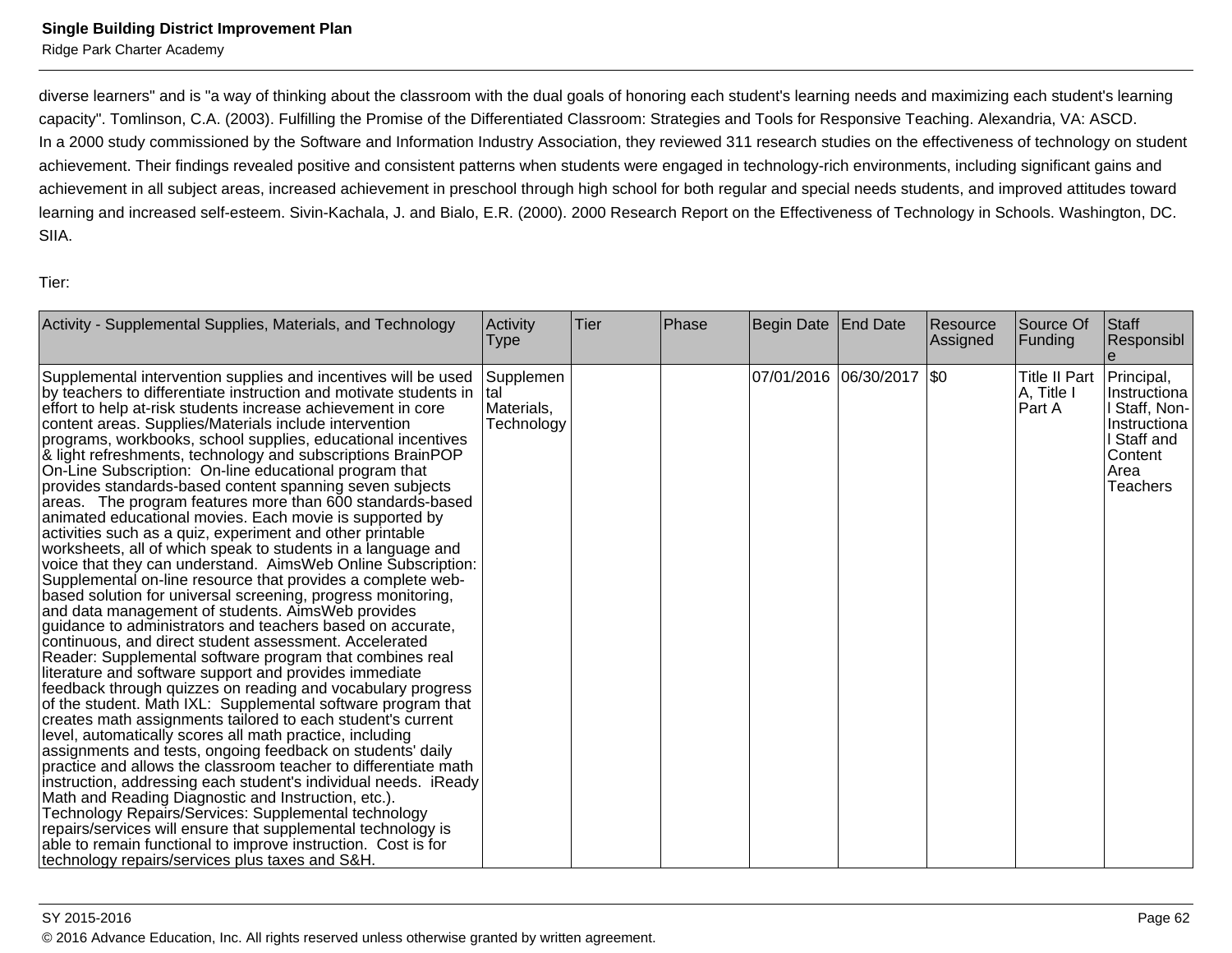## **Strategy 5:**

Parental Involvement - Parent engagement events and for the parents of English Learners will be held throughout the year in order to help parents better understandhow to become more involved in their child's education.

#### Category: Mathematics

Research Cited: "Based on more than two decades of research on parental involvement, family engagement, and community partnerships, NNPS's tools, guidelines,and action team approach may be used by all elementary, middle, and high schools to increase involvement and improve student learning and development," explainsDr. Joyce L. Epstein. Epstein, J. (2005). Developing and sustaining research-based programs of school, family, and community partnerships: Summary of Five Years ofNNPS Research, Centre on School, Family, and Community Partnerships. National Network of Partnership Schools (NNPS), Johns Hopkins University.Tier:

| <b>Activity - Parent Involvement</b>                                                                                                                                                                                                                                                                                                                                                                                                                          | Activity<br><b>Type</b>            | lTier. | <b>Phase</b> | Begin Date End Date        | Resource<br>Assigned | Source Of<br><b>Funding</b> | <b>Staff</b><br>Responsibl |
|---------------------------------------------------------------------------------------------------------------------------------------------------------------------------------------------------------------------------------------------------------------------------------------------------------------------------------------------------------------------------------------------------------------------------------------------------------------|------------------------------------|--------|--------------|----------------------------|----------------------|-----------------------------|----------------------------|
| Parent engagement events for the parents of English Learners<br>will be held throughout the year in order to help parents better<br>understand how to become more involved in their child's<br>education. Parent Involvement events will provide opportunities<br>for parents to interact with students and teachers and develop<br>strategies to engage their children in educational activities at<br>home therefore increasing their academic proficiency. | <b>Parent</b><br><b>Involvemen</b> |        |              | 07/01/2016 06/30/2017 \\$0 |                      | Title III                   | IAII Staff                 |

#### **Strategy 6:**

Professional Development - Staff will engage in professional development activities to learn how to better support academically struggling students thereby increasingacademic achievement.

Category: Mathematics

Research Cited: In a 1998 study involving a half million elementary and middle grades students in 3,000 Texas schools, researchers found that the most importantfactor in student achievement was teacher quality. A national study of over 1,000 mathematics and science teachers found similar results. Sustained and intensiveprofessional development is more likely to have an impact on enhanced teacher knowledge and skills, and ultimately student achievement, than shorter professionaldevelopment activities (Garet et. al., 2001). The results from this study also indicate that professional development that is focused on subject matter, provides teacherswith opportunities for "hands-on" work, and is integrated into the daily life of the school is more likely to produce enhanced knowledge and skills that positively impact student achievement. Hanushek, E., Kain, J. and Rivkin, S. (1998). Teachers, Schools, and Academic Achievement. Cambridge, MA. NBER. Garet, Michael S. et. al.,(2001). What Makes Professional Development Effective? Results From a National Sample of Teachers. Washington, DC. American Educational Research Association.

Tier:

| <b>Activity - Professional Development</b> | Activity<br>'Type | Tier | 'Phase | Begin Date End Date | Resource<br><b>Assigned</b> | Source Of<br>Funding | <b>Staff</b><br>Responsibl |
|--------------------------------------------|-------------------|------|--------|---------------------|-----------------------------|----------------------|----------------------------|
|                                            |                   |      |        |                     |                             |                      |                            |

#### SY 2015-2016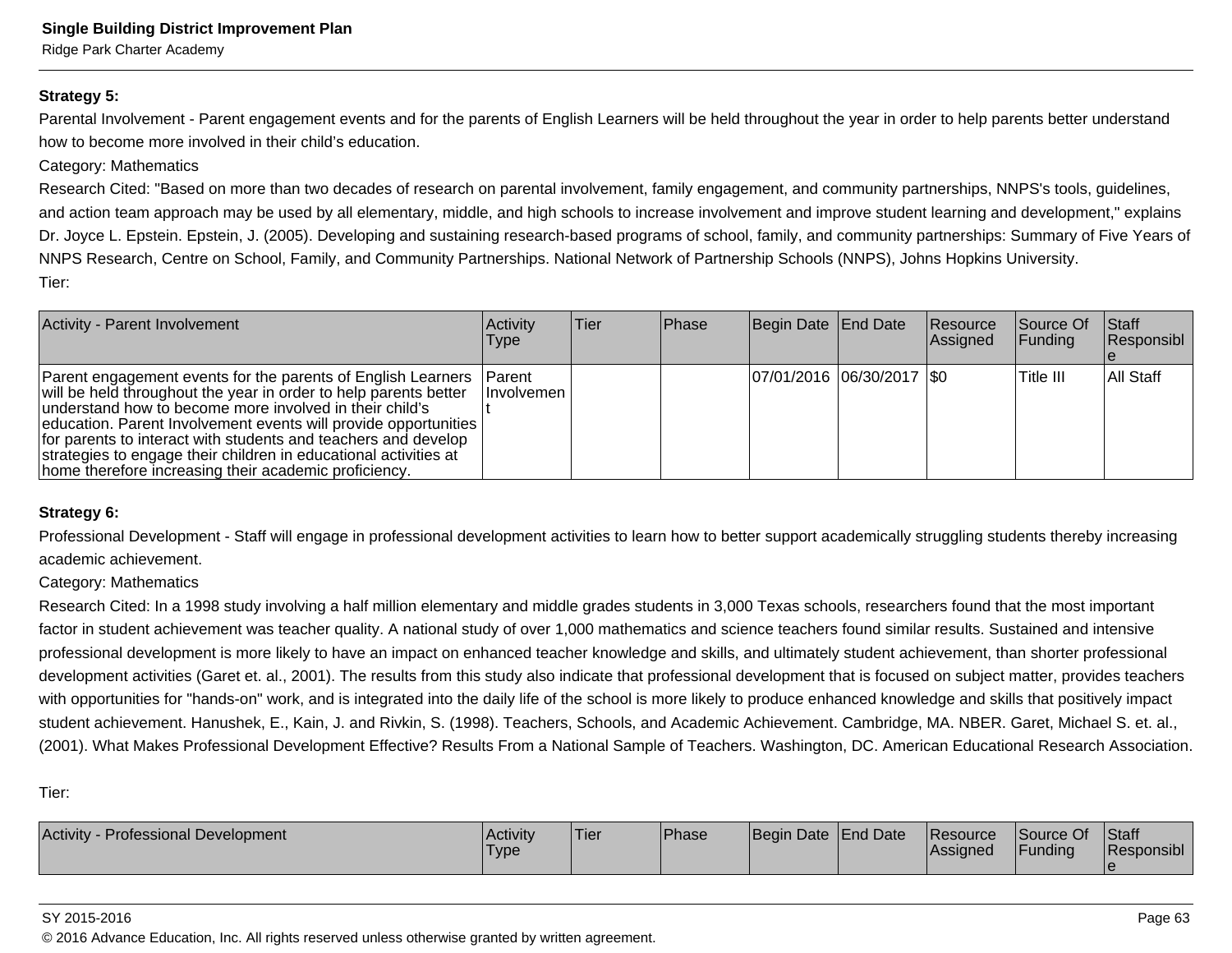Ridge Park Charter Academy

| Staff will participate in professional development events in<br>which they will learn the key components of implementing<br>response to intervention and effectively differentiating<br>instruction to support all learners and provide additional support<br>to below grade level students in all core content areas.<br>Teaching and support staff will participate in AIMSweb<br>Professional Development training, Aimsweb is a<br>supplemental on-line resource that provides a complete web-<br>based solution for universal screening, progress monitoring,<br>and data management of students. AimsWeb provides<br>guidance to administrators and teachers based on accurate,<br>continuous, and direct student assessment. Additionally, EL<br>Staff will travel to nearby schools to observe best practices in<br>EL education. Finally, EL staff will participate in local ISD<br>and/or MDE EL PD opportunities in order to better support EL<br>students. | Professiona<br>I Learning |  |  | 07/01/2016 06/30/2017 \\$0 |  |  | Title III,<br>Title I Part | All Staff<br>(Includes<br>Ithe<br>Principal,<br> Deans,<br>Teachers,<br>Paraprofes<br>sionals,<br>Specialists,<br><b>Coordinator</b><br>s, et cetera) |
|------------------------------------------------------------------------------------------------------------------------------------------------------------------------------------------------------------------------------------------------------------------------------------------------------------------------------------------------------------------------------------------------------------------------------------------------------------------------------------------------------------------------------------------------------------------------------------------------------------------------------------------------------------------------------------------------------------------------------------------------------------------------------------------------------------------------------------------------------------------------------------------------------------------------------------------------------------------------|---------------------------|--|--|----------------------------|--|--|----------------------------|-------------------------------------------------------------------------------------------------------------------------------------------------------|
|------------------------------------------------------------------------------------------------------------------------------------------------------------------------------------------------------------------------------------------------------------------------------------------------------------------------------------------------------------------------------------------------------------------------------------------------------------------------------------------------------------------------------------------------------------------------------------------------------------------------------------------------------------------------------------------------------------------------------------------------------------------------------------------------------------------------------------------------------------------------------------------------------------------------------------------------------------------------|---------------------------|--|--|----------------------------|--|--|----------------------------|-------------------------------------------------------------------------------------------------------------------------------------------------------|

## **Goal 2: All students at Ridge Park Charter Academy will increase academic achievement inScience and in Social Studies.**

#### **Measurable Objective 1:**

A 8% increase of Black or African-American students will demonstrate a proficiency , in Science by 06/30/2017 as measured by M-Step.

### **(shared) Strategy 1:**

Supplement Instructional Support Positions - Supplemental instructional staff will provide small group, one on one, push-in and pull-out services to students in order to target academically struggling students.

#### Category: Science

Research Cited: Supplemental academic support in the form of small ratio tutoring has been shown to increase the reading abilities of all students. The following is research that supports instructional support positions as a strategy: Tomlinson, C.A. (2003). Fulfilling the Promise of the Differentiated Classroom: Strategies and Tools for Responsive Teaching. Alexandria, VA: ASCD.

Tier:

| Activity - Supplemental Instructional Support Positions                                                                                                                                                                                                                                                               | Activity<br>Type                        | ∣Tier | <b>Phase</b> | Begin Date End Date         | <b>Resource</b><br>Assigned | Source Of<br><b>IFunding</b>             | <b>Staff</b><br><b>Responsibl</b>                                                     |
|-----------------------------------------------------------------------------------------------------------------------------------------------------------------------------------------------------------------------------------------------------------------------------------------------------------------------|-----------------------------------------|-------|--------------|-----------------------------|-----------------------------|------------------------------------------|---------------------------------------------------------------------------------------|
| Paraprofessionals will work with students in grades K-8, M-F<br>during normal school-day hours under the direct supervision of<br>a teacher and will provide instructional assistance one-on-one<br>or small group for eligible students within the regular classroom  <br>lin order to increase student achievement. | Academic<br> Support<br><b>IProgram</b> |       |              | 07/01/2016 06/30/2017   \$0 |                             | <b>Section</b><br>131a. Title<br>lPart A | Principal,<br><b>Content</b><br>IArea<br>lTeachers.<br><b>IParaprofes</b><br>Isionals |

#### SY 2015-2016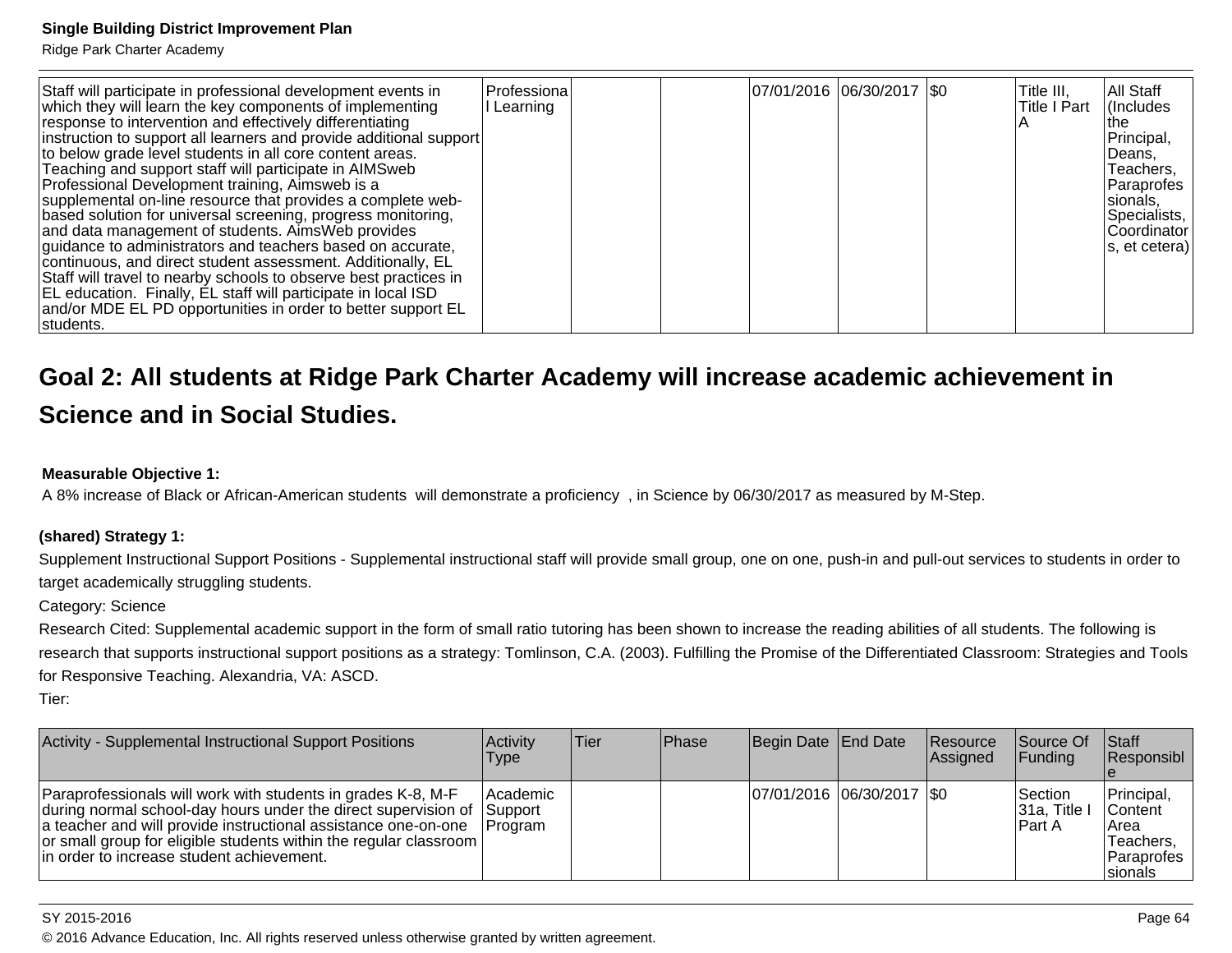## **(shared) Strategy 2:**

Supplemental Non-Instructional Support Positions - Supplemental Non-Instructional Staff will work with students by eliminating barriers to instruction.

## Category: Science

Research Cited: Two studies find that elementary guidance activities have a positive influence on elementary students' academic achievement. School counseling programs have significant influence on discipline problems. Baker and Gerler reported that students who participated in a school counseling program had significantlyless inappropriate behaviors and more positive attitudes toward school than those students who did not participate in the program. Another study reported that groupcounseling provided by school counselors significantly decreased participants' aggressive and hostile behaviors. Hadley, H.R. (1988). Improving Reading ScoresThrough a Self-Esteem Prevention Program. Elementary School Guidance & Counseling, 22, 248-252. Baker, S. B., & Gerler, E. R. (2001). Counseling in schools. In D.C. Locke, J. E. Myers, and E. L. Herr (Eds.), The Handbook of Counseling, Thousand Oaks, CA: Sage.Tier:

| Activity - Supplemental Non-Instructional Support Positions                                                                                                                                                                                       | <b>Activity</b><br>Type                  | lTier. | <b>IPhase</b> | Begin Date End Date        | <b>Resource</b><br>Assigned | <b>Source Of</b><br>IFundina | <b>Staff</b><br><b>Responsibl</b>                                   |
|---------------------------------------------------------------------------------------------------------------------------------------------------------------------------------------------------------------------------------------------------|------------------------------------------|--------|---------------|----------------------------|-----------------------------|------------------------------|---------------------------------------------------------------------|
| A Social Worker will work with students who experience<br>difficulty in the school and community setting as a result of<br>social-emotional or family issues that result in educational time<br>loss or other challenges to academic achievement. | Behavioral<br> Support<br><b>Program</b> |        |               | 07/01/2016 06/30/2017 \\$0 |                             | <b>Title I Part</b>          | Principal,<br>lContent l<br>Area<br>Teachers.<br> Social<br> Worker |

## **(shared) Strategy 3:**

Out of School Time - Students will have the opportunity to participate in supplemental academic out of school time activities. Activities will be targeted to individualstudent needs.

## Category: Science

Research Cited: In Marzano's seminal meta-analysis of research on school-, teacher-, and student-level factors that impact student achievement, the author argues thatthere is a strong correlation between background knowledge and student achievement. Where students do not have background knowledge sufficient to ensureacademic success, the school works to provide increased opportunities for students to enhance their background knowledge so that their learning can be accelerated;such opportunities may include tutoring and summer learning programming which ensures students have increased time to learn the knowledge and skills they need tobe academically successful. Marzano, R. (2004). Building Background Knowledge for Academic Achievement. Alexandria, VA: ASCD. Tier:

| Activity - Out of School Time | Activity<br>'Type | <b>Tier</b> | <b>Phase</b> | Begin Date End Date | Resource<br><b>Assigned</b> | Source Of<br>Funding | <b>Staff</b><br>Responsibl |
|-------------------------------|-------------------|-------------|--------------|---------------------|-----------------------------|----------------------|----------------------------|
|                               |                   |             |              |                     |                             |                      |                            |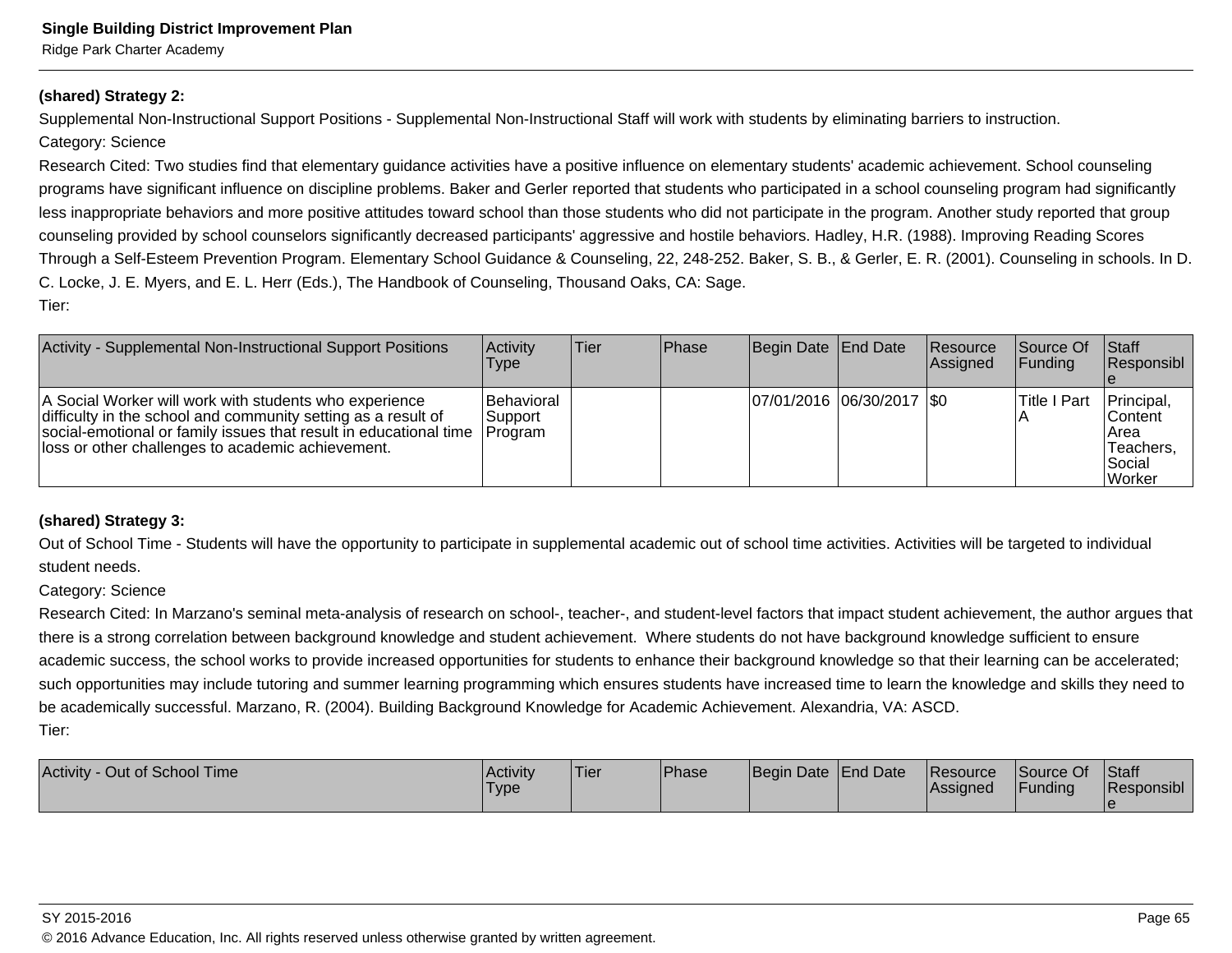Ridge Park Charter Academy

| Coordinated before/after-school tutoring is available for K-8<br>grade at-risk students of Ridge Park Charter Academy. This<br>tutoring is not homework help, but rather an intentional service<br>from high quality tutors delivered in a one-on-one or small<br>group setting. Further, K-8 EL students may participate in an<br>extended day learning program that complements the<br>before/after-school tutoring program, including Parent<br>Involvement activities for K-8 EL that encourages<br>understanding and involvement in students academic<br>achievement. Supplemental supplies will be purchased to<br>support the EL extended learning program.<br>Supplemental supplies/materials, light refreshments, and<br>educational incentives may be given to participants for their<br>effort in these extended learning opportunities. | Academic<br>Support<br>Program |  |  | 07/01/2016  06/30/2017  \$0 |  |  | Title III,<br>lTitle I Part | Principal,<br>Before/Afte<br>r-School<br> Tutors,<br><b>IExtended</b><br>Day EL<br>Staff,<br>Supplemen<br>tal Week<br>Staff,<br><b>Content</b><br>IArea<br>Teachers |
|-----------------------------------------------------------------------------------------------------------------------------------------------------------------------------------------------------------------------------------------------------------------------------------------------------------------------------------------------------------------------------------------------------------------------------------------------------------------------------------------------------------------------------------------------------------------------------------------------------------------------------------------------------------------------------------------------------------------------------------------------------------------------------------------------------------------------------------------------------|--------------------------------|--|--|-----------------------------|--|--|-----------------------------|---------------------------------------------------------------------------------------------------------------------------------------------------------------------|
|-----------------------------------------------------------------------------------------------------------------------------------------------------------------------------------------------------------------------------------------------------------------------------------------------------------------------------------------------------------------------------------------------------------------------------------------------------------------------------------------------------------------------------------------------------------------------------------------------------------------------------------------------------------------------------------------------------------------------------------------------------------------------------------------------------------------------------------------------------|--------------------------------|--|--|-----------------------------|--|--|-----------------------------|---------------------------------------------------------------------------------------------------------------------------------------------------------------------|

### **(shared) Strategy 4:**

Supplemental Supplies, Materials, and Technology - Staff will utilize supplemental materials to support academically at-risk students in order to differentiate instruction. Category: Science

Research Cited: According to Tomlinson and Eidson, differentiated instruction "refers to a systematic approach to planning curriculum and instruction for academicallydiverse learners" and is "a way of thinking about the classroom with the dual goals of honoring each student's learning needs and maximizing each student's learningcapacity". Tomlinson, C.A. (2003). Fulfilling the Promise of the Differentiated Classroom: Strategies and Tools for Responsive Teaching. Alexandria, VA: ASCD.In a 2000 study commissioned by the Software and Information Industry Association, they reviewed 311 research studies on the effectiveness of technology on student achievement. Their findings revealed positive and consistent patterns when students were engaged in technology-rich environments, including significant gains and achievement in all subject areas, increased achievement in preschool through high school for both regular and special needs students, and improved attitudes toward learning and increased self-esteem. Sivin-Kachala, J. and Bialo, E.R. (2000). 2000 Research Report on the Effectiveness of Technology in Schools. Washington, DC.SIIA.

Tier:

| Activity<br>Supplemental Supplies, Materials, and Technology | l Acti∨it∨<br><b>Type</b> | 'Tier | <b>IPhase</b> | Begin Date End Date | Resource<br><b>Assigned</b> | Source Of<br>Funding | <b>Staff</b><br>Responsibl |
|--------------------------------------------------------------|---------------------------|-------|---------------|---------------------|-----------------------------|----------------------|----------------------------|
|                                                              |                           |       |               |                     |                             |                      |                            |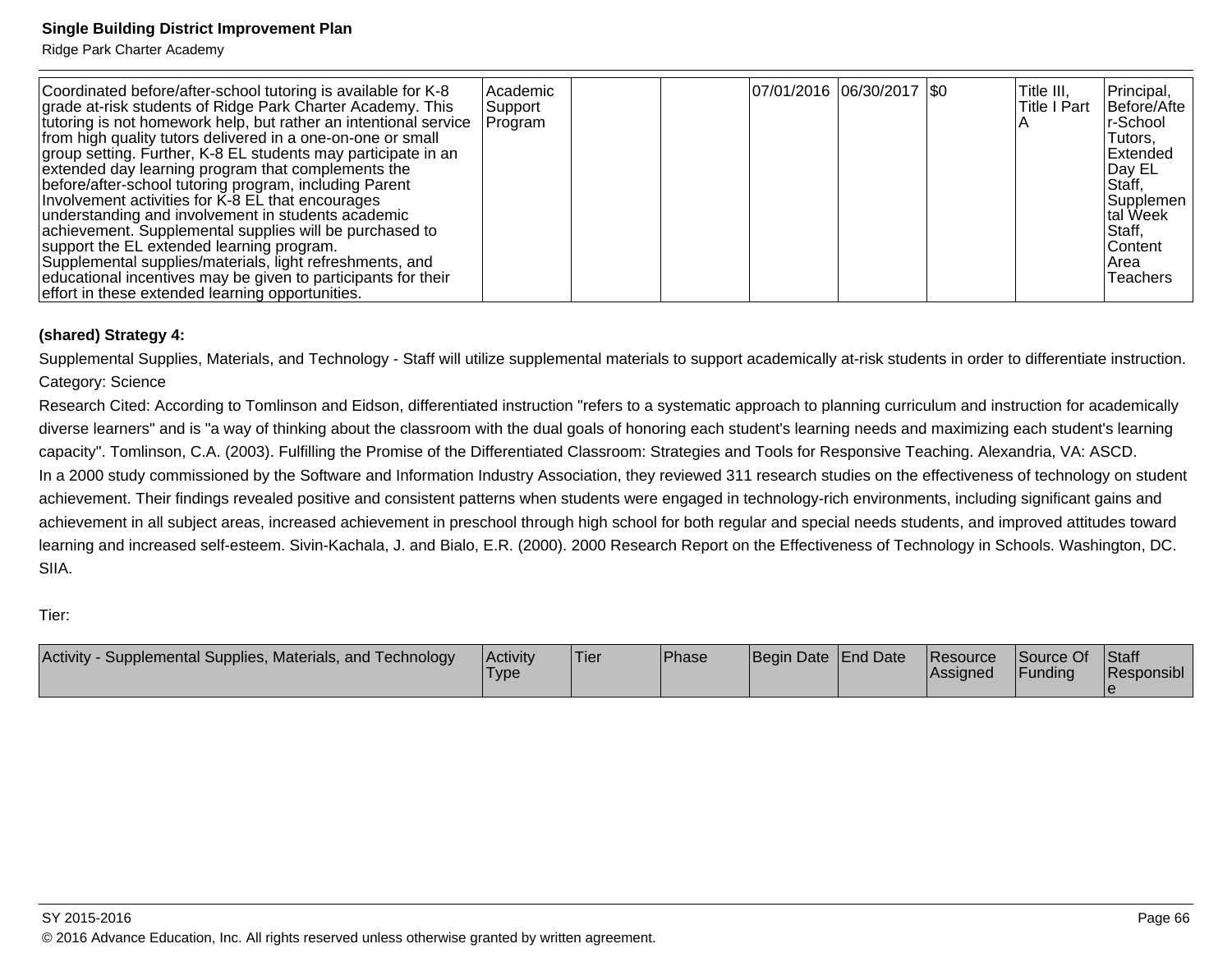Ridge Park Charter Academy

| Supplemental intervention supplies and incentives will be used<br>by teachers to differentiate instruction and motivate students in  tal<br>effort to help at-risk students increase achievement in core<br>content areas. Supplies/Materials include intervention<br>programs, workbooks, school supplies, educational incentives<br>& light refreshments, technology and subscriptions BrainPOP<br>On-Line Subscription: On-line educational program that<br>provides standards-based content spanning seven subjects<br>areas. The program features more than 600 standards-based<br>animated educational movies. Each movie is supported by<br>activities such as a quiz, experiment and other printable | Supplemen<br>Materials |  | 07/01/2016 06/30/2017 \$0 | Title II Part   Principal,<br>A, Title I<br>Part A | Instructiona<br>l Staff, Non-<br>Instructiona<br>I Staff and<br><b>Content</b><br>lArea<br><b>Teachers</b> |
|--------------------------------------------------------------------------------------------------------------------------------------------------------------------------------------------------------------------------------------------------------------------------------------------------------------------------------------------------------------------------------------------------------------------------------------------------------------------------------------------------------------------------------------------------------------------------------------------------------------------------------------------------------------------------------------------------------------|------------------------|--|---------------------------|----------------------------------------------------|------------------------------------------------------------------------------------------------------------|
| worksheets, all of which speak to students in a language and<br>voice that they can understand. AimsWeb Online Subscription:<br>Supplemental on-line resource that provides a complete<br>lwebbased                                                                                                                                                                                                                                                                                                                                                                                                                                                                                                          |                        |  |                           |                                                    |                                                                                                            |
| solution for universal screening, progress monitoring,<br>and data management of students. AimsWeb provides<br>guidance to administrators and teachers based on accurate,<br>continuous, and direct student assessment. Study Island On-                                                                                                                                                                                                                                                                                                                                                                                                                                                                     |                        |  |                           |                                                    |                                                                                                            |
| Line Subscription: Supplemental resource is an on-line<br>program (4 core) for students in Grades 3-8. Students can<br>choose between traditional tests or interactive games as their                                                                                                                                                                                                                                                                                                                                                                                                                                                                                                                        |                        |  |                           |                                                    |                                                                                                            |
| learning method. Teachers have access to a private page<br>where they can view detailed real-time progress reports for an<br>individual student as well as their class as a whole, which<br>makes it easy to identify deficiencies. Science A-Z:                                                                                                                                                                                                                                                                                                                                                                                                                                                             |                        |  |                           |                                                    |                                                                                                            |
| Supplemental resource that offers printable and projectable<br>materials to teach comprehensive science units within Life<br>Science, Earth Science, Physical Science, and Process                                                                                                                                                                                                                                                                                                                                                                                                                                                                                                                           |                        |  |                           |                                                    |                                                                                                            |
| Science. These units contain: leveled nonfiction science books,<br>science lesson plans, science vocabulary resources, science<br>worksheets, science labs and experiments, science fair<br>projects, rubrics, graphic organizers, fun science games,                                                                                                                                                                                                                                                                                                                                                                                                                                                        |                        |  |                           |                                                    |                                                                                                            |
| hands-on science activities, and science assessments.<br>Technology Repairs/Services: Supplemental technology<br>repairs/services will ensure that supplemental technology is                                                                                                                                                                                                                                                                                                                                                                                                                                                                                                                                |                        |  |                           |                                                    |                                                                                                            |
| able to remain functional to improve instruction. Cost is for<br>technology repairs/services plus taxes and S&H.                                                                                                                                                                                                                                                                                                                                                                                                                                                                                                                                                                                             |                        |  |                           |                                                    |                                                                                                            |

#### **(shared) Strategy 5:**

Professional Development - Staff will engage in professional development activities to learn how to better support academically struggling students thereby increasingacademic achievement.

#### Category: Science

Research Cited: In a 1998 study involving a half million elementary and middle grades students in 3,000 Texas schools, researchers found that the most important factor in student achievement was teacher quality. A national study of over 1,000 mathematics and science teachers found similar results. Sustained and intensive professional development is more likely to have an impact on enhanced teacher knowledge and skills, and ultimately student achievement, than shorter professionaldevelopment activities (Garet et. al., 2001). The results from this study also indicate that professional development that is focused on subject matter, provides teacherswith opportunities for "hands-on" work, and is integrated into the daily life of the school is more likely to produce enhanced knowledge and skills that positively impact

#### SY 2015-2016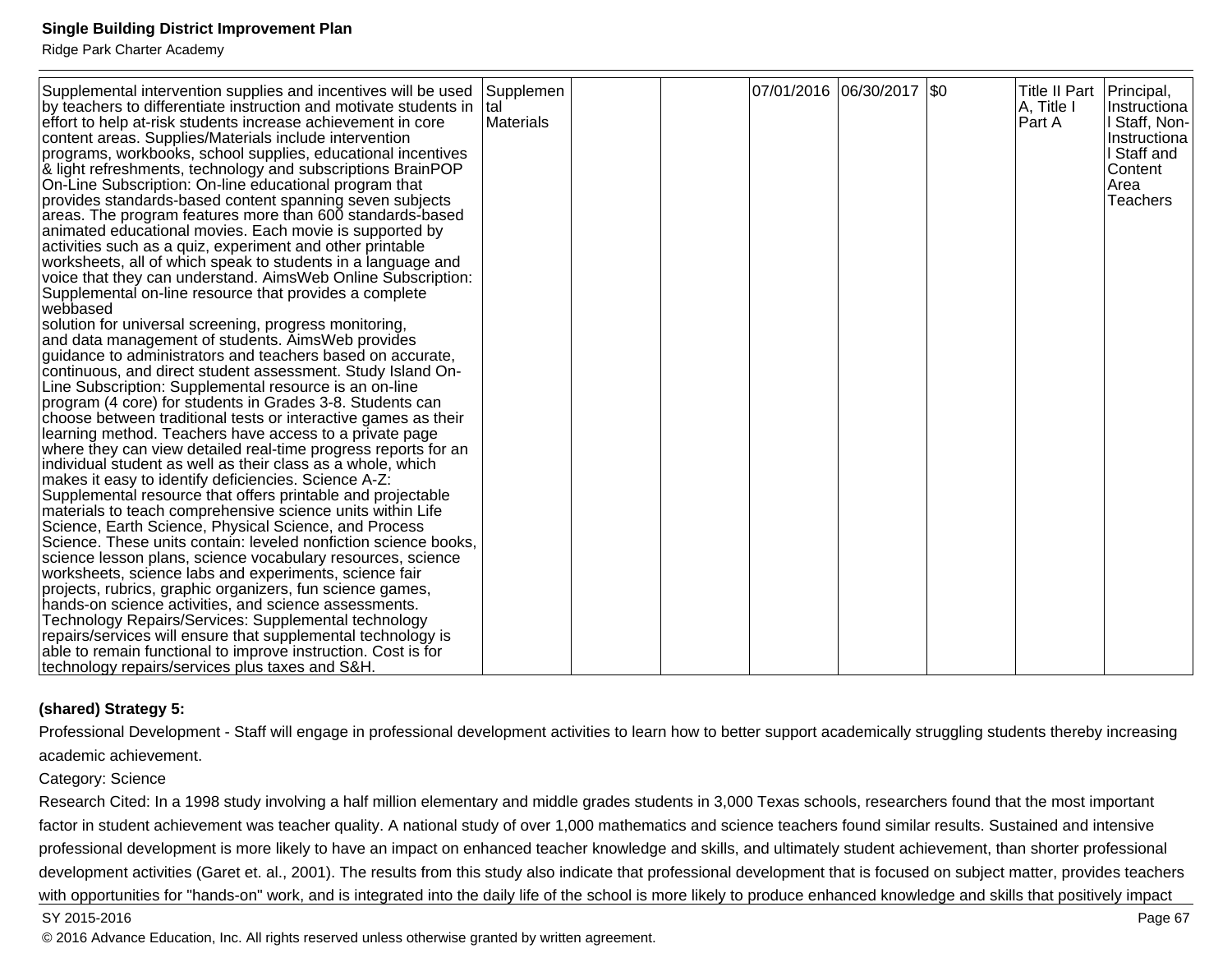student achievement. Hanushek, E., Kain, J. and Rivkin, S. (1998). Teachers, Schools, and Academic Achievement. Cambridge, MA. NBER. Garet, Michael S. et. al.,(2001). What Makes Professional Development Effective? Results From a National Sample of Teachers. Washington, DC. American Educational Research Association.

Tier:

| <b>Activity - Professional Development</b>                                                                                                                                                                                                                                                                                                                                                                                                                                                                                                                                                                                                                                                                                                                                                                                                                                                                                                                               | <b>Activity</b><br>Type   | Tier | Phase | Begin Date End Date        | Resource<br>Assigned | Source Of<br>Funding                | Staff<br>Responsibl |
|--------------------------------------------------------------------------------------------------------------------------------------------------------------------------------------------------------------------------------------------------------------------------------------------------------------------------------------------------------------------------------------------------------------------------------------------------------------------------------------------------------------------------------------------------------------------------------------------------------------------------------------------------------------------------------------------------------------------------------------------------------------------------------------------------------------------------------------------------------------------------------------------------------------------------------------------------------------------------|---------------------------|------|-------|----------------------------|----------------------|-------------------------------------|---------------------|
| Staff will participate in professional development events in<br>which they will learn the key components of implementing<br>response to intervention and effectively differentiating<br>instruction to support all learners and provide additional support<br>to below grade level students in all core content areas.<br>Teaching and support staff will participate in AIMSweb<br>Professional Development training, Aimsweb is a<br>supplemental on-line resource that provides a complete<br>webbased<br>solution for universal screening, progress monitoring,<br>and data management of students. AimsWeb provides<br>guidance to administrators and teachers based on accurate,<br>continuous, and direct student assessment. Additionally, EL<br>Staff will travel to nearby schools to observe best practices in<br>EL education. Finally, EL staff will participate in local ISD<br>and/or MDE EL PD opportunities in order to better support EL<br>Istudents. | Professiona<br>l Learning |      |       | 07/01/2016 06/30/2017 \\$0 |                      | <b>Title I Part</b><br>A, Title III | All Staff           |

## **(shared) Strategy 6:**

Parent Involvement - Parent engagement events will be held throughout the year in order to help parents better understand

how to become more involved in their child's education.

### Category: Science

 Research Cited: "Based on more than two decades of research on parental involvement, family engagement, and community partnerships, NNPS's tools, guidelines,and action team approach may be used by all elementary, middle, and high schools to increase involvement and improve student learning and development," explainsDr. Joyce L. Epstein. Epstein, J. (2005). Developing and sustaining research-based programs of school, family, and community partnerships: Summary of Five Years of NNPS Research, Centre on School, Family, and Community Partnerships. National Network of Partnership Schools (NNPS), Johns Hopkins University.Tier:

| <b>Activity</b><br><b>Parent Involvement</b> | l Acti∨it∨<br>Type. | Tier | <b>Phase</b> | Begin Date End Date | <b>Resource</b><br><b>Assigned</b> | Source Of<br>Funding | <b>Staff</b><br>Responsibl |
|----------------------------------------------|---------------------|------|--------------|---------------------|------------------------------------|----------------------|----------------------------|
|                                              |                     |      |              |                     |                                    |                      |                            |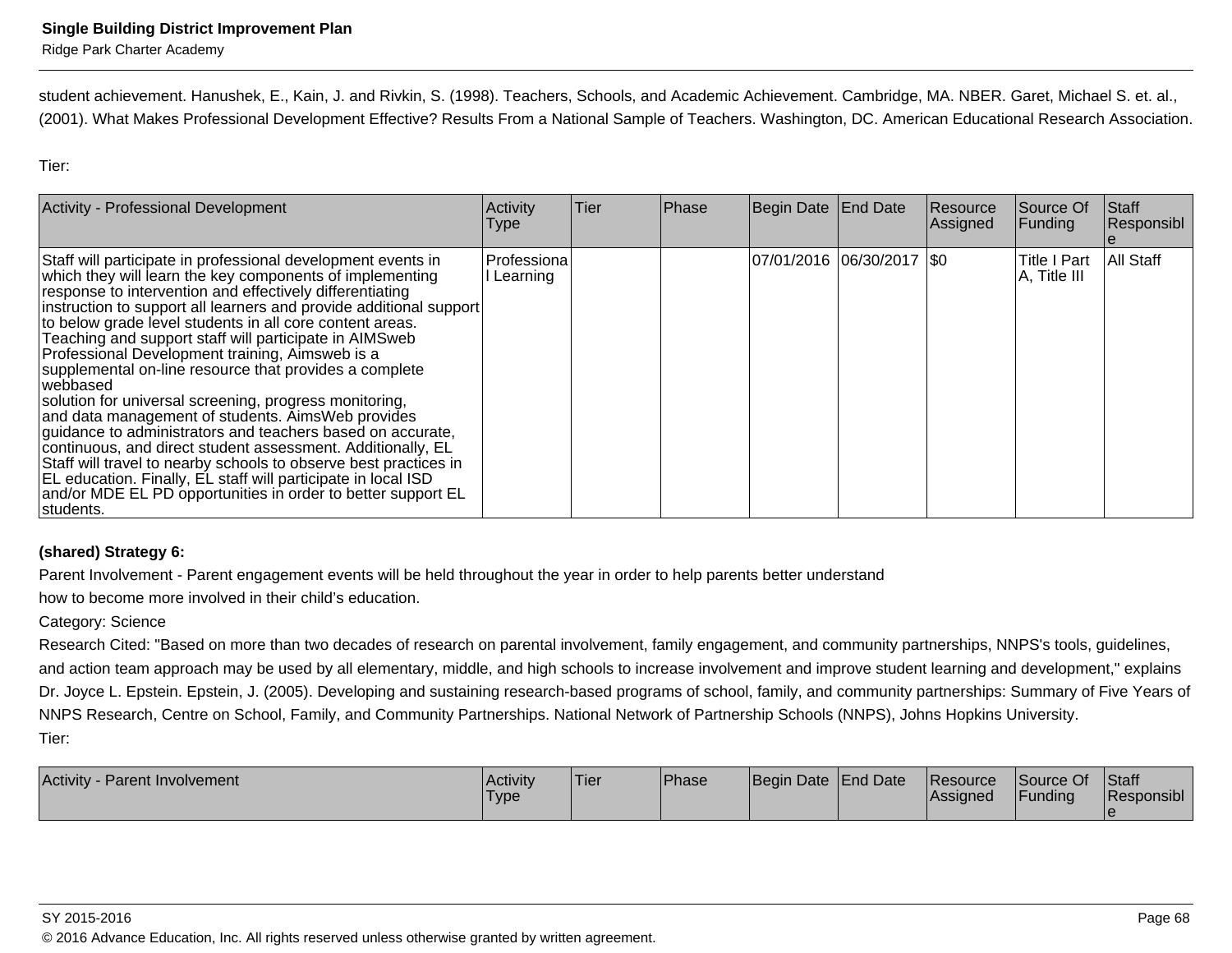Ridge Park Charter Academy

| Parent engagement events for the parents of English Learners Parent<br>will be held throughout the year in order to help parents better<br>understand how to become more involved in their child's<br>education. Parent Involvement events will provide opportunities<br>for parents to interact with students and teachers and develop<br>strategies to engage their children in educational activities at | <b>Involvemen</b> I | $ 07/01/2016 06/30/2017 $ \$0 |  | 'Title III | IAII Staff |
|-------------------------------------------------------------------------------------------------------------------------------------------------------------------------------------------------------------------------------------------------------------------------------------------------------------------------------------------------------------------------------------------------------------|---------------------|-------------------------------|--|------------|------------|
| Thome therefore increasing their academic proficiency.                                                                                                                                                                                                                                                                                                                                                      |                     |                               |  |            |            |

#### **Measurable Objective 2:**

A 10% increase of Asian, Hispanic or Latino and Two or More Races students will demonstrate a proficiency, in Social Studies by 06/30/2017 as measured by M-Step.

#### **(shared) Strategy 1:**

Supplement Instructional Support Positions - Supplemental instructional staff will provide small group, one on one, push-in and pull-out services to students in order totarget academically struggling students.

Category: Science

Research Cited: Supplemental academic support in the form of small ratio tutoring has been shown to increase the reading abilities of all students. The following is research that supports instructional support positions as a strategy: Tomlinson, C.A. (2003). Fulfilling the Promise of the Differentiated Classroom: Strategies and Tools for Responsive Teaching. Alexandria, VA: ASCD.

Tier:

| Activity - Supplemental Instructional Support Positions                                                                                                                                                                                                                                                                       | Activitv<br>Type            | Tier | <b>IPhase</b> | Begin Date End Date         | <b>Resource</b><br>Assigned | <b>Source Of</b><br><b>IFundina</b>  | Staff<br>Responsibl                                                                        |
|-------------------------------------------------------------------------------------------------------------------------------------------------------------------------------------------------------------------------------------------------------------------------------------------------------------------------------|-----------------------------|------|---------------|-----------------------------|-----------------------------|--------------------------------------|--------------------------------------------------------------------------------------------|
| Paraprofessionals will work with students in grades K-8, M-F<br>during normal school-day hours under the direct supervision of Support<br>a teacher and will provide instructional assistance one-on-one<br>or small group for eligible students within the regular classroom  <br>lin order to increase student achievement. | Academic<br><b>IProgram</b> |      |               | 07/01/2016 06/30/2017   \$0 |                             | lTitle I Part<br>IA. Section<br>l31a | Principal,<br><b>Content</b><br><b>IArea</b><br>Teachers.<br><b>Paraprofes</b><br>Isionals |

#### **(shared) Strategy 2:**

Supplemental Non-Instructional Support Positions - Supplemental Non-Instructional Staff will work with students by eliminating barriers to instruction.

Category: Science

Research Cited: Two studies find that elementary guidance activities have a positive influence on elementary students' academic achievement. School counseling programs have significant influence on discipline problems. Baker and Gerler reported that students who participated in a school counseling program had significantlyless inappropriate behaviors and more positive attitudes toward school than those students who did not participate in the program. Another study reported that group counseling provided by school counselors significantly decreased participants' aggressive and hostile behaviors. Hadley, H.R. (1988). Improving Reading Scores Through a Self-Esteem Prevention Program. Elementary School Guidance & Counseling, 22, 248-252. Baker, S. B., & Gerler, E. R. (2001). Counseling in schools. In D.C. Locke, J. E. Myers, and E. L. Herr (Eds.), The Handbook of Counseling, Thousand Oaks, CA: Sage.Tier:

#### SY 2015-2016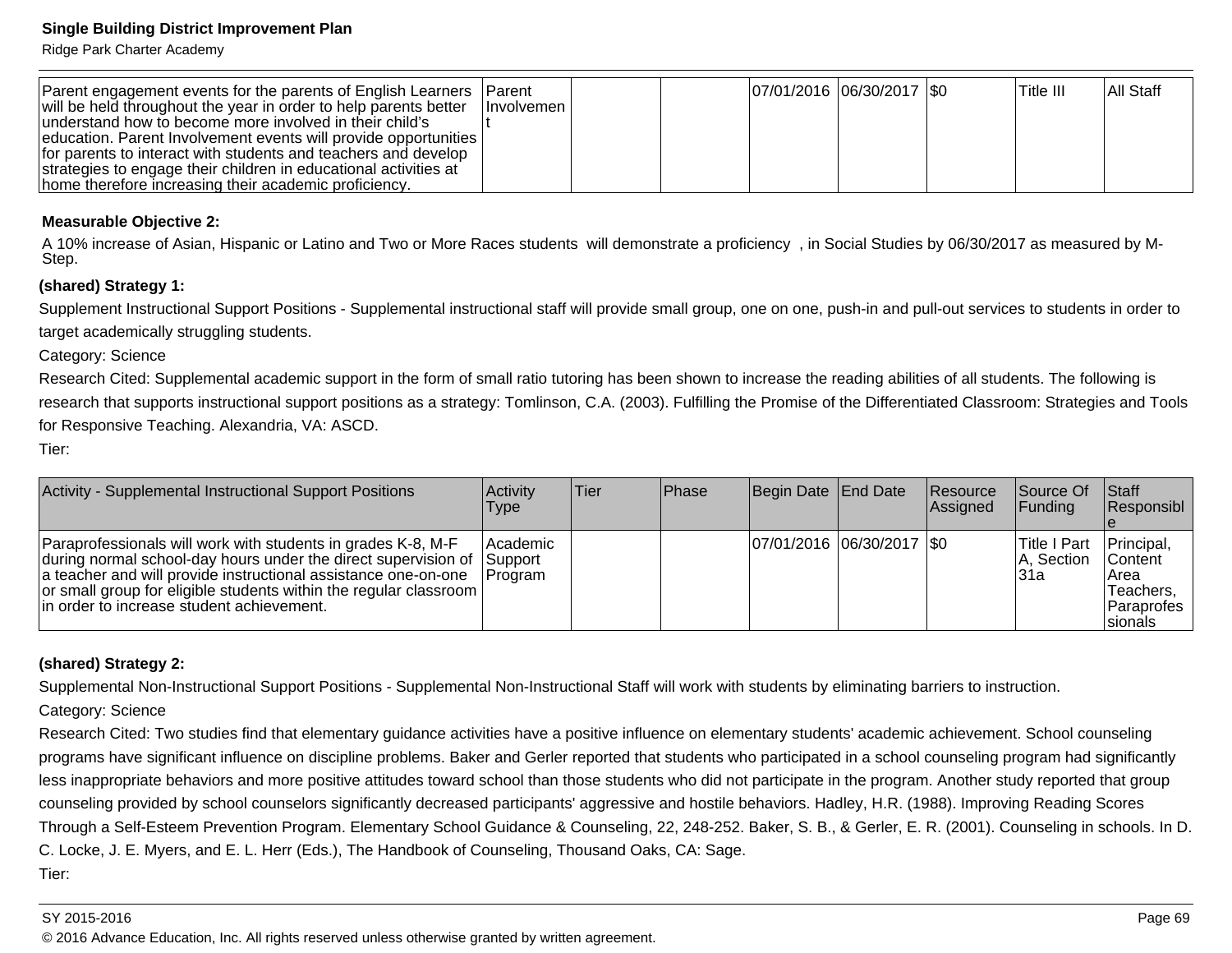Ridge Park Charter Academy

| Activity - Supplemental Non-Instructional Support Positions                                                                                                                                                                                                  | Activity<br>Type      | lTier | <b>IPhase</b> | Begin Date   End Date     | Resource<br>Assigned | Source Of<br><b>Funding</b> | Staff<br>Responsibl                                                      |
|--------------------------------------------------------------------------------------------------------------------------------------------------------------------------------------------------------------------------------------------------------------|-----------------------|-------|---------------|---------------------------|----------------------|-----------------------------|--------------------------------------------------------------------------|
| A Social Worker will work with students who experience<br>difficulty in the school and community setting as a result of<br>social-emotional or family issues that result in educational time   Program<br>lloss or other challenges to academic achievement. | Behavioral<br>Support |       |               | 07/01/2016 06/30/2017 \$0 |                      | <b>Title I Part</b>         | Principal,<br><b>Content</b><br>Area<br>lTeachers.<br>l Social<br>Worker |

### **(shared) Strategy 3:**

Out of School Time - Students will have the opportunity to participate in supplemental academic out of school time activities. Activities will be targeted to individualstudent needs.

Category: Science

Research Cited: In Marzano's seminal meta-analysis of research on school-, teacher-, and student-level factors that impact student achievement, the author argues that there is a strong correlation between background knowledge and student achievement. Where students do not have background knowledge sufficient to ensure academic success, the school works to provide increased opportunities for students to enhance their background knowledge so that their learning can be accelerated;such opportunities may include tutoring and summer learning programming which ensures students have increased time to learn the knowledge and skills they need tobe academically successful. Marzano, R. (2004). Building Background Knowledge for Academic Achievement. Alexandria, VA: ASCD. Tier:

| Activity - Out of School Time                                                                                                                                                                                                                                                                                                                                                                                                                                                                                                                                                                                                                                                                                                                                                                                                                       | Activity<br>Type                | <b>Tier</b> | Phase | Begin Date End Date         | Resource<br>Assigned | Source Of<br>Funding       | Staff<br>Responsibl                                                                                                                                                  |
|-----------------------------------------------------------------------------------------------------------------------------------------------------------------------------------------------------------------------------------------------------------------------------------------------------------------------------------------------------------------------------------------------------------------------------------------------------------------------------------------------------------------------------------------------------------------------------------------------------------------------------------------------------------------------------------------------------------------------------------------------------------------------------------------------------------------------------------------------------|---------------------------------|-------------|-------|-----------------------------|----------------------|----------------------------|----------------------------------------------------------------------------------------------------------------------------------------------------------------------|
| Coordinated before/after-school tutoring is available for K-8<br>grade at-risk students of Ridge Park Charter Academy. This<br>tutoring is not homework help, but rather an intentional service<br>from high quality tutors delivered in a one-on-one or small<br>group setting. Further, K-8 EL students may participate in an<br>extended day learning program that complements the<br>before/after-school tutoring program, including Parent<br>Involvement activities for K-8 EL that encourages<br>understanding and involvement in students academic<br>achievement. Supplemental supplies will be purchased to<br>support the EL extended learning program.<br>Supplemental supplies/materials, light refreshments, and<br>educational incentives may be given to participants for their<br>effort in these extended learning opportunities. | Academic <br>Support<br>Program |             |       | 07/01/2016  06/30/2017  \$0 |                      | Title III,<br>Title I Part | Principal,<br>Before/Afte<br>r-School<br>Tutors.<br><b>IExtended</b><br>Day EL<br>Staff,<br>l Supplemen<br>tal Week<br>Staff,<br><b>Content</b><br>lArea<br>Teachers |

### **(shared) Strategy 4:**

Supplemental Supplies, Materials, and Technology - Staff will utilize supplemental materials to support academically at-risk students in order to differentiate instruction. Category: Science

Research Cited: According to Tomlinson and Eidson, differentiated instruction "refers to a systematic approach to planning curriculum and instruction for academically

#### SY 2015-2016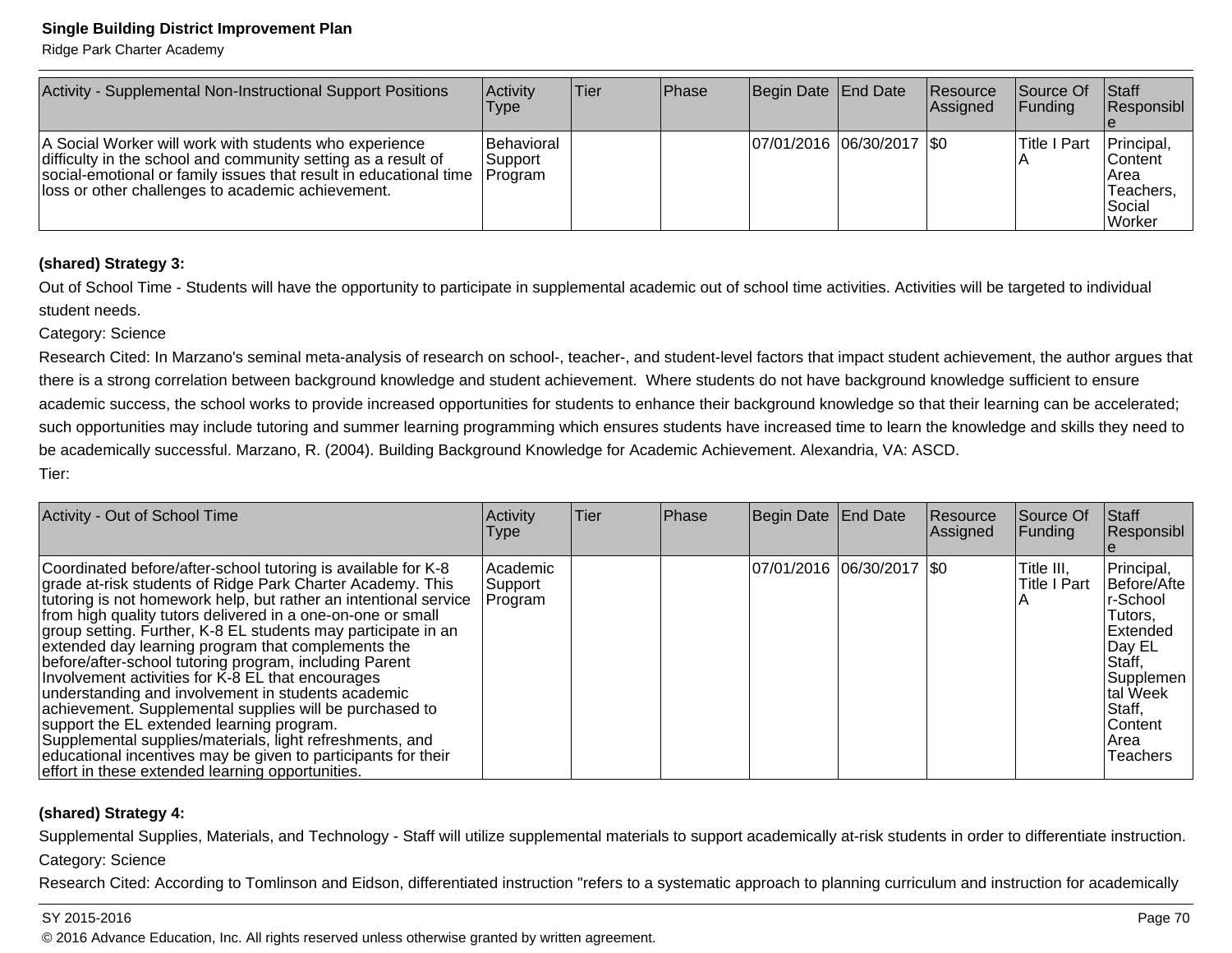diverse learners" and is "a way of thinking about the classroom with the dual goals of honoring each student's learning needs and maximizing each student's learningcapacity". Tomlinson, C.A. (2003). Fulfilling the Promise of the Differentiated Classroom: Strategies and Tools for Responsive Teaching. Alexandria, VA: ASCD.In a 2000 study commissioned by the Software and Information Industry Association, they reviewed 311 research studies on the effectiveness of technology on student achievement. Their findings revealed positive and consistent patterns when students were engaged in technology-rich environments, including significant gains and achievement in all subject areas, increased achievement in preschool through high school for both regular and special needs students, and improved attitudes toward learning and increased self-esteem. Sivin-Kachala, J. and Bialo, E.R. (2000). 2000 Research Report on the Effectiveness of Technology in Schools. Washington, DC.SIIA.

Tier:

| Activity<br>Supplemental Supplies, Materials, and Technology | Activity<br>'Type | <b>Tier</b> | Phase | Begin Date End Date | Resource<br><b>Assigned</b> | Source Of<br>Funding | <b>Staff</b><br>Responsibl |
|--------------------------------------------------------------|-------------------|-------------|-------|---------------------|-----------------------------|----------------------|----------------------------|
|                                                              |                   |             |       |                     |                             |                      |                            |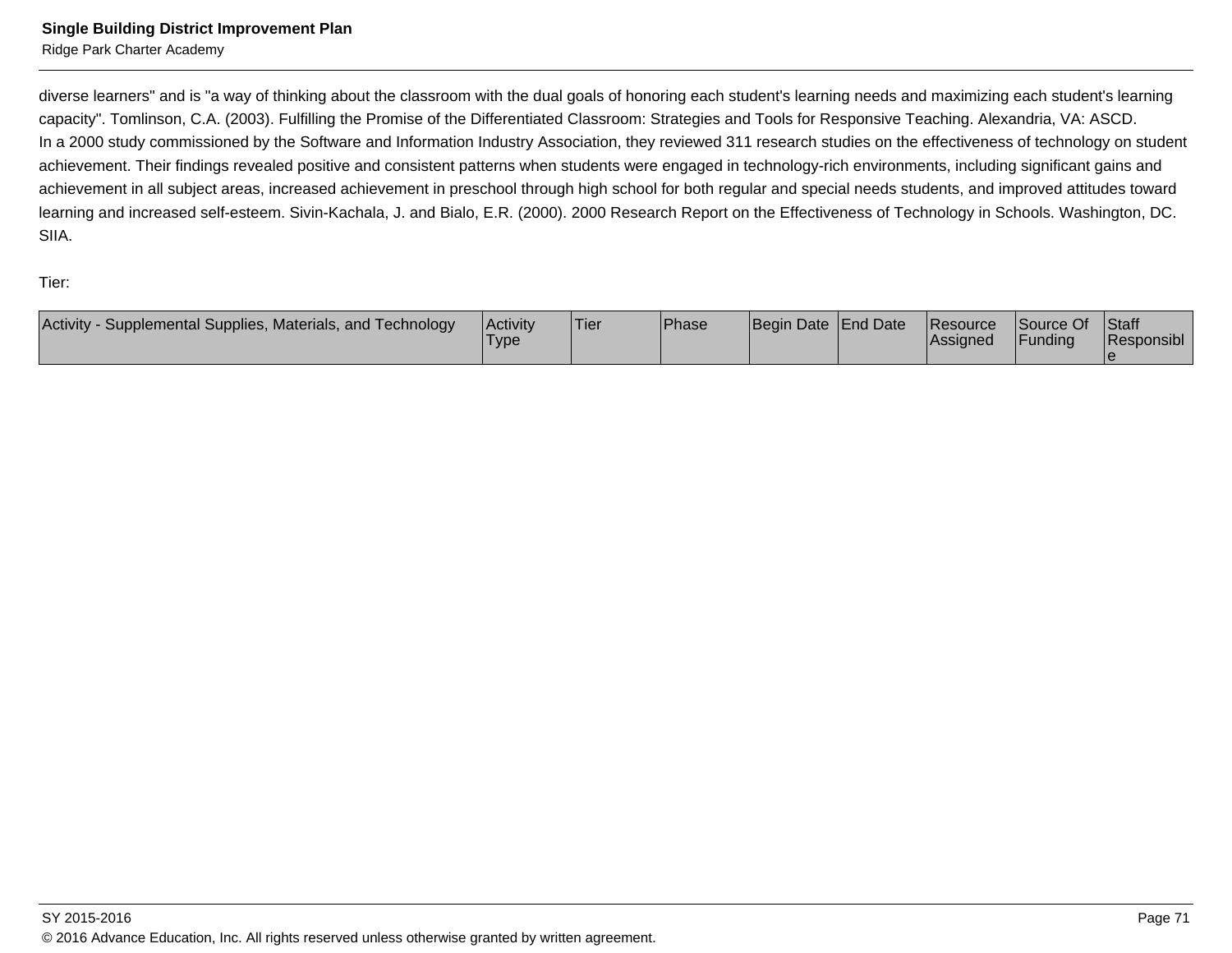Ridge Park Charter Academy

| Supplemental intervention supplies and incentives will be used<br>by teachers to differentiate instruction and motivate students in $ $ tal<br>effort to help at-risk students increase achievement in core<br>content areas. Supplies/Materials include intervention<br>programs, workbooks, school supplies, educational incentives<br>& light refreshments, technology and subscriptions BrainPOP<br>On-Line Subscription: On-line educational program that<br>provides standards-based content spanning seven subjects<br>areas. The program features more than 600 standards-based<br>animated educational movies. Each movie is supported by<br>activities such as a quiz, experiment and other printable<br>worksheets, all of which speak to students in a language and<br>voice that they can understand. AimsWeb Online Subscription:<br>Supplemental on-line resource that provides a complete<br>webbased<br>solution for universal screening, progress monitoring,<br>and data management of students. Aims Web provides<br>guidance to administrators and teachers based on accurate,<br>continuous, and direct student assessment. Study Island On-<br>Line Subscription: Supplemental resource is an on-line<br>program (4 core) for students in Grades 3-8. Students can<br>choose between traditional tests or interactive games as their<br>learning method. Teachers have access to a private page<br>where they can view detailed real-time progress reports for an<br>individual student as well as their class as a whole, which<br>makes it easy to identify deficiencies. Science A-Z:<br>Supplemental resource that offers printable and projectable<br>materials to teach comprehensive science units within Life<br>Science, Earth Science, Physical Science, and Process<br>Science. These units contain: leveled nonfiction science books,<br>science lesson plans, science vocabulary resources, science<br>worksheets, science labs and experiments, science fair<br>projects, rubrics, graphic organizers, fun science games,<br>hands-on science activities, and science assessments.<br>Technology Repairs/Services: Supplemental technology | Supplemen<br>Materials |  | 07/01/2016  06/30/2017  \$0 |  | Title II Part   Principal,<br>A, Title I<br>Part A | ∣Instructiona l<br>Staff, Non-<br>Instructiona<br>I Staff and<br>Content<br>lArea<br>Teachers |
|---------------------------------------------------------------------------------------------------------------------------------------------------------------------------------------------------------------------------------------------------------------------------------------------------------------------------------------------------------------------------------------------------------------------------------------------------------------------------------------------------------------------------------------------------------------------------------------------------------------------------------------------------------------------------------------------------------------------------------------------------------------------------------------------------------------------------------------------------------------------------------------------------------------------------------------------------------------------------------------------------------------------------------------------------------------------------------------------------------------------------------------------------------------------------------------------------------------------------------------------------------------------------------------------------------------------------------------------------------------------------------------------------------------------------------------------------------------------------------------------------------------------------------------------------------------------------------------------------------------------------------------------------------------------------------------------------------------------------------------------------------------------------------------------------------------------------------------------------------------------------------------------------------------------------------------------------------------------------------------------------------------------------------------------------------------------------------------------------------------------------------------------------------------------------------|------------------------|--|-----------------------------|--|----------------------------------------------------|-----------------------------------------------------------------------------------------------|
|                                                                                                                                                                                                                                                                                                                                                                                                                                                                                                                                                                                                                                                                                                                                                                                                                                                                                                                                                                                                                                                                                                                                                                                                                                                                                                                                                                                                                                                                                                                                                                                                                                                                                                                                                                                                                                                                                                                                                                                                                                                                                                                                                                                 |                        |  |                             |  |                                                    |                                                                                               |
| repairs/services will ensure that supplemental technology is<br>able to remain functional to improve instruction. Cost is for                                                                                                                                                                                                                                                                                                                                                                                                                                                                                                                                                                                                                                                                                                                                                                                                                                                                                                                                                                                                                                                                                                                                                                                                                                                                                                                                                                                                                                                                                                                                                                                                                                                                                                                                                                                                                                                                                                                                                                                                                                                   |                        |  |                             |  |                                                    |                                                                                               |
| technology repairs/services plus taxes and S&H.                                                                                                                                                                                                                                                                                                                                                                                                                                                                                                                                                                                                                                                                                                                                                                                                                                                                                                                                                                                                                                                                                                                                                                                                                                                                                                                                                                                                                                                                                                                                                                                                                                                                                                                                                                                                                                                                                                                                                                                                                                                                                                                                 |                        |  |                             |  |                                                    |                                                                                               |

### **(shared) Strategy 5:**

Professional Development - Staff will engage in professional development activities to learn how to better support academically struggling students thereby increasingacademic achievement.

#### Category: Science

Research Cited: In a 1998 study involving a half million elementary and middle grades students in 3,000 Texas schools, researchers found that the most important factor in student achievement was teacher quality. A national study of over 1,000 mathematics and science teachers found similar results. Sustained and intensive professional development is more likely to have an impact on enhanced teacher knowledge and skills, and ultimately student achievement, than shorter professionaldevelopment activities (Garet et. al., 2001). The results from this study also indicate that professional development that is focused on subject matter, provides teacherswith opportunities for "hands-on" work, and is integrated into the daily life of the school is more likely to produce enhanced knowledge and skills that positively impact

#### SY 2015-2016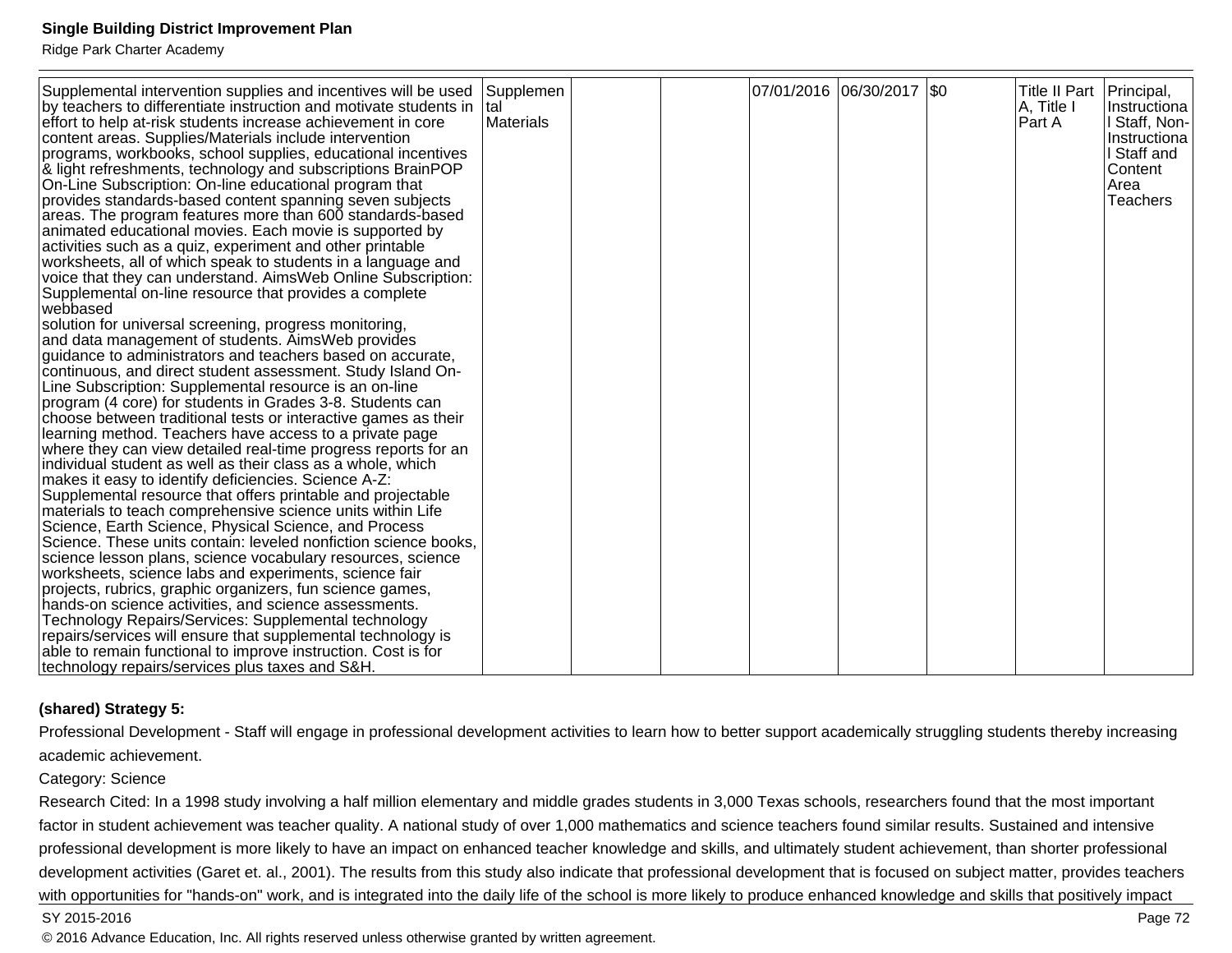student achievement. Hanushek, E., Kain, J. and Rivkin, S. (1998). Teachers, Schools, and Academic Achievement. Cambridge, MA. NBER. Garet, Michael S. et. al.,(2001). What Makes Professional Development Effective? Results From a National Sample of Teachers. Washington, DC. American Educational Research Association.

Tier:

| <b>Activity - Professional Development</b>                                                                                                                                                                                                                                                                                                                                                                                                                                                                                                                                                                                                                                                                                                                                                                                                                                                                                                                               | Activity<br>Type                 | lTier. | Phase | Begin Date End Date         | Resource<br>Assigned | Source Of<br>Funding              | Staff<br>Responsibl |
|--------------------------------------------------------------------------------------------------------------------------------------------------------------------------------------------------------------------------------------------------------------------------------------------------------------------------------------------------------------------------------------------------------------------------------------------------------------------------------------------------------------------------------------------------------------------------------------------------------------------------------------------------------------------------------------------------------------------------------------------------------------------------------------------------------------------------------------------------------------------------------------------------------------------------------------------------------------------------|----------------------------------|--------|-------|-----------------------------|----------------------|-----------------------------------|---------------------|
| Staff will participate in professional development events in<br>which they will learn the key components of implementing<br>response to intervention and effectively differentiating<br>instruction to support all learners and provide additional support<br>to below grade level students in all core content areas.<br>Teaching and support staff will participate in AIMSweb<br>Professional Development training, Aimsweb is a<br>supplemental on-line resource that provides a complete<br>webbased<br>solution for universal screening, progress monitoring,<br>and data management of students. AimsWeb provides<br>guidance to administrators and teachers based on accurate,<br>continuous, and direct student assessment. Additionally, EL<br>Staff will travel to nearby schools to observe best practices in<br>EL education. Finally, EL staff will participate in local ISD<br>and/or MDE EL PD opportunities in order to better support EL<br>Istudents. | <b>Professiona</b><br>l Learning |        |       | 07/01/2016 06/30/2017   \$0 |                      | Title III,<br><b>Title I Part</b> | All Staff           |

### **(shared) Strategy 6:**

Parent Involvement - Parent engagement events will be held throughout the year in order to help parents better understand

how to become more involved in their child's education.

### Category: Science

 Research Cited: "Based on more than two decades of research on parental involvement, family engagement, and community partnerships, NNPS's tools, guidelines,and action team approach may be used by all elementary, middle, and high schools to increase involvement and improve student learning and development," explainsDr. Joyce L. Epstein. Epstein, J. (2005). Developing and sustaining research-based programs of school, family, and community partnerships: Summary of Five Years of NNPS Research, Centre on School, Family, and Community Partnerships. National Network of Partnership Schools (NNPS), Johns Hopkins University.Tier:

| <b>Activity</b><br><b>Parent Involvement</b> | l Acti∨it∨<br>Type. | Tier | <b>Phase</b> | Begin Date End Date | <b>Resource</b><br><b>Assigned</b> | Source Of<br>Funding | <b>Staff</b><br>Responsibl |
|----------------------------------------------|---------------------|------|--------------|---------------------|------------------------------------|----------------------|----------------------------|
|                                              |                     |      |              |                     |                                    |                      |                            |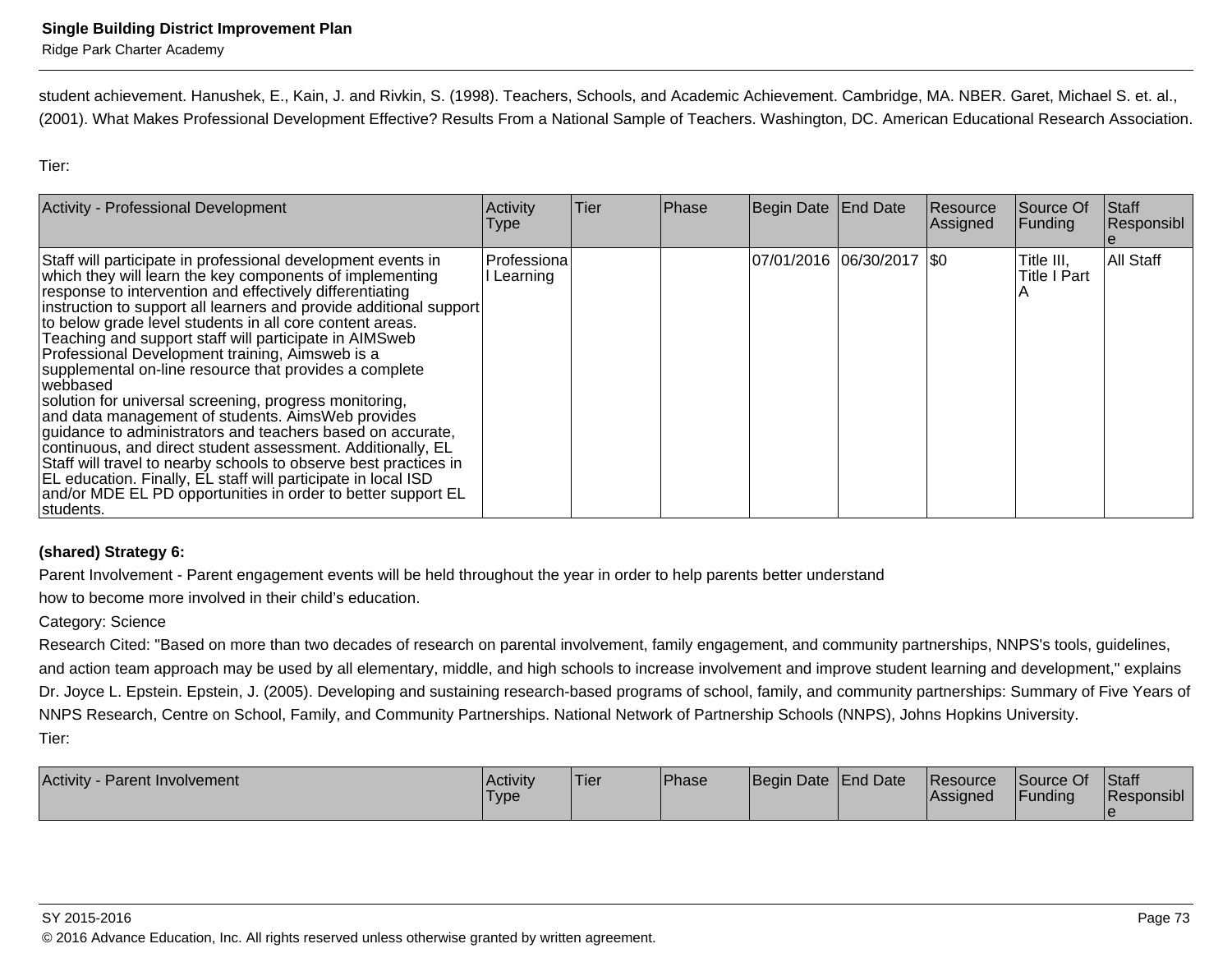Ridge Park Charter Academy

| Parent engagement events for the parents of English Learners     | lParent      |  | 07/01/2016 06/30/2017   \$0 |  | lTitle III. | IAII Staff |
|------------------------------------------------------------------|--------------|--|-----------------------------|--|-------------|------------|
| will be held throughout the year in order to help parents better | Hnvolvemen I |  |                             |  |             |            |
| understand how to become more involved in their child's          |              |  |                             |  |             |            |
| education. Parent Involvement events will provide opportunities  |              |  |                             |  |             |            |
| for parents to interact with students and teachers and develop   |              |  |                             |  |             |            |
| strategies to engage their children in educational activities at |              |  |                             |  |             |            |
| home therefore increasing their academic proficiency.            |              |  |                             |  |             |            |

# **Goal 3: All students at Ridge Park Charter Academy will be proficient in ELA/Reading/Writing.**

#### **Measurable Objective 1:**

A 8% increase of Economically Disadvantaged students will demonstrate a proficiency , in English Language Arts by 06/30/2017 as measured by NWEA.

#### **Strategy 1:**

Supplemental Instructional Support Positions - Supplemental instructional staff will provide small group, one on one, push-in and pull-out services to students in order totarget academically struggling students.

Category: English/Language Arts

Research Cited: Supplemental academic support in the form of small ratio tutoring has been shown to increase the reading abilities of all students. The following isresearch that supports instructional support positions as a strategy: Tomlinson, C.A. (2003). Fulfilling the Promise of the Differentiated Classroom: Strategies and Tools for Responsive Teaching. Alexandria, VA: ASCD.

Tier:

| Activity - Supplemental Instructional Support Positions                                                                                                                                                                                                                                                               | <b>Activity</b><br>Type          | Tier | <b>IPhase</b> | Begin Date End Date        | <b>Resource</b><br>Assigned | <b>Source Of</b><br>IFundina       | <b>Staff</b><br>Responsibl                                                     |
|-----------------------------------------------------------------------------------------------------------------------------------------------------------------------------------------------------------------------------------------------------------------------------------------------------------------------|----------------------------------|------|---------------|----------------------------|-----------------------------|------------------------------------|--------------------------------------------------------------------------------|
| Paraprofessionals will work with students in grades K-8, M-F<br>during normal school-day hours under the direct supervision of<br>a teacher and will provide instructional assistance one-on-one<br>or small group for eligible students within the regular classroom  <br>lin order to increase student achievement. | Academic<br>∣Support<br>IProgram |      |               | 07/01/2016 06/30/2017 \\$0 |                             | Title I Part<br>A, Section<br>l31a | Principal,<br><b>Content</b><br>Area<br>Teachers.<br>IParaprofes I<br>Isionals |

### **Strategy 2:**

Supplemental Non-Instructional Support Positions - Supplemental Non-Instructional Staff will work with students by eliminating barriers to instruction.

#### Category: English/Language Arts

Research Cited: Two studies find that elementary guidance activities have a positive influence on elementary students' academic achievement. School counseling programs have significant influence on discipline problems. Baker and Gerler reported that students who participated in a school counseling program had significantlyless inappropriate behaviors and more positive attitudes toward school than those students who did not participate in the program. Another study reported that group counseling provided by school counselors significantly decreased participants' aggressive and hostile behaviors. Hadley, H.R. (1988). Improving Reading Scores

#### SY 2015-2016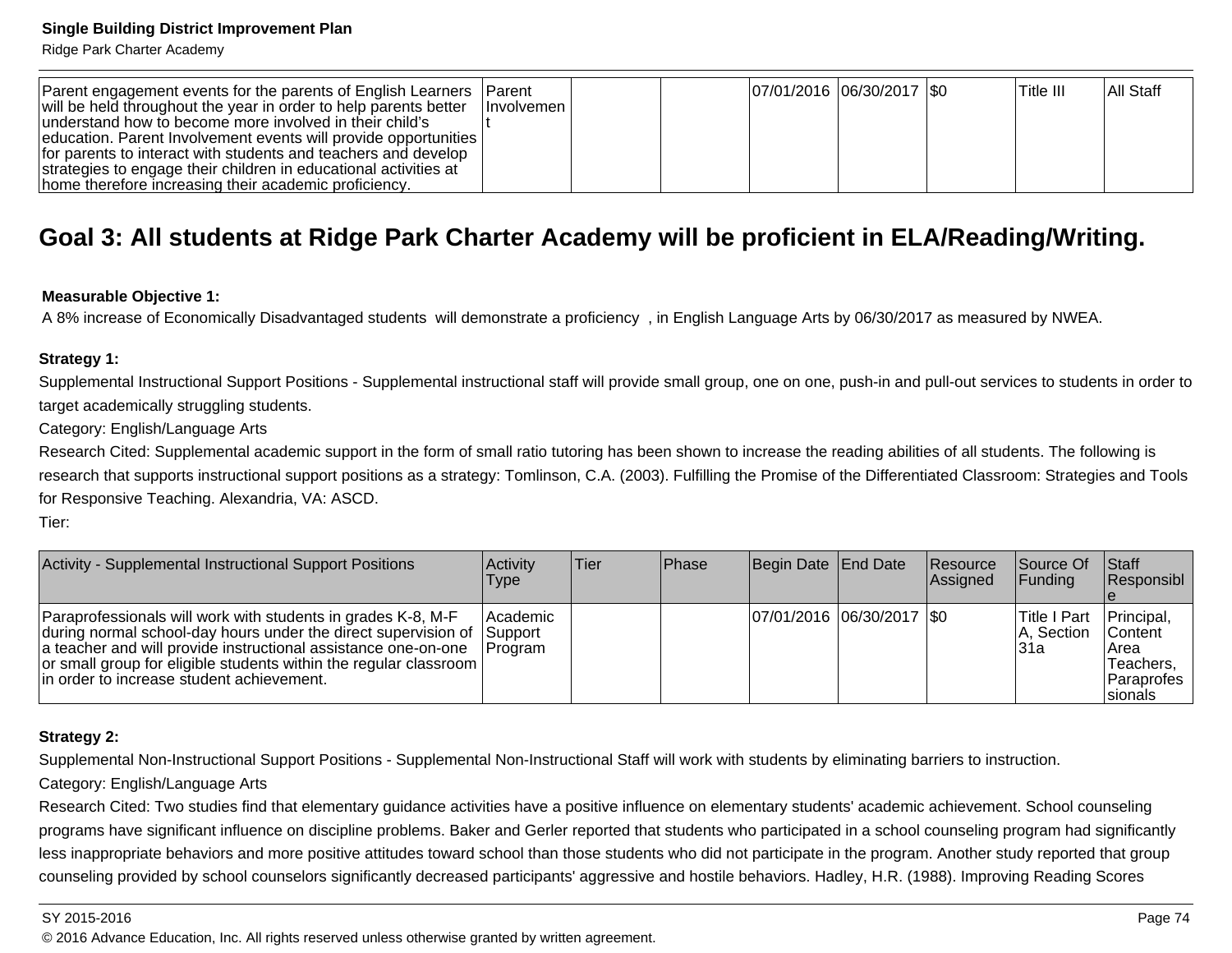Through a Self-Esteem Prevention Program. Elementary School Guidance & Counseling, 22, 248-252. Baker, S. B., & Gerler, E. R. (2001). Counseling in schools. In D.C. Locke, J. E. Myers, and E. L. Herr (Eds.), The Handbook of Counseling, Thousand Oaks, CA: Sage.Tier:

| Activity - Supplemental Non-Instructional Support Positions                                                                                                                                                                                       | Activity<br>Type                                   | <b>Tier</b> | <b>Phase</b> | Begin Date End Date         | <b>Resource</b><br>Assigned | <b>Source Of</b><br>IFundina | <b>Staff</b><br><b>Responsibl</b>                                   |
|---------------------------------------------------------------------------------------------------------------------------------------------------------------------------------------------------------------------------------------------------|----------------------------------------------------|-------------|--------------|-----------------------------|-----------------------------|------------------------------|---------------------------------------------------------------------|
| A Social Worker will work with students who experience<br>difficulty in the school and community setting as a result of<br>social-emotional or family issues that result in educational time<br>loss or other challenges to academic achievement. | <b>Behavioral</b><br>lSupport i<br><b>IProgram</b> |             |              | 07/01/2016 06/30/2017   \$0 |                             | lTitle I Part                | Principal,<br>Content<br>IArea<br>Teachers.<br>l Social<br>l Worker |

### **Strategy 3:**

Out of School Time - Students will have the opportunity to participate in supplemental academic out of school time activities. Activities will be targeted to individualstudent needs.

Category: English/Language Arts

Research Cited: In Marzano's seminal meta-analysis of research on school-, teacher-, and student-level factors that impact student achievement, the author argues thatthere is a strong correlation between background knowledge and student achievement. Where students do not have background knowledge sufficient to ensure academic success, the school works to provide increased opportunities for students to enhance their background knowledge so that their learning can be accelerated;such opportunities may include tutoring and summer learning programming which ensures students have increased time to learn the knowledge and skills they need to be academically successful. Marzano, R. (2004). Building Background Knowledge for Academic Achievement. Alexandria, VA: ASCD.Tier:

| Activity - Out of School Time                                                                                                                                                                                                                                                                                                                                                                                                                                                                                                                                                                                                                                                                                                                                                                                                                       | Activity<br><b>Type</b>         | <b>Tier</b> | Phase | Begin Date End Date |                             | Resource<br>Assigned | Source Of<br>Funding             | <b>Staff</b><br>Responsibl                                                                                                                                     |
|-----------------------------------------------------------------------------------------------------------------------------------------------------------------------------------------------------------------------------------------------------------------------------------------------------------------------------------------------------------------------------------------------------------------------------------------------------------------------------------------------------------------------------------------------------------------------------------------------------------------------------------------------------------------------------------------------------------------------------------------------------------------------------------------------------------------------------------------------------|---------------------------------|-------------|-------|---------------------|-----------------------------|----------------------|----------------------------------|----------------------------------------------------------------------------------------------------------------------------------------------------------------|
| Coordinated before/after-school tutoring is available for K-8<br>grade at-risk students of Ridge Park Charter Academy. This<br>tutoring is not homework help, but rather an intentional service<br>from high quality tutors delivered in a one-on-one or small<br>group setting. Further, K-8 EL students may participate in an<br>extended day learning program that complements the<br>before/after-school tutoring program, including Parent<br>Involvement activities for K-8 EL that encourages<br>understanding and involvement in students academic<br>achievement. Supplemental supplies will be purchased to<br>support the EL extended learning program.<br>Supplemental supplies/materials, light refreshments, and<br>educational incentives may be given to participants for their<br>effort in these extended learning opportunities. | Academic <br>Support<br>Program |             |       |                     | 07/01/2016  06/30/2017  \$0 |                      | lTitle I Part<br>$A$ , Title III | Principal,<br>Before/Afte<br>lr-School<br>Tutors,<br><b>IExtended</b><br>Day EL<br>Staff,<br> Supplemen<br>tal Week<br>Staff,<br>lContent<br>lArea<br>Teachers |

#### SY 2015-2016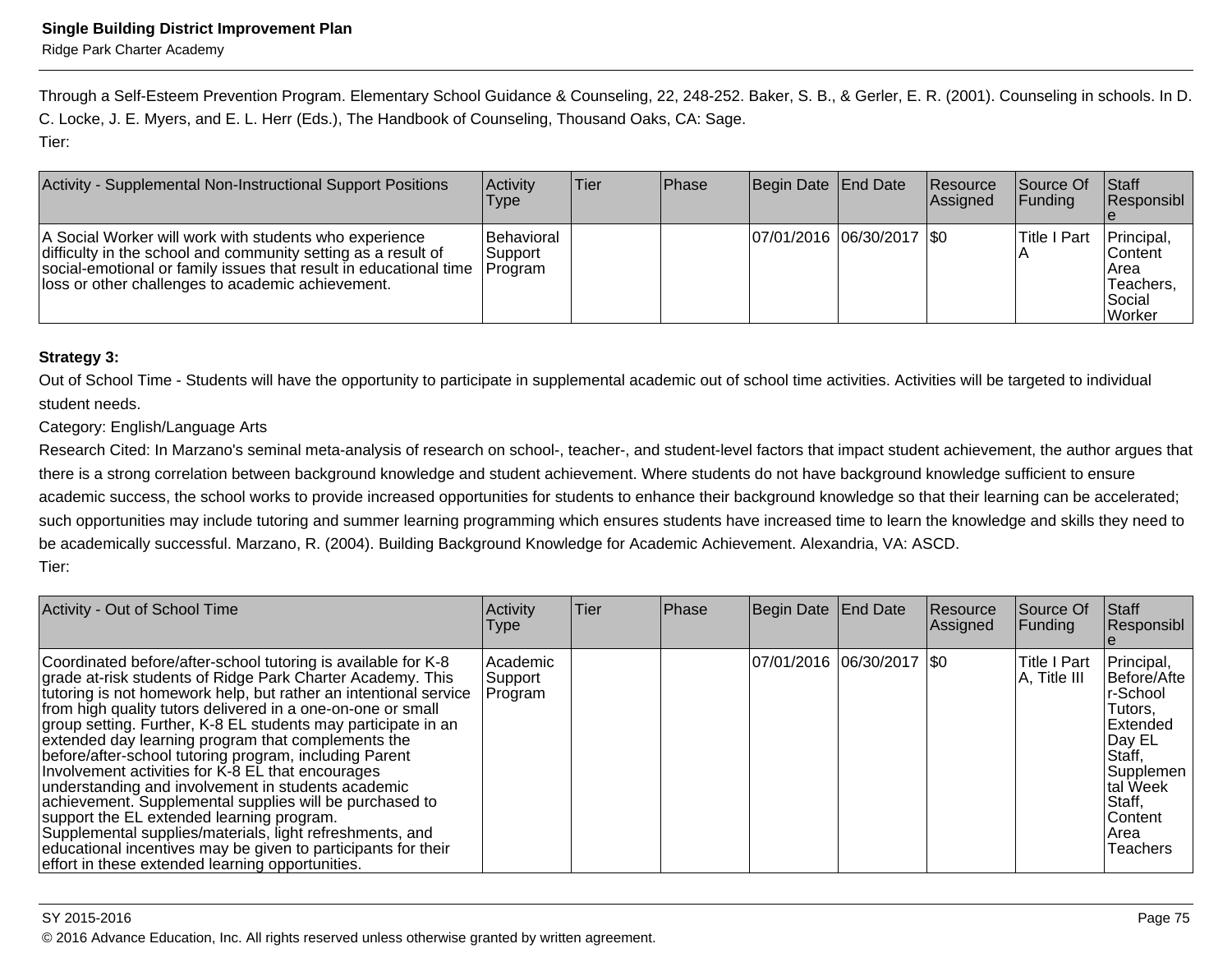Ridge Park Charter Academy

### **Strategy 4:**

Supplemental Supplies, materials, and Technology - Staff will utilize supplemental materials to support academically at-risk students in order to differentiate instruction.Category: English/Language Arts

Research Cited: According to Tomlinson and Eidson, differentiated instruction "refers to a systematic approach to planning curriculum and instruction for academically diverse learners" and is "a way of thinking about the classroom with the dual goals of honoring each student's learning needs and maximizing each student's learningcapacity". Tomlinson, C.A. (2003). Fulfilling the Promise of the Differentiated Classroom: Strategies and Tools for Responsive Teaching. Alexandria, VA: ASCD.In a 2000 study commissioned by the Software and Information Industry Association, they reviewed 311 research studies on the effectiveness of technology on studentachievement. Their findings revealed positive and consistent patterns when students were engaged in technology-rich environments, including significant gains andachievement in all subject areas, increased achievement in preschool through high school for both regular and special needs students, and improved attitudes toward learning and increased self-esteem. Sivin-Kachala, J. and Bialo, E.R. (2000). 2000 Research Report on the Effectiveness of Technology in Schools. Washington, DC.SIIA.

Tier:

| <b>Activity</b><br>Supplemental Supplies, materials, and Technology<br><b>Activity</b><br>Type | Tier | <sup>1</sup> Phase | Begin Date End Date |  | <b>Resource</b><br>lAssianed | Source Of<br>Funding | <b>Staff</b><br>Responsibl |
|------------------------------------------------------------------------------------------------|------|--------------------|---------------------|--|------------------------------|----------------------|----------------------------|
|------------------------------------------------------------------------------------------------|------|--------------------|---------------------|--|------------------------------|----------------------|----------------------------|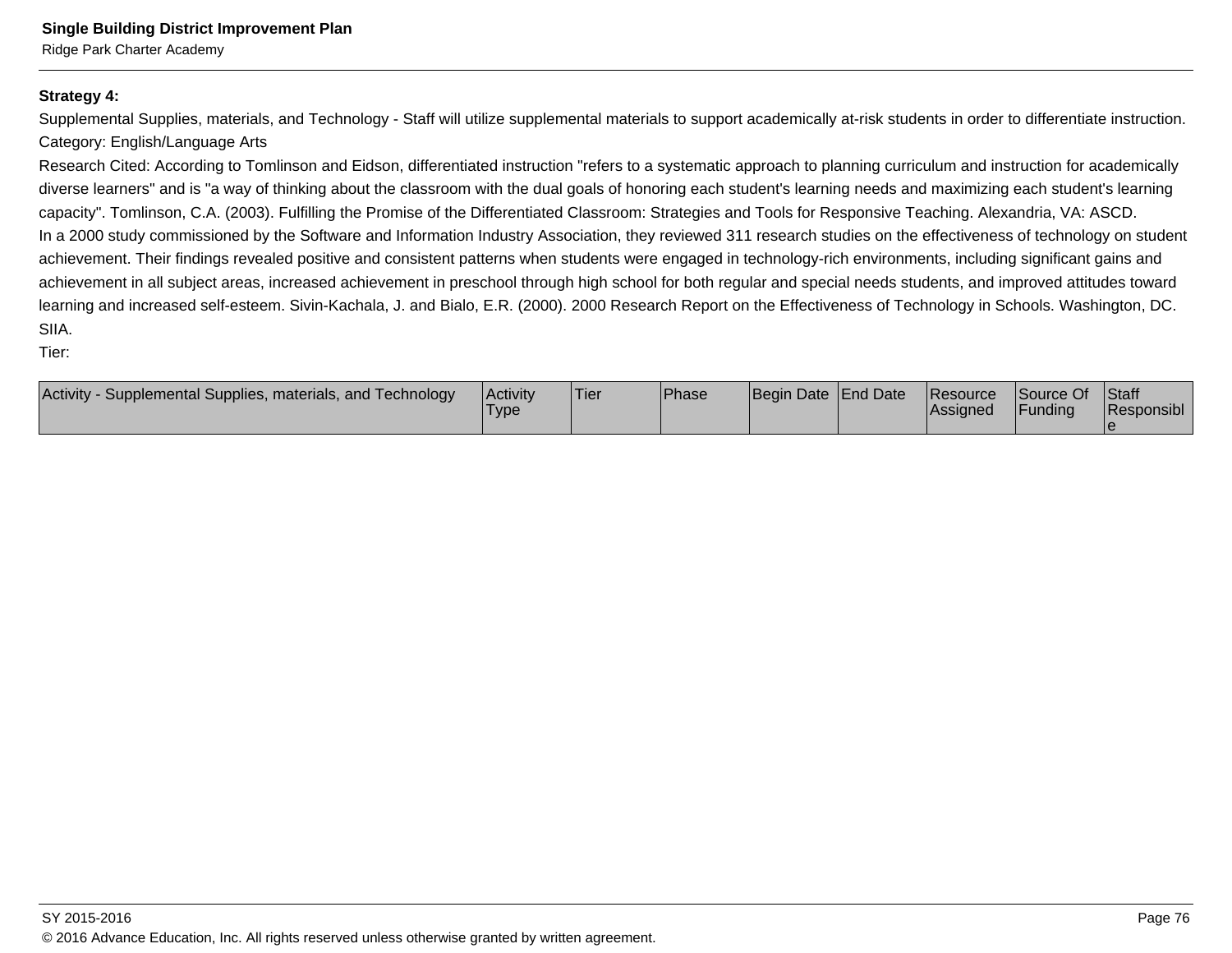Ridge Park Charter Academy

| Supplemental intervention supplies and incentives will be used<br>by teachers to differentiate instruction and motivate students in<br>effort to help at-risk students increase achievement in core<br>content areas. Supplies/Materials include intervention<br>programs, workbooks, school supplies, educational incentives<br>& light refreshments, technology and subscriptions BrainPOP<br>On-Line Subscription: On-line educational program that<br>provides standards-based content spanning seven subjects<br>areas. The program features more than 600 standards-based<br>animated educational movies. Each movie is supported by<br>activities such as a quiz, experiment and other printable<br>worksheets, all of which speak to students in a language and<br>voice that they can understand. AimsWeb Online Subscription:<br>Supplemental on-line resource that provides a complete<br>webbased<br>solution for universal screening, progress monitoring,<br>and data management of students. AimsWeb provides<br>guidance to administrators and teachers based on accurate,<br>continuous, and direct student assessment. Accelerated<br>Reader: Supplemental software program that combines real<br>literature and software support and provides immediate<br>feedback through quizzes on reading and vocabulary progress<br>of the student. Math IXL: Supplemental software program that<br>creates math assignments tailored to each student's current<br>level, automatically scores all math practice, including<br>assignments and tests, ongoing feedback on students' daily<br>practice and allows the classroom teacher to differentiate math<br>instruction, addressing each student's individual needs. iReady<br>Math and Reading Diagnostic and Instruction, etc.).<br>Technology Repairs/Services: Supplemental technology<br>repairs/services will ensure that supplemental technology is | Supplemen<br>ltal<br>Materials,<br>Technology |  | 07/01/2016  06/30/2017  \$0 | Title II Part   Principal,<br>A, Title I<br>Part A | Instructiona<br>Staff, Non-<br>Instructiona<br>Staff and<br>Content<br>Area<br><b>Teachers</b> |
|-------------------------------------------------------------------------------------------------------------------------------------------------------------------------------------------------------------------------------------------------------------------------------------------------------------------------------------------------------------------------------------------------------------------------------------------------------------------------------------------------------------------------------------------------------------------------------------------------------------------------------------------------------------------------------------------------------------------------------------------------------------------------------------------------------------------------------------------------------------------------------------------------------------------------------------------------------------------------------------------------------------------------------------------------------------------------------------------------------------------------------------------------------------------------------------------------------------------------------------------------------------------------------------------------------------------------------------------------------------------------------------------------------------------------------------------------------------------------------------------------------------------------------------------------------------------------------------------------------------------------------------------------------------------------------------------------------------------------------------------------------------------------------------------------------------------------------------------------------------------------------------------------------------------------|-----------------------------------------------|--|-----------------------------|----------------------------------------------------|------------------------------------------------------------------------------------------------|
| able to remain functional to improve instruction. Cost is for<br>technology repairs/services plus taxes and S&H.                                                                                                                                                                                                                                                                                                                                                                                                                                                                                                                                                                                                                                                                                                                                                                                                                                                                                                                                                                                                                                                                                                                                                                                                                                                                                                                                                                                                                                                                                                                                                                                                                                                                                                                                                                                                        |                                               |  |                             |                                                    |                                                                                                |

### **Strategy 5:**

Parental Involvement - Parent engagement events and for the parents of English Learners will be held throughout the year in order to help parents better understand how to become more involved in their child's education.

Category: English/Language Arts

 Research Cited: "Based on more than two decades of research on parental involvement, family engagement, and community partnerships, NNPS's tools, guidelines,and action team approach may be used by all elementary, middle, and high schools to increase involvement and improve student learning and development," explainsDr. Joyce L. Epstein. Epstein, J. (2005). Developing and sustaining research-based programs of school, family, and community partnerships: Summary of Five Years of NNPS Research, Centre on School, Family, and Community Partnerships. National Network of Partnership Schools (NNPS), Johns Hopkins University.Tier:

| Activity<br>. Parent Involvement | Activitv<br>'Type | 'Tier | Phase | Begin Date End Date |  | <b>Resource</b><br> Assigned | $\bigcap$<br>Source Of<br>Funding | <b>Staff</b><br>Responsibl |
|----------------------------------|-------------------|-------|-------|---------------------|--|------------------------------|-----------------------------------|----------------------------|
|----------------------------------|-------------------|-------|-------|---------------------|--|------------------------------|-----------------------------------|----------------------------|

#### SY 2015-2016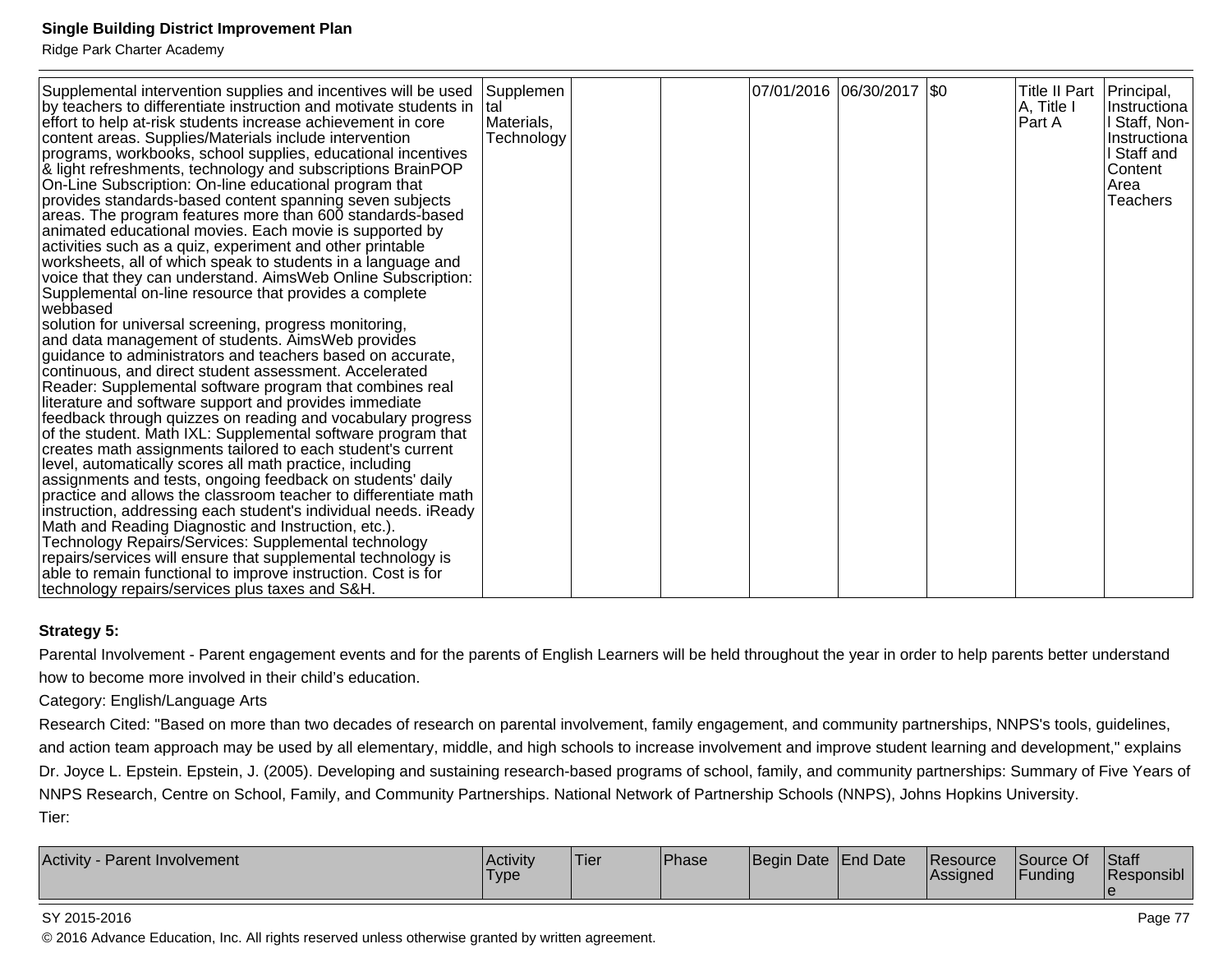Ridge Park Charter Academy

| Parent engagement events for the parents of English Learners Parent |                     |  | 07/01/2016 06/30/2017 \$0 | lTitle III. | <b>AII Staff</b> |
|---------------------------------------------------------------------|---------------------|--|---------------------------|-------------|------------------|
| will be held throughout the year in order to help parents better    | <b>Involvemen</b> I |  |                           |             |                  |
| lunderstand how to become more involved in their child's            |                     |  |                           |             |                  |
| education. Parent Involvement events will provide opportunities     |                     |  |                           |             |                  |
| for parents to interact with students and teachers and develop      |                     |  |                           |             |                  |
| strategies to engage their children in educational activities at    |                     |  |                           |             |                  |
| home therefore increasing their academic proficiency.               |                     |  |                           |             |                  |

#### **Strategy 6:**

Professional Development - Staff will engage in professional development activities to learn how to better support academically struggling students thereby increasingacademic achievement.

Category: English/Language Arts

Research Cited: In a 1998 study involving a half million elementary and middle grades students in 3,000 Texas schools, researchers found that the most importantfactor in student achievement was teacher quality. A national study of over 1,000 mathematics and science teachers found similar results. Sustained and intensive professional development is more likely to have an impact on enhanced teacher knowledge and skills, and ultimately student achievement, than shorter professionaldevelopment activities (Garet et. al., 2001). The results from this study also indicate that professional development that is focused on subject matter, provides teacherswith opportunities for "hands-on" work, and is integrated into the daily life of the school is more likely to produce enhanced knowledge and skills that positively impact student achievement. Hanushek, E., Kain, J. and Rivkin, S. (1998). Teachers, Schools, and Academic Achievement. Cambridge, MA. NBER. Garet, Michael S. et. al.,(2001). What Makes Professional Development Effective? Results From a National Sample of Teachers. Washington, DC. American Educational Research Association.Tier:

| <b>Activity - Professional Development</b>                                                                                                                                                                                                                                                                                                                                                                                                                                                                                                                                                                                                                                                                                                                                                                                                                                                                                                                                | Activity<br>Type          | Tier | Phase | Begin Date End Date         | Resource<br>Assigned | Source Of<br>Funding          | <b>Staff</b><br>Responsibl |
|---------------------------------------------------------------------------------------------------------------------------------------------------------------------------------------------------------------------------------------------------------------------------------------------------------------------------------------------------------------------------------------------------------------------------------------------------------------------------------------------------------------------------------------------------------------------------------------------------------------------------------------------------------------------------------------------------------------------------------------------------------------------------------------------------------------------------------------------------------------------------------------------------------------------------------------------------------------------------|---------------------------|------|-------|-----------------------------|----------------------|-------------------------------|----------------------------|
| Staff will participate in professional development events in<br>which they will learn the key components of implementing<br>response to intervention and effectively differentiating<br>instruction to support all learners and provide additional support<br>to below grade level students in all core content areas.<br>Teaching and support staff will participate in AIMSweb<br>Professional Development training, Aimsweb is a<br>supplemental on-line resource that provides a complete<br>lwebbased<br>solution for universal screening, progress monitoring,<br>and data management of students. AimsWeb provides<br>guidance to administrators and teachers based on accurate,<br>continuous, and direct student assessment. Additionally, EL<br>Staff will travel to nearby schools to observe best practices in<br>EL education. Finally, EL staff will participate in local ISD<br>and/or MDE EL PD opportunities in order to better support EL<br>Istudents. | Professiona<br>l Learning |      |       | 07/01/2016  06/30/2017  \$0 |                      | lTitle I Part<br>A, Title III | All Staff                  |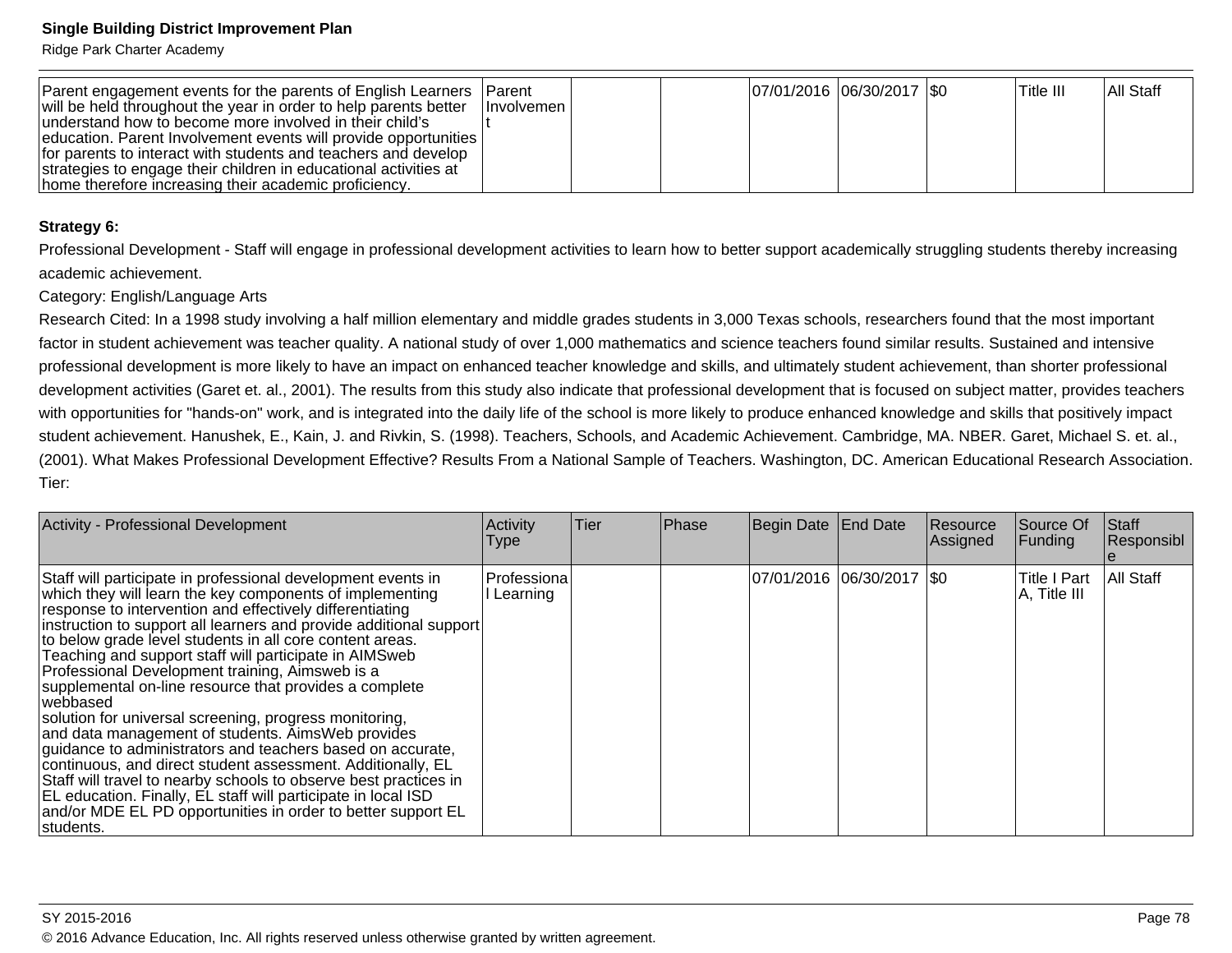# **Activity Summary by Funding Source**

**Below is a breakdown of your activities by funding source**

### **Title II Part A**

| <b>Activity Name</b> | <b>Activity Description</b> | <b>Activity</b><br><sup>1</sup> Type | 'Tier | <b>Phase</b> | Begin Date End Date | <b>Resource</b><br><b>Assigned</b> | <b>Staff</b><br>Responsibl |
|----------------------|-----------------------------|--------------------------------------|-------|--------------|---------------------|------------------------------------|----------------------------|
|                      |                             |                                      |       |              |                     |                                    |                            |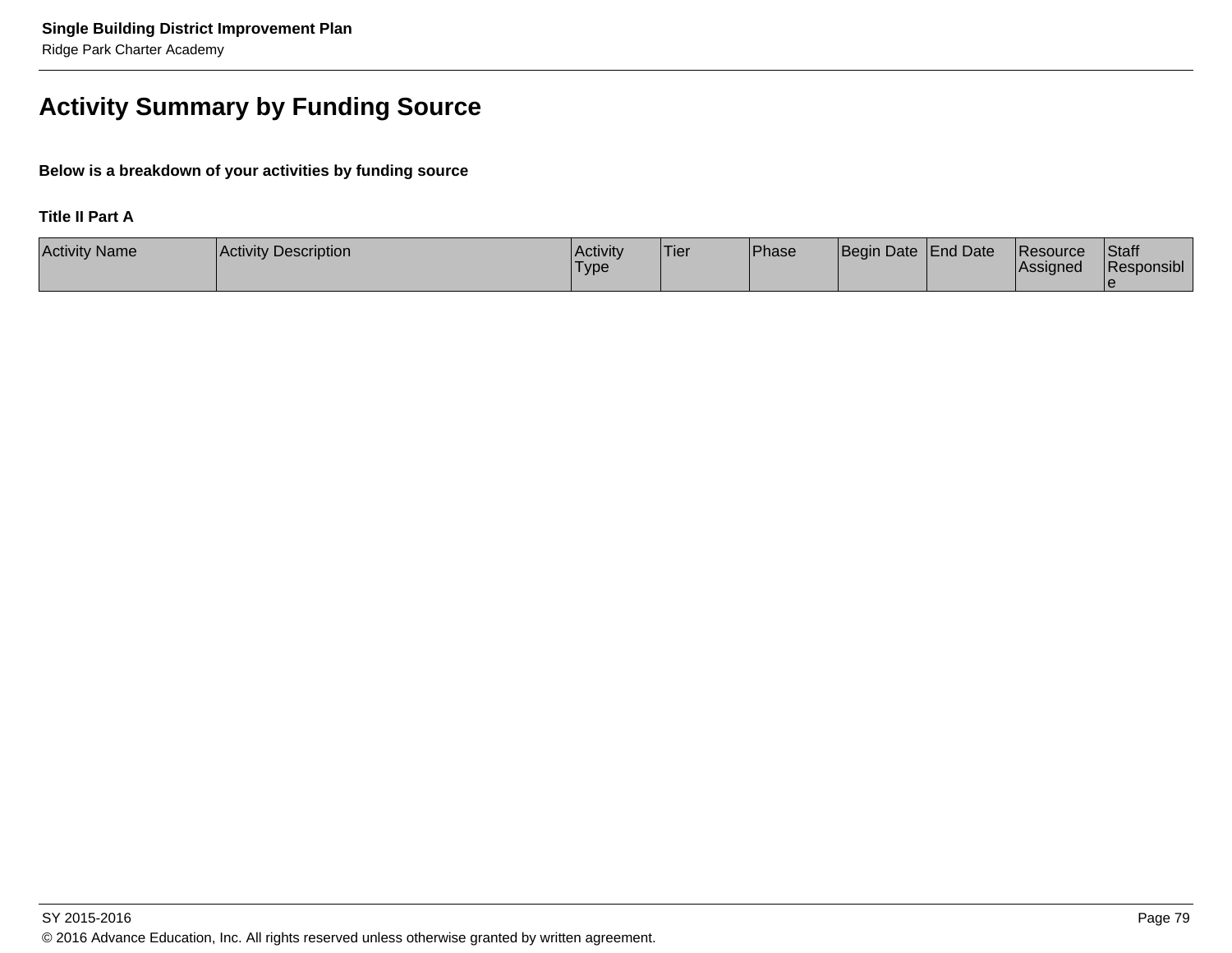| Supplemental Supplies,<br>Materials, and<br>Technology | Supplemental intervention supplies and incentives<br>will be used by teachers to differentiate instruction  tal<br>and motivate students in effort to help at-risk<br>Istudents increase achievement in core content<br>areas. Supplies/Materials include intervention<br>programs, workbooks, school supplies,<br>educational incentives & light refreshments,<br>technology and subscriptions BrainPOP On-Line<br>Subscription: On-line educational program that<br>provides standards-based content spanning seven<br>subjects areas. The program features more than<br>600 standards-based animated educational<br>movies. Each movie is supported by activities<br>such as a quiz, experiment and other printable<br>worksheets, all of which speak to students in a<br>language and voice that they can understand.<br>AimsWeb Online Subscription: Supplemental on-<br>line resource that provides a complete web-based<br>solution for universal screening, progress<br>monitoring, and data management of students.<br>AimsWeb provides guidance to administrators and<br>teachers based on accurate, continuous, and<br>direct student assessment. Accelerated Reader:<br>Supplemental software program that combines<br>real literature and software support and provides<br>immediate feedback through quizzes on reading<br>and vocabulary progress of the student. Math IXL:<br>Supplemental software program that creates math<br>assignments tailored to each student's current<br>level, automatically scores all math practice,<br>including assignments and tests, ongoing<br>feedback on students' daily practice and allows<br>the classroom teacher to differentiate math<br>instruction, addressing each student's individual<br>needs. iReady Math and Reading Diagnostic and<br>Instruction, etc.).<br>Technology Repairs/Services: Supplemental | Supplemen<br>Materials,<br>Technology |  | 07/01/2016 06/30/2017 \$0 | Principal,<br>Instructiona<br>l Staff, Non-<br>Instructiona<br>Staff and<br>Content<br>Area<br>Teachers |
|--------------------------------------------------------|---------------------------------------------------------------------------------------------------------------------------------------------------------------------------------------------------------------------------------------------------------------------------------------------------------------------------------------------------------------------------------------------------------------------------------------------------------------------------------------------------------------------------------------------------------------------------------------------------------------------------------------------------------------------------------------------------------------------------------------------------------------------------------------------------------------------------------------------------------------------------------------------------------------------------------------------------------------------------------------------------------------------------------------------------------------------------------------------------------------------------------------------------------------------------------------------------------------------------------------------------------------------------------------------------------------------------------------------------------------------------------------------------------------------------------------------------------------------------------------------------------------------------------------------------------------------------------------------------------------------------------------------------------------------------------------------------------------------------------------------------------------------------------------------------------------------------------------------------------------------------|---------------------------------------|--|---------------------------|---------------------------------------------------------------------------------------------------------|
|                                                        | technology repairs/services will ensure that<br>supplemental technology is able to remain<br>functional to improve instruction. Cost is for<br>technology repairs/services plus taxes and S&H.                                                                                                                                                                                                                                                                                                                                                                                                                                                                                                                                                                                                                                                                                                                                                                                                                                                                                                                                                                                                                                                                                                                                                                                                                                                                                                                                                                                                                                                                                                                                                                                                                                                                            |                                       |  |                           |                                                                                                         |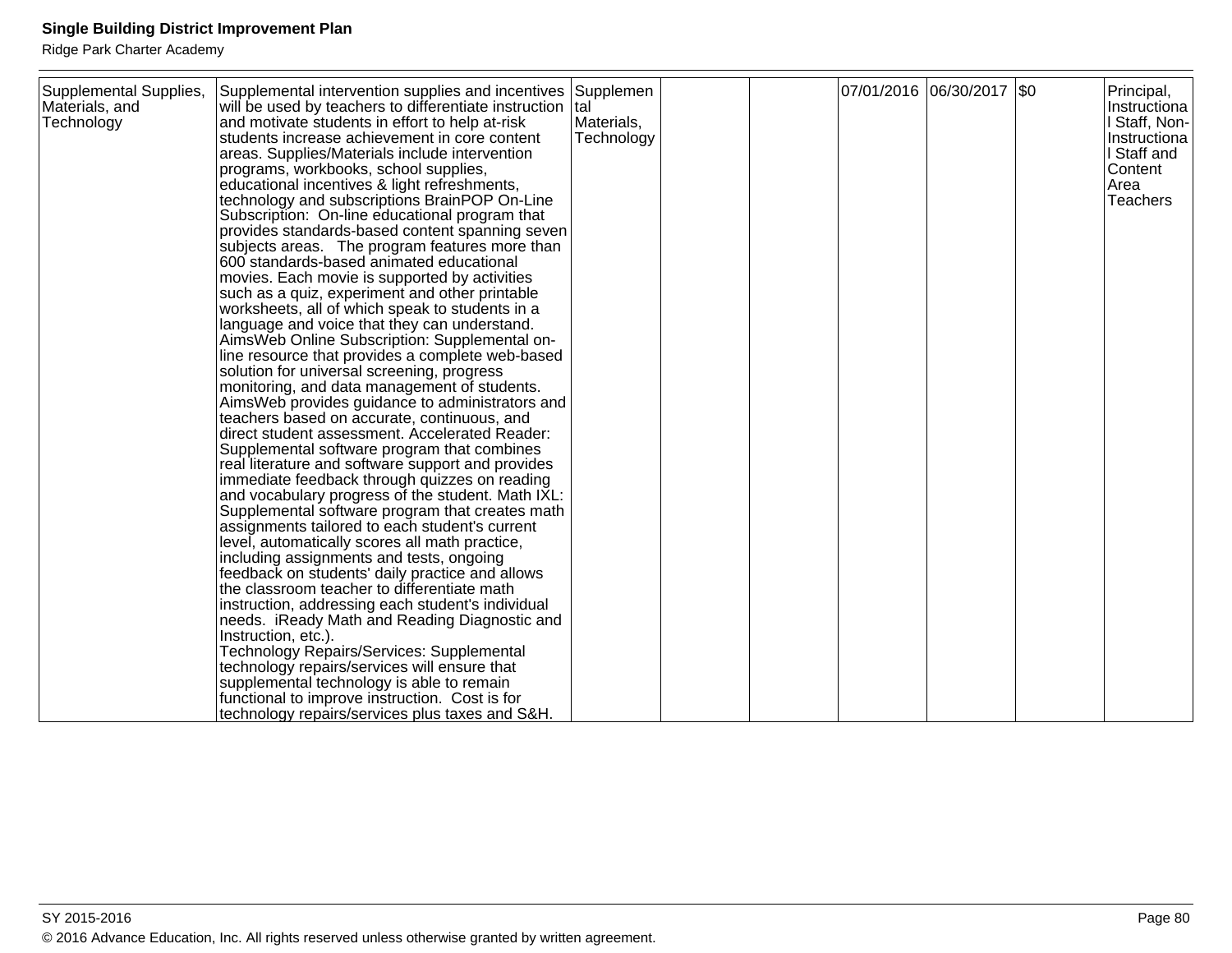Ridge Park Charter Academy

| Supplemental Supplies,<br>materials, and<br>Technology | Supplemental intervention supplies and incentives<br>will be used<br>by teachers to differentiate instruction and<br>motivate students in<br>effort to help at-risk students increase<br>achievement in core<br>content areas. Supplies/Materials include<br> intervention<br>programs, workbooks, school supplies,<br>educational incentives<br>& light refreshments, technology and subscriptions<br>BrainPOP<br>On-Line Subscription: On-line educational<br>program that<br>provides standards-based content spanning seven<br>subjects<br>areas. The program features more than 600<br>standards-based<br>animated educational movies. Each movie is<br>supported by<br>activities such as a quiz, experiment and other<br>printable<br>worksheets, all of which speak to students in a<br>language and<br>voice that they can understand. AimsWeb Online<br>Subscription:<br>Supplemental on-line resource that provides a<br>complete webbased<br>solution for universal screening, progress<br>monitoring,<br>and data management of students. AimsWeb<br>provides<br>guidance to administrators and teachers based on<br>accurate,<br>continuous, and direct student assessment.<br>Accelerated<br>Reader: Supplemental software program that<br>combines real<br>literature and software support and provides<br> immediate<br>feedback through quizzes on reading and<br>vocabulary progress<br>of the student. Math IXL: Supplemental software<br>program that<br>creates math assignments tailored to each<br>student's current | Supplemen<br>tal<br>Materials,<br>Technology |  | 07/01/2016 06/30/2017 \$0 | Principal,<br>Instructiona<br><b>Staff, Non-</b><br>Instructiona<br>I Staff and<br>Content<br>Area<br><b>Teachers</b> |
|--------------------------------------------------------|----------------------------------------------------------------------------------------------------------------------------------------------------------------------------------------------------------------------------------------------------------------------------------------------------------------------------------------------------------------------------------------------------------------------------------------------------------------------------------------------------------------------------------------------------------------------------------------------------------------------------------------------------------------------------------------------------------------------------------------------------------------------------------------------------------------------------------------------------------------------------------------------------------------------------------------------------------------------------------------------------------------------------------------------------------------------------------------------------------------------------------------------------------------------------------------------------------------------------------------------------------------------------------------------------------------------------------------------------------------------------------------------------------------------------------------------------------------------------------------------------------------------------------------------|----------------------------------------------|--|---------------------------|-----------------------------------------------------------------------------------------------------------------------|
|                                                        |                                                                                                                                                                                                                                                                                                                                                                                                                                                                                                                                                                                                                                                                                                                                                                                                                                                                                                                                                                                                                                                                                                                                                                                                                                                                                                                                                                                                                                                                                                                                              |                                              |  |                           |                                                                                                                       |
|                                                        | level, automatically scores all math practice,<br> including<br>assignments and tests, ongoing feedback on<br>students' daily<br>practice and allows the classroom teacher to<br>l <sup>'</sup> differentiate math<br>instruction. addressing each student's individual                                                                                                                                                                                                                                                                                                                                                                                                                                                                                                                                                                                                                                                                                                                                                                                                                                                                                                                                                                                                                                                                                                                                                                                                                                                                      |                                              |  |                           |                                                                                                                       |
|                                                        |                                                                                                                                                                                                                                                                                                                                                                                                                                                                                                                                                                                                                                                                                                                                                                                                                                                                                                                                                                                                                                                                                                                                                                                                                                                                                                                                                                                                                                                                                                                                              |                                              |  |                           |                                                                                                                       |

en and the set of the set of the set of the set of the set of the set of the set of the set of the set of the set of the set of the set of the set of the set of the set of the set of the set of the set of the set of the se © 2016 Advance Education, Inc. All rights reserved unless otherwise granted by written agreement.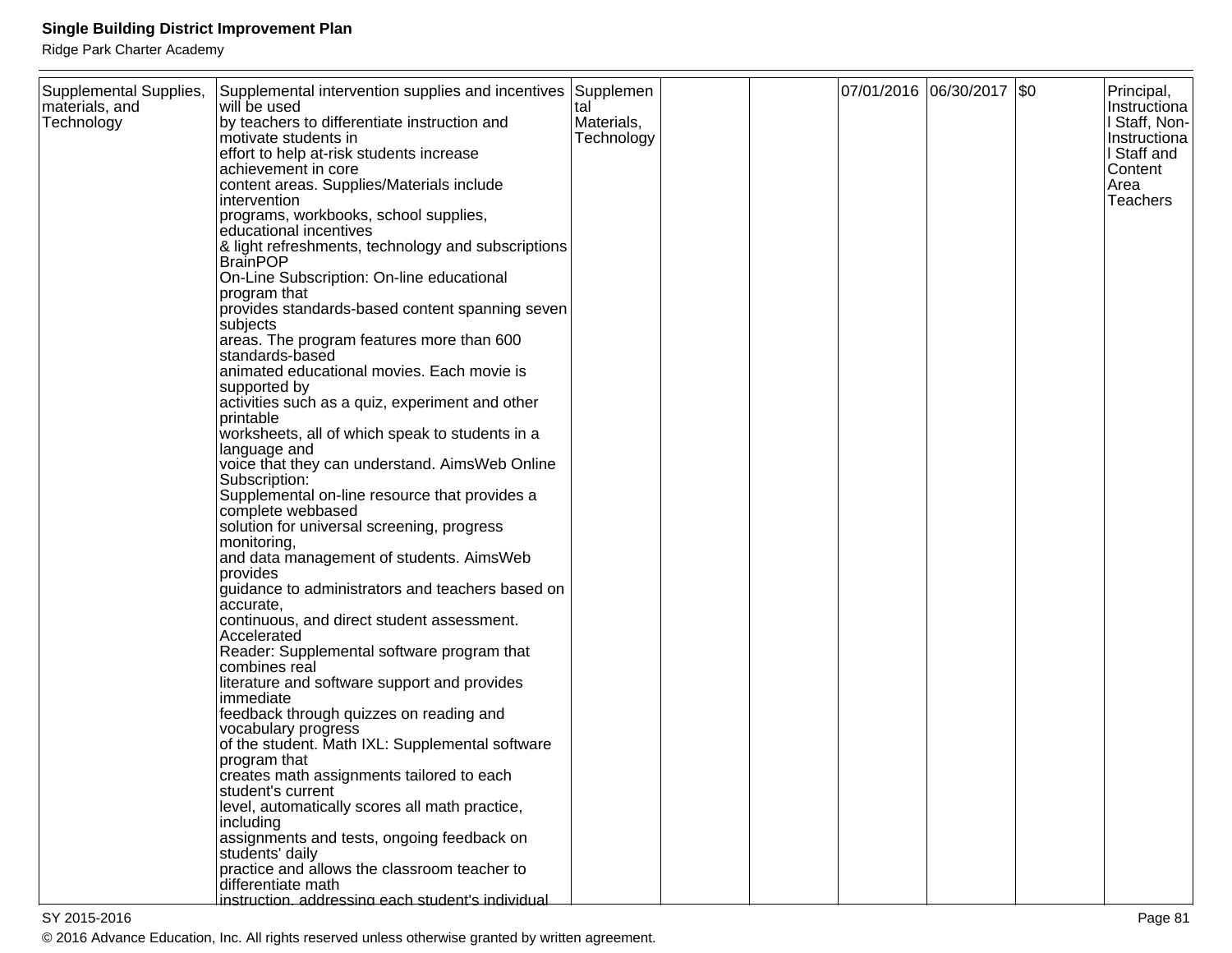| instruction, addressing each student's individual |  |  |
|---------------------------------------------------|--|--|
| needs. iReady                                     |  |  |
|                                                   |  |  |
| Math and Reading Diagnostic and Instruction,      |  |  |
| letc.)                                            |  |  |
| Technology Repairs/Services: Supplemental         |  |  |
| technology                                        |  |  |
| repairs/services will ensure that supplemental    |  |  |
| technology is                                     |  |  |
| able to remain functional to improve instruction. |  |  |
| Cost is for                                       |  |  |
| technology repairs/services plus taxes and S&H.   |  |  |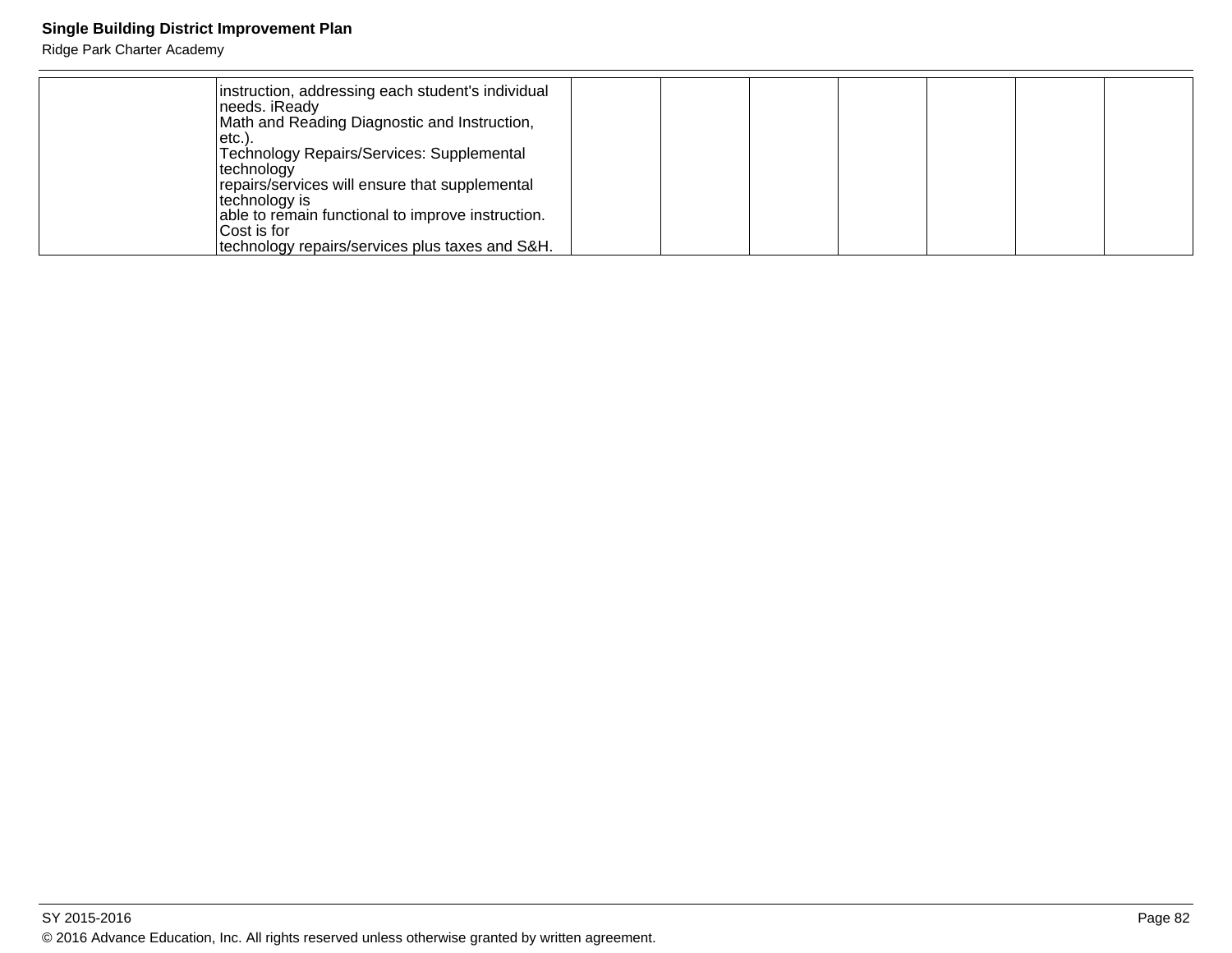Ridge Park Charter Academy

| Supplemental Supplies, | Supplemental intervention supplies and incentives Supplemen                                      |           |  | 07/01/2016 06/30/2017 \$0 | Principal,                  |
|------------------------|--------------------------------------------------------------------------------------------------|-----------|--|---------------------------|-----------------------------|
| Materials, and         | will be used                                                                                     | tal       |  |                           | Instructiona                |
| Technology             | by teachers to differentiate instruction and                                                     | Materials |  |                           | l Staff, Non-               |
|                        | motivate students in<br>effort to help at-risk students increase                                 |           |  |                           | Instructiona<br>I Staff and |
|                        | achievement in core                                                                              |           |  |                           | Content                     |
|                        | content areas. Supplies/Materials include                                                        |           |  |                           | Area                        |
|                        | intervention                                                                                     |           |  |                           | Teachers                    |
|                        | programs, workbooks, school supplies,                                                            |           |  |                           |                             |
|                        | educational incentives                                                                           |           |  |                           |                             |
|                        | & light refreshments, technology and subscriptions                                               |           |  |                           |                             |
|                        | <b>BrainPOP</b>                                                                                  |           |  |                           |                             |
|                        | On-Line Subscription: On-line educational                                                        |           |  |                           |                             |
|                        | program that                                                                                     |           |  |                           |                             |
|                        | provides standards-based content spanning seven                                                  |           |  |                           |                             |
|                        | subjects                                                                                         |           |  |                           |                             |
|                        | areas. The program features more than 600                                                        |           |  |                           |                             |
|                        | standards-based                                                                                  |           |  |                           |                             |
|                        | animated educational movies. Each movie is                                                       |           |  |                           |                             |
|                        | supported by                                                                                     |           |  |                           |                             |
|                        | activities such as a quiz, experiment and other<br>printable                                     |           |  |                           |                             |
|                        | worksheets, all of which speak to students in a                                                  |           |  |                           |                             |
|                        | language and                                                                                     |           |  |                           |                             |
|                        | voice that they can understand. Aims Web Online                                                  |           |  |                           |                             |
|                        | Subscription:                                                                                    |           |  |                           |                             |
|                        | Supplemental on-line resource that provides a                                                    |           |  |                           |                             |
|                        | complete webbased                                                                                |           |  |                           |                             |
|                        | solution for universal screening, progress                                                       |           |  |                           |                             |
|                        | monitoring,                                                                                      |           |  |                           |                             |
|                        | and data management of students. AimsWeb                                                         |           |  |                           |                             |
|                        | provides                                                                                         |           |  |                           |                             |
|                        | guidance to administrators and teachers based on                                                 |           |  |                           |                             |
|                        | accurate.<br>continuous, and direct student assessment. Study                                    |           |  |                           |                             |
|                        | Island On-Line Subscription: Supplemental                                                        |           |  |                           |                             |
|                        | resource is an on-line program (4 core) for                                                      |           |  |                           |                             |
|                        | students in Grades 3-8. Students can choose                                                      |           |  |                           |                             |
|                        | between traditional tests or interactive games as                                                |           |  |                           |                             |
|                        | their learning method. Teachers have access to a                                                 |           |  |                           |                             |
|                        | private page where they can view detailed real-                                                  |           |  |                           |                             |
|                        | time progress reports for an individual student as                                               |           |  |                           |                             |
|                        | well as their class as a whole, which makes it easy                                              |           |  |                           |                             |
|                        | to identify deficiencies. Science A-Z:                                                           |           |  |                           |                             |
|                        | Supplemental resource that offers printable and                                                  |           |  |                           |                             |
|                        | projectable materials to teach comprehensive                                                     |           |  |                           |                             |
|                        | science units within Life Science, Earth Science,                                                |           |  |                           |                             |
|                        | Physical Science, and Process Science. These<br>units contain: leveled nonfiction science books, |           |  |                           |                             |
|                        | science lesson plans, science vocabulary                                                         |           |  |                           |                             |
|                        | resources, science worksheets, science labs and                                                  |           |  |                           |                             |
|                        | experiments, science fair projects, rubrics, graphic                                             |           |  |                           |                             |
|                        | organizers, fun science games, hands-on science                                                  |           |  |                           |                             |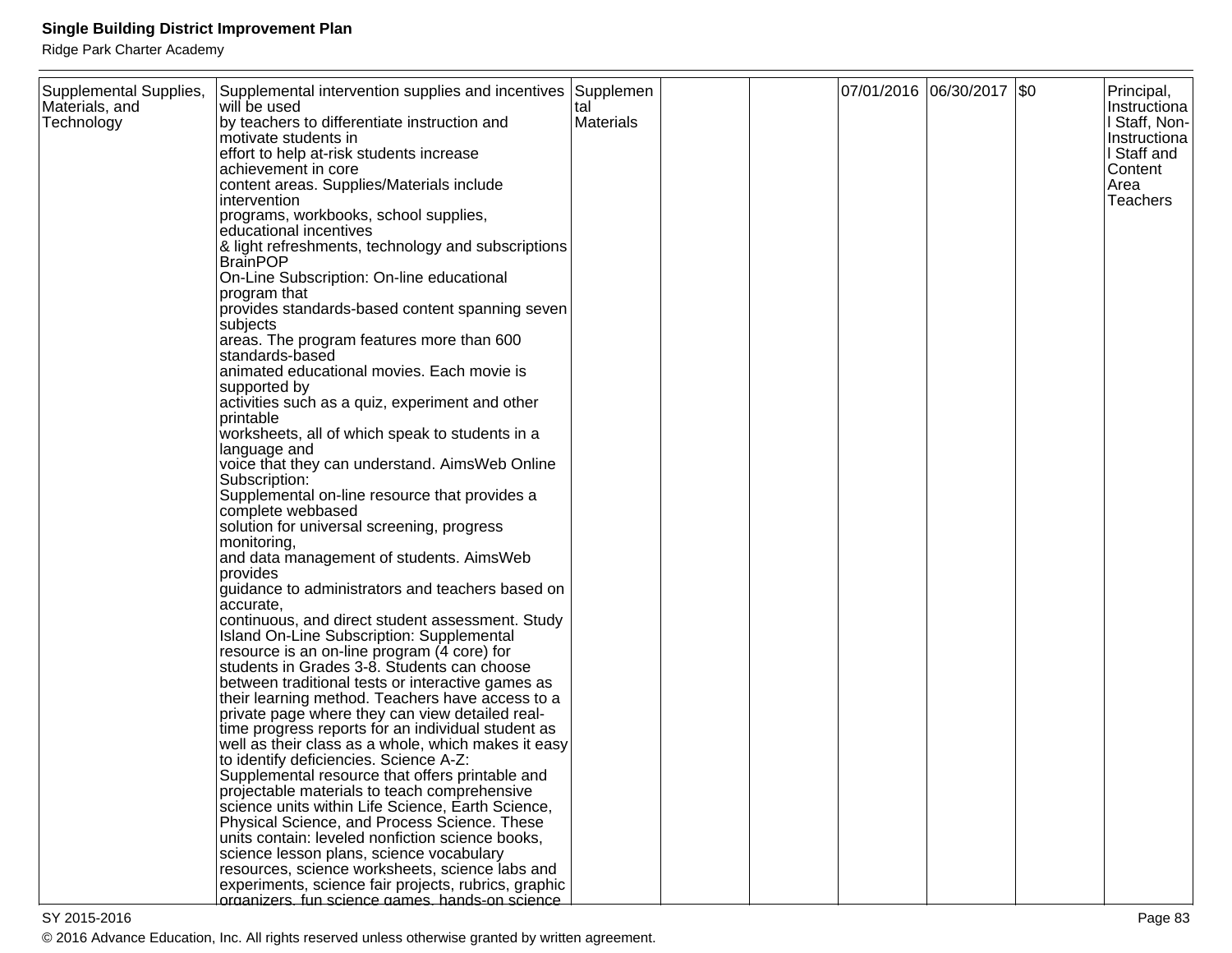### Ridge Park Charter Academy

| organizers, fun science games, hands-on science<br>activities, and science assessments. Technology<br>Repairs/Services: Supplemental technology<br>repairs/services will ensure that supplemental<br>technology is<br>able to remain functional to improve instruction.<br>Cost is for |  |  |  |  |
|----------------------------------------------------------------------------------------------------------------------------------------------------------------------------------------------------------------------------------------------------------------------------------------|--|--|--|--|
| Itechnology repairs/services plus taxes and S&H.                                                                                                                                                                                                                                       |  |  |  |  |

### **Title I Part A**

| <b>Activity Name</b> | Activity Description | Activity<br><b>Type</b> | 'Tier | Phase | Begin Date End Date | <b>Resource</b><br><b>Assigned</b> | <b>Staff</b><br>Responsibl |
|----------------------|----------------------|-------------------------|-------|-------|---------------------|------------------------------------|----------------------------|
|                      |                      |                         |       |       |                     |                                    |                            |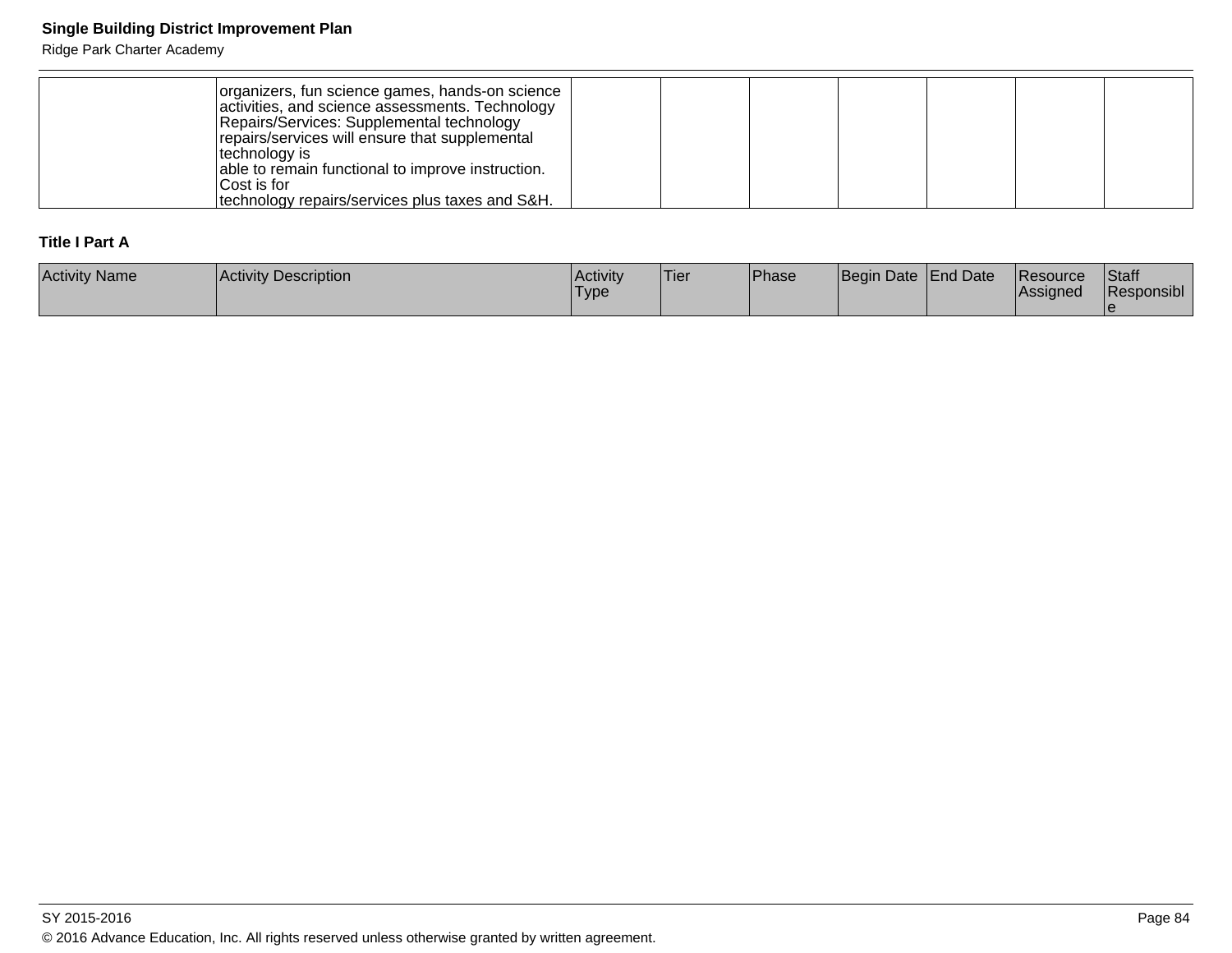Ridge Park Charter Academy

| Supplemental Supplies, | Supplemental intervention supplies and incentives Supplemen                                      |           |  | 07/01/2016 06/30/2017 \$0 | Principal,                  |
|------------------------|--------------------------------------------------------------------------------------------------|-----------|--|---------------------------|-----------------------------|
| Materials, and         | will be used                                                                                     | tal       |  |                           | Instructiona                |
| Technology             | by teachers to differentiate instruction and                                                     | Materials |  |                           | l Staff, Non-               |
|                        | motivate students in<br>effort to help at-risk students increase                                 |           |  |                           | Instructiona<br>I Staff and |
|                        | achievement in core                                                                              |           |  |                           | Content                     |
|                        | content areas. Supplies/Materials include                                                        |           |  |                           | Area                        |
|                        | intervention                                                                                     |           |  |                           | Teachers                    |
|                        | programs, workbooks, school supplies,                                                            |           |  |                           |                             |
|                        | educational incentives                                                                           |           |  |                           |                             |
|                        | & light refreshments, technology and subscriptions                                               |           |  |                           |                             |
|                        | <b>BrainPOP</b>                                                                                  |           |  |                           |                             |
|                        | On-Line Subscription: On-line educational                                                        |           |  |                           |                             |
|                        | program that                                                                                     |           |  |                           |                             |
|                        | provides standards-based content spanning seven                                                  |           |  |                           |                             |
|                        | subjects                                                                                         |           |  |                           |                             |
|                        | areas. The program features more than 600                                                        |           |  |                           |                             |
|                        | standards-based                                                                                  |           |  |                           |                             |
|                        | animated educational movies. Each movie is                                                       |           |  |                           |                             |
|                        | supported by                                                                                     |           |  |                           |                             |
|                        | activities such as a quiz, experiment and other<br>printable                                     |           |  |                           |                             |
|                        | worksheets, all of which speak to students in a                                                  |           |  |                           |                             |
|                        | language and                                                                                     |           |  |                           |                             |
|                        | voice that they can understand. Aims Web Online                                                  |           |  |                           |                             |
|                        | Subscription:                                                                                    |           |  |                           |                             |
|                        | Supplemental on-line resource that provides a                                                    |           |  |                           |                             |
|                        | complete webbased                                                                                |           |  |                           |                             |
|                        | solution for universal screening, progress                                                       |           |  |                           |                             |
|                        | monitoring,                                                                                      |           |  |                           |                             |
|                        | and data management of students. AimsWeb                                                         |           |  |                           |                             |
|                        | provides                                                                                         |           |  |                           |                             |
|                        | guidance to administrators and teachers based on                                                 |           |  |                           |                             |
|                        | accurate.<br>continuous, and direct student assessment. Study                                    |           |  |                           |                             |
|                        | Island On-Line Subscription: Supplemental                                                        |           |  |                           |                             |
|                        | resource is an on-line program (4 core) for                                                      |           |  |                           |                             |
|                        | students in Grades 3-8. Students can choose                                                      |           |  |                           |                             |
|                        | between traditional tests or interactive games as                                                |           |  |                           |                             |
|                        | their learning method. Teachers have access to a                                                 |           |  |                           |                             |
|                        | private page where they can view detailed real-                                                  |           |  |                           |                             |
|                        | time progress reports for an individual student as                                               |           |  |                           |                             |
|                        | well as their class as a whole, which makes it easy                                              |           |  |                           |                             |
|                        | to identify deficiencies. Science A-Z:                                                           |           |  |                           |                             |
|                        | Supplemental resource that offers printable and                                                  |           |  |                           |                             |
|                        | projectable materials to teach comprehensive                                                     |           |  |                           |                             |
|                        | science units within Life Science, Earth Science,                                                |           |  |                           |                             |
|                        | Physical Science, and Process Science. These<br>units contain: leveled nonfiction science books, |           |  |                           |                             |
|                        | science lesson plans, science vocabulary                                                         |           |  |                           |                             |
|                        | resources, science worksheets, science labs and                                                  |           |  |                           |                             |
|                        | experiments, science fair projects, rubrics, graphic                                             |           |  |                           |                             |
|                        | organizers, fun science games, hands-on science                                                  |           |  |                           |                             |

en and the state of the state of the state of the state of the state of the state of the state  $P$ age 85  $\,$ © 2016 Advance Education, Inc. All rights reserved unless otherwise granted by written agreement.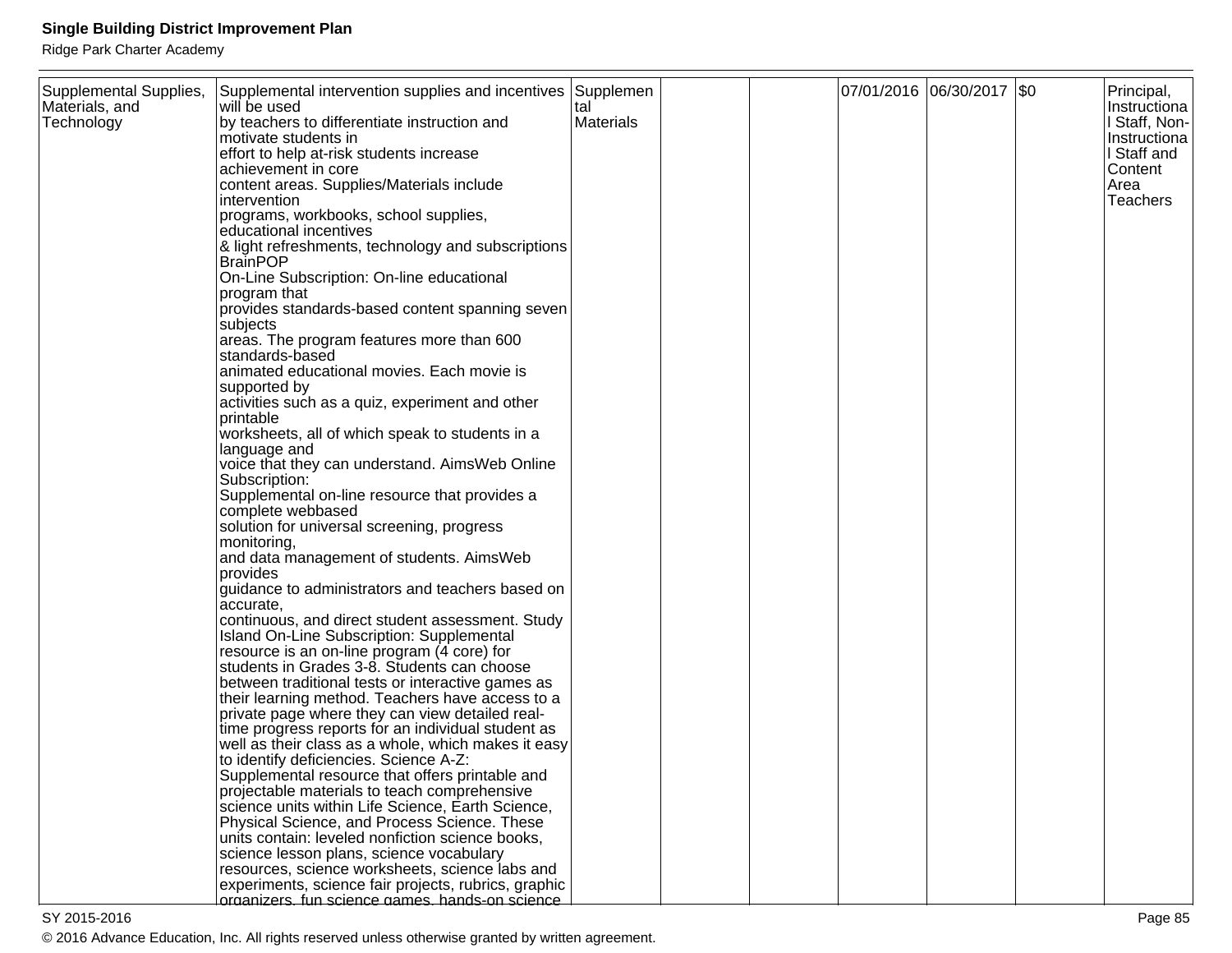|                                                           | organizers, fun science games, hands-on science<br>activities, and science assessments. Technology<br>Repairs/Services: Supplemental technology<br>repairs/services will ensure that supplemental<br>technology is<br>able to remain functional to improve instruction.<br>Cost is for<br>technology repairs/services plus taxes and S&H.                                                                                                                                                                                                                                                                                                                                                                                                                                                                                                                                            |                                |  |                       |                           |      |                                                                                                                                                           |
|-----------------------------------------------------------|--------------------------------------------------------------------------------------------------------------------------------------------------------------------------------------------------------------------------------------------------------------------------------------------------------------------------------------------------------------------------------------------------------------------------------------------------------------------------------------------------------------------------------------------------------------------------------------------------------------------------------------------------------------------------------------------------------------------------------------------------------------------------------------------------------------------------------------------------------------------------------------|--------------------------------|--|-----------------------|---------------------------|------|-----------------------------------------------------------------------------------------------------------------------------------------------------------|
| Supplemental<br>Instructional Support<br><b>Positions</b> | Paraprofessionals will work with students in<br>grades K-8, M-F during normal school-day hours<br>under the direct supervision of a teacher and will<br>provide instructional assistance one-on-one or<br>small group for eligible students within the regular<br>classroom in order to increase student<br>achievement.                                                                                                                                                                                                                                                                                                                                                                                                                                                                                                                                                             | Academic<br>Support<br>Program |  | 07/01/2016 06/30/2017 |                           | \$0  | Principal,<br>Content<br>Area<br>Teachers,<br>Paraprofes<br>sionals                                                                                       |
| Supplemental<br>Instructional Support<br>Positions        | Paraprofessionals will work with students in<br>grades K-8, M-F<br>during normal school-day hours under the direct<br>supervision of<br>a teacher and will provide instructional assistance<br>one-on-one<br>or small group for eligible students within the<br>regular classroom<br>in order to increase student achievement.                                                                                                                                                                                                                                                                                                                                                                                                                                                                                                                                                       | Academic<br>Support<br>Program |  |                       | 07/01/2016 06/30/2017 \$0 |      | Principal,<br>Content<br>Area<br>Teachers,<br>Paraprofes<br>sionals                                                                                       |
| Out of School Time                                        | Coordinated before/after-school tutoring is<br>available for K-8<br>grade at-risk students of Ridge Park Charter<br>Academy. This<br>tutoring is not homework help, but rather an<br>intentional service<br>from high quality tutors delivered in a one-on-one<br>or small<br>group setting. Further, K-8 EL students may<br>participate in an<br>extended day learning program that complements<br>the<br>before/after-school tutoring program, including<br>Parent<br>Involvement activities for K-8 EL that encourages<br>understanding and involvement in students<br>academic<br>achievement. Supplemental supplies will be<br>purchased to<br>support the EL extended learning program.<br>Supplemental supplies/materials, light<br>refreshments, and<br>educational incentives may be given to<br>participants for their<br>effort in these extended learning opportunities. | Academic<br>Support<br>Program |  | 07/01/2016 06/30/2017 |                           | l\$0 | Principal,<br>Before/Afte<br>r-School<br>Tutors,<br>Extended<br>Day EL<br>Staff,<br>Supplemen<br>tal Week<br>Staff,<br>Content<br>Area<br><b>Teachers</b> |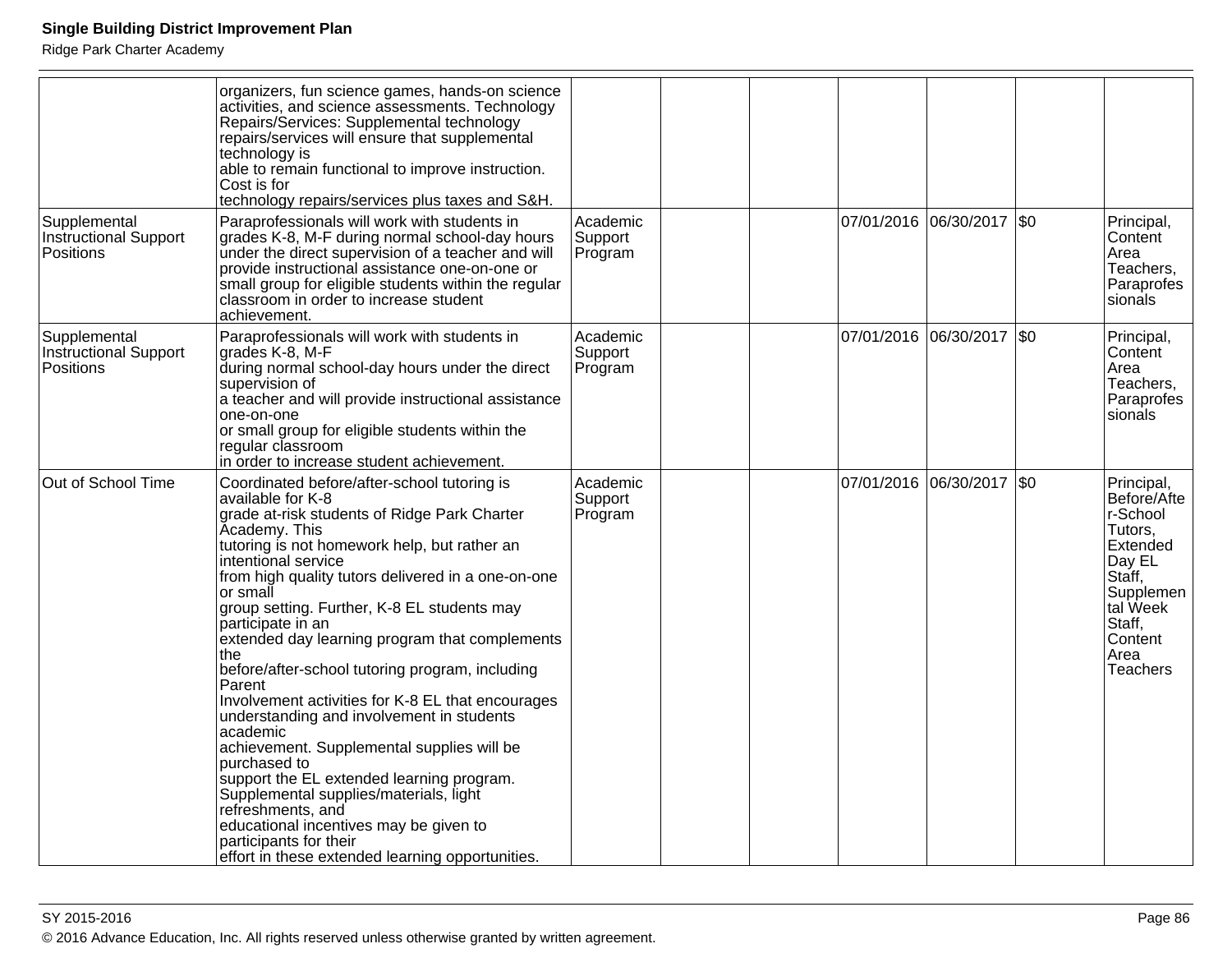| Supplemental Non-<br><b>Instructional Support</b><br>Positions | A Social Worker will work with students who<br>experience<br>difficulty in the school and community setting as a<br>result of<br>social-emotional or family issues that result in<br>educational time<br>loss or other challenges to academic<br>achievement.                                                                                                                                                                                                                                                                                                                                                                                                                                                                                                                                                                                                                                                                                                                                                                                                                                                                                                                                                                                                                                                                                                                                                                                                                                                                                                                                                                                                                                                                                                                                                                                                                                                                                                                                                                                                         | Behavioral<br>Support<br>Program              |  | 07/01/2016 06/30/2017 \$0 | Principal,<br>Content<br>Area<br>Teachers,<br>Social<br>Worker                                                   |
|----------------------------------------------------------------|-----------------------------------------------------------------------------------------------------------------------------------------------------------------------------------------------------------------------------------------------------------------------------------------------------------------------------------------------------------------------------------------------------------------------------------------------------------------------------------------------------------------------------------------------------------------------------------------------------------------------------------------------------------------------------------------------------------------------------------------------------------------------------------------------------------------------------------------------------------------------------------------------------------------------------------------------------------------------------------------------------------------------------------------------------------------------------------------------------------------------------------------------------------------------------------------------------------------------------------------------------------------------------------------------------------------------------------------------------------------------------------------------------------------------------------------------------------------------------------------------------------------------------------------------------------------------------------------------------------------------------------------------------------------------------------------------------------------------------------------------------------------------------------------------------------------------------------------------------------------------------------------------------------------------------------------------------------------------------------------------------------------------------------------------------------------------|-----------------------------------------------|--|---------------------------|------------------------------------------------------------------------------------------------------------------|
| Supplemental Supplies,<br>Materials, and<br>Technology         | Supplemental intervention supplies and incentives<br>will be used by teachers to differentiate instruction<br>and motivate students in effort to help at-risk<br>students increase achievement in core content<br>areas. Supplies/Materials include intervention<br>programs, workbooks, school supplies,<br>educational incentives & light refreshments,<br>technology and subscriptions BrainPOP On-Line<br>Subscription: On-line educational program that<br>provides standards-based content spanning seven<br>subjects areas. The program features more than<br>600 standards-based animated educational<br>movies. Each movie is supported by activities<br>such as a quiz, experiment and other printable<br>worksheets, all of which speak to students in a<br>language and voice that they can understand.<br>AimsWeb Online Subscription: Supplemental on-<br>line resource that provides a complete web-based<br>solution for universal screening, progress<br>monitoring, and data management of students.<br>AimsWeb provides guidance to administrators and<br>teachers based on accurate, continuous, and<br>direct student assessment. Accelerated Reader:<br>Supplemental software program that combines<br>real literature and software support and provides<br>immediate feedback through quizzes on reading<br>and vocabulary progress of the student. Math IXL:<br>Supplemental software program that creates math<br>assignments tailored to each student's current<br>level, automatically scores all math practice,<br>including assignments and tests, ongoing<br>feedback on students' daily practice and allows<br>the classroom teacher to differentiate math<br>instruction, addressing each student's individual<br>needs. iReady Math and Reading Diagnostic and<br>Instruction, etc.).<br>Technology Repairs/Services: Supplemental<br>technology repairs/services will ensure that<br>supplemental technology is able to remain<br>functional to improve instruction. Cost is for<br>technology repairs/services plus taxes and S&H. | Supplemen<br>Ital<br>Materials,<br>Technology |  | 07/01/2016 06/30/2017 \$0 | Principal,<br>Instructiona<br>I Staff, Non-<br>Instructiona<br>I Staff and<br>Content<br>Area<br><b>Teachers</b> |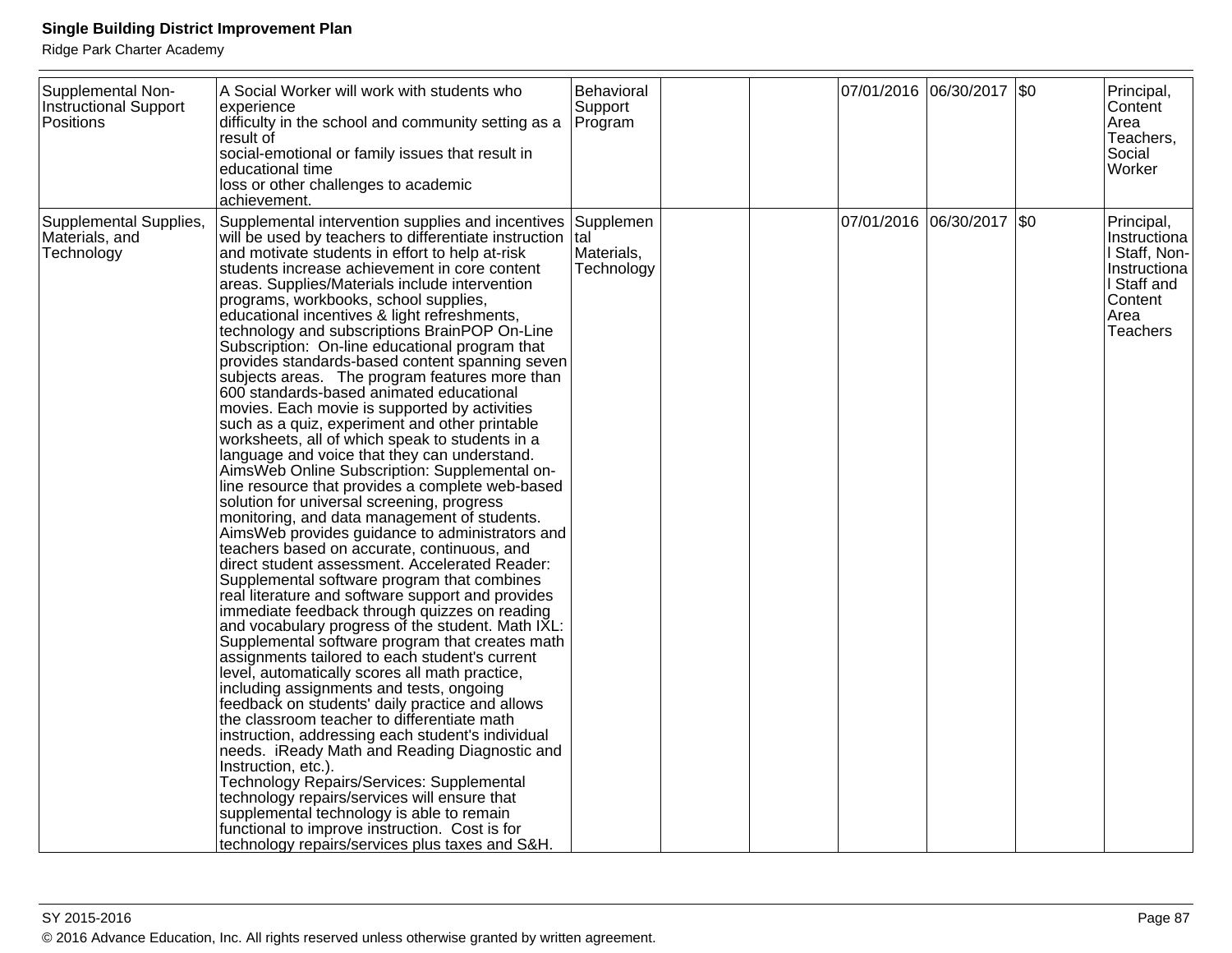| Professional<br>Development                             | Staff will participate in professional development<br>events in which they will learn the key components I Learning<br>of implementing response to intervention and<br>effectively differentiating instruction to support all<br>learners and provide additional support to below<br>grade level students in all core content areas.<br>Teaching and support staff will participate in<br>AIMSweb Professional Development training,<br>Aimsweb is a supplemental on-line resource that<br>provides a complete web-based solution for<br>universal screening, progress monitoring, and<br>data management of students. AimsWeb provides<br>guidance to administrators and teachers based on<br>accurate, continuous, and direct student<br>assessment. Additionally, EL Staff will travel to<br>nearby schools to observe best practices in EL<br>education. Finally, EL staff will participate in local<br>ISD and/or MDE EL PD opportunities in order to<br>better support EL students. | Professiona                             |  | 07/01/2016 06/30/2017  \$0 | All Staff<br>(Includes<br>lthe<br>Principal,<br>Deans,<br>Teachers,<br>Paraprofes<br>sionals,<br>Specialists,<br>Coordinator<br>s, et cetera) |
|---------------------------------------------------------|-------------------------------------------------------------------------------------------------------------------------------------------------------------------------------------------------------------------------------------------------------------------------------------------------------------------------------------------------------------------------------------------------------------------------------------------------------------------------------------------------------------------------------------------------------------------------------------------------------------------------------------------------------------------------------------------------------------------------------------------------------------------------------------------------------------------------------------------------------------------------------------------------------------------------------------------------------------------------------------------|-----------------------------------------|--|----------------------------|-----------------------------------------------------------------------------------------------------------------------------------------------|
| Supplemental Non-<br>Instructional Support<br>Positions | A Social Worker will work with students who<br>experience difficulty in the school and community<br>setting as a result of social-emotional or family<br>issues that result in educational time loss or other<br>challenges to academic achievement.                                                                                                                                                                                                                                                                                                                                                                                                                                                                                                                                                                                                                                                                                                                                      | Behavioral<br>Support<br>Program        |  | 07/01/2016 06/30/2017  \$0 | Principal,<br>Content<br>Area<br>Teachers,<br>Social<br>Worker                                                                                |
| Supplemental Non-<br>Instructional Support<br>Positions | A Social Worker will work with students who<br>experience difficulty in the school and community<br>setting as a result of social-emotional or family<br>issues that result in educational time loss or other<br>challenges to academic achievement.                                                                                                                                                                                                                                                                                                                                                                                                                                                                                                                                                                                                                                                                                                                                      | <b>Behavioral</b><br>Support<br>Program |  | 07/01/2016 06/30/2017  \$0 | Principal,<br>Content<br>Area<br>Teachers,<br>Social<br>Worker                                                                                |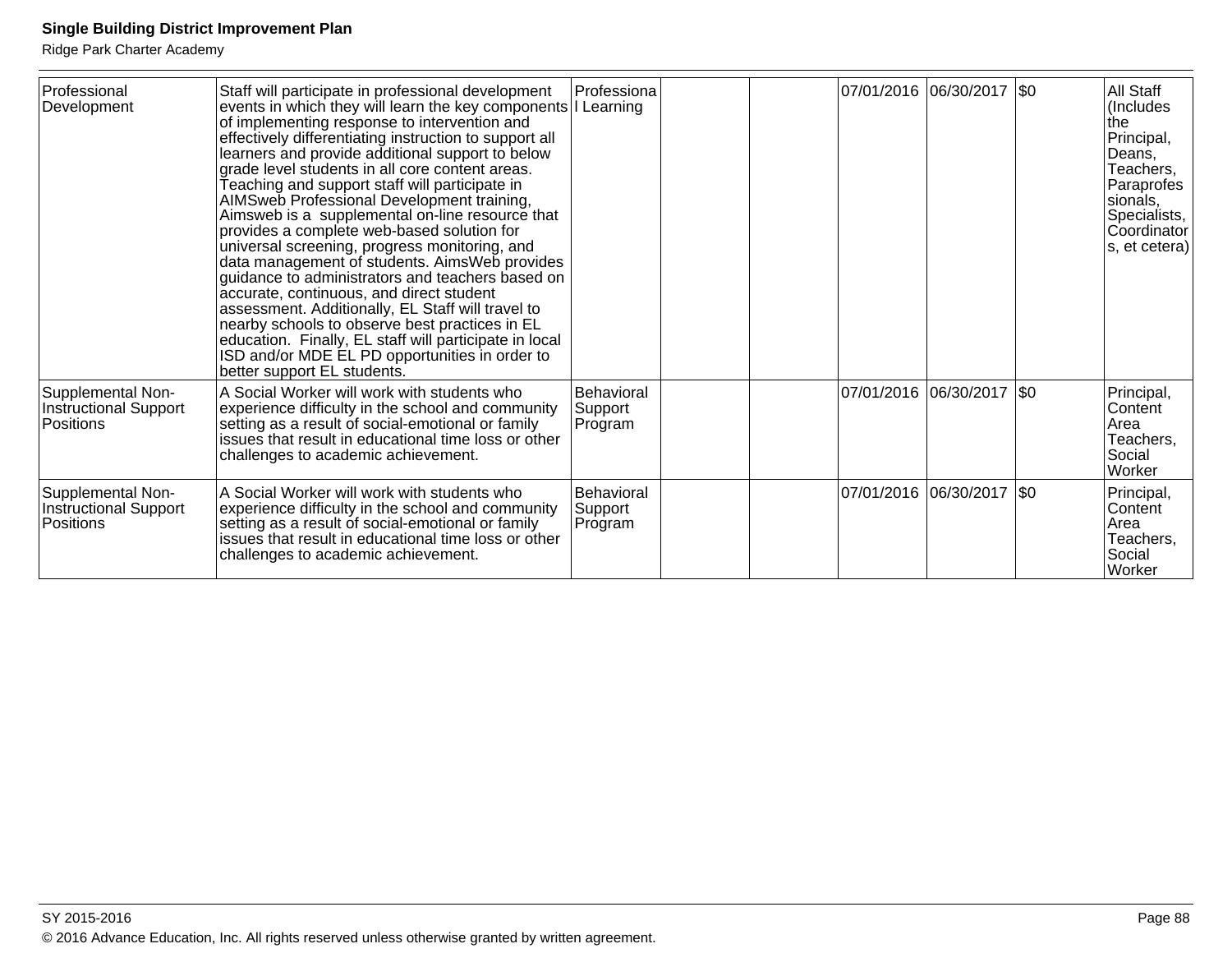| Out of School Time | Coordinated before/after-school tutoring is<br>available for K-8<br>grade at-risk students of Ridge Park Charter<br>Academy. This<br>tutoring is not homework help, but rather an<br>intentional service<br>from high quality tutors delivered in a one-on-one<br>or small<br>group setting. Further, K-8 EL students may<br>participate in an<br>extended day learning program that complements<br>the<br>before/after-school tutoring program, including<br>Parent<br>Involvement activities for K-8 EL that encourages<br>understanding and involvement in students<br>academic<br>achievement. Supplemental supplies will be<br>purchased to<br>support the EL extended learning program.<br>Supplemental supplies/materials, light<br>refreshments, and<br>educational incentives may be given to<br>participants for their | Academic<br>Support<br>Program |  | 07/01/2016  06/30/2017  \$0 | Principal,<br>Before/Afte<br>r-School<br>Tutors,<br><b>IExtended</b><br>Day EL<br> Staff,<br>Supplemen<br>tal Week<br>Staff,<br>lContent<br>lArea<br><b>Teachers</b> |
|--------------------|----------------------------------------------------------------------------------------------------------------------------------------------------------------------------------------------------------------------------------------------------------------------------------------------------------------------------------------------------------------------------------------------------------------------------------------------------------------------------------------------------------------------------------------------------------------------------------------------------------------------------------------------------------------------------------------------------------------------------------------------------------------------------------------------------------------------------------|--------------------------------|--|-----------------------------|----------------------------------------------------------------------------------------------------------------------------------------------------------------------|
|                    | effort in these extended learning opportunities.                                                                                                                                                                                                                                                                                                                                                                                                                                                                                                                                                                                                                                                                                                                                                                                 |                                |  |                             |                                                                                                                                                                      |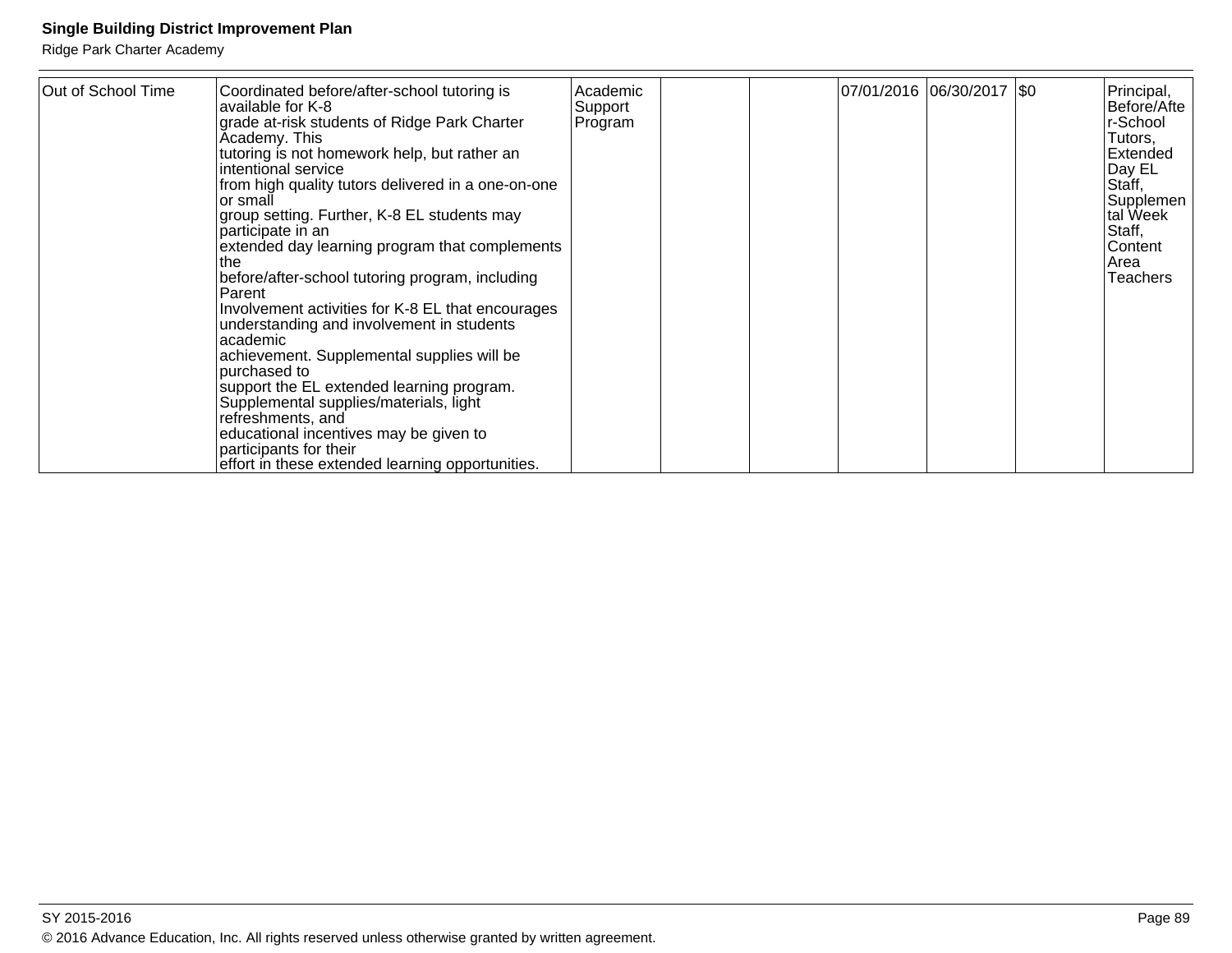| Staff will participate in professional development<br>Professional<br> Development <br>events in<br>which they will learn the key components of<br>implementing<br>response to intervention and effectively<br>differentiating<br>instruction to support all learners and provide<br>additional support<br>to below grade level students in all core content<br>areas.<br>Teaching and support staff will participate in<br>AIMSweb<br>Professional Development training, Aimsweb is a<br>supplemental on-line resource that provides a<br>complete webbased<br>solution for universal screening, progress<br>monitoring,<br>and data management of students. AimsWeb<br>provides<br>guidance to administrators and teachers based on<br>accurate.<br>continuous, and direct student assessment.<br>Additionally, EL<br>Staff will travel to nearby schools to observe best<br>practices in<br>EL education. Finally, EL staff will participate in<br>local ISD<br>and/or MDE EL PD opportunities in order to better<br>support EL<br>students. | Professiona<br>I Learning |  | 07/01/2016 06/30/2017   \$0 | All Staff |
|-------------------------------------------------------------------------------------------------------------------------------------------------------------------------------------------------------------------------------------------------------------------------------------------------------------------------------------------------------------------------------------------------------------------------------------------------------------------------------------------------------------------------------------------------------------------------------------------------------------------------------------------------------------------------------------------------------------------------------------------------------------------------------------------------------------------------------------------------------------------------------------------------------------------------------------------------------------------------------------------------------------------------------------------------|---------------------------|--|-----------------------------|-----------|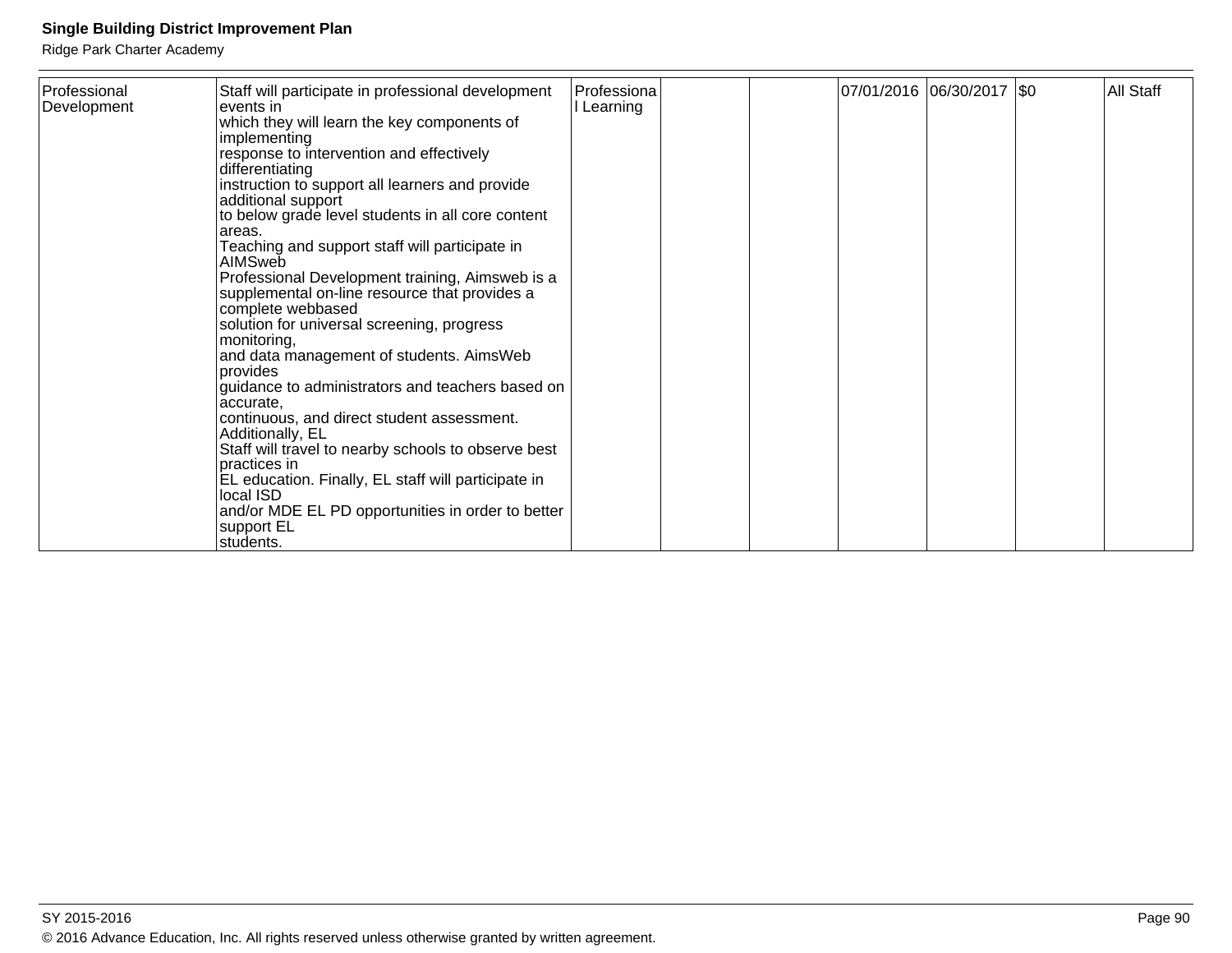| Professional<br>Development | Staff will participate in professional development<br>events in<br>which they will learn the key components of<br>implementing<br>response to intervention and effectively<br>differentiating<br>instruction to support all learners and provide<br>additional support<br>to below grade level students in all core content<br>areas.<br>Teaching and support staff will participate in<br><b>AIMSweb</b><br>Professional Development training, Aimsweb is a<br>supplemental on-line resource that provides a<br>complete webbased<br>solution for universal screening, progress<br>monitoring,<br>and data management of students. AimsWeb<br>provides<br>guidance to administrators and teachers based on<br>accurate.<br>continuous, and direct student assessment.<br>Additionally, EL<br>Staff will travel to nearby schools to observe best<br>practices in<br>EL education. Finally, EL staff will participate in<br>local ISD<br>and/or MDE EL PD opportunities in order to better<br>support EL<br>students. | Professiona<br>I Learning      |  | 07/01/2016 06/30/2017       | $ $ \$0 | <b>All Staff</b>                                                                                                                                           |
|-----------------------------|-----------------------------------------------------------------------------------------------------------------------------------------------------------------------------------------------------------------------------------------------------------------------------------------------------------------------------------------------------------------------------------------------------------------------------------------------------------------------------------------------------------------------------------------------------------------------------------------------------------------------------------------------------------------------------------------------------------------------------------------------------------------------------------------------------------------------------------------------------------------------------------------------------------------------------------------------------------------------------------------------------------------------|--------------------------------|--|-----------------------------|---------|------------------------------------------------------------------------------------------------------------------------------------------------------------|
| Out of School Time          | Coordinated before/after-school tutoring is<br>available for K-8 grade at-risk students of Ridge<br>Park Charter Academy. This tutoring is not<br>homework help, but rather an intentional service<br>from high quality tutors delivered in a one-on-one<br>or small group setting. Further, K-8 EL students<br>may participate in an extended day learning<br>program that complements the before/after-school<br>tutoring program, including Parent Involvement<br>activities for K-8 EL that encourages<br>understanding and involvement in students<br>academic achievement. Supplemental supplies<br>will be purchased to support the EL extended<br>learning program.<br>Supplemental supplies/materials, light<br>refreshments, and educational incentives may be<br>given to participants for their effort in these<br>extended learning opportunities.                                                                                                                                                       | Academic<br>Support<br>Program |  | 07/01/2016  06/30/2017  \$0 |         | Principal,<br>Before/Afte<br>r-School<br>Tutors,<br>Extended<br>Day EL<br>Staff,<br>Supplemen<br>ltal Week<br>Staff,<br>Content<br>Area<br><b>Teachers</b> |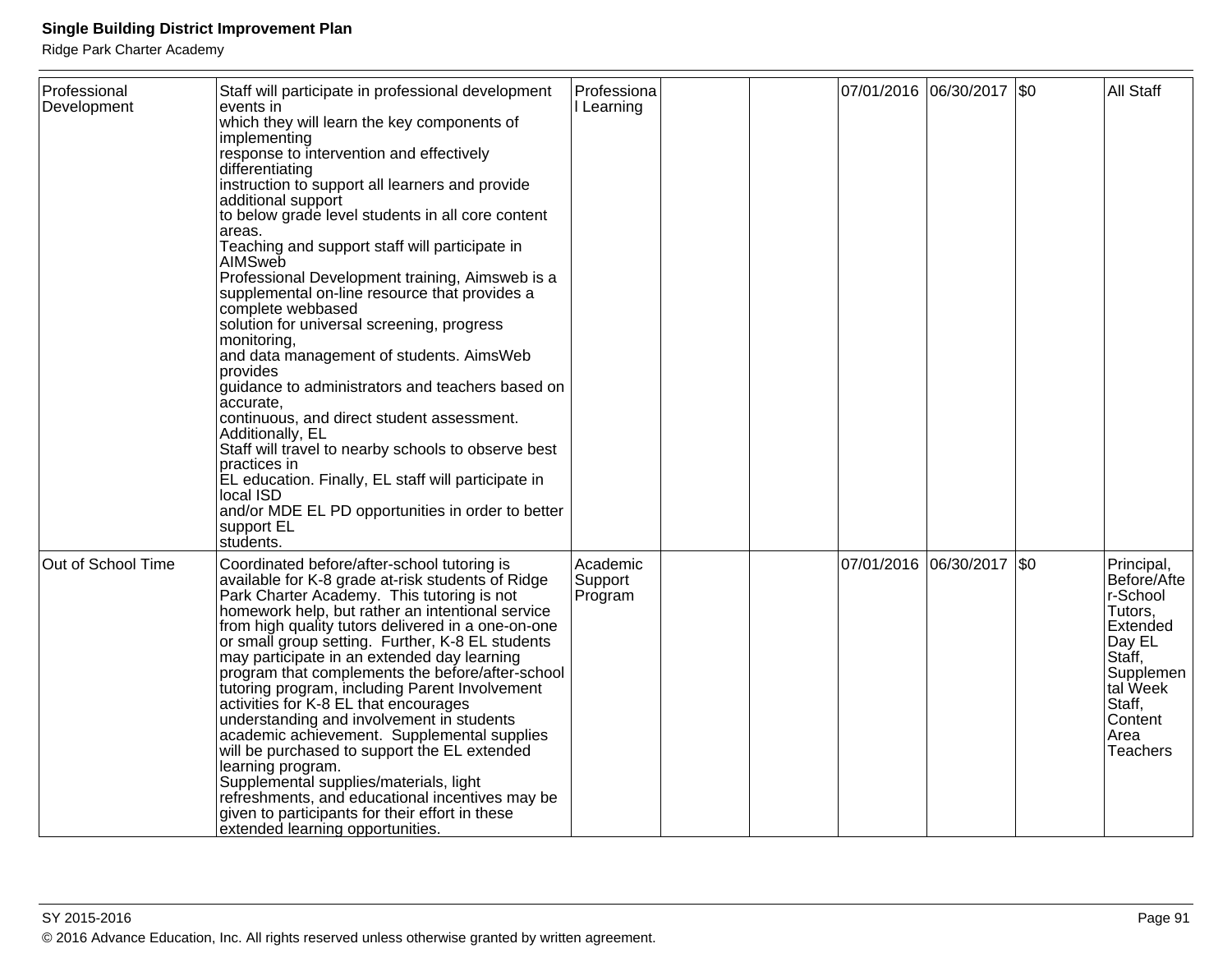Ridge Park Charter Academy

| Supplemental Supplies,<br>materials, and<br>Technology | Supplemental intervention supplies and incentives Supplemen<br>will be used<br>by teachers to differentiate instruction and<br>motivate students in<br>effort to help at-risk students increase<br>achievement in core<br>content areas. Supplies/Materials include<br>Intervention<br>programs, workbooks, school supplies,<br>educational incentives<br>& light refreshments, technology and subscriptions<br> BrainPOP<br>On-Line Subscription: On-line educational<br>program that<br>provides standards-based content spanning seven<br>subjects<br>areas. The program features more than 600<br>standards-based<br>animated educational movies. Each movie is<br>supported by<br>activities such as a quiz, experiment and other<br>printable<br>worksheets, all of which speak to students in a<br>language and<br>voice that they can understand. AimsWeb Online<br>Subscription:<br>Supplemental on-line resource that provides a<br>complete webbased<br>solution for universal screening, progress<br>monitoring,<br>and data management of students. AimsWeb<br>provides<br>guidance to administrators and teachers based on<br>accurate,<br>continuous, and direct student assessment.<br>Accelerated<br>Reader: Supplemental software program that<br>combines real<br>literature and software support and provides<br>immediate<br>feedback through quizzes on reading and<br>vocabulary progress<br>of the student. Math IXL: Supplemental software<br>program that<br>creates math assignments tailored to each<br>Istudent's current<br>level, automatically scores all math practice,<br> including<br>assignments and tests, ongoing feedback on | tal<br>Materials,<br>Technology |  | 07/01/2016 06/30/2017 \$0 | Principal,<br>Instructiona<br>I Staff, Non-<br>Instructiona<br>I Staff and<br>Content<br>Area<br>Teachers |
|--------------------------------------------------------|----------------------------------------------------------------------------------------------------------------------------------------------------------------------------------------------------------------------------------------------------------------------------------------------------------------------------------------------------------------------------------------------------------------------------------------------------------------------------------------------------------------------------------------------------------------------------------------------------------------------------------------------------------------------------------------------------------------------------------------------------------------------------------------------------------------------------------------------------------------------------------------------------------------------------------------------------------------------------------------------------------------------------------------------------------------------------------------------------------------------------------------------------------------------------------------------------------------------------------------------------------------------------------------------------------------------------------------------------------------------------------------------------------------------------------------------------------------------------------------------------------------------------------------------------------------------------------------------------------------------------------------------------------------------|---------------------------------|--|---------------------------|-----------------------------------------------------------------------------------------------------------|
|                                                        |                                                                                                                                                                                                                                                                                                                                                                                                                                                                                                                                                                                                                                                                                                                                                                                                                                                                                                                                                                                                                                                                                                                                                                                                                                                                                                                                                                                                                                                                                                                                                                                                                                                                      |                                 |  |                           |                                                                                                           |
|                                                        | students' daily<br>practice and allows the classroom teacher to<br>differentiate math                                                                                                                                                                                                                                                                                                                                                                                                                                                                                                                                                                                                                                                                                                                                                                                                                                                                                                                                                                                                                                                                                                                                                                                                                                                                                                                                                                                                                                                                                                                                                                                |                                 |  |                           |                                                                                                           |
|                                                        | instruction, addressing each student's individual                                                                                                                                                                                                                                                                                                                                                                                                                                                                                                                                                                                                                                                                                                                                                                                                                                                                                                                                                                                                                                                                                                                                                                                                                                                                                                                                                                                                                                                                                                                                                                                                                    |                                 |  |                           |                                                                                                           |

en and the set of the set of the set of the set of the set of the set of the set of the set of the set of the set of the set of the set of the set of the set of the set of the set of the set of the set of the set of the se © 2016 Advance Education, Inc. All rights reserved unless otherwise granted by written agreement.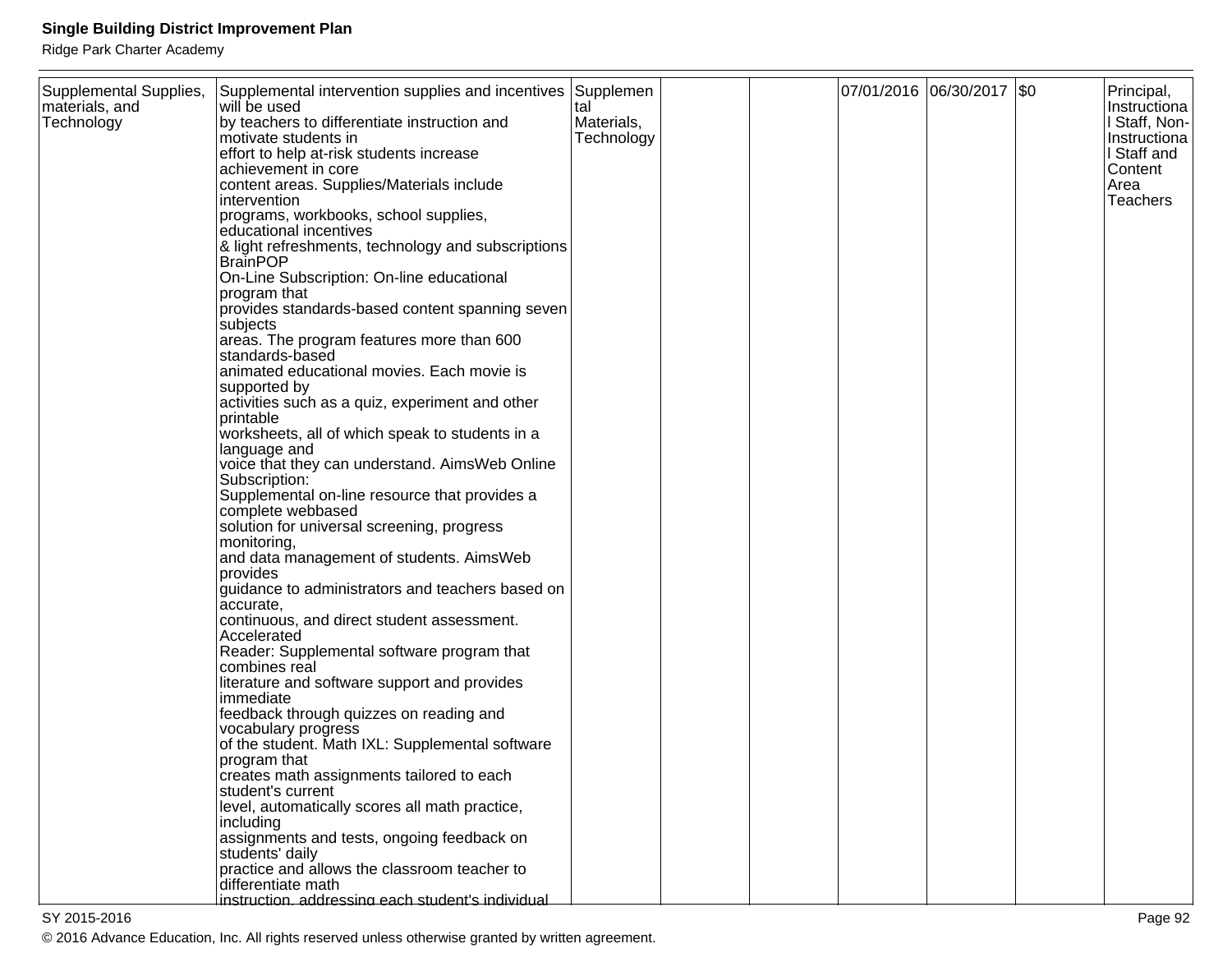Ridge Park Charter Academy

|                                                           | instruction, addressing each student's individual<br>needs. iReady<br>Math and Reading Diagnostic and Instruction,<br>letc.).<br><b>Technology Repairs/Services: Supplemental</b><br> technology<br>repairs/services will ensure that supplemental<br>technology is<br>able to remain functional to improve instruction.<br>lCost is for<br>technology repairs/services plus taxes and S&H. |                                |  |                             |                                                                               |
|-----------------------------------------------------------|---------------------------------------------------------------------------------------------------------------------------------------------------------------------------------------------------------------------------------------------------------------------------------------------------------------------------------------------------------------------------------------------|--------------------------------|--|-----------------------------|-------------------------------------------------------------------------------|
| Supplemental<br><b>Instructional Support</b><br>Positions | Paraprofessionals will work with students in<br>grades K-8, M-F during normal school-day hours<br>under the direct supervision of a teacher and will<br>provide instructional assistance one-on-one or<br>small group for eligible students within the regular<br>classroom in order to increase student<br>lachievement.                                                                   | Academic<br>Support<br>Program |  | 07/01/2016  06/30/2017  \$0 | Principal,<br>lContent<br> Area<br>Teachers,<br>Paraprofes<br><b>Isionals</b> |

### **Title III**

| <b>Activity Name</b>      | <b>Activity Description</b>                                                                                                                                                                                                                                                                                                                                                                                                                                                        | Activity<br>Type     | <b>Tier</b> | <b>Phase</b> | Begin Date End Date |                             | Resource<br>Assigned | Staff<br>Responsibl |
|---------------------------|------------------------------------------------------------------------------------------------------------------------------------------------------------------------------------------------------------------------------------------------------------------------------------------------------------------------------------------------------------------------------------------------------------------------------------------------------------------------------------|----------------------|-------------|--------------|---------------------|-----------------------------|----------------------|---------------------|
| Parent Involvement        | Parent engagement events for the parents of<br>English Learners will be held throughout the year<br>in order to help parents better understand how to<br>become more involved in their child's education.<br>Parent Involvement events will provide<br>opportunities for parents to interact with students<br>and teachers and develop strategies to engage<br>their children in educational activities at home<br>therefore increasing their academic proficiency.                | Parent<br>Involvemen |             |              |                     | 07/01/2016 06/30/2017   \$0 |                      | All Staff           |
| <b>Parent Involvement</b> | Parent engagement events for the parents of<br>English Learners<br>will be held throughout the year in order to help<br>parents better<br>understand how to become more involved in their<br>child's<br>education. Parent Involvement events will provide<br>opportunities<br>for parents to interact with students and teachers<br>and develop<br>strategies to engage their children in educational<br>activities at<br>home therefore increasing their academic<br>proficiency. | Parent<br>Involvemen |             |              |                     | 07/01/2016 06/30/2017   \$0 |                      | All Staff           |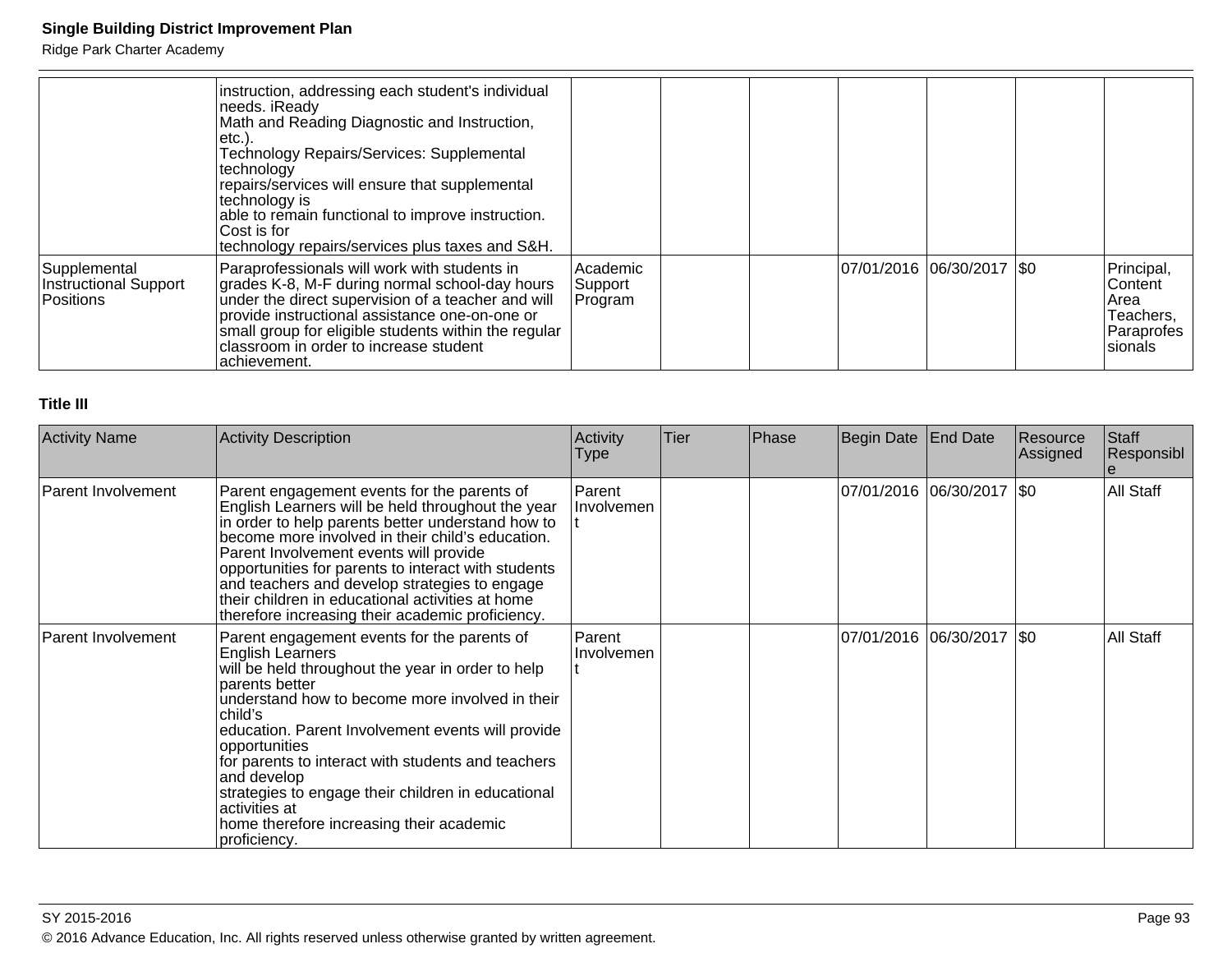| Professional<br>Development | Staff will participate in professional development<br>events in<br>which they will learn the key components of<br>implementing<br>response to intervention and effectively<br>differentiating<br>instruction to support all learners and provide<br>additional support<br>to below grade level students in all core content<br>areas.<br>Teaching and support staff will participate in<br><b>AIMSweb</b><br>Professional Development training, Aimsweb is a<br>supplemental on-line resource that provides a<br>complete webbased<br>solution for universal screening, progress<br>monitoring,<br>and data management of students. AimsWeb<br>provides<br>guidance to administrators and teachers based on<br>accurate,<br>continuous, and direct student assessment.<br>Additionally, EL<br>Staff will travel to nearby schools to observe best<br>practices in<br>EL education. Finally, EL staff will participate in<br>local ISD<br>and/or MDE EL PD opportunities in order to better<br>support EL<br>students. | Professiona<br>Learning        |  | 07/01/2016 06/30/2017 \$0 | <b>All Staff</b>                                                                                                                                          |
|-----------------------------|-----------------------------------------------------------------------------------------------------------------------------------------------------------------------------------------------------------------------------------------------------------------------------------------------------------------------------------------------------------------------------------------------------------------------------------------------------------------------------------------------------------------------------------------------------------------------------------------------------------------------------------------------------------------------------------------------------------------------------------------------------------------------------------------------------------------------------------------------------------------------------------------------------------------------------------------------------------------------------------------------------------------------|--------------------------------|--|---------------------------|-----------------------------------------------------------------------------------------------------------------------------------------------------------|
| Out of School Time          | Coordinated before/after-school tutoring is<br>available for K-8 grade at-risk students of Ridge<br>Park Charter Academy. This tutoring is not<br>homework help, but rather an intentional service<br>from high quality tutors delivered in a one-on-one<br>or small group setting. Further, K-8 EL students<br>may participate in an extended day learning<br>program that complements the before/after-school<br>tutoring program, including Parent Involvement<br>activities for K-8 EL that encourages<br>understanding and involvement in students<br>academic achievement. Supplemental supplies<br>will be purchased to support the EL extended<br>learning program.<br>Supplemental supplies/materials, light<br>refreshments, and educational incentives may be<br>given to participants for their effort in these<br>extended learning opportunities.                                                                                                                                                       | Academic<br>Support<br>Program |  | 07/01/2016 06/30/2017 \$0 | Principal,<br>Before/Afte<br>r-School<br>Tutors,<br>Extended<br>Day EL<br>Staff,<br>Supplemen<br>tal Week<br>Staff,<br>Content<br>Area<br><b>Teachers</b> |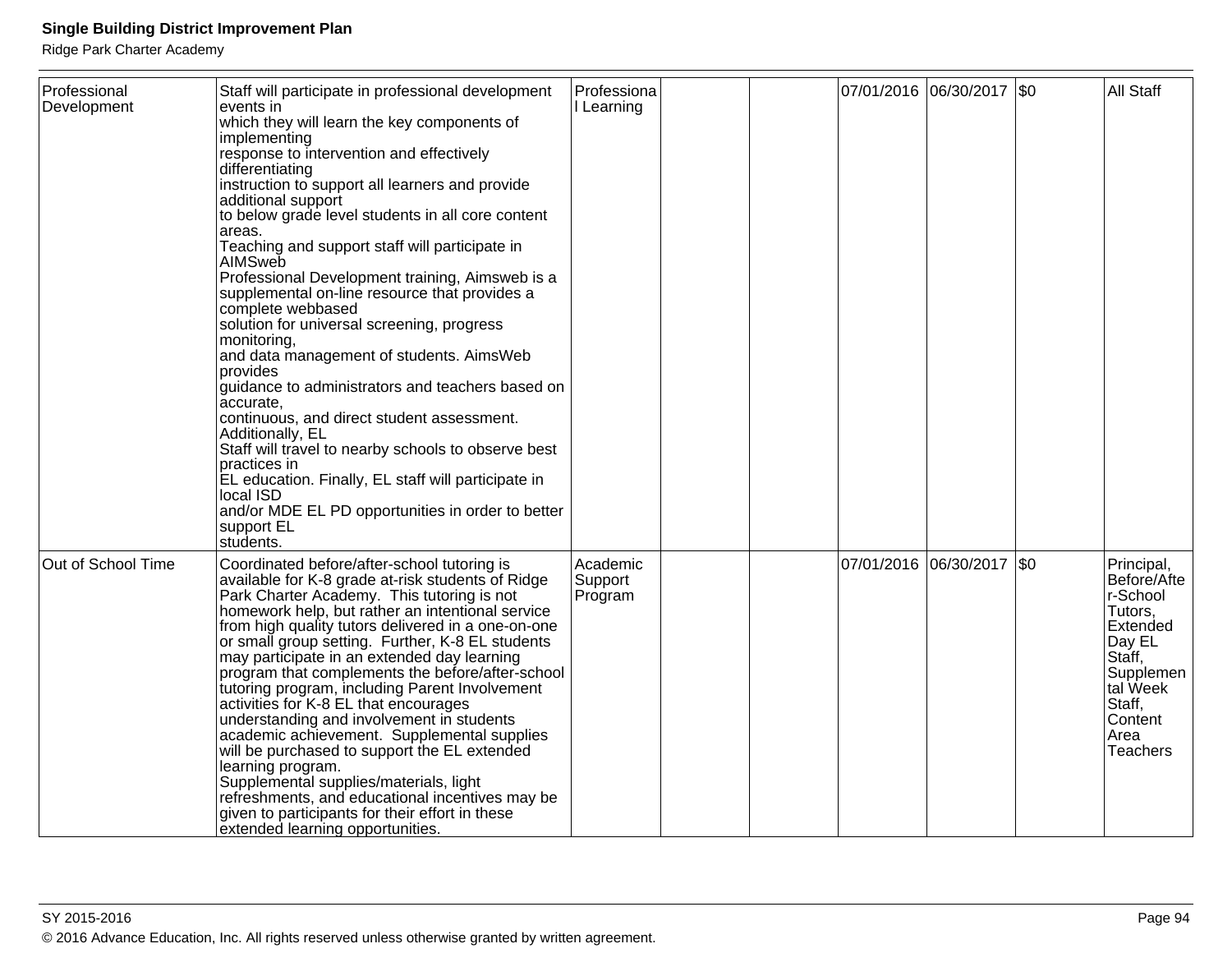| Out of School Time | Coordinated before/after-school tutoring is<br>available for K-8<br>grade at-risk students of Ridge Park Charter<br>Academy. This<br>tutoring is not homework help, but rather an<br>intentional service<br>from high quality tutors delivered in a one-on-one<br>or small<br>group setting. Further, K-8 EL students may<br>participate in an<br>extended day learning program that complements<br>the.<br>before/after-school tutoring program, including<br>Parent<br>Involvement activities for K-8 EL that encourages<br>understanding and involvement in students<br>academic<br>achievement. Supplemental supplies will be<br>purchased to<br>support the EL extended learning program.<br>Supplemental supplies/materials, light<br>refreshments, and<br>educational incentives may be given to<br>participants for their<br>effort in these extended learning opportunities. | Academic<br>Support<br>Program | 07/01/2016 06/30/2017 \$0   |  | Principal,<br>Before/Afte<br>r-School<br>Tutors,<br>Extended<br>Day EL<br>Staff,<br>Supplemen<br>tal Week<br>Staff,<br>Content<br>Area<br>Teachers |
|--------------------|---------------------------------------------------------------------------------------------------------------------------------------------------------------------------------------------------------------------------------------------------------------------------------------------------------------------------------------------------------------------------------------------------------------------------------------------------------------------------------------------------------------------------------------------------------------------------------------------------------------------------------------------------------------------------------------------------------------------------------------------------------------------------------------------------------------------------------------------------------------------------------------|--------------------------------|-----------------------------|--|----------------------------------------------------------------------------------------------------------------------------------------------------|
| Out of School Time | Coordinated before/after-school tutoring is<br>available for K-8<br>grade at-risk students of Ridge Park Charter<br>Academy. This<br>tutoring is not homework help, but rather an<br>intentional service<br>from high quality tutors delivered in a one-on-one<br>or small<br>group setting. Further, K-8 EL students may<br>participate in an<br>extended day learning program that complements<br>the<br>before/after-school tutoring program, including<br>Parent<br>Involvement activities for K-8 EL that encourages<br>understanding and involvement in students<br>academic<br>achievement. Supplemental supplies will be<br>purchased to<br>support the EL extended learning program.<br>Supplemental supplies/materials, light<br>refreshments, and<br>educational incentives may be given to<br>participants for their<br>effort in these extended learning opportunities.  | Academic<br>Support<br>Program | 07/01/2016 06/30/2017   \$0 |  | Principal,<br>Before/Afte<br>r-School<br>Tutors.<br>Extended<br>Day EL<br>Staff,<br>Supplemen<br>tal Week<br>Staff,<br>Content<br>Area<br>Teachers |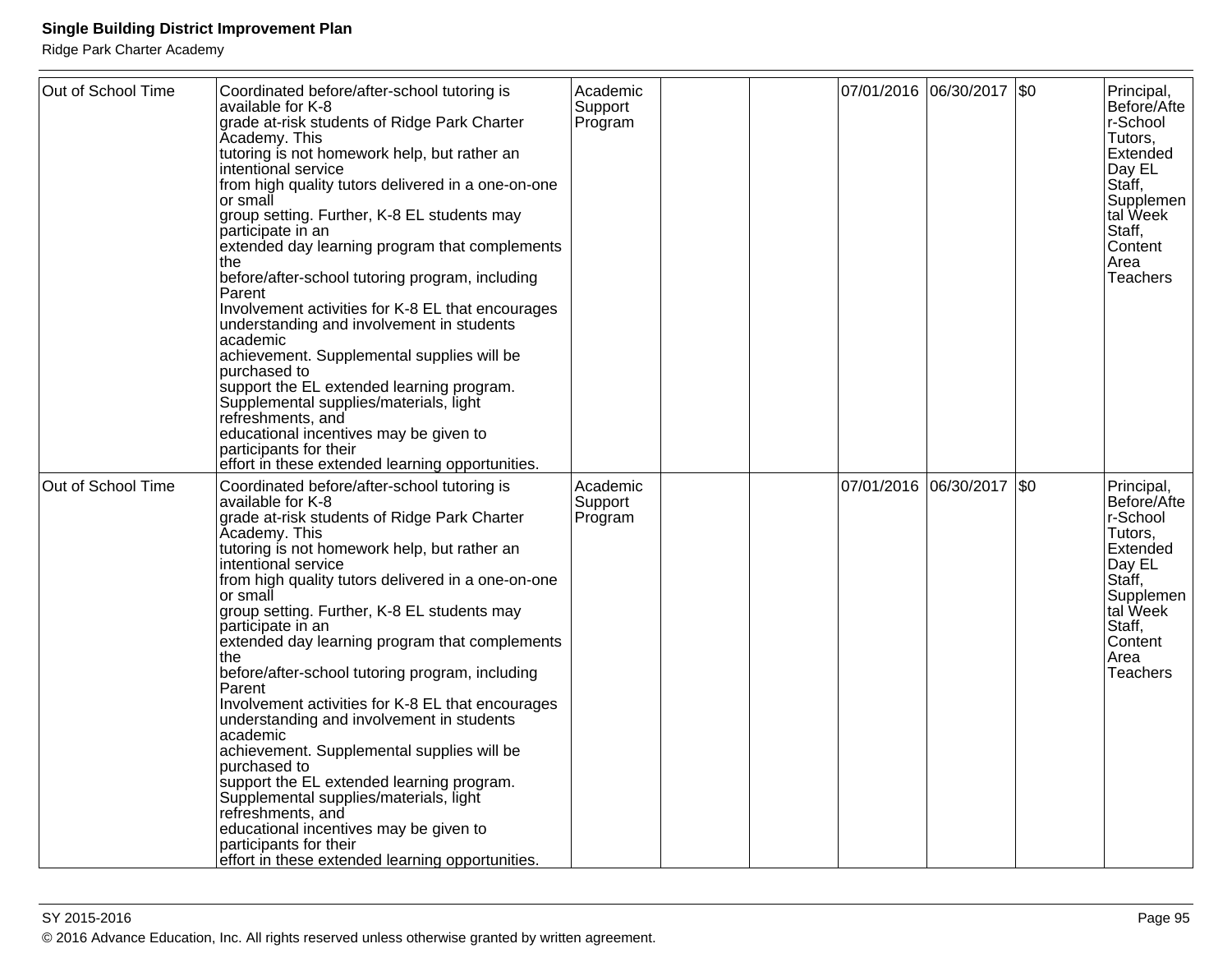| Professional<br>Development | Staff will participate in professional development<br>events in which they will learn the key components I Learning<br>of implementing response to intervention and<br>effectively differentiating instruction to support all<br>learners and provide additional support to below<br>grade level students in all core content areas.<br>Teaching and support staff will participate in<br>AIMSweb Professional Development training,<br>Aimsweb is a supplemental on-line resource that<br>provides a complete web-based solution for<br>universal screening, progress monitoring, and<br>data management of students. Aims Web provides<br>quidance to administrators and teachers based on<br>accurate, continuous, and direct student<br>assessment. Additionally, EL Staff will travel to<br>nearby schools to observe best practices in EL<br>education. Finally, EL staff will participate in local<br>ISD and/or MDE EL PD opportunities in order to<br>better support EL students.                     | Professiona               |  | 07/01/2016 06/30/2017 \$0 |     | All Staff<br>(Includes<br>Ithe<br>Principal,<br>Deans,<br>Teachers,<br>Paraprofes<br>sionals,<br>Specialists,<br>Coordinator<br>s, et cetera) |
|-----------------------------|----------------------------------------------------------------------------------------------------------------------------------------------------------------------------------------------------------------------------------------------------------------------------------------------------------------------------------------------------------------------------------------------------------------------------------------------------------------------------------------------------------------------------------------------------------------------------------------------------------------------------------------------------------------------------------------------------------------------------------------------------------------------------------------------------------------------------------------------------------------------------------------------------------------------------------------------------------------------------------------------------------------|---------------------------|--|---------------------------|-----|-----------------------------------------------------------------------------------------------------------------------------------------------|
| Professional<br>Development | Staff will participate in professional development<br>events in<br>which they will learn the key components of<br>implementing<br>response to intervention and effectively<br>differentiating<br>instruction to support all learners and provide<br>additional support<br>to below grade level students in all core content<br>areas.<br>Teaching and support staff will participate in<br>AIMSweb<br>Professional Development training, Aimsweb is a<br>supplemental on-line resource that provides a<br>complete webbased<br>solution for universal screening, progress<br>monitoring,<br>and data management of students. AimsWeb<br>provides<br>guidance to administrators and teachers based on<br>accurate.<br>continuous, and direct student assessment.<br>Additionally, EL<br>Staff will travel to nearby schools to observe best<br>practices in<br>EL education. Finally, EL staff will participate in<br>local ISD<br>and/or MDE EL PD opportunities in order to better<br>support EL<br>students. | Professiona<br>I Learning |  | 07/01/2016 06/30/2017     | \$0 | All Staff                                                                                                                                     |